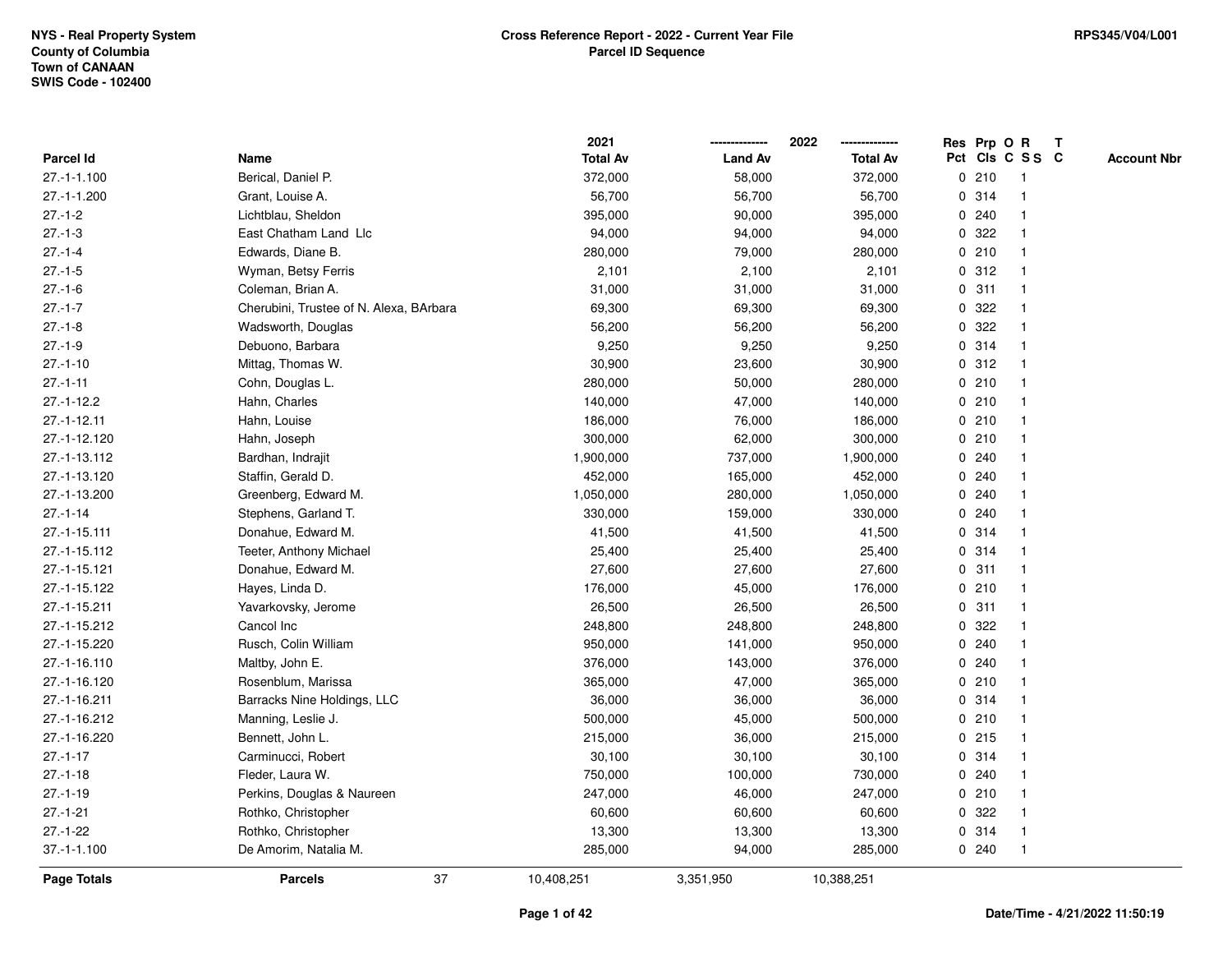|                    |                                      | 2021            | -------------  | 2022<br>--------------- | Res Prp O R  |                 |              | T |                    |
|--------------------|--------------------------------------|-----------------|----------------|-------------------------|--------------|-----------------|--------------|---|--------------------|
| <b>Parcel Id</b>   | Name                                 | <b>Total Av</b> | <b>Land Av</b> | <b>Total Av</b>         |              | Pct Cls C S S C |              |   | <b>Account Nbr</b> |
| 37.-1-1.200        | De Amorim, Natalia M.                | 214,000         | 56,000         | 214,000                 |              | 0210            | -1           |   |                    |
| $37 - 1 - 2$       | Robertson, Paul                      | 260,000         | 85,000         | 260,000                 |              | 0.240           |              |   |                    |
| $37 - 1 - 3$       | Yavarkovsky, Jerome                  | 460,000         | 115,700        | 460,000                 |              | 0.240           |              |   |                    |
| $37 - 1 - 4$       | O Neil Dwight & Karen                | 210,000         | 45,000         | 210,000                 |              | 0210            | -1           |   |                    |
| $37 - 1 - 7$       | Lappies, Christian                   | 350,000         | 47,000         | 350,000                 |              | 0210            | $\mathbf{1}$ |   |                    |
| $37.-1-8.1$        | Dunavin, Robert E.                   | 125,000         | 58,000         | 125,000                 |              | 0210            | $\mathbf 1$  |   |                    |
| $37.-1-8.2$        | <b>Barracks Nine Holdings LLC</b>    | 495,000         | 495,000        | 495,000                 |              | 0.322           |              |   |                    |
| $37 - 1 - 9$       | Fertel, Judith L.                    | 315,000         | 42,000         | 315,000                 |              | 0210            |              |   |                    |
| $37.-1-10$         | Shaw, Brian Keith                    | 204,000         | 63,000         | 204,000                 |              | 0210            |              |   |                    |
| 37.-1-12.112       | Buccheri, Louis J.                   | 519,000         | 85,000         | 519,000                 |              | 0.240           |              |   |                    |
| 37.-1-12.121       | Butzel, Albert K.                    | 29,100          | 29,100         | 29,100                  | $\mathbf 0$  | 311             | 1            |   |                    |
| 37.-1-12.200       | Butzel, Albert K.                    | 37,500          | 37,500         | 37,500                  |              | 0.314           | 1            |   |                    |
| $37 - 1 - 13$      | Butzel, Albert                       | 375,000         | 123,000        | 375,000                 |              | 0.240           | 1            |   |                    |
| $37 - 1 - 14$      | Wiles-Kettenmann, Marilyn            | 620,000         | 237,000        | 620,000                 |              | 0.240           |              |   |                    |
| $37 - 1 - 15.1$    | Cohen, Allen H.                      | 285,000         | 73,000         | 285,000                 |              | 0210            |              |   |                    |
| $37.-1-15.2$       | Manchester, Laura A.                 | 295,000         | 76,000         | 295,000                 |              | 0.240           |              |   |                    |
| $37.-1-16.2$       | Grosso Angerstein Rev Trust          | 355,000         | 144,000        | 355,000                 | 0            | 240             |              |   |                    |
| $37 - 1 - 16.11$   | Grosso, Paul                         | 168,400         | 168,400        | 168,400                 | 0            | 322             |              |   |                    |
| $37.-1-16.12$      | Grosso, Paul                         | 121,600         | 121,600        | 121,600                 |              | 0 322           |              |   |                    |
| $37 - 1 - 17$      | Lee, Andrew M.                       | 480,000         | 122,000        | 480,000                 |              | 0.240           |              |   |                    |
| 37.-1-18.12        | Halperin, Larry G.                   | 1,030,000       | 339,000        | 1,030,000               |              | 0.281           |              |   |                    |
| 37.-1-18.111       | Donahue, Edward M.                   | 62,100          | 62,100         | 62,100                  |              | 0.322           |              |   |                    |
| 37.-1-18.112       | Hoag, Jeannie E.                     | 360,000         | 63,000         | 360,000                 | $\mathbf{0}$ | 210             |              |   |                    |
| 37.-1-18.200       | Oehlke, Vernon                       | 58,700          | 49,000         | 58,700                  | $\mathbf{0}$ | 312             | -1           |   |                    |
| 37.-1-21.111       | Stelling, John                       | 495,000         | 308,000        | 495,000                 |              | 43 240          | $\mathbf{1}$ |   |                    |
| 37.-1-21.112       | Haakonsen, Glenn E.                  | 365,000         | 61,000         | 365,000                 |              | 0210            |              |   |                    |
| $37.-1-22$         | Zahaykevich, Tamara                  | 260,000         | 39,000         | 260,000                 |              | 0.220           |              |   |                    |
| $37.-1-23$         | Bowen, David                         | 3,400           | 3,400          | 3,400                   |              | 0.314           |              |   |                    |
| $37.-1-24$         | Bowen, David                         | 165,000         | 42,000         | 165,000                 |              | 0210            |              |   |                    |
| $37.-1-27$         | Zahac, Richard                       | 475,000         | 90,000         | 475,000                 | 0            | 240             |              |   |                    |
| $37.-1-30$         | Rothman, Nancy                       | 280,000         | 58,000         | 280,000                 | 0            | 210             | $\mathbf{1}$ |   |                    |
| 37.-1-31.121       | Quaker International Village, Canaan | 835,000         | 370,000        | 835,000                 |              | 0.240           | $\mathbf 1$  |   |                    |
| 37.-1-31.122       | Braun, Jens & Christine B.           | 465,000         | 68,000         | 465,000                 |              | 0.280           |              |   |                    |
| 37.-1-31.200       | Shea, David E.                       | 190,000         | 45,000         | 190,000                 |              | 0210            |              |   |                    |
| $37.-1-33.2$       | McKenna, Patricia                    | 354,000         | 75,000         | 354,000                 |              | 0.281           |              |   |                    |
| $37.-1-33.3$       | Kirschner, Lon                       |                 | 65,800         | 65,800                  | 0            | 322             | -1           |   |                    |
| 37.-1-33.12        | Crowell, Thomas L.                   | 640,000         | 273,000        | 640,000                 |              | 0.240           | $\mathbf{1}$ |   |                    |
| <b>Page Totals</b> | 37<br><b>Parcels</b>                 | 11,956,800      | 4,234,600      | 12,022,600              |              |                 |              |   |                    |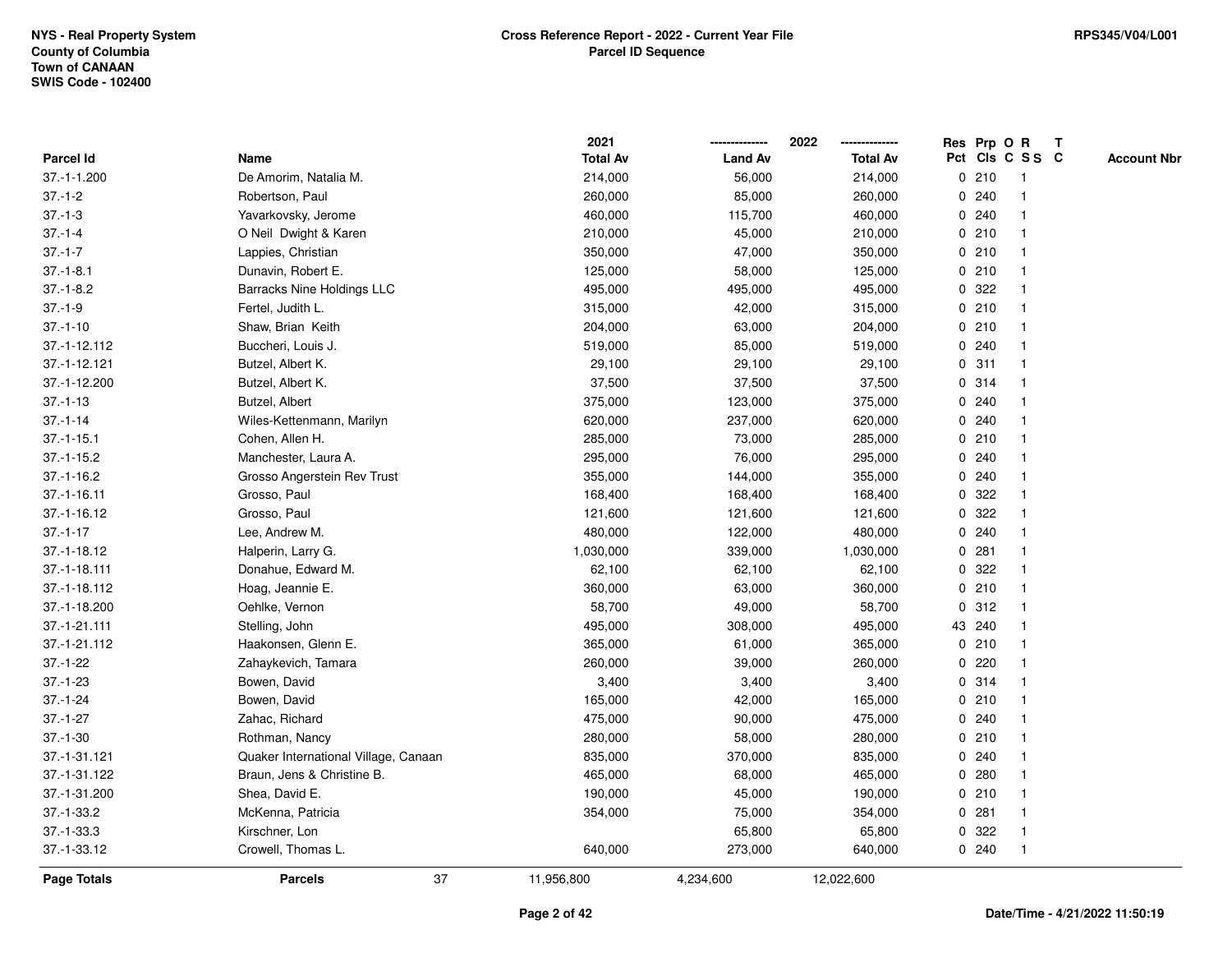|                 |                                   |    | 2021            |                | 2022            | Res Prp O R |                         | T |                    |
|-----------------|-----------------------------------|----|-----------------|----------------|-----------------|-------------|-------------------------|---|--------------------|
| Parcel Id       | Name                              |    | <b>Total Av</b> | <b>Land Av</b> | <b>Total Av</b> |             | Pct Cls C S S C         |   | <b>Account Nbr</b> |
| 37.-1-33.111    | Kirschner, Lon                    |    | 156,000         | 156,000        | 156,000         | 0.322       | $\overline{1}$          |   |                    |
| 37.-1-33.112    | Kirschner, Lon                    |    | 42,200          | 42,200         | 42,200          | 0.322       | $\overline{\mathbf{1}}$ |   |                    |
| $37.-1-34$      | Hamm, Elizabeth                   |    | 255,000         | 48,000         | 255,000         | 0210        | $\mathbf{1}$            |   |                    |
| $37.-1-36$      | Egleston, Mark T.                 |    | 192,000         | 124,000        | 192,000         | 68 240      |                         |   |                    |
| $37 - 1 - 37$   | Laraway, Richard F. Jr.           |    | 220,000         | 135,000        | 220,000         | 0.240       |                         |   |                    |
| $37 - 1 - 38.3$ | Palmer, Kathleen                  |    | 489,000         | 59,000         | 489,000         | 0210        |                         |   |                    |
| $37.-1-38.4$    | Palmer, Kathleen                  |    | 58,000          | 58,000         | 58,000          | 0.311       | $\overline{\mathbf{1}}$ |   |                    |
| $37.-1-38.5$    | Borsh, David                      |    | 52,200          | 93,300         | 325,000         | 0210        | $\mathbf{1}$            |   |                    |
| $37.-1-38.6$    | Palmer, Kathleen                  |    | 37,600          | 37,600         | 37,600          | 0.311       | $\overline{1}$          |   |                    |
| $37 - 1 - 38.7$ | Palmer, Kathleen                  |    | 46,300          | 46,300         | 46,300          | 0.311       | $\mathbf{1}$            |   |                    |
| $37.-1-38.8$    | <b>Barracks Nine Holdings LLC</b> |    |                 | 590,000        | 940,000         | 0.240       |                         |   |                    |
| 37.-1-38.120    | <b>Barracks Nine Holdings LLC</b> |    | 462,600         | 462,600        | 462,600         | 0.322       |                         |   |                    |
| $37.-1-39$      | Tonka Boy LLC                     |    | 1,315,000       | 404,000        | 1,315,000       | 0.281       |                         |   |                    |
| $37.-1-40$      | Weinberg, Gerald                  |    | 765,000         | 285,000        | 765,000         | 0.240       |                         |   |                    |
| $37.-1-41$      | Kelleher, Kevin M.                |    | 388,000         | 71,000         | 388,000         | 0.281       | $\overline{\mathbf{1}}$ |   |                    |
| 37.-1-42.110    | Sherman, Joy P.                   |    | 22,800          | 22,800         | 22,800          | 0.311       | $\mathbf{1}$            |   |                    |
| 37.-1-42.120    | Bervy, Gregory C.                 |    | 23,700          | 23,700         | 23,700          | 0.311       | $\mathbf{1}$            |   |                    |
| 37.-1-43.21     | Parrinello, Edward                |    | 238,000         | 43,000         | 238,000         | 0210        |                         |   |                    |
| 37.-1-43.22     | Yoksh, Charles                    |    | 41,000          | 18,800         | 41,000          | 0.312       |                         |   |                    |
| $37 - 1 - 44$   | Goldstein, Sidney                 |    | 202,000         | 52,000         | 202,000         | 0210        |                         |   |                    |
| $37.-1-45.2$    | Stengl, Steven A.                 |    | 385,700         | 64,500         | 385,700         | $0$ 240     |                         |   |                    |
| 37.-1-45.12     | Tonka Boy LLC                     |    | 77,600          | 77,600         | 77,600          | 0 322       |                         |   |                    |
| 37.-1-45.111    | Baum, Charles                     |    | 71,100          | 71,100         | 71,100          | 0.322       |                         |   |                    |
| 37.-1-45.112    | Baum, Charles                     |    | 540,000         | 93,000         | 540,000         | 0.240       |                         |   |                    |
| $37.-1-46$      | Berk, Valerie                     |    | 440,000         | 69,000         | 440,000         | 0.240       |                         |   |                    |
| $37 - 1 - 47$   | McMann, Harry Jr.                 |    | 116,800         | 102,800        | 116,800         | 0270        |                         |   |                    |
| $37.-1-48$      | Ambrosio, Katherine E.            |    | 335,000         | 175,000        | 335,000         | 0.240       |                         |   |                    |
| $37 - 1 - 49$   | Ambrosio, Katherine E.            |    | 98,000          | 45,000         | 98,000          | 0210        |                         |   |                    |
| $37.-1-50.1$    | Kajigayama, Mari                  |    | 148,800         | 148,800        | 148,800         | 0.322       | $\overline{\mathbf{1}}$ |   |                    |
| $37.-1-50.2$    | Karuna Tendai Dharma              |    | 896,800         | 410,600        | 896,800         | 0620        | 8                       |   |                    |
| $37.-1-51$      | Howe, Bryan                       |    | 215,000         | 41,800         | 215,000         | 0220        |                         |   |                    |
| $37.-1-52$      | Stall, Richard                    |    | 182,000         | 45,000         | 182,000         | 0210        |                         |   |                    |
| $37.-1-53$      | Goodrich, Kristopher              |    | 145,000         | 40,000         | 145,000         | 0210        |                         |   |                    |
| $37.-1-55$      | Joern, Pamela                     |    | 215,000         | 101,000        | 215,000         | 0.240       |                         |   |                    |
| $37.-1-56.1$    | Clark, Helen                      |    | 195,000         | 45,000         | 195,000         | 0210        |                         |   |                    |
| $37.-1-56.2$    | Hunt, Betty J.                    |    | 152,000         | 45,000         | 152,000         | 0210        | $\overline{\mathbf{1}}$ |   |                    |
| $37 - 1 - 57.1$ | Shaw, Keith                       |    | 200,000         | 51,000         | 200,000         | 0210        | $\overline{1}$          |   |                    |
| Page Totals     | <b>Parcels</b>                    | 34 | 8,759,400       | 3,737,700      | 9,972,200       |             |                         |   |                    |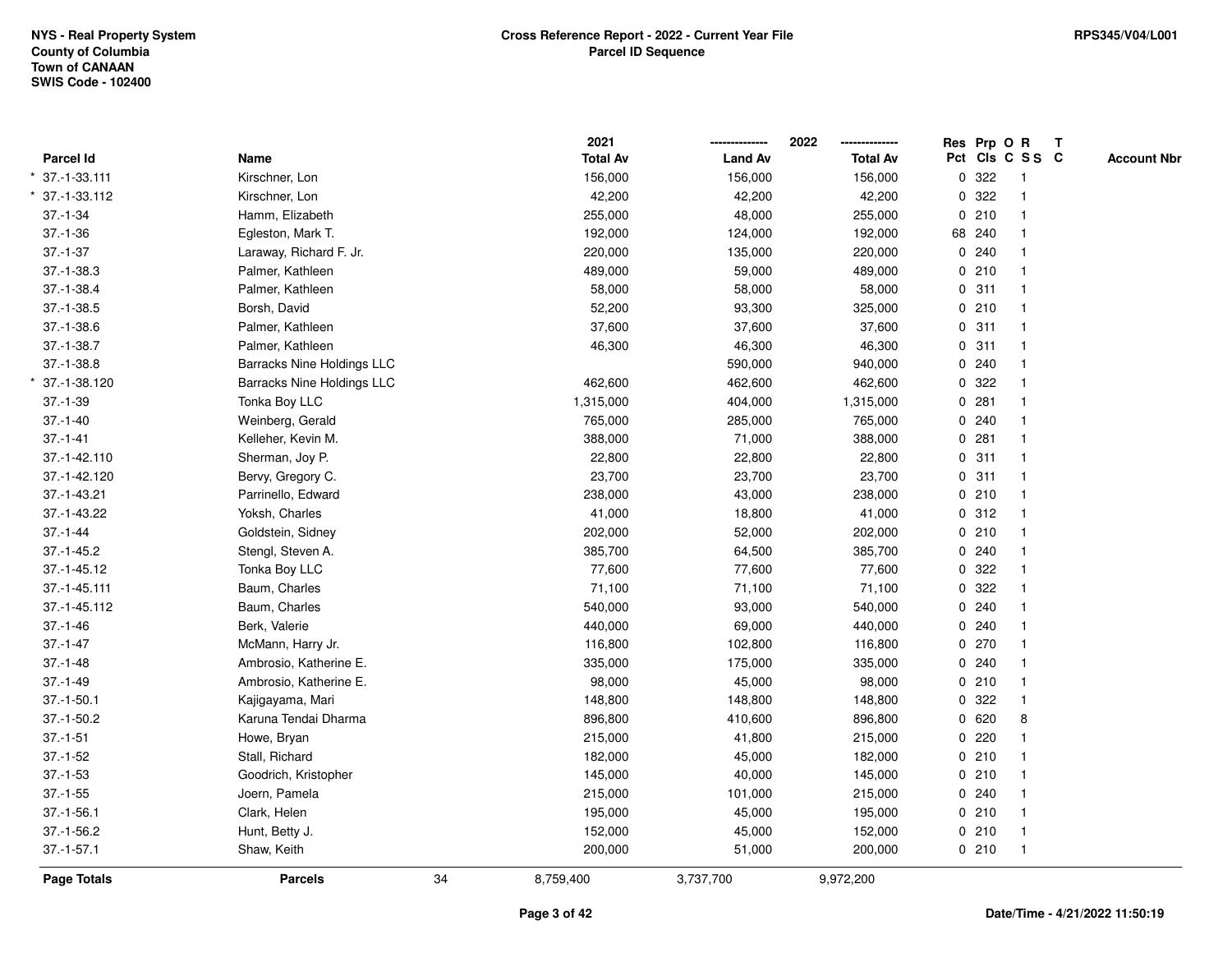|                  |                                |    | 2021            |                | 2022            |              | Res Prp O R |                         | Т |                    |
|------------------|--------------------------------|----|-----------------|----------------|-----------------|--------------|-------------|-------------------------|---|--------------------|
| Parcel Id        | Name                           |    | <b>Total Av</b> | <b>Land Av</b> | <b>Total Av</b> |              |             | Pct Cls C S S C         |   | <b>Account Nbr</b> |
| $37.-1-57.2$     | Harrigan, Daniel               |    | 112,000         | 44,500         | 112,000         |              | 0210        | $\mathbf{1}$            |   |                    |
| $37.-1-58$       | Suquet, Eric                   |    | 245,000         | 90,000         | 245,000         | 0            | 240         | -1                      |   |                    |
| $37.-1-59$       | Willis, David                  |    | 157,000         | 117,800        | 117,800         |              | 0, 105      | $\mathbf 1$             |   |                    |
| $37.-1-60$       | Lips, Pieter                   |    | 424,000         | 58,000         | 424,000         |              | 0210        | -1                      |   |                    |
| $37.-1-61$       | Cemetery Of The Maples         |    | 101,000         | 98,000         | 101,000         |              | 0 695       | 8                       |   |                    |
| $37.-1-63.2$     | Schwartzberg, Laura            |    | 280,000         | 45,000         | 280,000         |              | 0210        |                         |   |                    |
| 37.-1-63.12      | Mickle, Michael J.             |    | 420,000         | 115,000        | 420,000         |              | 0.240       |                         |   |                    |
| 37.-1-63.111     | Leganczuk, Eugene              |    | 455,000         | 300,000        | 455,000         | $\mathbf 0$  | 241         |                         |   |                    |
| 37.-1-63.112     | Herzhauser, Celeste            |    | 110,700         | 110,700        | 110,700         | 0            | 322         | -1                      |   |                    |
| 37.-1-64.111     | Klingler, Richard C.           |    | 218,000         | 86,400         | 218,000         |              | 69 240      | $\mathbf 1$             |   |                    |
| 37.-1-64.112     | Colburn, Richard               |    | 445,000         | 64,000         | 445,000         |              | 0210        |                         |   |                    |
| 37.-1-64.121     | Ewers, Janet                   |    | 340,000         | 54,000         | 340,000         |              | 0210        |                         |   |                    |
| 37.-1-64.122     | Weisman, Rachel                |    | 275,000         | 63,900         | 275,000         |              | 0210        |                         |   |                    |
| 37.-1-64.200     | Green Family Irrevocable Trust |    | 75,000          | 58,000         | 75,000          |              | 0270        |                         |   |                    |
| $37.-1-65$       | Willis, David                  |    | 240,000         | 76,000         | 240,000         |              | 0210        |                         |   |                    |
| $37 - 1 - 66$    | Willis, David                  |    | 62,500          | 46,900         | 46,900          |              | 0, 105      | $\mathbf{1}$            |   |                    |
| $37.-1-67$       | Green Family Irrevocable Trust |    | 185,000         | 40,000         | 185,000         |              | $0$ 215     | $\overline{\mathbf{1}}$ |   |                    |
| $37.-1-68$       | Cutler, June A.                |    | 160,000         | 35,000         | 160,000         |              | 0210        |                         |   |                    |
| $37.-1-69$       | Sanchioni, Holly L.            |    | 205,000         | 36,000         | 205,000         |              | 0210        |                         |   |                    |
| $37.-1-70$       | Gilligan, Allen B.             |    | 61,600          | 61,600         | 61,600          |              | 0.322       |                         |   |                    |
| $37.-1-71$       | Stoneykill Development LTD     |    | 210,000         | 75,500         | 210,000         |              | 0421        |                         |   |                    |
| $37 - 1 - 74$    | Gilligan, Karen                |    | 36,900          | 36,900         | 36,900          | $\mathbf{0}$ | 322         |                         |   |                    |
| $37.-1-75.1$     | Gilligan, Allen B.             |    | 395,000         | 168,000        | 395,000         |              | 0.240       |                         |   |                    |
| $37. - 1 - 75.2$ | Newton, Richard L.             |    | 485,000         | 168,000        | 485,000         |              | 0.240       | -1                      |   |                    |
| $37.-1-77$       | Brodeur, Rebecca A.            |    | 165,000         | 43,500         | 165,000         |              | 0210        | -1                      |   |                    |
| $37.-1-79$       | Fudge, Michael                 |    | 120,000         | 84,000         | 120,000         |              | 0.240       |                         |   |                    |
| $37.-1-80$       | Bell, Thomas J.                |    | 156,000         | 131,600        | 156,000         |              | 0270        |                         |   |                    |
| 37.-1-81.12      | Bartlett-Kolewe, Angela        |    | 18,600          | 18,600         | 18,600          |              | 0 323       |                         |   |                    |
| 37.-1-81.111     | Bartlett-Kolewe, Angela        |    | 245,000         | 66,000         | 245,000         |              | 0.240       |                         |   |                    |
| 37.-1-81.112     | Bartlett-Kolewe, Angela        |    | 15,000          | 15,000         | 15,000          | 0            | 322         | -1                      |   |                    |
| 37.-1-81.200     | Bell, John                     |    | 275,000         | 57,000         | 275,000         |              | 0210        | -1                      |   |                    |
| $37.-1-82$       | Desnoyers, Suzanne             |    | 215,000         | 42,000         | 215,000         |              | 0210        | $\mathbf 1$             |   |                    |
| $37 - 1 - 84$    | Gellert, Phillip               |    | 17,600          | 15,400         | 25,000          |              | 0.312       |                         |   |                    |
| $37.-1-85.1$     | Schwarz, Steven B.             |    | 570,000         | 296,000        | 570,000         |              | 48 241      |                         |   |                    |
| $37.-1-85.2$     | Lussier, Cherie Bartow         |    | 26,500          | 26,500         | 26,500          |              | 0.311       |                         |   |                    |
| $37.-1-86.1$     | Chelius, Gerald E.             |    | 9,400           | 9,400          | 9,400           |              | 0.311       | $\mathbf 1$             |   |                    |
| $37.-1-86.2$     | Lowden, Walter                 |    | 11,000          | 11,000         | 11,000          |              | 0.314       | $\mathbf{1}$            |   |                    |
| Page Totals      | <b>Parcels</b>                 | 37 | 7,542,800       | 2,865,200      | 7,495,400       |              |             |                         |   |                    |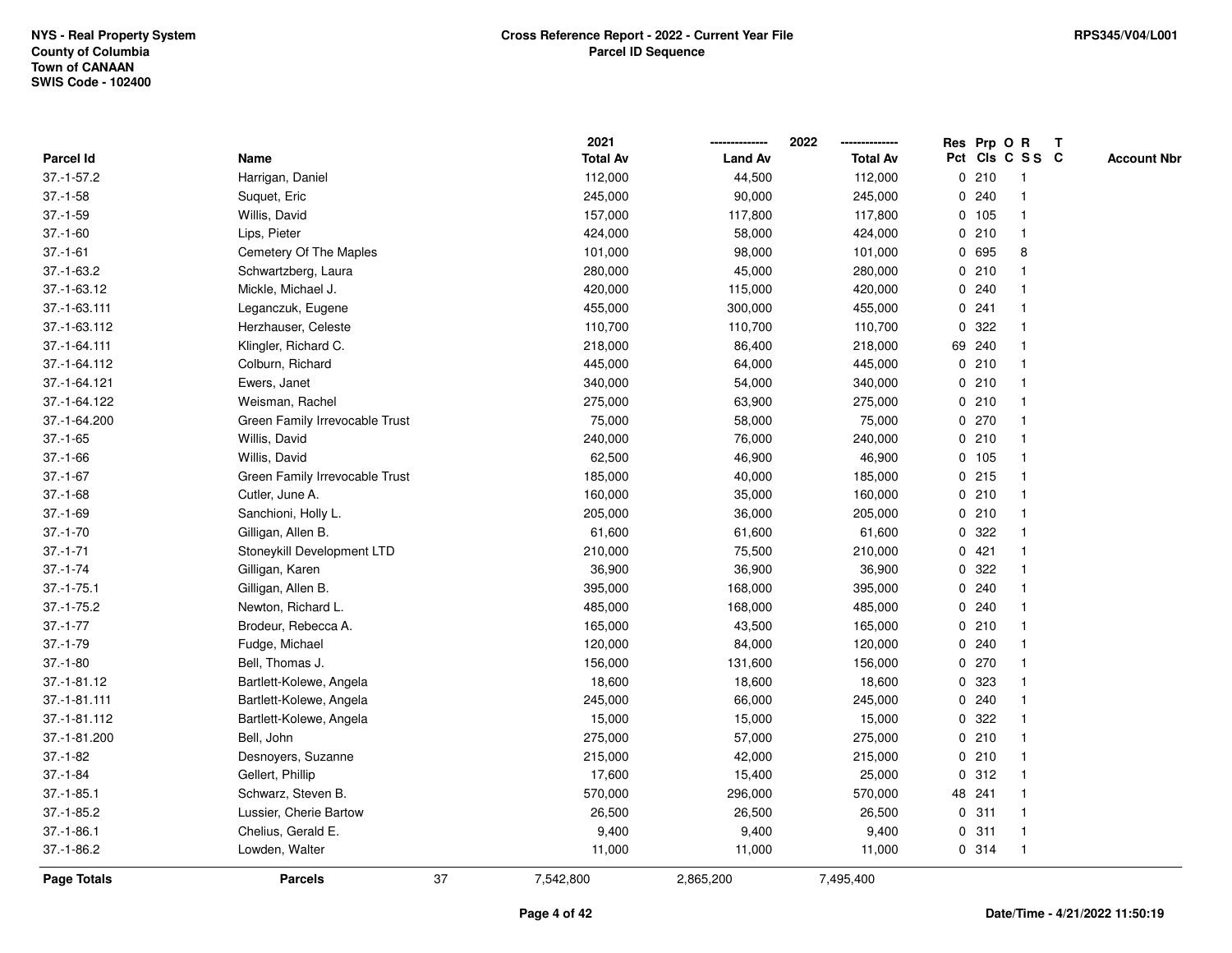|                  |                              |    | 2021            |                | 2022            | Res Prp O R |                 | $\mathbf{T}$ |                    |
|------------------|------------------------------|----|-----------------|----------------|-----------------|-------------|-----------------|--------------|--------------------|
| Parcel Id        | Name                         |    | <b>Total Av</b> | <b>Land Av</b> | <b>Total Av</b> |             | Pct Cls C S S C |              | <b>Account Nbr</b> |
| $37.-1-88$       | Butzel, Albert K.            |    | 9,700           | 9,700          | 9,700           | 0.311       | $\overline{1}$  |              |                    |
| $37.-1-89$       | Colburn, Richard             |    | 66,400          | 66,400         | 66,400          | 0.322       | $\mathbf{1}$    |              |                    |
| $37.-1-90$       | Ewers, Janet                 |    | 61,500          | 61,500         | 61,500          | 0.322       | $\mathbf{1}$    |              |                    |
| $37.-1-91$       | Laraway, Richard F.          |    | 41,500          | 35,500         | 41,500          | 0.312       |                 |              |                    |
| $37.-1-92$       | Laraway, Richard F.          |    | 119,700         | 119,700        | 119,700         | 0 105       |                 |              |                    |
| $37.-1-93$       | Harris-Braun, Eric&Ellen Key |    | 450,000         | 73,000         | 450,000         | 0.281       |                 |              |                    |
| $37 - 1 - 94$    | Beer, Sandra J.              |    | 204,000         | 45,000         | 204,000         | 0215        |                 |              |                    |
| $37.-1-95$       | Harris-Braun, Eric/Ellen Key |    | 225,000         | 58,000         | 225,000         | 0210        | $\mathbf{1}$    |              |                    |
| $37.-1-96$       | Kirschner, Lon               |    | 460,000         | 81,000         | 460,000         | 0.240       |                 |              |                    |
| $37.-1-96.3$     | Kirschner, Lon               |    |                 | 90,000         | 470,000         | 0.240       |                 |              |                    |
| $37.3 - 1 - 1$   | Pratt, Robert W.             |    | 225,000         | 34,000         | 225,000         | 0210        |                 |              |                    |
| $37.3 - 1 - 2$   | Willis, Harold G.            |    | 235,000         | 33,100         | 235,000         | 0210        |                 |              |                    |
| $37.3 - 1 - 3$   | Willis, David                |    | 22,900          | 22,900         | 22,900          | 0.311       |                 |              |                    |
| $37.3 - 1 - 4$   | Gontier, Joseph              |    | 210,000         | 33,000         | 210,000         | 0210        |                 |              |                    |
| $37.3 - 1 - 5$   | Shatney, Iliff C.            |    | 195,000         | 33,000         | 195,000         | 0210        | $\mathbf{1}$    |              |                    |
| $37.3 - 1 - 6$   | Engel, Fredrick W.           |    | 42,000          | 32,700         | 42,000          | 0270        | $\mathbf{1}$    |              |                    |
| $37.3 - 1 - 7$   | Engel, Fredrick              |    | 159,000         | 41,000         | 159,000         | 0210        | $\mathbf{1}$    |              |                    |
| $37.3 - 1 - 8.1$ | Pratt, Jonathan E.           |    | 230,000         | 32,000         | 230,000         | 0210        |                 |              |                    |
| $37.3 - 1 - 8.2$ | Berlt, Frances Elaine M.     |    | 224,000         | 39,000         | 224,000         | 0210        |                 |              |                    |
| $37.3 - 1 - 9$   | Bartolo, Charles             |    | 145,000         | 7,000          | 145,000         | 0210        |                 |              |                    |
| $37.3 - 1 - 10$  | Gorsky, Sheila A.            |    | 235,000         | 34,000         | 235,000         | 0210        |                 |              |                    |
| $37.3 - 1 - 11$  | Maxwell, Michael W.          |    | 200,000         | 48,000         | 200,000         | 0 210       | $\mathbf{1}$    |              |                    |
| $38 - 1 - 1$     | Salls Rd. LLC                |    | 58,100          | 58,100         | 58,100          | 0.322       |                 |              |                    |
| $38.-1-3.1$      | Ball, John P.                |    | 22,800          | 22,800         | 22,800          | 0.311       | $\mathbf{1}$    |              |                    |
| $38.-1-3.2$      | Pied-A-Terre Designs         |    | 4,900           | 4,900          | 4,900           | 0.311       |                 |              |                    |
| $38 - 1 - 4$     | Deschamps Farms LLC          |    | 21,800          | 21,800         | 21,800          | 0.311       |                 |              |                    |
| $38.-1-5$        | Hand Miller, Margaret        |    | 215,000         | 48,000         | 215,000         | 0210        |                 |              |                    |
| $38.-1-6$        | Mariani, Michael R.          |    | 2,080,000       | 383,400        | 2,080,000       | 0.280       |                 |              |                    |
| 38.-1-7.100      | Salls Road LLC               |    | 438,000         | 434,000        | 438,000         | 0 100       |                 |              |                    |
| 38.-1-7.200      | Rufrano, Edward              |    | 550,000         | 500,000        | 825,000         | 0.240       |                 |              |                    |
| $38. - 1 - 8.3$  | Amstutz, Eric                |    | 730,000         | 127,000        | 730,000         | 0210        | $\mathbf{1}$    |              |                    |
| $38.-1-8.4$      | Frissora, Tessa              |    | 1,040,000       | 750,000        | 1,040,000       | 0.240       |                 |              |                    |
| $38.-1-8.5$      | Damanik Realty Trust         |    | 500,000         | 500,000        | 500,000         | 0.322       |                 |              |                    |
| $38.-1-9$        | Walsh, Kevin                 |    | 832,000         | 334,000        | 832,000         | 0.240       |                 |              |                    |
| 38.-1-10.112     | Rothenberg, Albert           |    | 548,000         | 63,000         | 548,000         | 0210        |                 |              |                    |
| 38.-1-10.120     | Mason, Samuel A.             |    | 299,000         | 53,000         | 325,000         | 0210        | $\overline{1}$  |              |                    |
| 38.-1-10.200     | Yener, Bulent                |    | 277,000         | 59,000         | 277,000         | 0210        | $\mathbf{1}$    |              |                    |
| Page Totals      | <b>Parcels</b>               | 36 | 10,917,300      | 4,307,500      | 11,688,300      |             |                 |              |                    |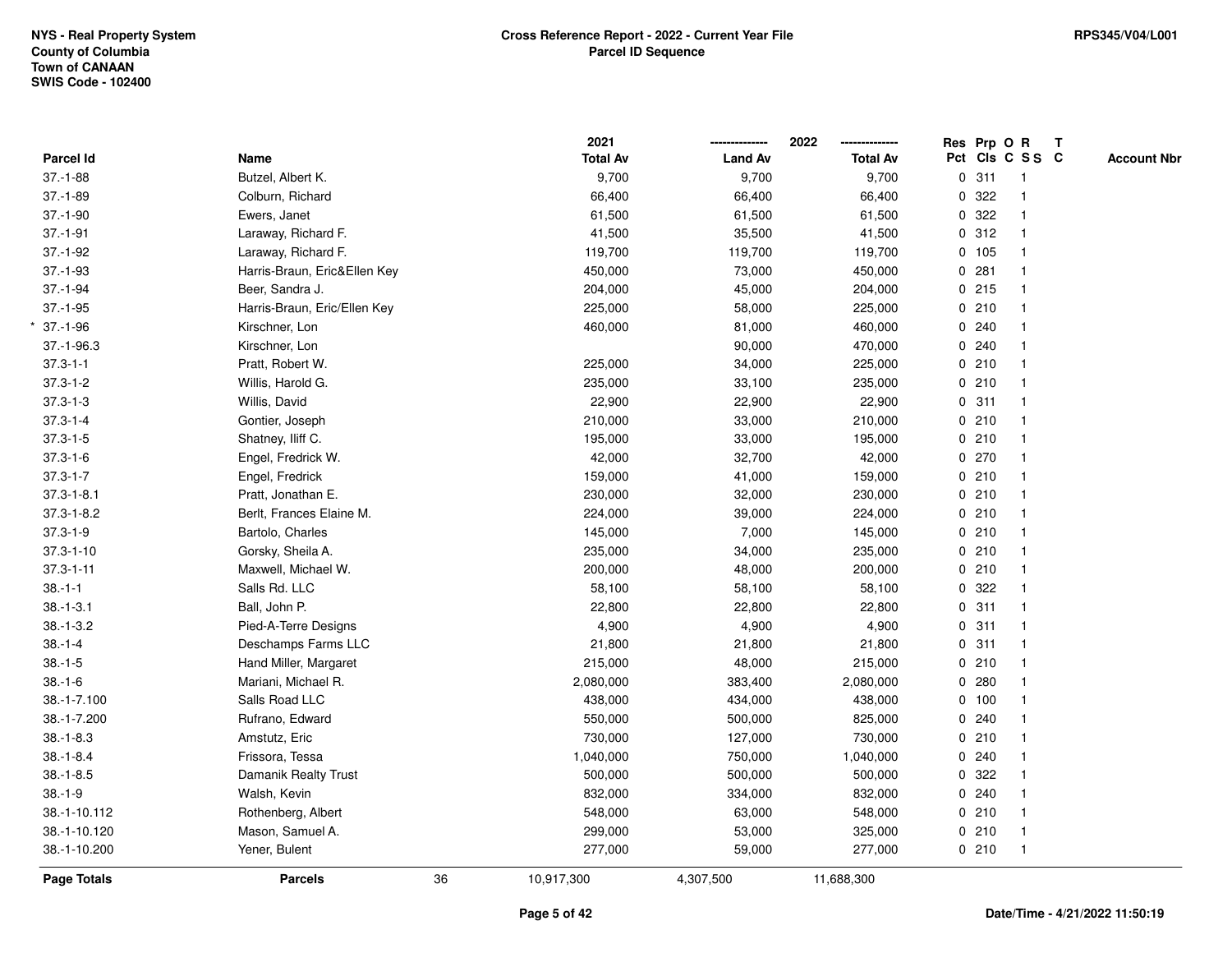|              |                          |    | 2021            |                | 2022            |             |        | Res Prp O R     | T |                    |
|--------------|--------------------------|----|-----------------|----------------|-----------------|-------------|--------|-----------------|---|--------------------|
| Parcel Id    | Name                     |    | <b>Total Av</b> | <b>Land Av</b> | <b>Total Av</b> |             |        | Pct Cls C S S C |   | <b>Account Nbr</b> |
| $38.-1-11$   | Greenfield, Ingrid       |    | 1,045,000       | 391,900        | 1,045,000       | 0           | 240    | -1              |   |                    |
| $38.-1-12$   | Avildsen, Lisa K.        |    | 400,000         | 104,000        | 400,000         | 0           | 240    | $\mathbf 1$     |   |                    |
| $38.-1-14$   | Porter, Andre            |    | 180,000         | 48,000         | 180,000         |             | 0210   | $\mathbf 1$     |   |                    |
| 38.-1-15.110 | Masciarotte, Anthony     |    | 925,000         | 442,000        | 925,000         |             | 0.281  |                 |   |                    |
| 38.-1-15.120 | Paolucci, lii Carl J.    |    | 532,000         | 116,000        | 532,000         |             | 0.240  |                 |   |                    |
| 38.-1-15.200 | Powers, William E.       |    | 322,000         | 53,000         | 322,000         |             | 0210   |                 |   |                    |
| $38.-1-16$   | Surh, Tina H.            |    | 595,000         | 93,000         | 595,000         |             | 0210   |                 |   |                    |
| $38.-1-18$   | <b>NYSEG</b>             |    | 167,092         | 167,092        | 167,092         | 0           | 880    | 6               |   |                    |
| 38.-1-19.110 | Nickles, Irving Mac      |    | 40,400          | 40,400         | 40,400          | 0           | 314    |                 |   |                    |
| 38.-1-19.120 | Doherty, Adrian W. Jr.   |    | 1,100,000       | 193,000        | 1,100,000       |             | 0.240  |                 |   |                    |
| 38.-1-19.200 | Seaman, Joel P.          |    | 400,000         | 107,000        | 400,000         |             | 0.240  |                 |   |                    |
| 38.-1-20.111 | Johnson, Steven          |    | 395,000         | 44,500         | 395,000         |             | 0210   |                 |   |                    |
| 38.-1-20.112 | Mulholland, Kevin        |    | 335,000         | 44,000         | 335,000         |             | 0210   |                 |   |                    |
| 38.-1-20.120 | Flanagan, Maureen E.     |    | 350,000         | 47,600         | 350,000         |             | 0210   |                 |   |                    |
| 38.-1-20.200 | Turnowski, Mark          |    | 345,000         | 45,000         | 345,000         | 0           | 210    |                 |   |                    |
| $38.-1-21$   | Freedland, Eduard A.     |    | 398,000         | 73,000         | 398,000         |             | 0210   | $\mathbf 1$     |   |                    |
| $38.-1-22$   | Burns, Russell           |    | 252,000         | 51,000         | 252,000         |             | 0210   | $\mathbf 1$     |   |                    |
| 38.-1-23.12  | Hansen, Alicia R.        |    | 365,000         | 46,000         | 365,000         |             | 0210   |                 |   |                    |
| 38.-1-23.111 | Tinger, Mildred W.       |    | 295,000         | 87,000         | 295,000         |             | 96 240 |                 |   |                    |
| 38.-1-23.112 | Henson, Tabitha          |    | 250,000         | 45,000         | 250,000         |             | 0210   |                 |   |                    |
| 38.-1-23.200 | Nowak, Mark              |    | 460,000         | 46,000         | 460,000         |             | 0210   |                 |   |                    |
| $38.-1-24$   | Jackson, Bruce           |    | 320,000         | 58,000         | 318,000         | $\mathbf 0$ | 210    |                 |   |                    |
| $38.-1-25$   | Kennedy, Vern M.         |    | 272,000         | 81,000         | 272,000         |             | 0.240  | $\mathbf{1}$    |   |                    |
| $38.-1-26$   | Gardner, Stephen         |    | 42,400          | 42,400         | 42,400          |             | 0.311  | $\mathbf 1$     |   |                    |
| $38.-1-27$   | Gardner, Stephen D.      |    | 925,000         | 171,000        | 925,000         |             | 0.240  |                 |   |                    |
| $38.-1-28$   | Eanet, Charles           |    | 210,000         | 43,000         | 210,000         |             | 0210   |                 |   |                    |
| $38.-1-29$   | Sanchez, Esperanza M.    |    | 262,000         | 53,000         | 262,000         |             | 0210   |                 |   |                    |
| $38.-1-30$   | Boucher, Cheryl          |    | 436,000         | 50,000         | 436,000         |             | 0210   |                 |   |                    |
| 38.-1-32.110 | Juarez, Roberto          |    | 205,000         | 53,500         | 205,000         | 0           | 283    |                 |   |                    |
| 38.-1-32.121 | Schwartz, Alexandra      |    | 309,000         | 59,000         | 309,000         | 0           | 210    | $\overline{1}$  |   |                    |
| 38.-1-32.122 | Sweatt, Millie Jane      |    | 295,000         | 72,000         | 295,000         |             | 0210   | $\mathbf{1}$    |   |                    |
| 38.-1-32.210 | Moore, John F.           |    | 445,000         | 77,000         | 445,000         |             | 0210   |                 |   |                    |
| 38.-1-32.221 | Franks, Christopher J.   |    | 325,000         | 55,000         | 325,000         |             | 0210   |                 |   |                    |
| 38.-1-33.111 | Nissenbaum, Daniel A.    |    | 495,000         | 201,000        | 495,000         | 0           | 240    |                 |   |                    |
| 38.-1-33.112 | Vrehiv East Chatham, LLC |    | 740,000         | 164,500        | 740,000         |             | 25 418 |                 |   |                    |
| 38.-1-33.120 | Vedder, Ann              |    | 290,000         | 103,000        | 290,000         |             | 0.240  | -1              |   |                    |
| 38.-1-33.200 | Gray, Peter              |    | 248,000         | 58,000         | 248,000         |             | 0210   | $\overline{1}$  |   |                    |
| Page Totals  | <b>Parcels</b>           | 37 | 14,970,892      | 3,625,892      | 14,968,892      |             |        |                 |   |                    |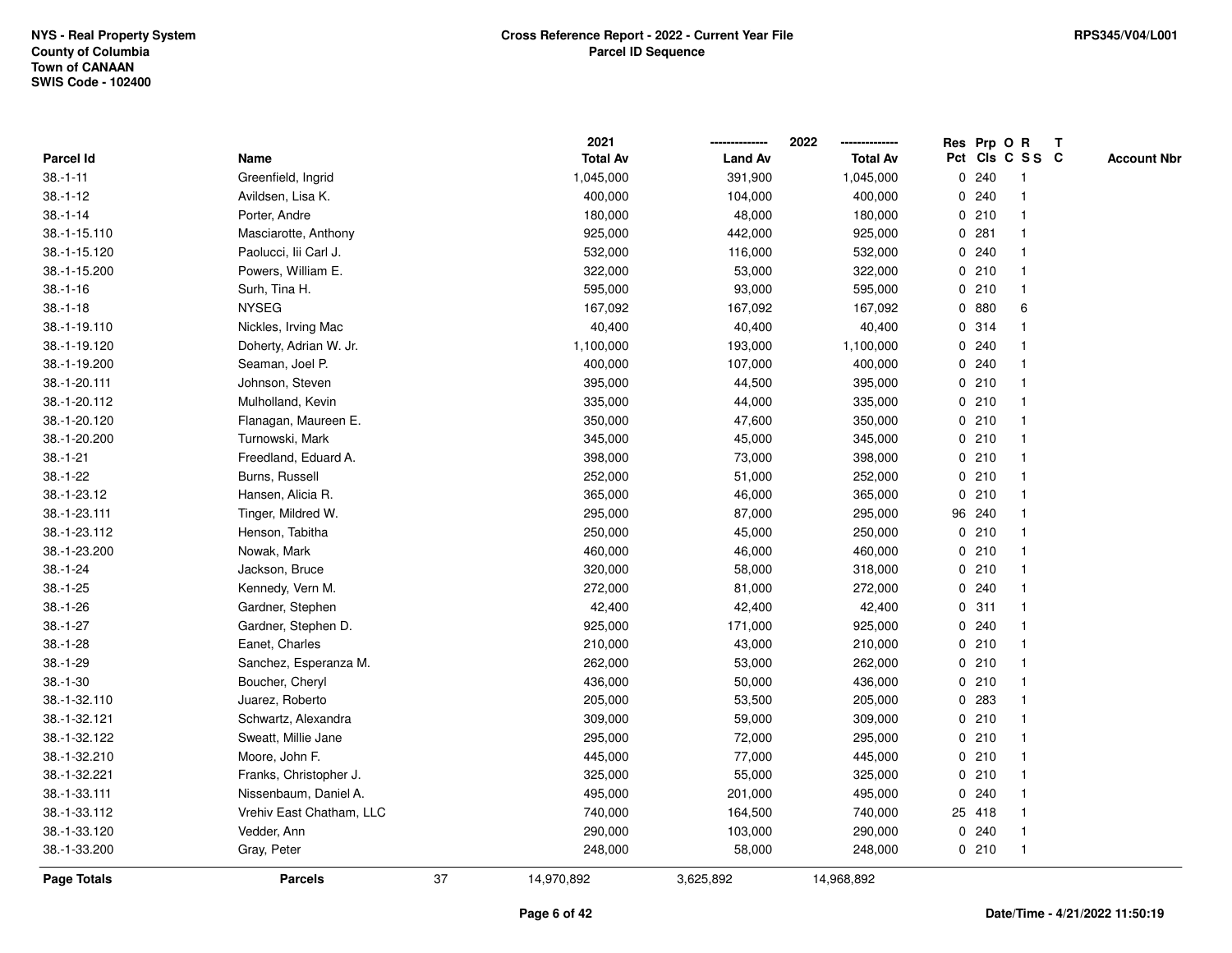|                    |                               |    | 2021            |                | 2022            |             |         | Res Prp O R     | $\mathbf{T}$       |
|--------------------|-------------------------------|----|-----------------|----------------|-----------------|-------------|---------|-----------------|--------------------|
| <b>Parcel Id</b>   | Name                          |    | <b>Total Av</b> | <b>Land Av</b> | <b>Total Av</b> |             |         | Pct Cls C S S C | <b>Account Nbr</b> |
| $38.-1-34$         | Jensen, Marcia F.             |    | 284,000         | 33,000         | 284,000         |             | 0210    |                 |                    |
| $38.-1-35$         | Bayer, Frederick li W.        |    | 272,000         | 154,000        | 272,000         |             | 51 240  |                 |                    |
| $38.-1-36$         | Weinberg, Annie A.            |    | 178,100         | 144,500        | 178,100         |             | 0.312   |                 |                    |
| $38.-1-37$         | Ferree, Edwin A.              |    | 15,400          | 15,400         | 15,400          | 0           | 322     |                 |                    |
| $38.-1-38$         | Meyer, Bernhard               |    | 605,000         | 263,000        | 605,000         | 0           | 281     |                 |                    |
| $38.-1-39$         | Galligan, Terence A.          |    | 160,000         | 81,000         | 160,000         |             | 0210    | -1              |                    |
| $38.-1-40$         | Wood, Joshua D.               |    | 260,000         | 159,000        | 260,000         |             | 0.240   |                 |                    |
| $38.-1-41$         | Liddle, Patricia J.           |    | 215,000         | 58,000         | 215,000         |             | 0.240   |                 |                    |
| $38.-1-42$         | Canaan Town Of                |    | 260,900         | 151,500        | 260,900         | 0           | 651     | 8               |                    |
| $38.-1-43$         | Town, Of Canaan               |    | 8,400           | 8,400          | 8,400           | 0           | 323     | 8               |                    |
| 38.-1-44.100       | Whipple, Maurice              |    | 335,000         | 90,000         | 335,000         |             | 0.240   |                 |                    |
| 38.-1-44.200       | Hamm, Joseph                  |    | 149,000         | 36,000         | 200,000         |             | 0210    |                 |                    |
| 38.-1-45.100       | Munch, William F.             |    | 76,000          | 35,800         | 76,000          |             | 0270    |                 |                    |
| 38.-1-45.200       | Munch, William                |    | 45,000          | 40,500         | 45,000          |             | 0270    |                 |                    |
| $38.-1-46$         | Meissner, Nancy L.            |    | 85,100          | 58,500         | 76,000          |             | $0$ 271 |                 |                    |
| 38.-1-49.100       | Old Spencer Farm LLC          |    | 58,400          | 58,400         | 58,400          | 0           | 322     |                 |                    |
| 38.-1-49.211       | Mark Frissora Revocoble Trust |    | 540,000         | 63,000         | 540,000         | $\mathbf 0$ | 210     |                 |                    |
| 38.-1-49.212       | APIF - New York, LLC          |    | 390,900         | 85,900         | 390,900         |             | 0 484   |                 |                    |
| 38.-1-49.220       | Seeber, Todd                  |    | 114,000         | 60,000         | 114,000         |             | 0210    | -1              |                    |
| $38.-1-50$         | Grosnoff-Kozel, Lauren        |    | 214,000         | 53,500         | 214,000         |             | 0210    |                 |                    |
| $38.-1-51$         | Johnson, Ronald               |    | 1,200,000       | 467,000        | 1,200,000       |             | 0.281   |                 |                    |
| $38.-1-52$         | Brezenoff, Stanley            |    | 578,000         | 61,000         | 578,000         |             | 0210    |                 |                    |
| $38.-1-53$         | Tyson, Michael H.             |    | 245,000         | 25,000         | 245,000         |             | 0210    |                 |                    |
| $38.-1-54$         | Van Wert, Thomas              |    | 226,000         | 58,000         | 226,000         |             | 0210    | $\mathbf{1}$    |                    |
| $38.-1-55$         | Yuvienco, Paolo               |    | 388,000         | 52,000         | 388,000         |             | 0210    |                 |                    |
| $38.-1-56.2$       | Hooper, lan                   |    | 42,600          | 42,600         | 42,600          |             | 0 314   | -1              |                    |
| $38.-1-58$         | 59 Upper Queechy LLC          |    | 460,000         | 56,000         | 460,000         |             | 0210    |                 |                    |
| $38.-1-59$         | Elliott, Shawn                |    | 300,000         | 110,900        | 300,000         |             | 0.240   |                 |                    |
| $38.-1-60$         | Whiteman, Mark H.             |    | 365,000         | 115,000        | 365,000         |             | 0.240   |                 |                    |
| $38.-1-61$         | Whiteman, Mark H.             |    | 4,400           | 4,400          | 4,400           | 0           | 311     |                 |                    |
| $38.-1-62$         | Feuer, Terry Cooper           |    | 175,000         | 43,000         | 175,000         | 0           | 210     | -1              |                    |
| $38.-1-63$         | Byler, Christ C. III.         |    | 9,000           | 9,000          | 9,000           |             | 0.314   | -1              |                    |
| 38.-1-64.110       | Lill, Frank                   |    | 8,800           | 8,800          | 8,800           |             | 0.311   |                 |                    |
| 38.-1-64.200       | Gail Kedrus Revocable Trust   |    | 325,000         | 103,000        | 325,000         |             | 0.240   |                 |                    |
| 38.-1-65.200       | Lill, Frank                   |    | 324,000         | 63,000         | 324,000         |             | 0210    |                 |                    |
| $38.-1-66$         | Cayot, Charles L. Jr.         |    | 262,000         | 75,000         | 262,000         |             | 0210    | $\mathbf 1$     |                    |
| $38.-1-67$         | Pellegrini, Joseph F.         |    | 260,000         | 59,000         | 260,000         |             | 0210    | -1              |                    |
| <b>Page Totals</b> | <b>Parcels</b>                | 37 | 9,439,000       | 3,002,100      | 9,480,900       |             |         |                 |                    |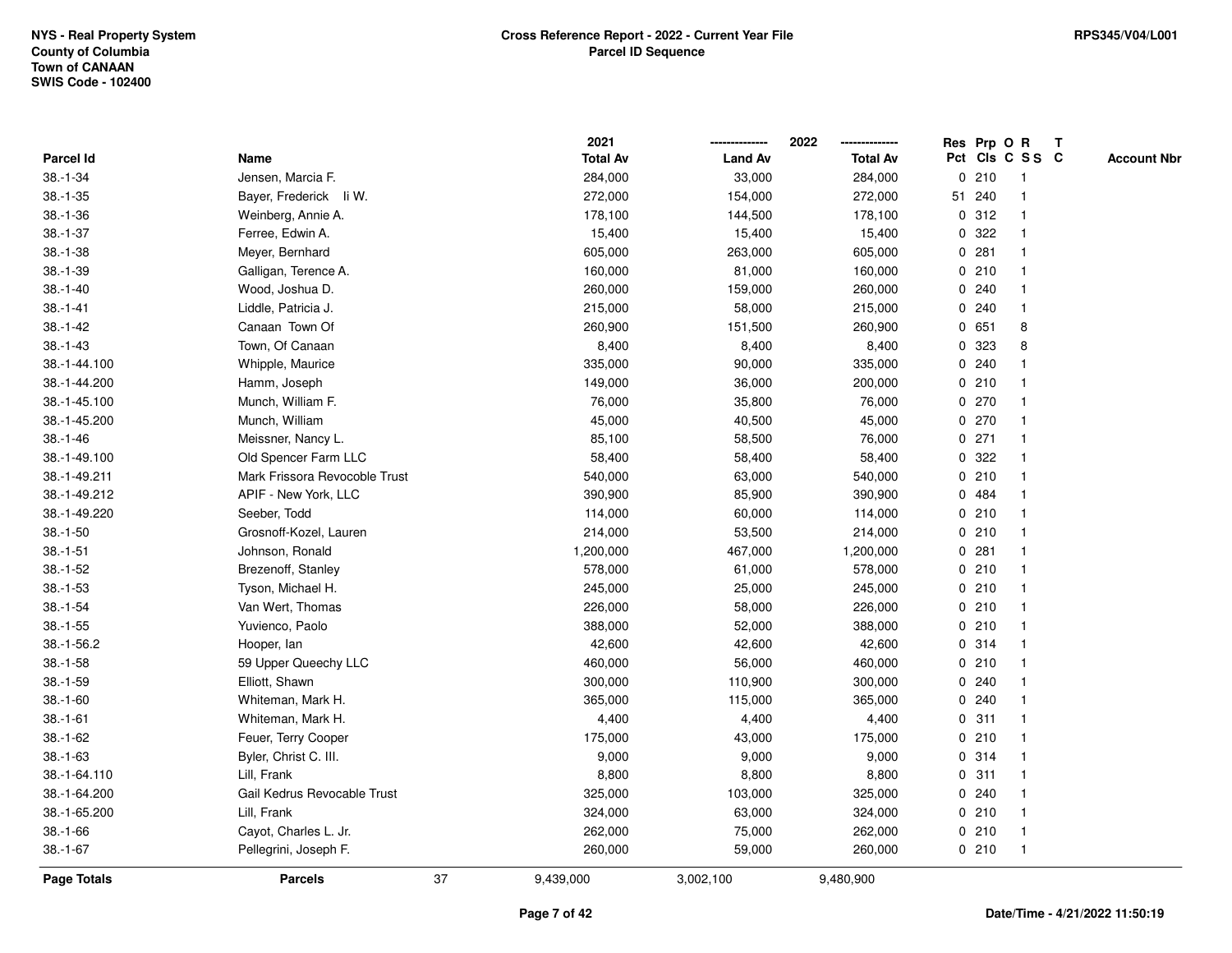|                    |                               |    | 2021            |                | 2022            |   |         | Res Prp O R     | Т |                    |
|--------------------|-------------------------------|----|-----------------|----------------|-----------------|---|---------|-----------------|---|--------------------|
| Parcel Id          | Name                          |    | <b>Total Av</b> | <b>Land Av</b> | <b>Total Av</b> |   |         | Pct Cls C S S C |   | <b>Account Nbr</b> |
| $38.-1-68$         | Pellegrini, Joseph F.         |    | 14,000          | 14,000         | 14,000          |   | 0 314   | $\mathbf{1}$    |   |                    |
| $38.-1-69$         | Yetto, Gary J.                |    | 270,000         | 58,000         | 270,000         |   | 0210    | $\mathbf{1}$    |   |                    |
| $38.-1-70$         | Rip, Van Winkle Foundatio     |    | 57,300          | 57,300         | 57,300          |   | 0.322   | $\mathbf{1}$    |   |                    |
| $38.-1-71$         | Luckacovic, John              |    | 380,000         | 161,000        | 380,000         |   | 0.240   | -1              |   |                    |
| $38.-1-72$         | Hall, Susan                   |    | 284,000         | 50,000         | 284,000         |   | 0210    |                 |   |                    |
| $38.4 - 1 - 1$     | Mantra Estates LLC            |    | 142,000         | 41,000         | 142,000         |   | 0210    |                 |   |                    |
| $38.4 - 1 - 2$     | Carmon, David                 |    | 164,000         | 41,000         | 164,000         |   | 0210    | $\mathbf{1}$    |   |                    |
| $38.4 - 1 - 3$     | Reinhardt, John J.            |    | 193,000         | 42,000         | 193,000         |   | 0210    | $\mathbf{1}$    |   |                    |
| $38.4 - 1 - 4$     | Pham, Huong T.                |    | 325,000         | 98,000         | 325,000         |   | 0.240   | $\mathbf{1}$    |   |                    |
| $38.4 - 1 - 5$     | Vispo, Conrad                 |    | 184,000         | 22,000         | 184,000         |   | 0210    | $\mathbf{1}$    |   |                    |
| $38.4 - 1 - 6$     | Miller, Alan G.               |    | 185,000         | 25,000         | 185,000         |   | 0210    | $\mathbf 1$     |   |                    |
| $38.4 - 1 - 7$     | Miller, Alan G.               |    | 14,800          | 12,500         | 14,800          |   | 0 331   |                 |   |                    |
| $38.4 - 1 - 8$     | Miller, Alan G.               |    | 215,000         | 20,000         | 215,000         |   | 0 433   |                 |   |                    |
| $38.4 - 1 - 9$     | Miller, Alan G.               |    | 7,500           | 2,500          | 7,500           |   | 0 331   | $\mathbf 1$     |   |                    |
| $38.4 - 1 - 10$    | Stephenson, Mark A.           |    | 292,000         | 26,300         | 292,000         |   | 0411    | $\mathbf{1}$    |   |                    |
| $38.4 - 1 - 11$    | Dallas, Scott                 |    | 104,000         | 9,000          | 104,000         |   | 0210    | $\mathbf{1}$    |   |                    |
| 38.4-1-12          | Moshimer, Marlene             |    | 124,000         | 40,000         | 124,000         |   | 0210    | $\mathbf{1}$    |   |                    |
| 38.4-1-13.100      | Frederick, Mark               |    | 230,000         | 50,000         | 230,000         |   | 0210    | $\mathbf 1$     |   |                    |
| 38.4-1-13.210      | De Sanctis, Mark              |    | 430,000         | 49,000         | 430,000         |   | 0210    |                 |   |                    |
| 38.4-1-13.220      | Rizzi, Kathleen E.            |    | 185,000         | 45,000         | 185,000         |   | 0210    |                 |   |                    |
| $38.4 - 1 - 14$    | Howard, Christopher J.        |    | 85,000          | 26,000         | 85,000          |   | 0210    | $\mathbf 1$     |   |                    |
| 38.4-1-15.200      | Majeed, Farhan                |    | 125,000         | 38,000         | 125,000         |   | 0210    | $\mathbf{1}$    |   |                    |
| $38.4 - 1 - 16$    | Helen J Goerlitz Family Trust |    | 230,000         | 28,000         | 230,000         |   | 0210    | $\mathbf{1}$    |   |                    |
| $38.4 - 1 - 17$    | Pulver, Harold                |    | 180,000         | 14,000         | 180,000         |   | 0210    | $\mathbf{1}$    |   |                    |
| $38.4 - 1 - 18$    | Congregational Church         |    | 106,700         | 7,500          | 106,700         |   | 0620    | 8               |   |                    |
| $38.4 - 1 - 19$    | Congregational Church         |    | 445,000         | 49,500         | 445,000         |   | 0620    | 8               |   |                    |
| 38.4-1-20          | Powers, Tina M.               |    | 182,000         | 10,000         | 182,000         |   | 0210    |                 |   |                    |
| 38.4-1-21          | Pulver, Zachary W.            |    | 146,000         | 46,000         | 146,000         |   | 0210    | $\mathbf 1$     |   |                    |
| 38.4-1-22          | Hanson, Judith                |    | 130,000         | 25,000         | 130,000         |   | $0$ 220 | $\mathbf 1$     |   |                    |
| 38.4-1-23          | Walker, Sally                 |    | 156,000         | 25,000         | 156,000         | 0 | 220     | $\mathbf{1}$    |   |                    |
| 38.4-1-24          | Martin, Kevin M.              |    | 116,000         | 9,000          | 116,000         |   | 0210    | $\mathbf{1}$    |   |                    |
| 38.4-1-25          | Lopez, Armando R.             |    | 250,000         | 74,300         | 250,000         |   | 0 484   | $\mathbf{1}$    |   |                    |
| $39. - 1 - 2$      | Trainor, Brian                |    | 14,500          | 14,500         | 14,500          |   | 0.314   | -1              |   |                    |
| 39.-1-3.200        | Bochnak, Stephen              |    | 315,000         | 81,000         | 315,000         |   | 0210    | $\mathbf 1$     |   |                    |
| $39.-1-7$          | Count, Peter                  |    | 310,000         | 310,000        | 310,000         |   | 0.322   | $\mathbf{1}$    |   |                    |
| $39. - 1 - 8$      | Adams, John P.                |    | 874,000         | 427,000        | 874,000         |   | 0.281   | $\mathbf{1}$    |   |                    |
| $39. - 1 - 10$     | Maslanka, Lorraine            |    | 274,000         | 58,000         | 274,000         |   | 0210    | $\mathbf{1}$    |   |                    |
| <b>Page Totals</b> | <b>Parcels</b>                | 37 | 7,739,800       | 2,106,400      | 7,739,800       |   |         |                 |   |                    |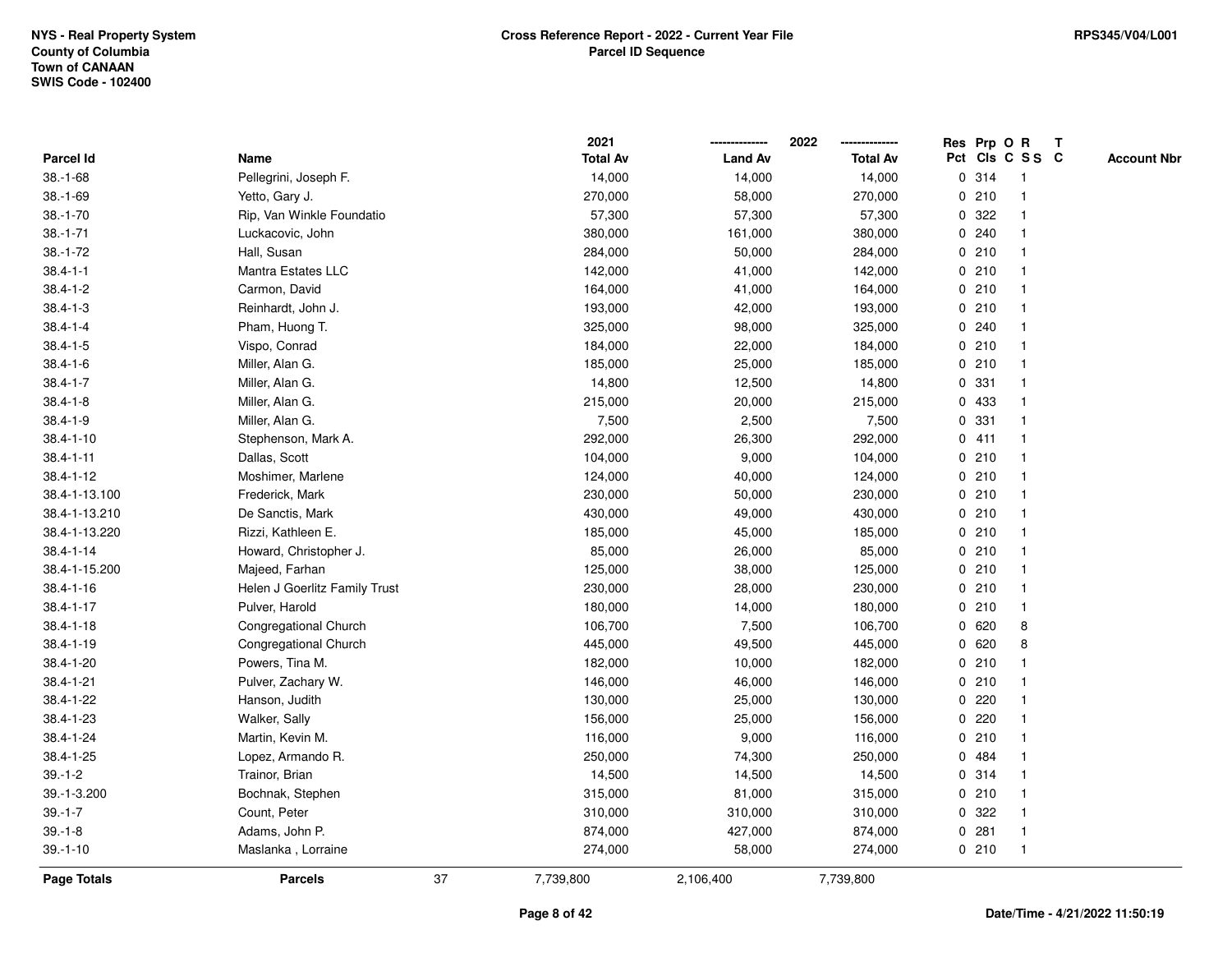|                  |                                |    | 2021            |                | 2022            | Res Prp O   |        | R                       | $\mathbf{T}$ |                    |
|------------------|--------------------------------|----|-----------------|----------------|-----------------|-------------|--------|-------------------------|--------------|--------------------|
| <b>Parcel Id</b> | Name                           |    | <b>Total Av</b> | <b>Land Av</b> | <b>Total Av</b> |             |        | Pct Cls C S S C         |              | <b>Account Nbr</b> |
| $39. - 1 - 11.2$ | <b>Berkshire Farm Center</b>   |    | 232,100         | 232,100        | 232,100         | 0           | 322    | 8                       |              |                    |
| 39.-1-11.111     | Upstate Land Stewards, LLC     |    | 330,900         | 330,900        | 330,900         | 0           | 322    |                         |              |                    |
| $39.-1-12$       | Weisbuch, Manuel               |    | 75,500          | 75,500         | 75,500          | 0           | 322    |                         |              |                    |
| $39.-1-13$       | Resnick, Michael S.            |    | 200,000         | 200,000        | 200,000         | $\mathbf 0$ | 322    |                         |              |                    |
| $39. - 1 - 14.1$ | Hoyt, John                     |    | 520,000         | 280,300        | 520,000         |             | 58 281 |                         |              |                    |
| $39. - 1 - 14.2$ | Fabiano, David                 |    | 380,000         | 168,000        | 380,000         |             | 0.240  |                         |              |                    |
| $39. - 1 - 15$   | Resnick, Michael               |    | 418,200         | 418,200        | 418,200         |             | 0.322  |                         |              |                    |
| $39. - 1 - 17$   | Essaher, Hamid                 |    | 58,000          | 14,500         | 14,500          |             | 0 314  |                         |              |                    |
| $39. - 1 - 19.1$ | Berkshire, Farm Center         |    | 1,800,000       | 1,000,000      | 1,800,000       | 0           | 281    | 8                       |              |                    |
| $39.-1-20$       | Berkshire Farm Center          |    | 35,600          | 35,600         | 35,600          | 0           | 314    | 8                       |              |                    |
| $39. - 1 - 21$   | Berkshire Farm Center          |    | 256,100         | 256,100        | 256,100         | 0           | 322    | 8                       |              |                    |
| $39 - 1 - 22$    | Frongillo, Marguerite          |    | 126,100         | 108,600        | 126,100         |             | 0.312  |                         |              |                    |
| 39.-1-23.100     | Bowerman, Jeanne V.            |    | 63,100          | 63,100         | 63,100          |             | 0.311  |                         |              |                    |
| 39.-1-23.211     | Cornerstone Ridge LLC          |    | 76,400          | 76,400         | 76,400          |             | 0.322  |                         |              |                    |
| 39.-1-23.212     | Beecham, George                |    | 52,600          | 52,600         | 52,600          |             | 0 314  |                         |              |                    |
| 39.-1-23.221     | Rugen, Robert K.               |    | 35,100          | 35,100         | 35,100          |             | 0.311  |                         |              |                    |
| 39.-1-23.222     | Dignum, Edward                 |    | 39,900          | 39,900         | 39,900          | 0           | 311    |                         |              |                    |
| 39.-1-24.111     | Moore, Karen Dancks            |    | 349,000         | 142,000        | 349,000         | 0           | 240    |                         |              |                    |
| 39.-1-24.111-1   | Moore, Karen                   |    | 155,000         | 10,000         | 155,000         |             | 0210   |                         |              |                    |
| 39.-1-24.120     | Moore, James J.                |    | 430,000         | 165,000        | 430,000         |             | 0.240  |                         |              |                    |
| 39.-1-24.200     | Cox, Allan R.                  |    | 253,000         | 46,000         | 253,000         |             | 0210   |                         |              |                    |
| $39.-1-25$       | Hooper, lan                    |    | 2,450,000       | 588,000        | 2,450,000       | 0           | 240    |                         |              |                    |
| $39. - 1 - 27$   | Backwoods Bin LLC              |    | 120,400         | 120,400        | 120,400         | 0           | 322    |                         |              |                    |
| 39.-1-28.100     | Demerest, Rocco                |    | 21,000          | 21,000         | 21,000          | 0           | 311    | $\overline{\mathbf{1}}$ |              |                    |
| 39.-1-28.200     | Veillette, Frances N.          |    | 51,400          | 51,400         | 51,400          | 0           | 311    | -1                      |              |                    |
| $39. - 1 - 29$   | Sands of Tyde LLC              |    | 550,000         | 131,000        | 550,000         |             |        | 0.415 W1                |              |                    |
| $39.-1-30$       | Bowerman, Jeanne V.            |    | 245,000         | 80,000         | 245,000         |             | 0210   |                         |              |                    |
| $39 - 1 - 32$    | Frongillo, Marguerite          |    | 115,300         | 115,300        | 115,300         |             |        | 0 311 W 1               |              |                    |
| $39. - 1 - 33$   | Deuel, Ruthmary                |    | 350,000         | 188,000        | 350,000         |             |        | 0 210 W 1               |              |                    |
| $39.-1-35$       | Flagg, Thomas                  |    | 206,600         | 126,300        | 206,600         |             |        | 0 210 W 1               |              |                    |
| $39. - 1 - 37$   | Janes, Elizabeth A.            |    | 365,000         | 254,900        | 365,000         | 0           |        | 281 W 1                 |              |                    |
| $39.-1-38$       | <b>Inspirited Ventures LLC</b> |    | 191,400         | 190,300        | 191,400         |             |        | 0 312 W 1               |              |                    |
| $39.-1-39$       | <b>Inspirited Ventures LLC</b> |    | 1,350,000       | 189,000        | 1,350,000       |             |        | $0, 210$ W 1            |              |                    |
| $39. - 1 - 41$   | Hymowitz, Lee                  |    | 458,000         | 100,000        | 410,000         |             | 0.240  |                         |              |                    |
| $39.-1-42$       | Brodheim, Theodore Sendek      |    | 34,600          | 34,600         | 34,600          |             | 0.311  |                         |              |                    |
| $39. - 1 - 43$   | S & V Property Group LLC       |    | 63,400          | 63,400         | 63,400          |             | 0.311  | $\mathbf 1$             |              |                    |
| $39 - 1 - 44$    | Dignum, James                  |    | 37,200          | 37,200         | 37,200          |             | 0 314  | -1                      |              |                    |
| Page Totals      | <b>Parcels</b>                 | 37 | 12,495,900      | 6,040,700      | 12,404,400      |             |        |                         |              |                    |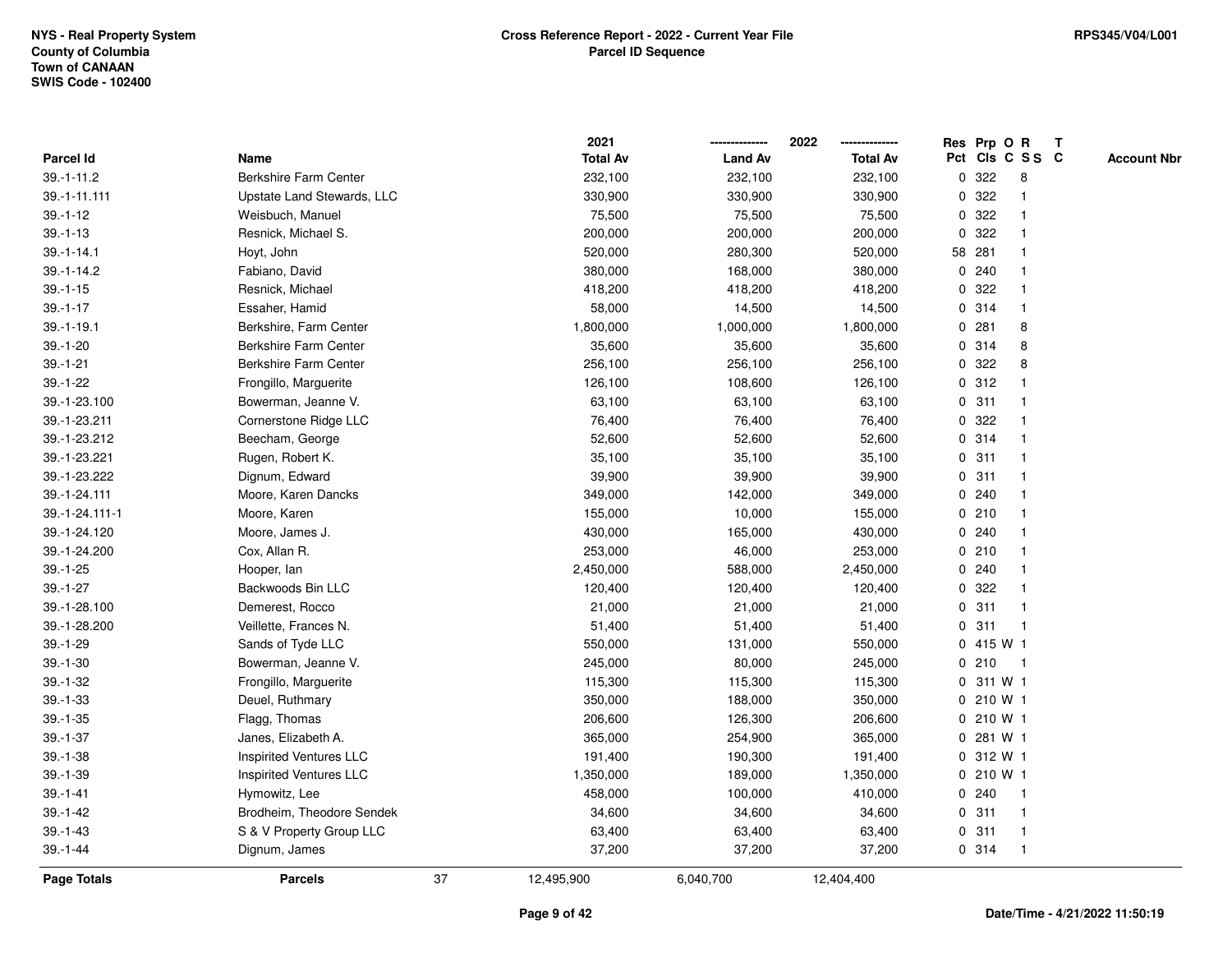|                  |                            |    | 2021            |                | 2022            |              | Res Prp O R |                 | Т |                    |
|------------------|----------------------------|----|-----------------|----------------|-----------------|--------------|-------------|-----------------|---|--------------------|
| <b>Parcel Id</b> | Name                       |    | <b>Total Av</b> | <b>Land Av</b> | <b>Total Av</b> |              |             | Pct Cls C S S C |   | <b>Account Nbr</b> |
| $39. - 1 - 46$   | Barton, Arthur             |    | 54,900          | 45,700         | 54,900          |              | 0.312       | -1              |   |                    |
| $39. - 1 - 47$   | Mckay, Peter               |    | 53,500          | 53,500         | 53,500          | $\mathbf{0}$ | 311         | 1               |   |                    |
| $39. - 1 - 48$   | Backwoods Bin LLC          |    | 67,100          | 67,100         | 67,100          |              | 0.311       | 1               |   |                    |
| $39.-1-49$       | Shariff, Hollis Reh        |    | 41,200          | 41,200         | 41,200          |              | 0 314       | 1               |   |                    |
| $39.-1-50$       | Queechy Lake, LLC          |    | 57,700          | 39,200         | 57,700          |              | 0 312 W 1   |                 |   |                    |
| $47.2 - 1 - 1$   | Hugo, Kim                  |    | 115,000         | 25,000         | 115,000         |              | 0210        | 1               |   |                    |
| $47.2 - 1 - 2$   | Pratt, Robert W.           |    | 110,000         | 32,000         | 110,000         |              | 0210        | $\mathbf 1$     |   |                    |
| $47.2 - 1 - 3$   | Hayes, Michael J.          |    | 115,000         | 11,000         | 115,000         |              | 0.283       | $\mathbf 1$     |   |                    |
| $47.2 - 1 - 4$   | Brorup, Timothy J.         |    | 165,000         | 23,300         | 165,000         |              | 0210        | $\mathbf{1}$    |   |                    |
| $47.2 - 1 - 5$   | Mc Intyre, Curtis W. Sr.   |    | 77,000          | 43,100         | 77,000          |              | 0270        | 1               |   |                    |
| $47.2 - 1 - 6$   | Walt Golden Consulting LLC |    | 120,000         | 11,600         | 120,000         |              | 0.220       |                 |   |                    |
| $47.2 - 1 - 7$   | French, Judith A. Sr.      |    | 110,000         | 26,000         | 110,000         |              | 0210        |                 |   |                    |
| $47.2 - 1 - 8$   | Hajpasz, John L.           |    | 115,000         | 34,000         | 115,000         |              | 0210        |                 |   |                    |
| $47.2 - 1 - 9$   | Tuttle, Deborah            |    | 160,000         | 24,800         | 160,000         |              | 0210        | 1               |   |                    |
| 47.2-1-10        | US Bank Trust, NA          |    | 145,000         | 6,000          | 145,000         |              | 0210        | 1               |   |                    |
| $47.2 - 1 - 11$  | Hermance, Penny A.         |    | 176,000         | 19,000         | 176,000         |              | 0210        | $\mathbf{1}$    |   |                    |
| 47.2-1-12        | Roblez, Salvador.          |    | 5,000           | 5,000          | 5,000           |              | 0.311       | $\mathbf{1}$    |   |                    |
| 47.2-1-13        | Williams, Ivory            |    | 215,000         | 36,000         | 215,000         |              | 74 220      | 1               |   |                    |
| $47.2 - 1 - 14$  | County Of Columbia         |    | 3,900           | 3,900          | 3,900           |              | 0 314       | 8               |   |                    |
| $47.2 - 2 - 1$   | Klingler, James C.         |    | 34,000          | 12,000         | 34,000          |              | 0.312       |                 |   |                    |
| 47.2-2-2         | Niver, Christa L.          |    | 7,400           | 7,400          | 7,400           |              | 0.311       |                 |   |                    |
| $48.-1-1$        | Tullar, Paula K.           |    | 95,000          | 38,000         | 95,000          |              | 0210        |                 |   |                    |
| $48.-1-2$        | Laurange, Claire M.        |    | 136,000         | 32,000         | 136,000         |              | 0210        | 1               |   |                    |
| $48.-1-3$        | Tullar, Benjamin Jr.       |    | 180,000         | 41,000         | 180,000         |              | 0210        | $\mathbf{1}$    |   |                    |
| $48.-1-4$        | Groudas, Paul              |    | 204,300         | 64,400         | 204,300         |              | 0.240       | 1               |   |                    |
| $48 - 1 - 5$     | Markatos, George           |    | 236,000         | 236,000        | 236,000         |              | 0 322       |                 |   |                    |
| $48.-1-6$        | Fuss, Arthur D.            |    | 68,800          | 68,800         | 68,800          |              | 0 322       |                 |   |                    |
| 48.-1-7.100      | Trautmann, Robert          |    | 1,350,000       | 420,000        | 1,350,000       |              | 0.240       |                 |   |                    |
| 48.-1-7.200      | Mitchell, Martha Jean      |    | 925,000         | 290,000        | 925,000         |              | 0.240       |                 |   |                    |
| $48.-1-8$        | Weinberg, Gerald           |    | 545,000         | 85,000         | 545,000         |              | 0.240       | 1               |   |                    |
| $48.-1-9$        | Stewart, Joel Peter Bull   |    | 222,700         | 222,700        | 222,700         |              | 0 322       | 1               |   |                    |
| $48.-1-10$       | Hewig, Karl                |    | 156,700         | 156,700        | 156,700         |              | 0 322       |                 |   |                    |
| $48.-1-11$       | Rauch, Gail                |    | 440,000         | 240,000        | 440,000         |              | 0.240       | 1               |   |                    |
| $48.-1-12$       | <b>NYSEG</b>               |    | 505,000         | 505,000        | 505,000         |              | 0 380       | 6               |   |                    |
| 48.-1-13.3       | Stewart, Arabella Angus    |    | 252,800         | 252,800        | 252,800         |              | 0 322       | 1               |   |                    |
| 48.-1-13.4       | Stewart, Arabella Angus    |    | 81,200          | 81,200         | 81,200          |              | 0.322       | 1               |   |                    |
| $48. - 1 - 14$   | Weinberg, Gerald           |    | 240,000         | 126,000        | 240,000         |              | 0.240       | $\mathbf 1$     |   |                    |
| Page Totals      | <b>Parcels</b>             | 37 | 7,586,200       | 3,426,400      | 7,586,200       |              |             |                 |   |                    |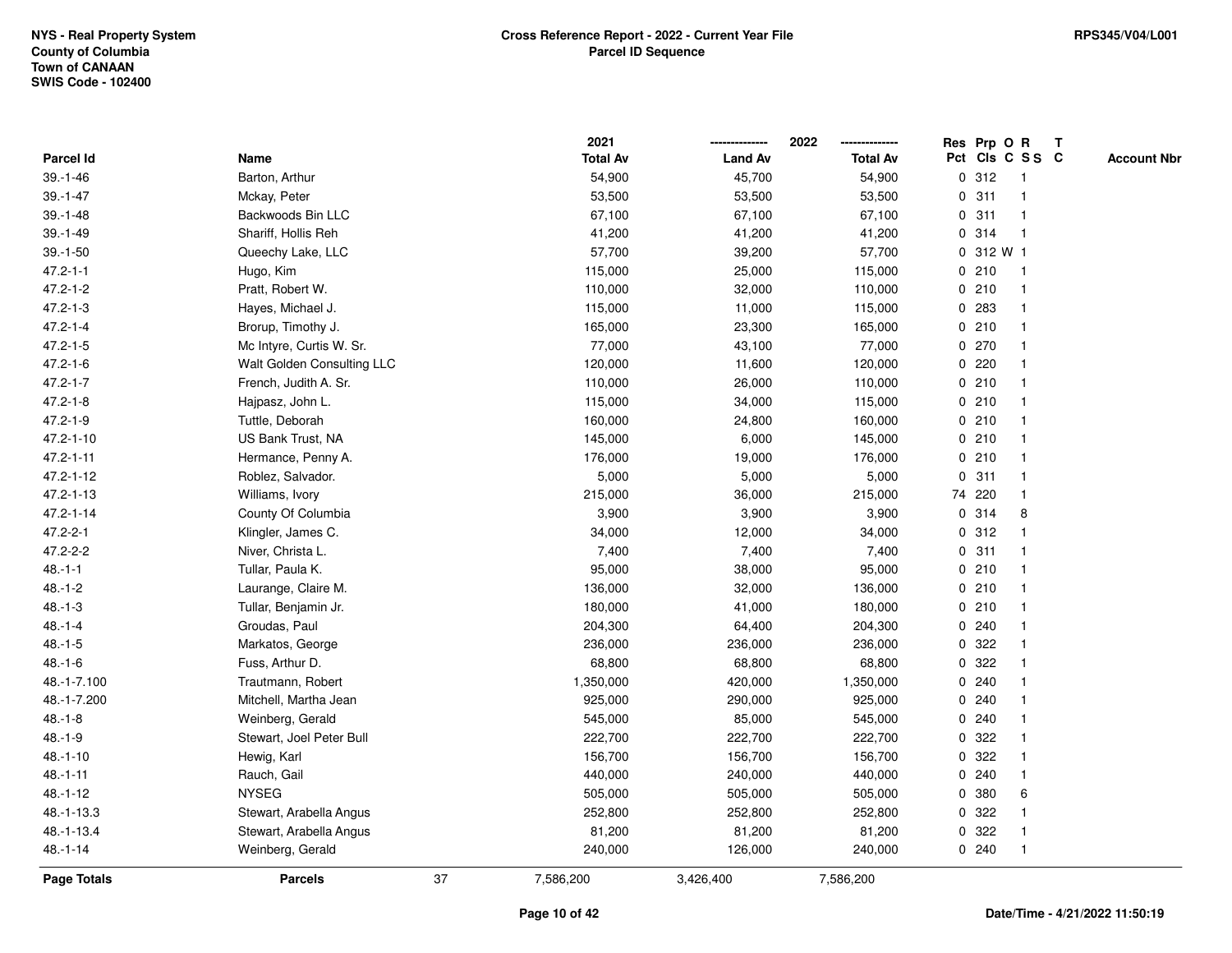| Pct Cls C S S C<br><b>Total Av</b><br><b>Land Av</b><br>Parcel Id<br><b>Total Av</b><br>Name<br>0.314<br>$48.-1-15$<br>Kelly, William P.<br>35,800<br>35,800<br>35,800<br>$\overline{1}$<br>0210<br>$48.-1-16$<br>Gelb, Alan Lloyd<br>375,000<br>63,000<br>375,000<br>$\mathbf{1}$<br>0.311<br>$48.-1-17$<br>29,100<br>29,100<br>29,100<br>Levine, Karen<br>$\mathbf{1}$<br>0210<br>$48.-1-18$<br>Kastl, Jon Michael<br>300,000<br>78,500<br>300,000<br>$\mathbf{1}$<br>$48.-1-19$<br>0.314<br>Kastl, Jon Michael<br>30,100<br>30,100<br>30,100<br>1<br>$48.-1-20$<br>30,400<br>30,400<br>30,400<br>0 314<br>Green, Andrew J.<br>$\mathbf{1}$<br>$48.-1-21$<br>Green, Andrew J.<br>270,000<br>0210<br>50,000<br>270,000<br>$\mathbf{1}$<br>$48.-1-22$<br>0210<br>Chatham House Property, LLC<br>230,000<br>46,000<br>230,000<br>$\mathbf{1}$<br>48.-1-23.12<br>0.240<br>Gates, William<br>355,000<br>108,000<br>355,000<br>$\mathbf{1}$<br>0 322<br>48.-1-23.22<br>Trautmann, Robert<br>61,000<br>61,000<br>61,000<br>$\mathbf{1}$<br>0.322<br>48.-1-23.111<br>125,100<br>Weckesser, Kyle<br>125,100<br>125,100<br>$\mathbf 1$<br>0.312<br>48.-1-23.112<br>Hand Of Man LLC<br>54,000<br>42,900<br>54,000<br>1<br>0210<br>$48.-1-24$<br>Bemiss, Lewis Jr.<br>257,000<br>47,700<br>257,000<br>$\mathbf{1}$<br>0.241<br>48.-1-25.100<br>Bombola, Theodore S. Jr.<br>1,025,000<br>1,025,000<br>850,000<br>$\mathbf{1}$<br>232,600<br>0 322<br>48.-1-25.200<br>Menko, Theresa A.<br>232,600<br>232,600<br>$\mathbf{1}$<br>0210<br>48.-1-26.2<br>235,000<br>54,000<br>235,000<br>$\mathbf{1}$<br>Wood, Diane I.<br>0.322<br>48.-1-26.11<br>Alexander, Robert<br>238,400<br>238,400<br>238,400<br>$\mathbf{1}$<br>0210<br>48.-1-26.12<br>384,000<br>46,000<br>384,000<br>Alexander, Robert<br>$\mathbf{1}$<br>$0$ 215<br>48.-1-27.1<br>265,000<br>Rugen, Robert K.<br>58,000<br>265,000<br>1<br>0.322<br>48.-1-27.2<br>Rugen, Glenn E.<br>50,000<br>50,000<br>50,000<br>$\mathbf{1}$<br>$48.-1-28$<br>0210<br>Spinazola, Joseph<br>145,000<br>20,000<br>145,000<br>$\mathbf{1}$<br>0 314<br>48.-1-29.11<br>Horn, Robert C.<br>20,200<br>20,200<br>20,200<br>$\mathbf{1}$<br>0210<br>48.-1-29.12<br>Hahn, Christopher<br>295,000<br>41,000<br>295,000<br>$\mathbf{1}$<br>0.312<br>48.-1-29.200<br>Slovak, James<br>170,000<br>25,100<br>170,000<br>$\mathbf{1}$<br>0 314<br>$48.-1-30$<br>2,300<br>2,300<br>2,300<br>Perry, Matthew E.<br>1<br>0210<br>$48.-1-31$<br>Alexander, Lee A.<br>172,000<br>172,000<br>33,000<br>1<br>0 322<br>48.-1-32.3<br>Van Ullen, Gregory T.<br>208,000<br>208,000<br>$\mathbf{1}$<br>0210<br>48.-1-32.100<br>Horn, Robert C.<br>53,000<br>310,000<br>310,000<br>$\mathbf{1}$<br>0 322<br>Anderson, Steven R.<br>187,500<br>187,500<br>187,500<br>$\mathbf{1}$<br>0.322<br>48.-1-33<br>Anderson, Steven R.<br>54,400<br>54,400<br>54,400<br>$\mathbf{1}$<br>0 322<br>48.-1-33.3<br>Anderson, Steven R.<br>179,100<br>179,100<br>1<br>0.240<br>48.-1-34.111<br>Gearing, Alan E.<br>460,000<br>167,000<br>460,000<br>1<br>0 322<br>48.-1-34.112<br>Gearing, Michael<br>61,300<br>61,300<br>61,300<br>$\mathbf{1}$<br>0210<br>48.-1-34.120<br>Gearing, David A.<br>230,000<br>81,000<br>230,000<br>$\mathbf{1}$<br>0210<br>$48.-1-35$<br>Gearing, Wayne<br>411,000<br>61,000<br>411,000<br>$\mathbf{1}$<br>$48.-1-36$<br>0210<br>Wallner, Kent<br>232,000<br>74,000<br>232,000<br>$\mathbf{1}$<br>48.-1-37.1<br>0210<br>Butler, Royal C.<br>290,000<br>46,000<br>290,000<br>$\mathbf{1}$ |             |                | 2021            |           | 2022      |  | Res Prp O R | $\mathbf{T}$ |                    |
|--------------------------------------------------------------------------------------------------------------------------------------------------------------------------------------------------------------------------------------------------------------------------------------------------------------------------------------------------------------------------------------------------------------------------------------------------------------------------------------------------------------------------------------------------------------------------------------------------------------------------------------------------------------------------------------------------------------------------------------------------------------------------------------------------------------------------------------------------------------------------------------------------------------------------------------------------------------------------------------------------------------------------------------------------------------------------------------------------------------------------------------------------------------------------------------------------------------------------------------------------------------------------------------------------------------------------------------------------------------------------------------------------------------------------------------------------------------------------------------------------------------------------------------------------------------------------------------------------------------------------------------------------------------------------------------------------------------------------------------------------------------------------------------------------------------------------------------------------------------------------------------------------------------------------------------------------------------------------------------------------------------------------------------------------------------------------------------------------------------------------------------------------------------------------------------------------------------------------------------------------------------------------------------------------------------------------------------------------------------------------------------------------------------------------------------------------------------------------------------------------------------------------------------------------------------------------------------------------------------------------------------------------------------------------------------------------------------------------------------------------------------------------------------------------------------------------------------------------------------------------------------------------------------------------------------------------------------------------------------------------------------------------------------------------------------------------------------------------------------------------------------------------------------------------------------------------------------------------------------------------------------------------------------------------------------------------------------------------------------------------------------------------------------------------------------------------------------------------------------------------------------|-------------|----------------|-----------------|-----------|-----------|--|-------------|--------------|--------------------|
|                                                                                                                                                                                                                                                                                                                                                                                                                                                                                                                                                                                                                                                                                                                                                                                                                                                                                                                                                                                                                                                                                                                                                                                                                                                                                                                                                                                                                                                                                                                                                                                                                                                                                                                                                                                                                                                                                                                                                                                                                                                                                                                                                                                                                                                                                                                                                                                                                                                                                                                                                                                                                                                                                                                                                                                                                                                                                                                                                                                                                                                                                                                                                                                                                                                                                                                                                                                                                                                                                                              |             |                |                 |           |           |  |             |              | <b>Account Nbr</b> |
|                                                                                                                                                                                                                                                                                                                                                                                                                                                                                                                                                                                                                                                                                                                                                                                                                                                                                                                                                                                                                                                                                                                                                                                                                                                                                                                                                                                                                                                                                                                                                                                                                                                                                                                                                                                                                                                                                                                                                                                                                                                                                                                                                                                                                                                                                                                                                                                                                                                                                                                                                                                                                                                                                                                                                                                                                                                                                                                                                                                                                                                                                                                                                                                                                                                                                                                                                                                                                                                                                                              |             |                |                 |           |           |  |             |              |                    |
|                                                                                                                                                                                                                                                                                                                                                                                                                                                                                                                                                                                                                                                                                                                                                                                                                                                                                                                                                                                                                                                                                                                                                                                                                                                                                                                                                                                                                                                                                                                                                                                                                                                                                                                                                                                                                                                                                                                                                                                                                                                                                                                                                                                                                                                                                                                                                                                                                                                                                                                                                                                                                                                                                                                                                                                                                                                                                                                                                                                                                                                                                                                                                                                                                                                                                                                                                                                                                                                                                                              |             |                |                 |           |           |  |             |              |                    |
|                                                                                                                                                                                                                                                                                                                                                                                                                                                                                                                                                                                                                                                                                                                                                                                                                                                                                                                                                                                                                                                                                                                                                                                                                                                                                                                                                                                                                                                                                                                                                                                                                                                                                                                                                                                                                                                                                                                                                                                                                                                                                                                                                                                                                                                                                                                                                                                                                                                                                                                                                                                                                                                                                                                                                                                                                                                                                                                                                                                                                                                                                                                                                                                                                                                                                                                                                                                                                                                                                                              |             |                |                 |           |           |  |             |              |                    |
|                                                                                                                                                                                                                                                                                                                                                                                                                                                                                                                                                                                                                                                                                                                                                                                                                                                                                                                                                                                                                                                                                                                                                                                                                                                                                                                                                                                                                                                                                                                                                                                                                                                                                                                                                                                                                                                                                                                                                                                                                                                                                                                                                                                                                                                                                                                                                                                                                                                                                                                                                                                                                                                                                                                                                                                                                                                                                                                                                                                                                                                                                                                                                                                                                                                                                                                                                                                                                                                                                                              |             |                |                 |           |           |  |             |              |                    |
|                                                                                                                                                                                                                                                                                                                                                                                                                                                                                                                                                                                                                                                                                                                                                                                                                                                                                                                                                                                                                                                                                                                                                                                                                                                                                                                                                                                                                                                                                                                                                                                                                                                                                                                                                                                                                                                                                                                                                                                                                                                                                                                                                                                                                                                                                                                                                                                                                                                                                                                                                                                                                                                                                                                                                                                                                                                                                                                                                                                                                                                                                                                                                                                                                                                                                                                                                                                                                                                                                                              |             |                |                 |           |           |  |             |              |                    |
|                                                                                                                                                                                                                                                                                                                                                                                                                                                                                                                                                                                                                                                                                                                                                                                                                                                                                                                                                                                                                                                                                                                                                                                                                                                                                                                                                                                                                                                                                                                                                                                                                                                                                                                                                                                                                                                                                                                                                                                                                                                                                                                                                                                                                                                                                                                                                                                                                                                                                                                                                                                                                                                                                                                                                                                                                                                                                                                                                                                                                                                                                                                                                                                                                                                                                                                                                                                                                                                                                                              |             |                |                 |           |           |  |             |              |                    |
|                                                                                                                                                                                                                                                                                                                                                                                                                                                                                                                                                                                                                                                                                                                                                                                                                                                                                                                                                                                                                                                                                                                                                                                                                                                                                                                                                                                                                                                                                                                                                                                                                                                                                                                                                                                                                                                                                                                                                                                                                                                                                                                                                                                                                                                                                                                                                                                                                                                                                                                                                                                                                                                                                                                                                                                                                                                                                                                                                                                                                                                                                                                                                                                                                                                                                                                                                                                                                                                                                                              |             |                |                 |           |           |  |             |              |                    |
|                                                                                                                                                                                                                                                                                                                                                                                                                                                                                                                                                                                                                                                                                                                                                                                                                                                                                                                                                                                                                                                                                                                                                                                                                                                                                                                                                                                                                                                                                                                                                                                                                                                                                                                                                                                                                                                                                                                                                                                                                                                                                                                                                                                                                                                                                                                                                                                                                                                                                                                                                                                                                                                                                                                                                                                                                                                                                                                                                                                                                                                                                                                                                                                                                                                                                                                                                                                                                                                                                                              |             |                |                 |           |           |  |             |              |                    |
|                                                                                                                                                                                                                                                                                                                                                                                                                                                                                                                                                                                                                                                                                                                                                                                                                                                                                                                                                                                                                                                                                                                                                                                                                                                                                                                                                                                                                                                                                                                                                                                                                                                                                                                                                                                                                                                                                                                                                                                                                                                                                                                                                                                                                                                                                                                                                                                                                                                                                                                                                                                                                                                                                                                                                                                                                                                                                                                                                                                                                                                                                                                                                                                                                                                                                                                                                                                                                                                                                                              |             |                |                 |           |           |  |             |              |                    |
|                                                                                                                                                                                                                                                                                                                                                                                                                                                                                                                                                                                                                                                                                                                                                                                                                                                                                                                                                                                                                                                                                                                                                                                                                                                                                                                                                                                                                                                                                                                                                                                                                                                                                                                                                                                                                                                                                                                                                                                                                                                                                                                                                                                                                                                                                                                                                                                                                                                                                                                                                                                                                                                                                                                                                                                                                                                                                                                                                                                                                                                                                                                                                                                                                                                                                                                                                                                                                                                                                                              |             |                |                 |           |           |  |             |              |                    |
|                                                                                                                                                                                                                                                                                                                                                                                                                                                                                                                                                                                                                                                                                                                                                                                                                                                                                                                                                                                                                                                                                                                                                                                                                                                                                                                                                                                                                                                                                                                                                                                                                                                                                                                                                                                                                                                                                                                                                                                                                                                                                                                                                                                                                                                                                                                                                                                                                                                                                                                                                                                                                                                                                                                                                                                                                                                                                                                                                                                                                                                                                                                                                                                                                                                                                                                                                                                                                                                                                                              |             |                |                 |           |           |  |             |              |                    |
|                                                                                                                                                                                                                                                                                                                                                                                                                                                                                                                                                                                                                                                                                                                                                                                                                                                                                                                                                                                                                                                                                                                                                                                                                                                                                                                                                                                                                                                                                                                                                                                                                                                                                                                                                                                                                                                                                                                                                                                                                                                                                                                                                                                                                                                                                                                                                                                                                                                                                                                                                                                                                                                                                                                                                                                                                                                                                                                                                                                                                                                                                                                                                                                                                                                                                                                                                                                                                                                                                                              |             |                |                 |           |           |  |             |              |                    |
|                                                                                                                                                                                                                                                                                                                                                                                                                                                                                                                                                                                                                                                                                                                                                                                                                                                                                                                                                                                                                                                                                                                                                                                                                                                                                                                                                                                                                                                                                                                                                                                                                                                                                                                                                                                                                                                                                                                                                                                                                                                                                                                                                                                                                                                                                                                                                                                                                                                                                                                                                                                                                                                                                                                                                                                                                                                                                                                                                                                                                                                                                                                                                                                                                                                                                                                                                                                                                                                                                                              |             |                |                 |           |           |  |             |              |                    |
|                                                                                                                                                                                                                                                                                                                                                                                                                                                                                                                                                                                                                                                                                                                                                                                                                                                                                                                                                                                                                                                                                                                                                                                                                                                                                                                                                                                                                                                                                                                                                                                                                                                                                                                                                                                                                                                                                                                                                                                                                                                                                                                                                                                                                                                                                                                                                                                                                                                                                                                                                                                                                                                                                                                                                                                                                                                                                                                                                                                                                                                                                                                                                                                                                                                                                                                                                                                                                                                                                                              |             |                |                 |           |           |  |             |              |                    |
|                                                                                                                                                                                                                                                                                                                                                                                                                                                                                                                                                                                                                                                                                                                                                                                                                                                                                                                                                                                                                                                                                                                                                                                                                                                                                                                                                                                                                                                                                                                                                                                                                                                                                                                                                                                                                                                                                                                                                                                                                                                                                                                                                                                                                                                                                                                                                                                                                                                                                                                                                                                                                                                                                                                                                                                                                                                                                                                                                                                                                                                                                                                                                                                                                                                                                                                                                                                                                                                                                                              |             |                |                 |           |           |  |             |              |                    |
|                                                                                                                                                                                                                                                                                                                                                                                                                                                                                                                                                                                                                                                                                                                                                                                                                                                                                                                                                                                                                                                                                                                                                                                                                                                                                                                                                                                                                                                                                                                                                                                                                                                                                                                                                                                                                                                                                                                                                                                                                                                                                                                                                                                                                                                                                                                                                                                                                                                                                                                                                                                                                                                                                                                                                                                                                                                                                                                                                                                                                                                                                                                                                                                                                                                                                                                                                                                                                                                                                                              |             |                |                 |           |           |  |             |              |                    |
|                                                                                                                                                                                                                                                                                                                                                                                                                                                                                                                                                                                                                                                                                                                                                                                                                                                                                                                                                                                                                                                                                                                                                                                                                                                                                                                                                                                                                                                                                                                                                                                                                                                                                                                                                                                                                                                                                                                                                                                                                                                                                                                                                                                                                                                                                                                                                                                                                                                                                                                                                                                                                                                                                                                                                                                                                                                                                                                                                                                                                                                                                                                                                                                                                                                                                                                                                                                                                                                                                                              |             |                |                 |           |           |  |             |              |                    |
|                                                                                                                                                                                                                                                                                                                                                                                                                                                                                                                                                                                                                                                                                                                                                                                                                                                                                                                                                                                                                                                                                                                                                                                                                                                                                                                                                                                                                                                                                                                                                                                                                                                                                                                                                                                                                                                                                                                                                                                                                                                                                                                                                                                                                                                                                                                                                                                                                                                                                                                                                                                                                                                                                                                                                                                                                                                                                                                                                                                                                                                                                                                                                                                                                                                                                                                                                                                                                                                                                                              |             |                |                 |           |           |  |             |              |                    |
| $*$ 48.-1-32.200                                                                                                                                                                                                                                                                                                                                                                                                                                                                                                                                                                                                                                                                                                                                                                                                                                                                                                                                                                                                                                                                                                                                                                                                                                                                                                                                                                                                                                                                                                                                                                                                                                                                                                                                                                                                                                                                                                                                                                                                                                                                                                                                                                                                                                                                                                                                                                                                                                                                                                                                                                                                                                                                                                                                                                                                                                                                                                                                                                                                                                                                                                                                                                                                                                                                                                                                                                                                                                                                                             |             |                |                 |           |           |  |             |              |                    |
|                                                                                                                                                                                                                                                                                                                                                                                                                                                                                                                                                                                                                                                                                                                                                                                                                                                                                                                                                                                                                                                                                                                                                                                                                                                                                                                                                                                                                                                                                                                                                                                                                                                                                                                                                                                                                                                                                                                                                                                                                                                                                                                                                                                                                                                                                                                                                                                                                                                                                                                                                                                                                                                                                                                                                                                                                                                                                                                                                                                                                                                                                                                                                                                                                                                                                                                                                                                                                                                                                                              |             |                |                 |           |           |  |             |              |                    |
|                                                                                                                                                                                                                                                                                                                                                                                                                                                                                                                                                                                                                                                                                                                                                                                                                                                                                                                                                                                                                                                                                                                                                                                                                                                                                                                                                                                                                                                                                                                                                                                                                                                                                                                                                                                                                                                                                                                                                                                                                                                                                                                                                                                                                                                                                                                                                                                                                                                                                                                                                                                                                                                                                                                                                                                                                                                                                                                                                                                                                                                                                                                                                                                                                                                                                                                                                                                                                                                                                                              |             |                |                 |           |           |  |             |              |                    |
|                                                                                                                                                                                                                                                                                                                                                                                                                                                                                                                                                                                                                                                                                                                                                                                                                                                                                                                                                                                                                                                                                                                                                                                                                                                                                                                                                                                                                                                                                                                                                                                                                                                                                                                                                                                                                                                                                                                                                                                                                                                                                                                                                                                                                                                                                                                                                                                                                                                                                                                                                                                                                                                                                                                                                                                                                                                                                                                                                                                                                                                                                                                                                                                                                                                                                                                                                                                                                                                                                                              |             |                |                 |           |           |  |             |              |                    |
|                                                                                                                                                                                                                                                                                                                                                                                                                                                                                                                                                                                                                                                                                                                                                                                                                                                                                                                                                                                                                                                                                                                                                                                                                                                                                                                                                                                                                                                                                                                                                                                                                                                                                                                                                                                                                                                                                                                                                                                                                                                                                                                                                                                                                                                                                                                                                                                                                                                                                                                                                                                                                                                                                                                                                                                                                                                                                                                                                                                                                                                                                                                                                                                                                                                                                                                                                                                                                                                                                                              |             |                |                 |           |           |  |             |              |                    |
|                                                                                                                                                                                                                                                                                                                                                                                                                                                                                                                                                                                                                                                                                                                                                                                                                                                                                                                                                                                                                                                                                                                                                                                                                                                                                                                                                                                                                                                                                                                                                                                                                                                                                                                                                                                                                                                                                                                                                                                                                                                                                                                                                                                                                                                                                                                                                                                                                                                                                                                                                                                                                                                                                                                                                                                                                                                                                                                                                                                                                                                                                                                                                                                                                                                                                                                                                                                                                                                                                                              |             |                |                 |           |           |  |             |              |                    |
|                                                                                                                                                                                                                                                                                                                                                                                                                                                                                                                                                                                                                                                                                                                                                                                                                                                                                                                                                                                                                                                                                                                                                                                                                                                                                                                                                                                                                                                                                                                                                                                                                                                                                                                                                                                                                                                                                                                                                                                                                                                                                                                                                                                                                                                                                                                                                                                                                                                                                                                                                                                                                                                                                                                                                                                                                                                                                                                                                                                                                                                                                                                                                                                                                                                                                                                                                                                                                                                                                                              |             |                |                 |           |           |  |             |              |                    |
|                                                                                                                                                                                                                                                                                                                                                                                                                                                                                                                                                                                                                                                                                                                                                                                                                                                                                                                                                                                                                                                                                                                                                                                                                                                                                                                                                                                                                                                                                                                                                                                                                                                                                                                                                                                                                                                                                                                                                                                                                                                                                                                                                                                                                                                                                                                                                                                                                                                                                                                                                                                                                                                                                                                                                                                                                                                                                                                                                                                                                                                                                                                                                                                                                                                                                                                                                                                                                                                                                                              |             |                |                 |           |           |  |             |              |                    |
|                                                                                                                                                                                                                                                                                                                                                                                                                                                                                                                                                                                                                                                                                                                                                                                                                                                                                                                                                                                                                                                                                                                                                                                                                                                                                                                                                                                                                                                                                                                                                                                                                                                                                                                                                                                                                                                                                                                                                                                                                                                                                                                                                                                                                                                                                                                                                                                                                                                                                                                                                                                                                                                                                                                                                                                                                                                                                                                                                                                                                                                                                                                                                                                                                                                                                                                                                                                                                                                                                                              |             |                |                 |           |           |  |             |              |                    |
|                                                                                                                                                                                                                                                                                                                                                                                                                                                                                                                                                                                                                                                                                                                                                                                                                                                                                                                                                                                                                                                                                                                                                                                                                                                                                                                                                                                                                                                                                                                                                                                                                                                                                                                                                                                                                                                                                                                                                                                                                                                                                                                                                                                                                                                                                                                                                                                                                                                                                                                                                                                                                                                                                                                                                                                                                                                                                                                                                                                                                                                                                                                                                                                                                                                                                                                                                                                                                                                                                                              |             |                |                 |           |           |  |             |              |                    |
|                                                                                                                                                                                                                                                                                                                                                                                                                                                                                                                                                                                                                                                                                                                                                                                                                                                                                                                                                                                                                                                                                                                                                                                                                                                                                                                                                                                                                                                                                                                                                                                                                                                                                                                                                                                                                                                                                                                                                                                                                                                                                                                                                                                                                                                                                                                                                                                                                                                                                                                                                                                                                                                                                                                                                                                                                                                                                                                                                                                                                                                                                                                                                                                                                                                                                                                                                                                                                                                                                                              |             |                |                 |           |           |  |             |              |                    |
|                                                                                                                                                                                                                                                                                                                                                                                                                                                                                                                                                                                                                                                                                                                                                                                                                                                                                                                                                                                                                                                                                                                                                                                                                                                                                                                                                                                                                                                                                                                                                                                                                                                                                                                                                                                                                                                                                                                                                                                                                                                                                                                                                                                                                                                                                                                                                                                                                                                                                                                                                                                                                                                                                                                                                                                                                                                                                                                                                                                                                                                                                                                                                                                                                                                                                                                                                                                                                                                                                                              |             |                |                 |           |           |  |             |              |                    |
|                                                                                                                                                                                                                                                                                                                                                                                                                                                                                                                                                                                                                                                                                                                                                                                                                                                                                                                                                                                                                                                                                                                                                                                                                                                                                                                                                                                                                                                                                                                                                                                                                                                                                                                                                                                                                                                                                                                                                                                                                                                                                                                                                                                                                                                                                                                                                                                                                                                                                                                                                                                                                                                                                                                                                                                                                                                                                                                                                                                                                                                                                                                                                                                                                                                                                                                                                                                                                                                                                                              |             |                |                 |           |           |  |             |              |                    |
|                                                                                                                                                                                                                                                                                                                                                                                                                                                                                                                                                                                                                                                                                                                                                                                                                                                                                                                                                                                                                                                                                                                                                                                                                                                                                                                                                                                                                                                                                                                                                                                                                                                                                                                                                                                                                                                                                                                                                                                                                                                                                                                                                                                                                                                                                                                                                                                                                                                                                                                                                                                                                                                                                                                                                                                                                                                                                                                                                                                                                                                                                                                                                                                                                                                                                                                                                                                                                                                                                                              |             |                |                 |           |           |  |             |              |                    |
|                                                                                                                                                                                                                                                                                                                                                                                                                                                                                                                                                                                                                                                                                                                                                                                                                                                                                                                                                                                                                                                                                                                                                                                                                                                                                                                                                                                                                                                                                                                                                                                                                                                                                                                                                                                                                                                                                                                                                                                                                                                                                                                                                                                                                                                                                                                                                                                                                                                                                                                                                                                                                                                                                                                                                                                                                                                                                                                                                                                                                                                                                                                                                                                                                                                                                                                                                                                                                                                                                                              |             |                |                 |           |           |  |             |              |                    |
|                                                                                                                                                                                                                                                                                                                                                                                                                                                                                                                                                                                                                                                                                                                                                                                                                                                                                                                                                                                                                                                                                                                                                                                                                                                                                                                                                                                                                                                                                                                                                                                                                                                                                                                                                                                                                                                                                                                                                                                                                                                                                                                                                                                                                                                                                                                                                                                                                                                                                                                                                                                                                                                                                                                                                                                                                                                                                                                                                                                                                                                                                                                                                                                                                                                                                                                                                                                                                                                                                                              |             |                |                 |           |           |  |             |              |                    |
|                                                                                                                                                                                                                                                                                                                                                                                                                                                                                                                                                                                                                                                                                                                                                                                                                                                                                                                                                                                                                                                                                                                                                                                                                                                                                                                                                                                                                                                                                                                                                                                                                                                                                                                                                                                                                                                                                                                                                                                                                                                                                                                                                                                                                                                                                                                                                                                                                                                                                                                                                                                                                                                                                                                                                                                                                                                                                                                                                                                                                                                                                                                                                                                                                                                                                                                                                                                                                                                                                                              |             |                |                 |           |           |  |             |              |                    |
|                                                                                                                                                                                                                                                                                                                                                                                                                                                                                                                                                                                                                                                                                                                                                                                                                                                                                                                                                                                                                                                                                                                                                                                                                                                                                                                                                                                                                                                                                                                                                                                                                                                                                                                                                                                                                                                                                                                                                                                                                                                                                                                                                                                                                                                                                                                                                                                                                                                                                                                                                                                                                                                                                                                                                                                                                                                                                                                                                                                                                                                                                                                                                                                                                                                                                                                                                                                                                                                                                                              |             |                |                 |           |           |  |             |              |                    |
|                                                                                                                                                                                                                                                                                                                                                                                                                                                                                                                                                                                                                                                                                                                                                                                                                                                                                                                                                                                                                                                                                                                                                                                                                                                                                                                                                                                                                                                                                                                                                                                                                                                                                                                                                                                                                                                                                                                                                                                                                                                                                                                                                                                                                                                                                                                                                                                                                                                                                                                                                                                                                                                                                                                                                                                                                                                                                                                                                                                                                                                                                                                                                                                                                                                                                                                                                                                                                                                                                                              |             |                |                 |           |           |  |             |              |                    |
|                                                                                                                                                                                                                                                                                                                                                                                                                                                                                                                                                                                                                                                                                                                                                                                                                                                                                                                                                                                                                                                                                                                                                                                                                                                                                                                                                                                                                                                                                                                                                                                                                                                                                                                                                                                                                                                                                                                                                                                                                                                                                                                                                                                                                                                                                                                                                                                                                                                                                                                                                                                                                                                                                                                                                                                                                                                                                                                                                                                                                                                                                                                                                                                                                                                                                                                                                                                                                                                                                                              | Page Totals | <b>Parcels</b> | 35<br>7,381,300 | 3,348,600 | 7,768,400 |  |             |              |                    |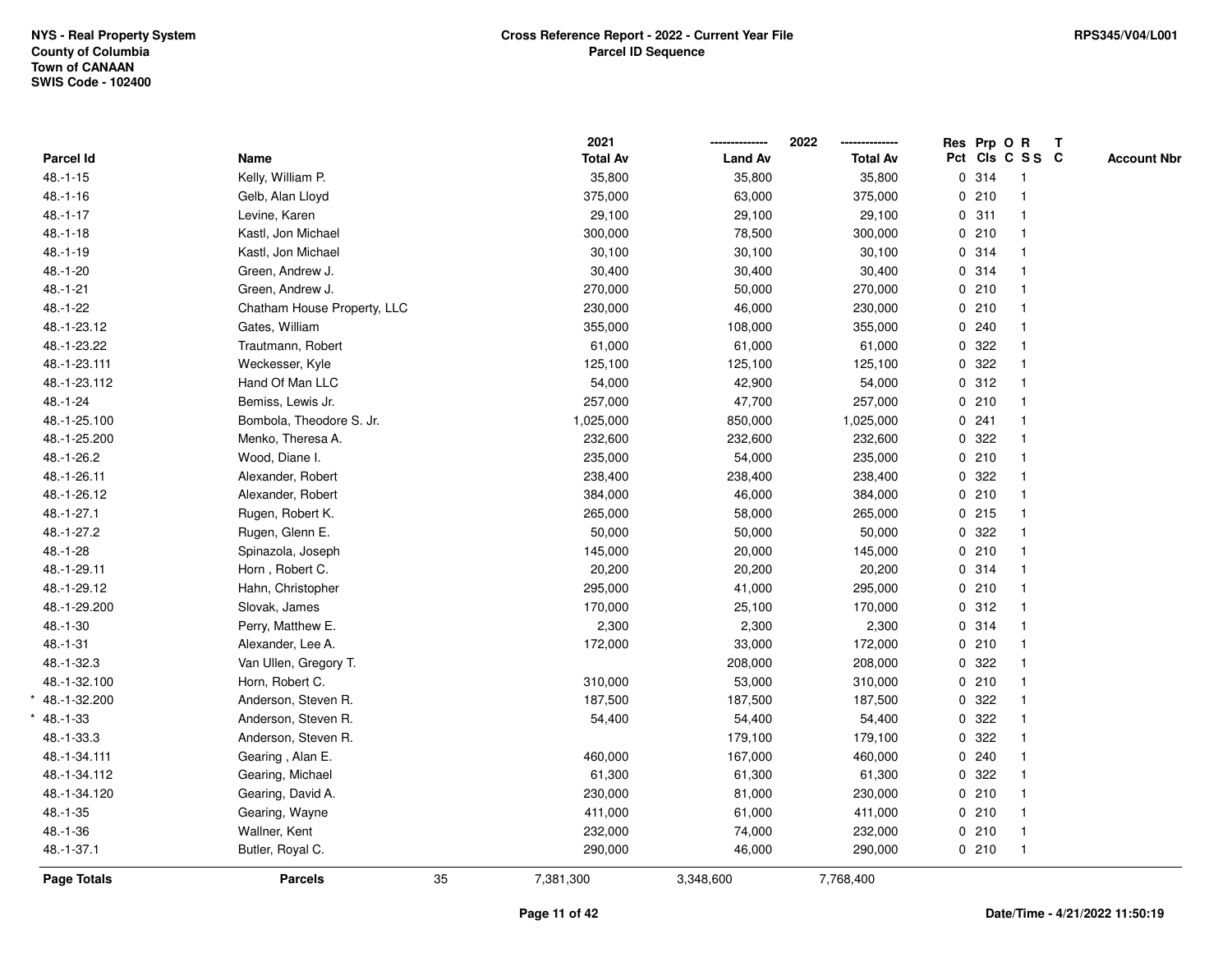|                |                                 |    | 2021            |                | 2022            |             |       | Res Prp O R     | Т |                    |
|----------------|---------------------------------|----|-----------------|----------------|-----------------|-------------|-------|-----------------|---|--------------------|
| Parcel Id      | Name                            |    | <b>Total Av</b> | <b>Land Av</b> | <b>Total Av</b> |             |       | Pct Cls C S S C |   | <b>Account Nbr</b> |
| 48.-1-37.2     | Butler, Royal C.                |    | 141,000         | 141,000        | 141,000         | $\mathbf 0$ | 322   | -1              |   |                    |
| $48.-1-38$     | Tebben, Robert                  |    | 155,000         | 32,000         | 155,000         | 0           | 210   | -1              |   |                    |
| 48.-1-39       | Smith, Lewis                    |    | 458,000         | 321,200        | 458,000         |             | 0.240 | $\mathbf 1$     |   |                    |
| $48.-1-40$     | Gelb, Alan                      |    | 11,300          | 11,300         | 11,300          |             | 0 314 |                 |   |                    |
| 48.-1-40.-1    | <b>Lamar Advertising</b>        |    | 10,000          | $10$           | 10,000          |             | 0 474 |                 |   |                    |
| 48.-1-41.111   | Schechter, Laura                |    | 598,000         | 71,000         | 598,000         |             | 0210  |                 |   |                    |
| 48.-1-41.112   | Gebel, Scott T.                 |    | 365,000         | 178,000        | 365,000         |             | 0.240 |                 |   |                    |
| 48.-1-41.200   | Diana Enterprises Ltd.          |    | 418,000         | 285,000        | 418,000         | 0           | 240   |                 |   |                    |
| 48.-1-42       | Gearing, Michael W.             |    | 61,100          | 61,100         | 61,100          | 0           | 322   |                 |   |                    |
| $48. - 1 - 43$ | Levin, Steven                   |    | 850,000         | 130,000        | 850,000         |             | 0.240 | $\mathbf 1$     |   |                    |
| $48. - 1 - 44$ | Oceguera, Maria A.              |    | 120,000         | 70,000         | 120,000         |             | 0270  |                 |   |                    |
| 48.-1-45.2     | Corwith, Cliff                  |    | 49,000          | 49,000         | 49,000          |             | 0 314 |                 |   |                    |
| 48.-1-45.12    | Gardella, Bradley               |    | 240,000         | 74,600         | 240,000         |             | 0210  |                 |   |                    |
| 48.-1-45.111   | Davis, Ronald E. Jr.            |    | 154,300         | 154,300        | 154,300         |             | 0 322 |                 |   |                    |
| 48.-1-45.112   | Reed, Andrew M.                 |    | 245,000         | 38,000         | 245,000         | $\mathbf 0$ | 210   |                 |   |                    |
| 48.-1-46.100   | Webb, Dennis M.                 |    | 284,000         | 40,000         | 284,000         | 0           | 210   | $\mathbf{1}$    |   |                    |
| 48.-1-46.200   | Ward, Sarah Parker              |    | 375,000         | 92,900         | 375,000         | $\mathbf 0$ | 240   | $\mathbf{1}$    |   |                    |
| 48.-1-47.110   | Chauncy Property LLC            |    | 35,500          | 35,500         | 35,500          |             | 0.311 |                 |   |                    |
| 48.-1-47.120   | Gregg, Keith                    |    | 255,000         | 58,000         | 255,000         |             | 0210  |                 |   |                    |
| 48.-1-47.200   | Sowalski, Raymond H.            |    | 35,500          | 35,500         | 35,500          | 0           | 322   |                 |   |                    |
| $48.-1-48$     | Moore, Russell                  |    | 315,000         | 62,000         | 350,000         |             | 0210  |                 |   |                    |
| $48.-1-50$     | Agostino, Larry W.              |    | 286,000         | 53,000         | 286,000         |             | 0210  |                 |   |                    |
| $48.-1-51$     | Davis, Timothy J.               |    | 161,100         | 156,400        | 161,100         |             | 0.312 | $\mathbf{1}$    |   |                    |
| 48.-1-52       | Lathers, Jennifer               |    | 174,000         | 45,000         | 174,000         | $\mathbf 0$ | 210   | $\mathbf{1}$    |   |                    |
| $48.-1-54$     | Wolfe, Philip J.                |    | 345,000         | 58,000         | 345,000         |             | 0210  | -1              |   |                    |
| $48.-1-55$     | Herchenroder, Lee               |    | 320,000         | 58,000         | 320,000         |             | 0210  |                 |   |                    |
| 48.-1-56       | Wade, Kristie L.                |    | 43,500          | 43,500         | 43,500          |             | 0.311 |                 |   |                    |
| $48.-1-57$     | Wade, Kristie L.                |    | 114,500         | 65,500         | 114,500         |             | 0.312 |                 |   |                    |
| $48.-1-58$     | Wade, Kristie L.                |    | 290,000         | 62,000         | 290,000         |             | 0210  |                 |   |                    |
| 48.-1-59       | Howard, Neil                    |    | 380,000         | 66,000         | 380,000         | 0           | 210   | 1               |   |                    |
| 48.-1-60.110   | Walton, Sharon                  |    | 304,000         | 66,000         | 304,000         | 0           | 210   | $\mathbf{1}$    |   |                    |
| 48.-1-60.200   | Turbek, Peter                   |    | 86,400          | 86,400         | 86,400          |             | 0.322 |                 |   |                    |
| $48.-1-61$     | Engel, Charles D.               |    | 183,000         | 44,000         | 183,000         |             | 0210  |                 |   |                    |
| 48.-1-62       | Sanfilippo, Peter               |    | 550,000         | 81,000         | 550,000         |             | 0210  |                 |   |                    |
| 48.-1-64       | Zawatski, Lea                   |    | 144,700         | 144,700        | 144,700         | 0           | 322   |                 |   |                    |
| 48.-1-65       | <b>Briarfields Property LLC</b> |    | 286,000         | 189,000        | 286,000         | 0           | 240   |                 |   |                    |
| 48.-1-66       | Mlynarczyk, Alexander           |    | 152,000         | 53,000         | 152,000         |             | 0210  | $\mathbf{1}$    |   |                    |
| Page Totals    | <b>Parcels</b>                  | 37 | 8,995,900       | 3,211,910      | 9,030,900       |             |       |                 |   |                    |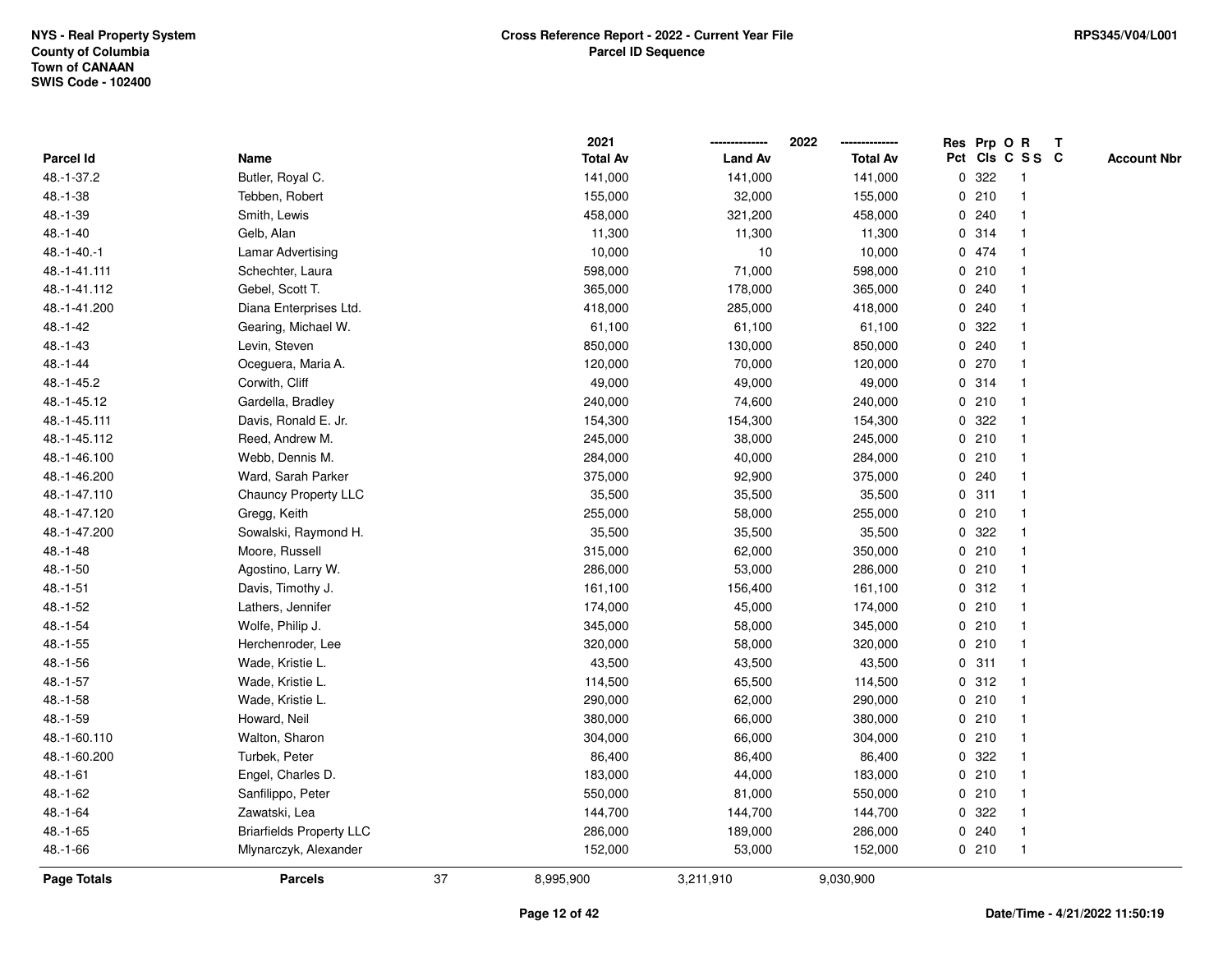|                  |                           |    | 2021            |                | 2022            |             |         | Res Prp O R     | $\mathbf{T}$ |                    |
|------------------|---------------------------|----|-----------------|----------------|-----------------|-------------|---------|-----------------|--------------|--------------------|
| <b>Parcel Id</b> | Name                      |    | <b>Total Av</b> | <b>Land Av</b> | <b>Total Av</b> |             |         | Pct Cls C S S C |              | <b>Account Nbr</b> |
| $48.-1-67$       | State Of New York         |    | 25,500          | 25,500         | 25,500          | 0           | 692     | 8               |              |                    |
| $48.-1-69$       | Crosby, Anita             |    | 185,000         | 23,000         | 185,000         |             | 0210    |                 |              |                    |
| $48.-1-71$       | Crosby, Anita M.          |    | 6,500           | 6,500          | 6,500           |             | 0.311   | -1              |              |                    |
| $48.-1-72$       | Noaman, Rebecca C.        |    | 85,000          | 11,000         | 85,000          | $\mathbf 0$ | 210     | $\mathbf{1}$    |              |                    |
| $48.-1-73$       | Noaman, Rebecca C.        |    | 3,900           | 3,900          | 3,900           | 0           | 311     | $\mathbf 1$     |              |                    |
| $48.-1-74$       | Pemrick, Suzanne          |    | 268,000         | 47,000         | 268,000         |             | 0210    | -1              |              |                    |
| $48.-1-75$       | Overby, Terry             |    | 198,000         | 31,000         | 198,000         |             | 0210    |                 |              |                    |
| 48.-1-77         | Woodward, Richard         |    | 130,000         | 29,000         | 130,000         |             | 0210    |                 |              |                    |
| $48.-1-78$       | Delmolino, Raymond R.     |    | 14,700          | 14,700         | 14,700          |             | 0.311   |                 |              |                    |
| 48.-1-79         | Van Allen, Lynn           |    | 190,000         | 68,000         | 190,000         |             | 0.240   |                 |              |                    |
| $48.-1-80$       | Dikeman, Stratton         |    | 200,000         | 55,000         | 200,000         |             | 0210    | $\mathbf 1$     |              |                    |
| 48.-1-82         | Allen, Gregory            |    | 405,000         | 61,000         | 405,000         |             | 0210    | $\mathbf{1}$    |              |                    |
| 48.-1-83.111     | Rugen, Deborah J.         |    | 385,000         | 90,000         | 385,000         |             | 0.220   |                 |              |                    |
| 48.-1-83.112     | Bervy, Dona L.            |    | 215,000         | 36,000         | 215,000         |             | 0210    |                 |              |                    |
| 48.-1-83.120     | Bervy, Alexis III.        |    | 195,000         | 54,000         | 195,000         |             | 0210    |                 |              |                    |
| 48.-1-83.200     | Bervy, Nicholas           |    | 180,000         | 55,000         | 180,000         |             | 0210    |                 |              |                    |
| $48.-1-84$       | Gilbert, Glenn            |    | 158,000         | 36,000         | 158,000         | $\mathbf 0$ | 210     |                 |              |                    |
| $48.-1-85$       | Dunton, Bill              |    | 160,000         | 41,000         | 160,000         |             | 0210    | $\mathbf 1$     |              |                    |
| $48.-1-86$       | Herbest, Joshua D.        |    | 220,000         | 50,300         | 220,000         |             | 0210    | $\mathbf 1$     |              |                    |
| $48.-1-87$       | Turner, Mark              |    | 85,000          | 49,000         | 85,000          |             | $0$ 271 |                 |              |                    |
| 48.-1-88.100     | Medica, Constance P.      |    | 155,000         | 34,000         | 155,000         |             | 0210    |                 |              |                    |
| 48.-1-88.200     | Diana Enterprises Ltd     |    | 211,800         | 211,800        | 211,800         |             | 0 322   |                 |              |                    |
| 48.-1-89         | Hausman, David R.         |    | 180,000         | 39,000         | 180,000         |             | 0210    |                 |              |                    |
| $48.-1-91$       | Nelson, James             |    | 332,000         | 43,000         | 332,000         | $\mathbf 0$ | 210     | $\mathbf{1}$    |              |                    |
| 48.-1-92         | Bemiss, James L.          |    | 6,000           | 6,000          | 6,000           | 0           | 314     | -1              |              |                    |
| 48.-1-93         | Paul, Felix               |    | 100,000         | 33,400         | 100,000         |             | 0210    | $\mathbf 1$     |              |                    |
| 48.-1-94         | Bartholomew, Robert       |    | 220,000         | 148,100        | 220,000         |             | 47 240  |                 |              |                    |
| 48.-1-95         | Morse, Jocelyn            |    | 150,000         | 37,000         | 150,000         |             | 0210    |                 |              |                    |
| 48.-1-96         | Plotkin, Richard E.       |    | 578,000         | 207,000        | 578,000         | $\mathbf 0$ | 240     |                 |              |                    |
| 48.-1-97         | Anziano, James            |    | 1,040,000       | 512,000        | 1,040,000       | 0           | 240     |                 |              |                    |
| 48.-1-98         | Habib, Warren             |    | 254,000         | 121,000        | 254,000         | 0           | 240     | -1              |              |                    |
| 48.-1-99         | Gregg, Keith              |    | 65,000          | 61,300         | 65,000          |             | 0.312   | -1              |              |                    |
| $49. - 1 - 1$    | Cappo, Raymond A.         |    | 555,000         | 89,100         | 555,000         |             | 0.240   |                 |              |                    |
| $49.-1-2$        | Brill, Anthony P.         |    | 874,000         | 394,000        | 874,000         |             | 0.240   |                 |              |                    |
| 49.-1-3.100      | Steffek, John & Stephanie |    | 274,000         | 69,000         | 274,000         |             | 0.240   |                 |              |                    |
| 49.-1-3.200      | Byler, Crist C. III.      |    | 67,800          | 55,300         | 67,800          |             | 0.312   | $\mathbf{1}$    |              |                    |
| $49 - 1 - 4$     | Klein, William            |    | 340,000         | 64,000         | 340,000         |             | 0210    | -1              |              |                    |
| Page Totals      | <b>Parcels</b>            | 37 | 8,712,200       | 2,911,900      | 8,712,200       |             |         |                 |              |                    |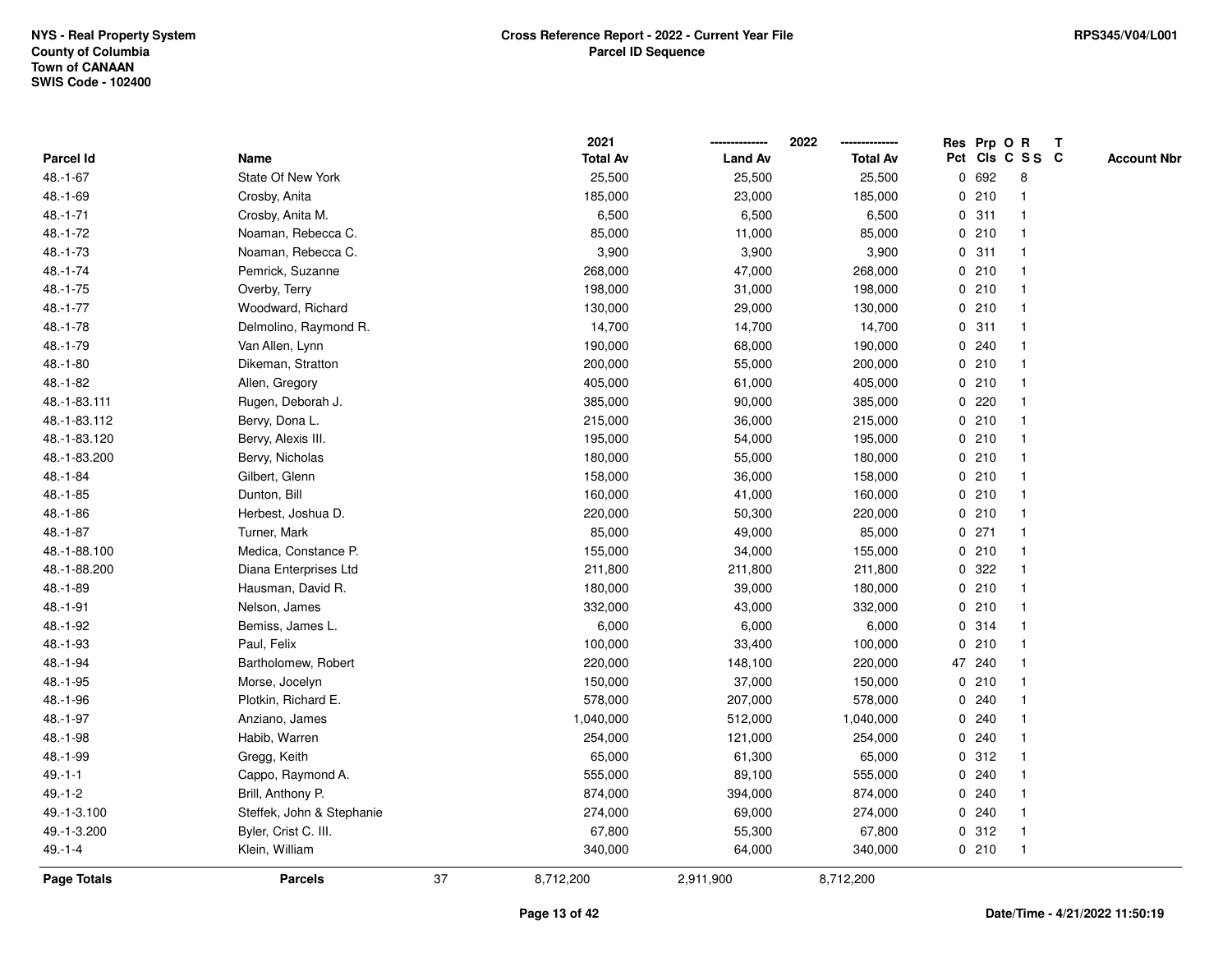|                    |                                  |    | 2021            |                | 2022            |   | Res Prp O R |                         | T |                    |
|--------------------|----------------------------------|----|-----------------|----------------|-----------------|---|-------------|-------------------------|---|--------------------|
| Parcel Id          | Name                             |    | <b>Total Av</b> | <b>Land Av</b> | <b>Total Av</b> |   |             | Pct Cls C S S C         |   | <b>Account Nbr</b> |
| $49. - 1 - 5$      | Scoville, Christopher            |    | 300,000         | 41,000         | 300,000         |   | 0210        | $\overline{\mathbf{1}}$ |   |                    |
| $49.-1-6$          | Clark, Douglass                  |    | 520,000         | 114,000        | 520,000         |   | 0.240       | $\overline{\mathbf{1}}$ |   |                    |
| $49. - 1 - 7$      | Cowan, Douglas                   |    | 244,000         | 81,000         | 244,000         |   | 0210        | 1                       |   |                    |
| $49. - 1 - 9$      | Kellum, Ronald M.                |    | 210,000         | 79,000         | 210,000         |   | 0210        |                         |   |                    |
| 49.-1-10.100       | Powell, Travis                   |    | 24,700          | 24,700         | 24,700          |   | 0.311       |                         |   |                    |
| 49.-1-10.200       | Powell, Travis                   |    | 545,000         | 210,000        | 545,000         |   | 0.240       |                         |   |                    |
| $49. - 1 - 11$     | Krisowaty, Theodore H.           |    | 230,000         | 75,000         | 230,000         |   | 0.240       |                         |   |                    |
| $49. - 1 - 12$     | Trinkle, Carl E.                 |    | 82,000          | 82,000         | 82,000          | 0 | 322         |                         |   |                    |
| $49. - 1 - 13$     | Maffei, Dean E.                  |    | 786,000         | 475,000        | 786,000         |   | 0.240       |                         |   |                    |
| 49.-1-14.2         | Kavaler, William                 |    | 500,000         | 152,900        | 500,000         |   | 0.240       |                         |   |                    |
| 49.-1-14.111       | Fisher, F. E.                    |    | 203,500         | 203,500        | 203,500         |   | $0$ 911     |                         |   |                    |
| 49.-1-14.112       | Powell, Travis                   |    | 173,600         | 173,600        | 173,600         |   | $0$ 911     |                         |   |                    |
| $49. - 1 - 15$     | Austin, Eric                     |    | 455,000         | 135,000        | 455,000         |   | 0210        |                         |   |                    |
| $49. - 1 - 16$     | <b>Buckley QDOT Trust, Peter</b> |    | 365,000         | 60,300         | 365,000         |   | 0210        | -1                      |   |                    |
| 49.-1-17.100       | Mark, Mona                       |    | 240,000         | 36,000         | 240,000         |   | 0210        | $\overline{1}$          |   |                    |
| 49.-1-17.200       | Haaf, David                      |    | 157,000         | 49,000         | 157,000         |   | 0210        | $\mathbf{1}$            |   |                    |
| 49.-1-18.1         | CSX Transportation, Inc.         |    | 3,868,511       | 4,981,395      | 4,981,395       |   | 0 842       | $\overline{7}$          |   |                    |
| 49.-1-18.2         | CSX Transportation, Inc.         |    | 1,618,739       | 2,084,414      | 2,084,414       |   | 0842        | 7                       |   |                    |
| 49.-1-19.100       | Silvia, Gloria                   |    | 98,000          | 40,900         | 98,000          |   | 0210        |                         |   |                    |
| 49.-1-19.200       | Shane, David                     |    | 452,000         | 61,200         | 452,000         |   | 0210        | -1                      |   |                    |
| 49.-1-20           | Hollinger, Lauren                |    | 157,000         | 43,000         | 157,000         |   | 0210        |                         |   |                    |
| $49.-1-21$         | Michalek, Donald R.              |    | 175,000         | 44,000         | 175,000         |   | 0210        | -1                      |   |                    |
| 49.-1-22           | Neubert, Gale                    |    | 275,000         | 49,500         | 275,000         |   | 0210        |                         |   |                    |
| 49.-1-23           | Rothbart, Rise M.                |    | 140,000         | 43,200         | 140,000         |   | 0210        |                         |   |                    |
| 49.-1-24           | Manning, Melissa M.              |    | 148,000         | 41,000         | 148,000         |   | 0210        |                         |   |                    |
| 49.-1-25           | Perez, Alejandro                 |    | 398,000         | 44,500         | 398,000         |   | 0210        |                         |   |                    |
| 49.-1-26           | Perez, Michelle                  |    | 174,000         | 44,500         | 174,000         |   | 0210        |                         |   |                    |
| 49.-1-27           | Perez, Luis F.                   |    | 222,000         | 44,500         | 222,000         |   | 0210        |                         |   |                    |
| 49.-1-28           | <b>Stack LLC</b>                 |    | 180,000         | 58,000         | 180,000         |   | 0210        | $\overline{1}$          |   |                    |
| 49.-1-29           | Intrieri, Lawrence M. III.       |    | 256,000         | 45,400         | 256,000         |   | 0210        | $\mathbf{1}$            |   |                    |
| 49.-1-30           | DeSantis, Karen E.               |    | 290,000         | 182,000        | 290,000         |   | 0210        |                         |   |                    |
| 49.-1-33           | Toole, Liam                      |    | 94,000          | 45,000         | 94,000          |   | 0210        |                         |   |                    |
| 49.-1-34           | <b>Andrew Elliot Niles Trust</b> |    | 299,000         | 137,000        | 299,000         |   | 0.240       |                         |   |                    |
| 49.-1-35           | Shapiro, Stephen E.              |    | 274,000         | 44,500         | 274,000         |   | 0210        | -1                      |   |                    |
| 49.-1-36           | Kern, Nancy J.                   |    | 215,000         | 121,000        | 215,000         |   | 73 240      |                         |   |                    |
| 49.-1-37           | Meier, Rebecca J.                |    | 270,000         | 55,000         | 270,000         |   | 0210        | $\overline{1}$          |   |                    |
| 49.-1-38.2         | Hobson, Nick J.                  |    | 395,000         | 58,000         | 405,000         |   | 0210        | $\overline{1}$          |   |                    |
| <b>Page Totals</b> | <b>Parcels</b>                   | 37 | 15,035,050      | 10,260,009     | 16,623,609      |   |             |                         |   |                    |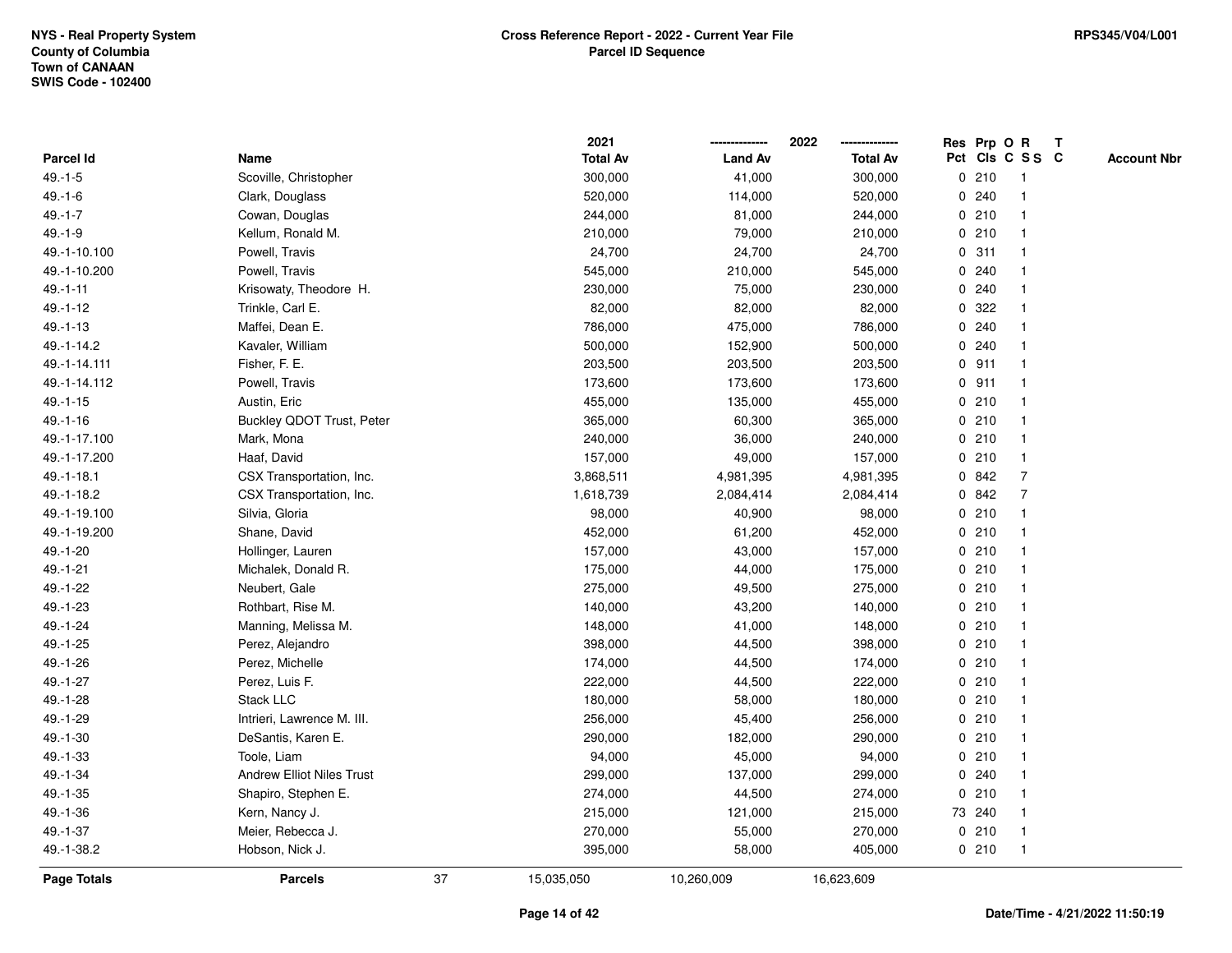|                |                           |    | 2021            |                | 2022            |             |       | Res Prp O R     | T |                    |
|----------------|---------------------------|----|-----------------|----------------|-----------------|-------------|-------|-----------------|---|--------------------|
| Parcel Id      | Name                      |    | <b>Total Av</b> | <b>Land Av</b> | <b>Total Av</b> |             |       | Pct Cls C S S C |   | <b>Account Nbr</b> |
| 49.-1-38.111   | Ganem, Mark R.            |    | 335,000         | 72,000         | 335,000         |             | 0210  | $\mathbf{1}$    |   |                    |
| 49.-1-38.112   | Green, Larry              |    | 350,000         | 72,400         | 350,000         | 0           | 210   | $\mathbf 1$     |   |                    |
| 49.-1-39.1     | Ortner, Jonathan          |    | 415,000         | 103,000        | 415,000         |             | 0.240 | $\mathbf{1}$    |   |                    |
| 49.-1-39.2     | Jaeger, Judith            |    | 405,000         | 246,000        | 405,000         |             | 0.240 |                 |   |                    |
| 49.-1-40.111   | Godoy, Cesar              |    | 138,000         | 138,000        | 138,000         |             | 0.322 |                 |   |                    |
| 49.-1-40.112   | Hautzig, David            |    | 69,000          | 58,200         | 69,000          |             | 0.312 |                 |   |                    |
| 49.-1-40.120   | Taylor, Kelly             |    | 352,000         | 81,000         | 352,000         |             | 0.240 |                 |   |                    |
| 49.-1-40.200   | Ceriello, John            |    | 320,000         | 69,000         | 320,000         | 0           | 210   | $\mathbf{1}$    |   |                    |
| $49. - 1 - 41$ | Lindberg, Chad A.         |    | 294,000         | 94,100         | 294,000         |             | 0.240 |                 |   |                    |
| 49.-1-42.100   | Godoy, Cesar              |    | 220,000         | 150,500        | 675,000         |             | 0.240 | $\mathbf 1$     |   |                    |
| 49.-1-42.211   | Marasco, Vincent A. Jr.   |    | 210,000         | 37,000         | 210,000         |             | 0210  |                 |   |                    |
| 49.-1-42.212   | Coons, Eric C. Sr.        |    | 179,000         | 49,000         | 179,000         |             | 0210  |                 |   |                    |
| 49.-1-42.220   | Father, George            |    | 160,000         | 37,700         | 160,000         |             | 0210  |                 |   |                    |
| $49. - 1 - 43$ | Nickles, Wayne S.         |    | 28,700          | 28,700         | 28,700          |             | 0.311 | $\mathbf 1$     |   |                    |
| 49.-1-44       | Mckay, Peter Jr.          |    | 198,000         | 33,000         | 198,000         | $\mathbf 0$ | 210   | $\mathbf{1}$    |   |                    |
| $49. - 1 - 45$ | Lyons, Michael I.         |    | 224,000         | 40,000         | 224,000         |             | 0210  | $\overline{1}$  |   |                    |
| 49.-1-46       | Austen, Diane             |    | 294,000         | 114,500        | 294,000         |             | 0.240 | $\mathbf{1}$    |   |                    |
| 49.-1-47       | Canaan Center Cemetery    |    | 127,000         | 127,000        | 127,000         |             | 0 695 | 8               |   |                    |
| 49.-1-48.111   | Rapoport, Gloria          |    | 450,000         | 175,000        | 450,000         |             | 0.240 |                 |   |                    |
| 49.-1-49       | Weller, David             |    | 213,000         | 34,000         | 213,000         |             | 0210  |                 |   |                    |
| $49.-1-50$     | Akramoff, Jean Marie      |    | 240,000         | 54,000         | 240,000         |             | 0210  |                 |   |                    |
| $49. - 1 - 51$ | Graziano, Alan            |    | 165,000         | 42,000         | 165,000         |             | 0210  |                 |   |                    |
| 49.-1-52       | Shatney, Jason A.         |    | 200,000         | 39,000         | 200,000         |             | 0210  | $\overline{1}$  |   |                    |
| 49.-1-53.2     | Roberts, Gregory F.       |    | 316,000         | 51,000         | 316,000         |             | 0210  | $\overline{1}$  |   |                    |
| $49.-1-55$     | Hautzig, David            |    | 45,400          | 45,400         | 45,400          |             | 0 314 | -1              |   |                    |
| 49.-1-56       | Sash, Terri M.            |    | 360,000         | 67,100         | 360,000         |             | 0210  |                 |   |                    |
| 49.-1-57       | Schaefer, Warren J.       |    | 245,000         | 40,000         | 245,000         |             | 0210  |                 |   |                    |
| 49.-1-58       | Williams, Ryan            |    | 72,130          | 47,130         | 72,130          |             | 0.312 |                 |   |                    |
| 49.-2-1.100    | Schrenkeisen, Burton J.   |    | 145,000         | 74,000         | 145,000         |             | 0210  |                 |   |                    |
| 49.-2-1.200    | Anderson, Lynne           |    | 20,800          | 20,800         | 20,800          |             | 0 314 | -1              |   |                    |
| $49.-2-2$      | Greenstein, Dennis H.     |    | 238,000         | 57,000         | 238,000         |             | 0210  | $\overline{1}$  |   |                    |
| $49.-2-3$      | Van Der Heide, Douglas J. |    | 320,000         | 45,000         | 320,000         |             | 0210  | -1              |   |                    |
| $49.-2-4$      | Hanlon, Richard           |    | 230,000         | 40,000         | 230,000         |             | 0210  |                 |   |                    |
| $49.-2-5.1$    | Lillie, Ralph H.          |    | 25,700          | 24,300         | 25,700          |             | 0.312 |                 |   |                    |
| 49.-2-5.2      | Lillie, Donald R.         |    | 220,000         | 50,000         | 220,000         |             | 0210  |                 |   |                    |
| $49.-2-6$      | Caird, Robert N.          |    | 176,000         | 40,000         | 176,000         |             | 0210  | -1              |   |                    |
| $49.-2-7$      | Chivian, Wendy R.         |    | 625,000         | 109,000        | 625,000         |             | 0.240 | $\overline{1}$  |   |                    |
| Page Totals    | <b>Parcels</b>            | 37 | 8,625,730       | 2,605,830      | 9,080,730       |             |       |                 |   |                    |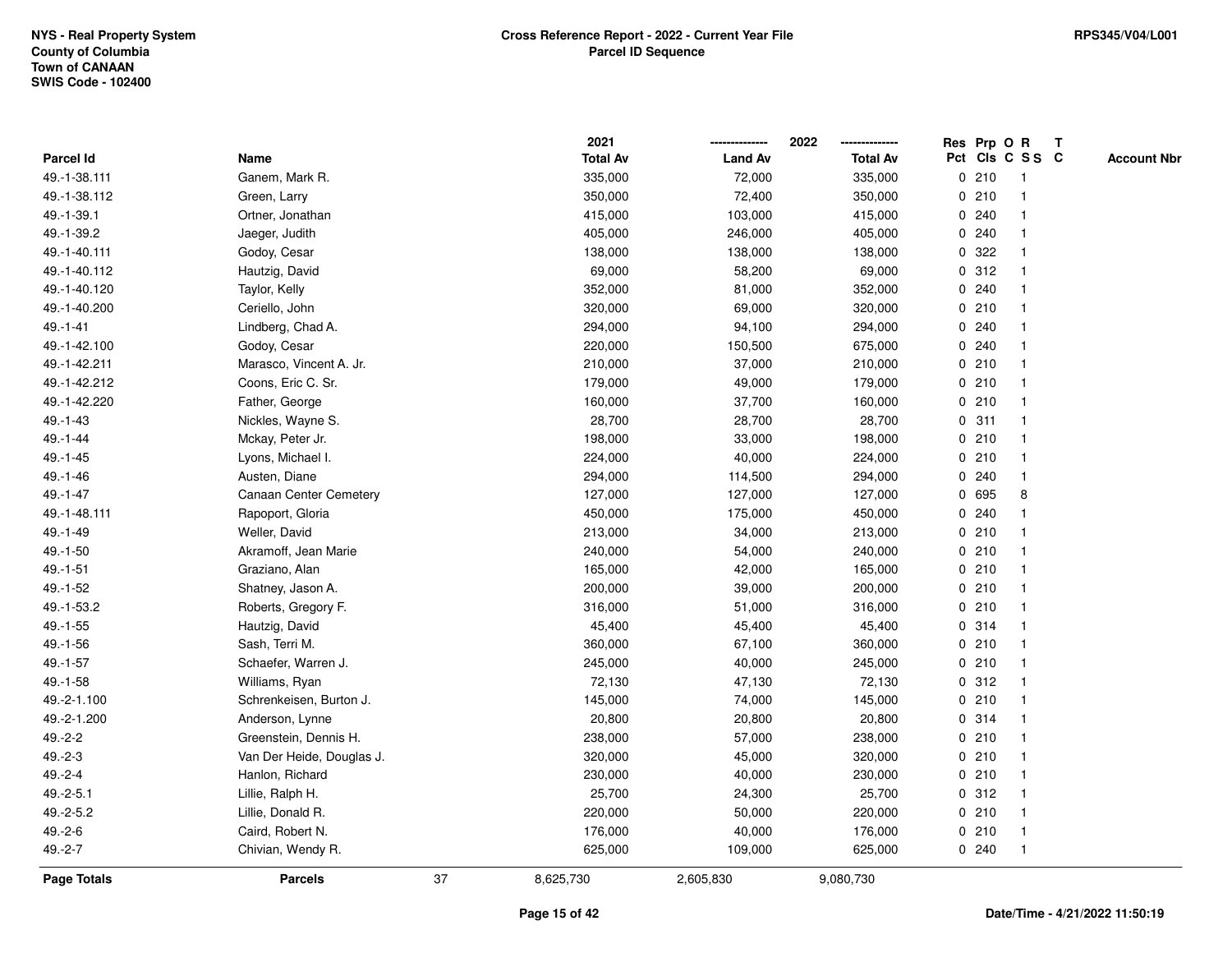|                  |                               |    | 2021            |                | 2022            |              |       | Res Prp O R     | Т |                    |
|------------------|-------------------------------|----|-----------------|----------------|-----------------|--------------|-------|-----------------|---|--------------------|
| <b>Parcel Id</b> | Name                          |    | <b>Total Av</b> | <b>Land Av</b> | <b>Total Av</b> |              |       | Pct Cls C S S C |   | <b>Account Nbr</b> |
| $49.-2-8$        | Durlack, Kevin                |    | 224,000         | 53,100         | 224,000         |              | 0210  | $\mathbf{1}$    |   |                    |
| 49.-2-9.1        | Van De Wal, Jennifer          |    | 190,500         | 41,000         | 190,500         | 0            | 210   | -1              |   |                    |
| 49.-2-9.2        | Laraway, Richard F. Jr.       |    | 320,000         | 96,000         | 320,000         |              | 0.240 | $\mathbf{1}$    |   |                    |
| 49.-2-10         | Caminiti, Steven              |    | 228,000         | 35,600         | 228,000         |              | 0210  | 1               |   |                    |
| 49.-2-11         | North Country Wood Works      |    | 120,000         | 45,000         | 120,000         |              | 0.484 |                 |   |                    |
| 49.-2-12.1       | Currie, Julie                 |    | 238,000         | 64,000         | 238,000         |              | 0210  |                 |   |                    |
| 49.-2-12.2       | Gardner, Richard              |    | 41,400          | 41,400         | 41,400          |              | 0.314 |                 |   |                    |
| $49.-2-13$       | Whiteman, Henry A.            |    | 272,000         | 45,000         | 272,000         | 0            | 210   | $\mathbf{1}$    |   |                    |
| 49.-2-14         | Anderson, Lynne               |    | 348,000         | 88,600         | 348,000         | 0            | 240   | $\mathbf{1}$    |   |                    |
| $49.-2-15$       | Canaan Protective Fire        |    | 342,400         | 82,500         | 342,400         |              | 0 662 | 8               |   |                    |
| 49.-2-16         | Ludwig, Erika Lynne           |    | 295,000         | 49,600         | 295,000         |              | 0.220 |                 |   |                    |
| 49.-2-17         | Ruben Cohen', Harolyn         |    | 225,000         | 78,000         | 225,000         |              | 0210  |                 |   |                    |
| 49.-2-18         | <b>Canaan Protective Fire</b> |    | 500             | 500            | 500             | $\mathbf{0}$ | 323   | 8               |   |                    |
| 49.-2-19         | Canaan Fire Co.               |    | 500             | 500            | 500             | 0            | 330   | 8               |   |                    |
| 49.-2-20         | Taconic Telephone Co.         |    | 30,000          | 30,000         | 30,000          | $\mathbf 0$  | 831   | 6               |   |                    |
| 49.-2-21.100     | Poff, Jon-Michael             |    | 336,000         | 44,000         | 336,000         | 0            | 210   |                 |   |                    |
| 49.-2-22.1       | Sinauer, Nancy                |    | 320,000         | 132,000        | 320,000         |              | 0.240 | $\mathbf 1$     |   |                    |
| 49.-2-23         | Ascher, Richard J.            |    | 250,000         | 61,000         | 395,000         |              | 0.215 |                 |   |                    |
| 49.-2-24         | Gaudette, James               |    | 548,000         | 70,000         | 548,000         |              | 0215  |                 |   |                    |
| 49.-2-25         | Singerman, Lenore             |    | 290,000         | 41,100         | 290,000         |              | 0210  |                 |   |                    |
| 49.-2-26         | Greene, Adam H.               |    | 301,500         | 62,000         | 301,500         |              | 0210  | $\mathbf{1}$    |   |                    |
| 49.-2-27         | APA APA LLC                   |    | 160,000         | 64,000         | 160,000         |              | 0210  | $\mathbf{1}$    |   |                    |
| 49.-2-28         | Todras, Roberta               |    | 245,000         | 47,000         | 245,000         |              | 0210  | $\mathbf{1}$    |   |                    |
| 49.-2-29         | Nieto, Elizabeth C.           |    | 182,000         | 46,000         | 182,000         |              | 0210  | $\mathbf{1}$    |   |                    |
| 49.-2-30         | Thomas, Teresa.t. John J.     |    | 95,000          | 7,000          | 95,000          |              | 0210  | 1               |   |                    |
| 49.-2-31         | County Of Columbia            |    | 9,900           | 9,900          | 9,900           |              | 0.311 |                 |   |                    |
| 49.-2-32         | Shufelt, Anna Est. E.         |    | 160,000         | 40,000         | 160,000         |              | 0210  |                 |   |                    |
| 49.-2-33         | Reale, Lalo                   |    | 348,000         | 47,000         | 348,000         |              | 0210  | $\mathbf 1$     |   |                    |
| 49.-2-34.2       | Ksenofontova, Svetlana        |    | 365,000         | 59,000         | 365,000         |              | 0210  | $\mathbf{1}$    |   |                    |
| 49.-2-34.11      | Reale, Lalo                   |    | 274,900         | 274,900        | 274,900         | $\mathbf 0$  | 322   | -1              |   |                    |
| 49.-2-34.12      | Kavanagh, Aidan               |    | 390,000         | 58,500         | 390,000         |              | 0210  | $\mathbf{1}$    |   |                    |
| 49.-2-35.111     | Johnson, Thomas A.            |    | 680,000         | 397,000        | 680,000         |              | 0.240 | -1              |   |                    |
| 49.-2-35.112     | McEwan, Elisabeth A.          |    | 244,000         | 88,000         | 244,000         |              | 0.240 |                 |   |                    |
| 49.-2-35.200     | Shughrue, Christopher         |    | 340,000         | 65,000         | 340,000         |              | 0210  |                 |   |                    |
| 49.-2-35.222     | Rosenbaum, Paul               |    | 900             | 900            | 900             |              | 0.311 | $\mathbf{1}$    |   |                    |
| 49.-2-36         | Karas, Michele M.             |    | 176,000         | 42,000         | 290,000         |              | 0210  | $\mathbf{1}$    |   |                    |
| 49.-2-37         | Pietrak, Mark E.              |    | 155,000         | 22,000         | 155,000         |              | 0210  | $\mathbf{1}$    |   |                    |
| Page Totals      | <b>Parcels</b>                | 37 | 8,746,500       | 2,429,100      | 9,005,500       |              |       |                 |   |                    |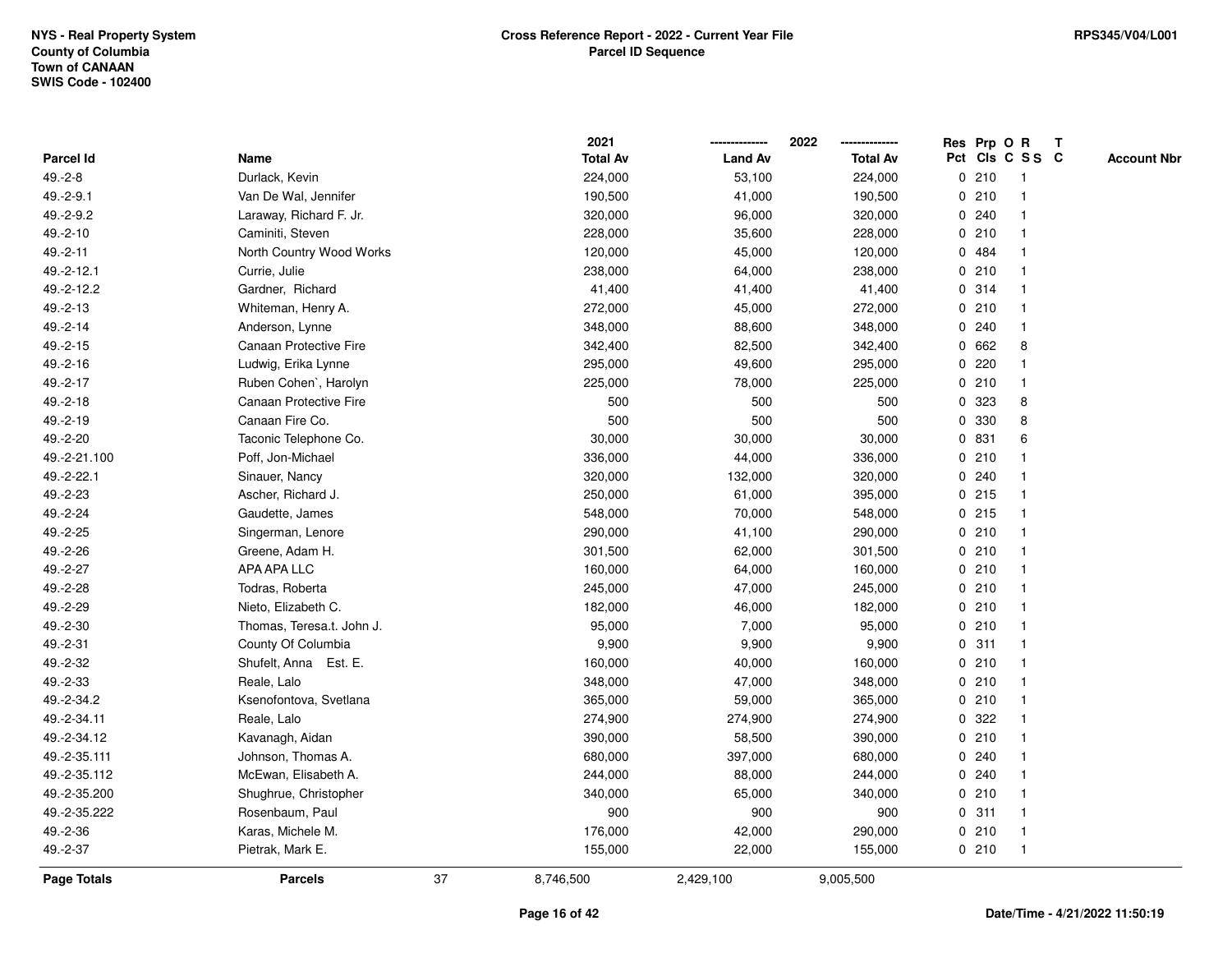|               |                         |    | 2021            |                | 2022            |             |         | Res Prp O R             | T |                    |
|---------------|-------------------------|----|-----------------|----------------|-----------------|-------------|---------|-------------------------|---|--------------------|
| Parcel Id     | Name                    |    | <b>Total Av</b> | <b>Land Av</b> | <b>Total Av</b> |             |         | Pct Cls C S S C         |   | <b>Account Nbr</b> |
| 49.-2-38      | Tabacco, Lucy           |    | 118,000         | 40,000         | 118,000         | 0           | 210     | $\mathbf{1}$            |   |                    |
| 49.-2-39      | Rosenbaum, Paul         |    | 230,000         | 58,000         | 230,000         | 0           | 210     | $\overline{\mathbf{1}}$ |   |                    |
| 49.-2-40.1    | Commender, Stephen G.   |    | 50,300          | 50,300         | 50,300          |             | 0.322   | -1                      |   |                    |
| 49.-2-40.2    | Vines, Alexandria       |    | 120,400         | 120,400        | 120,400         |             | 0 322   |                         |   |                    |
| 49.-2-41      | O'Grady, John           |    | 175,000         | 28,000         | 175,000         |             | 0210    |                         |   |                    |
| 49.-2-42      | Vines, Alexandria       |    | 400,000         | 129,000        | 400,000         |             | 0.240   |                         |   |                    |
| 49.-2-43.100  | Commender, Stephen G.   |    | 270,000         | 54,000         | 270,000         |             | 0210    |                         |   |                    |
| 49.-2-43.200  | Commender, Stephen      |    | 47,700          | 47,700         | 47,700          | 0           | 311     |                         |   |                    |
| 49.-2-44      | Drummond, Malcolm H.    |    | 476,000         | 194,200        | 476,000         | 0           | 240     |                         |   |                    |
| 49.-2-45      | Masters, Seth           |    | 970,000         | 329,200        | 970,000         |             | 0.240   | -1                      |   |                    |
| 49.-2-47.100  | Third Chapter House LLC |    | 390,000         | 98,000         | 390,000         |             | 0.240   |                         |   |                    |
| 49.-2-47.200  | Roker, Albert L.        |    | 715,000         | 172,100        | 715,000         |             | 0.240   |                         |   |                    |
| 49.-2-49      | Tiven, Lorraine         |    | 270,000         | 30,000         | 270,000         |             | $0$ 215 |                         |   |                    |
| $49.-2-50.-1$ | American Telephone &    |    | 255,000         | 255,000        | 255,000         |             | 0 831   | 6                       |   |                    |
| 49.-2-50.-2   | American Telephone &    |    | 255,000         | 255,000        | 255,000         | $\mathbf 0$ | 831     | 6                       |   |                    |
| 49.-2-51      | Canaan Rifle Club Inc.  |    | 145,900         | 114,000        | 145,900         | 0           | 534     | 8                       |   |                    |
| 49.-2-53      | Brescia, Dennis         |    | 238,000         | 159,000        | 238,000         |             | 0.240   |                         |   |                    |
| 49.-2-54      | Brescia, Dennis         |    | 180,000         | 158,500        | 180,000         |             | $0$ 271 |                         |   |                    |
| 49.-2-56      | Crosby, Robin L.        |    | 225,000         | 117,000        | 225,000         |             | 0.240   |                         |   |                    |
| 49.-2-57      | McCredie, Paul J.       |    | 160,000         | 45,000         | 160,000         |             | 0210    |                         |   |                    |
| 49.-2-60      | Flaherty, Gary          |    | 120,000         | 47,800         | 120,000         |             | 0210    |                         |   |                    |
| 49.-2-62      | Notturno, Carolyn       |    | 142,000         | 47,000         | 142,000         |             | 0210    |                         |   |                    |
| 49.-2-63      | Brandt, Balin           |    | 120,000         | 44,800         | 122,500         | 0           | 210     | $\mathbf{1}$            |   |                    |
| 49.-2-64      | Brandt, Balin           |    | 72,500          | 65,000         | 65,000          | $\mathbf 0$ | 311     | $\mathbf{1}$            |   |                    |
| 49.-2-66      | Burnett, Chad M.        |    | 165,000         | 49,000         | 165,000         |             | 0210    |                         |   |                    |
| 49.-2-67      | Judkins, Robert         |    | 295,000         | 57,000         | 295,000         |             | 0210    |                         |   |                    |
| 49.-2-68      | Whiteman, Michael T.    |    | 165,000         | 75,000         | 165,000         |             | 0210    |                         |   |                    |
| 49.-2-71      | Forsythe, Harold S.     |    | 148,000         | 96,900         | 148,000         | 0           | 260     |                         |   |                    |
| 49.-2-72.1    | Flaherty, Gary          |    | 175,000         | 175,000        | 175,000         | 0           | 322     |                         |   |                    |
| 49.-2-72.200  | Wood, Frank E.          |    | 235,000         | 40,000         | 235,000         | 0           | 220     |                         |   |                    |
| 49.-2-73      | Arkin LLC               |    | 48,000          | 41,000         | 48,000          | 0           | 210     | -1                      |   |                    |
| 49.-2-74      | Arkin LLC               |    | 18,000          | 18,000         | 18,000          |             | 0.311   | $\mathbf 1$             |   |                    |
| 49.-2-75      | Glatman, Joan S.        |    | 56,500          | 56,500         | 56,500          |             | 0.314   |                         |   |                    |
| 49.-2-76      | Perez, Fabian           |    | 425,000         | 66,000         | 425,000         |             | 0210    |                         |   |                    |
| 49.-2-77      | Hobden, David           |    | 272,000         | 85,700         | 272,000         |             | 0.240   |                         |   |                    |
| 49.-2-78.200  | Makowski, Kenneth Allen |    | 780,000         | 214,000        | 780,000         |             | 0.240   | -1                      |   |                    |
| 49.-2-80      | Phelps, Denison S.      |    | 190,000         | 46,800         | 190,000         |             | 0210    | $\mathbf{1}$            |   |                    |
| Page Totals   | <b>Parcels</b>          | 37 | 9,118,300       | 3,679,900      | 9,113,300       |             |         |                         |   |                    |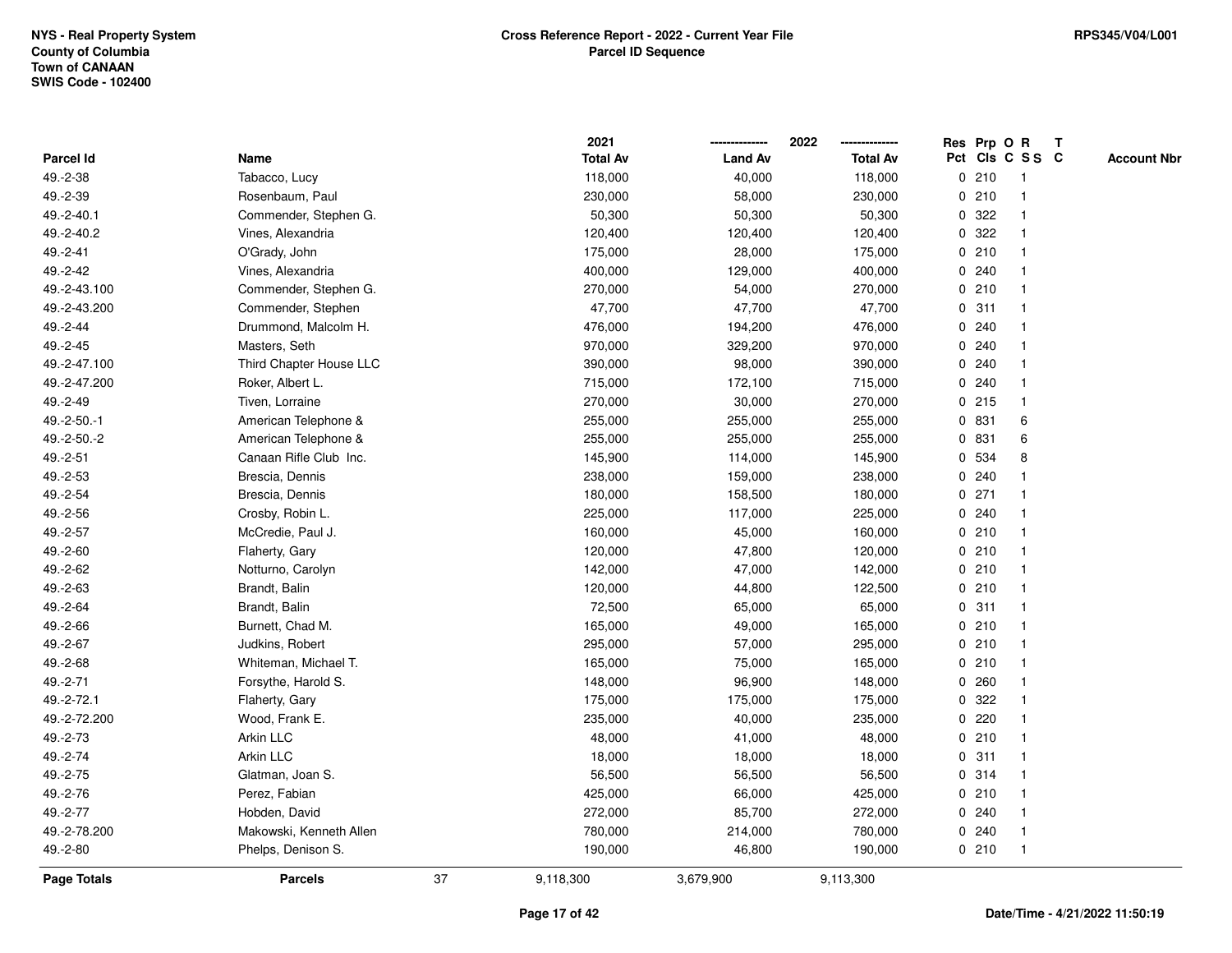|                    |                               |    | 2021            |                | 2022            |             |       | Res Prp O R     | $\mathbf{T}$ |                    |
|--------------------|-------------------------------|----|-----------------|----------------|-----------------|-------------|-------|-----------------|--------------|--------------------|
| Parcel Id          | Name                          |    | <b>Total Av</b> | <b>Land Av</b> | <b>Total Av</b> |             |       | Pct Cls C S S C |              | <b>Account Nbr</b> |
| 49.-2-81           | Simpson, Daniel P.            |    | 27,000          | 27,000         | 27,000          |             | 0.311 | $\mathbf{1}$    |              |                    |
| 49.-2-85           | <b>NYSEG</b>                  |    | 62,000          | 62,000         | 62,000          | $\mathbf 0$ | 380   | 6               |              |                    |
| $49.1 - 1 - 1$     | Byler, Crist C. III.          |    | 71,700          | 32,900         | 71,700          |             | 0 270 |                 |              |                    |
| $49.1 - 1 - 2$     | Baumli, Gregory L. Jr         |    | 100,000         | 9,000          | 100,000         | 0           | 210   | -1              |              |                    |
| $49.1 - 1 - 3$     | Moshimer, Randy E.            |    | 157,000         | 20,000         | 157,000         | $\mathbf 0$ | 210   | $\overline{1}$  |              |                    |
| $49.1 - 1 - 4$     | <b>Creative Crossings LLC</b> |    | 95,000          | 37,500         | 95,000          |             | 0 484 | -1              |              |                    |
| $49.1 - 1 - 5$     | Childs, Katharine             |    | 196,000         | 47,000         | 196,000         |             | 0210  |                 |              |                    |
| $49.1 - 1 - 6$     | Austin, Ellen C.              |    | 110,000         | 17,000         | 110,000         |             | 0210  |                 |              |                    |
| $49.1 - 1 - 7$     | Namer, Ellen                  |    | 170,000         | 44,000         | 170,000         |             | 0210  |                 |              |                    |
| $49.1 - 1 - 8$     | Preston, Allen R.             |    | 115,000         | 28,000         | 115,000         |             | 0210  |                 |              |                    |
| $49.1 - 1 - 9$     | Nebesar, Milos                |    | 295,000         | 35,000         | 295,000         | 0           | 220   | -1              |              |                    |
| 49.1-1-10          | Nebesar, Milos                |    | 9,800           | 9,800          | 9,800           | 0           | 311   | $\mathbf{1}$    |              |                    |
| 49.1-1-12          | Poole, Derek J.               |    | 25,500          | 25,500         | 25,500          |             | 0 314 |                 |              |                    |
| 49.1-1-13          | Weisbuch, Jonathan            |    | 240,000         | 41,000         | 240,000         |             | 0210  |                 |              |                    |
| $49.1 - 1 - 14$    | Scarpa, Kenneth               |    | 232,000         | 47,000         | 232,000         |             | 0210  |                 |              |                    |
| $49.1 - 1 - 15$    | Poole, Derek J.               |    | 6,600           | 6,600          | 6,600           |             | 0.311 | -1              |              |                    |
| $49.1 - 1 - 16$    | Lindop-Braun, Natalie Rachel  |    | 195,000         | 49,300         | 195,000         | 0           | 215   | $\overline{1}$  |              |                    |
| 49.1-1-17          | Poole, Katie L.               |    | 180,000         | 47,000         | 180,000         | 0           | 210   | $\overline{1}$  |              |                    |
| 49.1-1-18          | Poole, Derek J.               |    | 8,800           | 8,800          | 8,800           |             | 0.311 | $\mathbf{1}$    |              |                    |
| $49.1 - 1 - 21$    | Dunton, Sarah Lenore          |    | 255,000         | 60,000         | 255,000         |             | 0210  |                 |              |                    |
| 49.1-1-23          | Rodko, Olaff J.               |    | 3,600           | 3,600          | 3,600           |             | 0.311 |                 |              |                    |
| 49.1-1-24          | Westcott, Craig A.            |    | 260,000         | 43,000         | 260,000         |             | 0210  |                 |              |                    |
| 49.1-1-25          | Murphy, Jacueline             |    | 17,500          | 17,500         | 17,500          |             | 0.311 | -1              |              |                    |
| 49.1-1-26          | Poole, Derek                  |    | 3,800           | 3,800          | 3,800           |             | 0.314 | $\mathbf{1}$    |              |                    |
| $49.2 - 1 - 1$     | Elling, Steven W.             |    | 150,000         | 45,000         | 150,000         |             | 0210  | -1              |              |                    |
| $49.2 - 1 - 3$     | Elling, Steven W.             |    | 109,000         | 30,000         | 109,000         |             | 0210  | $\mathbf{1}$    |              |                    |
| $49.2 - 1 - 4$     | Town Of Canaan                |    | 350,600         | 78,700         | 350,600         |             | 0 652 | 8               |              |                    |
| $49.2 - 1 - 5$     | Koppel, Alan R.               |    | 220,000         | 42,300         | 220,000         |             | 0210  |                 |              |                    |
| $49.2 - 1 - 6$     | Town Of Canaan                |    | 245,100         | 175,000        | 245,100         |             | 0 592 | 8               |              |                    |
| $49.2 - 1 - 7$     | Schuman, Edward               |    | 345,000         | 24,000         | 345,000         | 0           | 210   |                 |              |                    |
| $49.2 - 1 - 8$     | Zucco, Samantha               |    | 198,000         | 13,000         | 198,000         | 0           | 210   | $\overline{1}$  |              |                    |
| $49.2 - 1 - 9$     | Hanson, Natalie M.            |    | 225,000         | 40,000         | 225,000         |             | 0210  | $\overline{1}$  |              |                    |
| 49.2-1-10          | Mudge, Jason                  |    | 220,000         | 33,000         | 220,000         |             | 0.220 |                 |              |                    |
| 49.2-1-11          | Morris, Charles               |    | 150,000         | 20,000         | 150,000         |             | 0210  |                 |              |                    |
| 49.2-1-12          | Clandorf, Richard             |    | 2,200           | 2,200          | 2,200           |             | 0.314 |                 |              |                    |
| 49.2-1-13          | Glicksman, Steven J.          |    | 182,000         | 25,000         | 182,000         |             | 0210  | $\overline{1}$  |              |                    |
| 49.2-1-14          | Gaudette, Melissa             |    | 213,800         | 91,600         | 213,800         |             | 0411  | $\overline{1}$  |              |                    |
| <b>Page Totals</b> | <b>Parcels</b>                | 37 | 5,447,000       | 1,342,100      | 5,447,000       |             |       |                 |              |                    |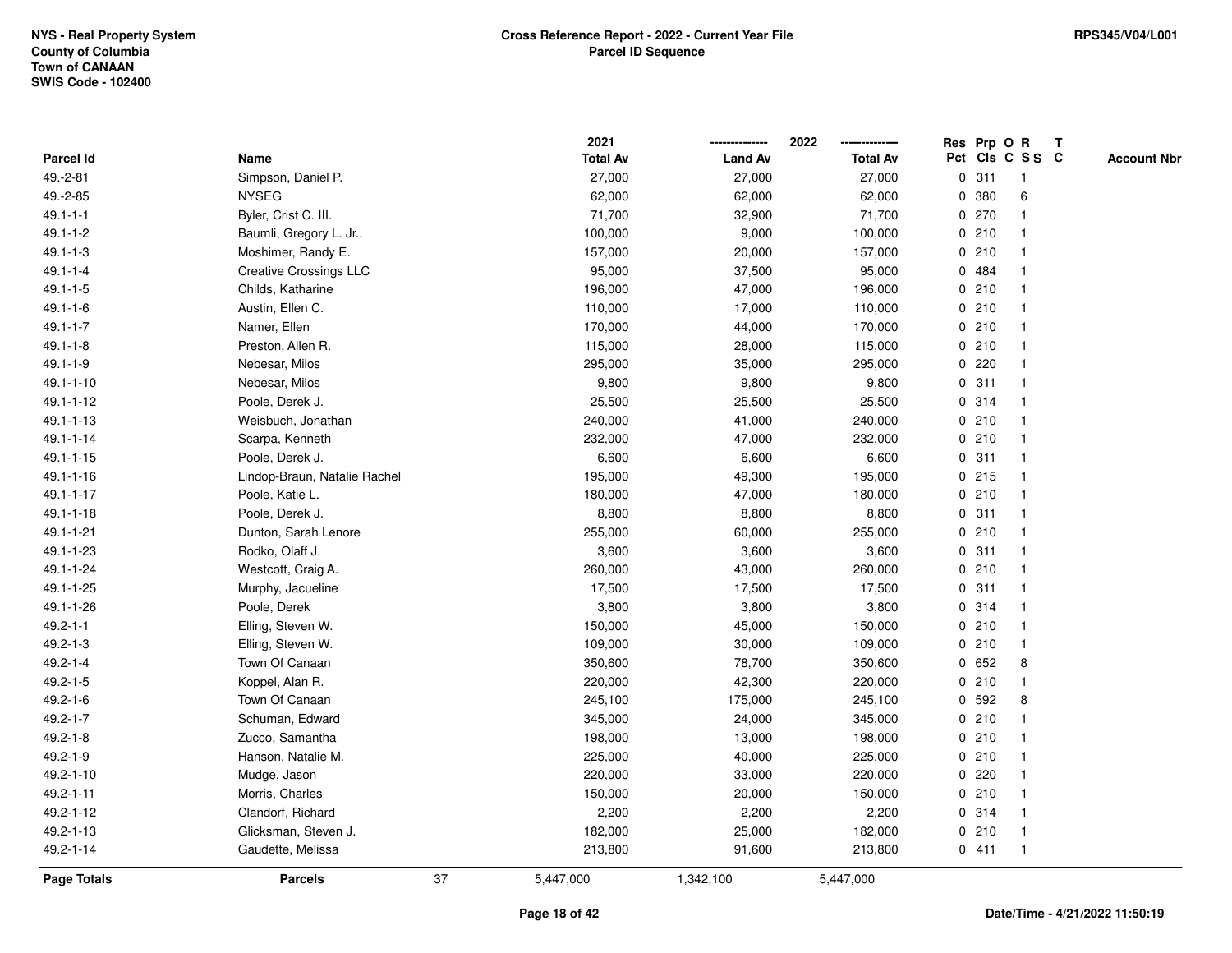|                    |                              |    | 2021            |                | 2022            |             | Res Prp O R  |                         | Т |                    |
|--------------------|------------------------------|----|-----------------|----------------|-----------------|-------------|--------------|-------------------------|---|--------------------|
| Parcel Id          | Name                         |    | <b>Total Av</b> | <b>Land Av</b> | <b>Total Av</b> |             |              | Pct Cls C S S C         |   | <b>Account Nbr</b> |
| 49.2-1-15          | Clandorf, Richard            |    | 65,000          | 25,000         | 65,000          |             | 0210         | $\mathbf{1}$            |   |                    |
| 49.2-1-16          | Glicksman, Steven J.         |    | 15,100          | 15,100         | 15,100          |             | 0.314        | $\mathbf 1$             |   |                    |
| 49.2-1-17          | Fair, Robert                 |    | 100,000         | 19,000         | 100,000         |             | 0210         | $\mathbf 1$             |   |                    |
| 49.2-1-18          | O'Grady, Michael             |    | 245,000         | 42,000         | 245,000         |             | 0210         |                         |   |                    |
| 49.2-2-1           | Macfarlane Westwinds LLC     |    | 162,000         | 40,000         | 162,000         |             | 0210         |                         |   |                    |
| 49.2-2-2           | Kraham, as Trustee, Kevin M. |    | 54,400          | 52,400         | 54,400          |             | 0210         |                         |   |                    |
| 49.2-2-3           | Kraham, Trustee, Kevin M.    |    | 120,000         | 27,000         | 120,000         |             | 0210         |                         |   |                    |
| 49.2-2-4           | Mende, Lynnette              |    | 160,000         | 26,000         | 160,000         |             | 0210         | $\overline{\mathbf{1}}$ |   |                    |
| 49.2-2-5           | Beck, Bonnie Ann             |    | 146,000         | 25,000         | 146,000         |             | 0210         | -1                      |   |                    |
| 49.2-2-6           | Simmons, Kevin               |    | 90,000          | 40,000         | 90,000          |             | 0210         | $\mathbf 1$             |   |                    |
| 49.2-2-8           | Oleksak, John E.             |    | 520,000         | 82,000         | 520,000         |             | 0.281        | -1                      |   |                    |
| 49.2-2-10          | Rueckheim, Paul              |    | 150,000         | 9,000          | 150,000         |             | 0210         |                         |   |                    |
| 49.2-2-11.100      | Donnelly, Michael W.         |    | 199,000         | 33,000         | 199,000         |             | 0210         |                         |   |                    |
| 49.2-2-11.200      | Donnelly, Dorothy            |    | 135,000         | 17,000         | 135,000         |             | 0210         |                         |   |                    |
| $50.-1-1.1$        | 54SKR, LLC                   |    | 31,900          | 31,900         | 31,900          | 0           | 311          |                         |   |                    |
| $50.-1-1.2$        | 54SKR, LLC                   |    | 36,000          | 36,000         | 36,000          | $\mathbf 0$ | 311          | -1                      |   |                    |
| $50.-1-2$          | 54SKR, LLC                   |    | 695,000         | 371,000        | 695,000         |             | 0.240        | $\mathbf{1}$            |   |                    |
| $50.-1-3$          | Ordman, Robert S.            |    | 340,000         | 165,000        | 340,000         |             | 0 240 W 1    |                         |   |                    |
| $50.-1-4$          | Stelling, Peter              |    | 78,800          | 61,500         | 78,800          |             | 0 312 W 1    |                         |   |                    |
| $50.-1-5$          | Lammens, Raymond P.          |    | 500,000         | 149,500        | 500,000         |             | 0 210 W 1    |                         |   |                    |
| $50.-1-6$          | Zito, Michael                |    | 565,000         | 121,000        | 565,000         |             | 0 210 W 1    |                         |   |                    |
| $50.-1-7$          | Nelson, John C.              |    | 480,000         | 142,000        | 480,000         |             | 0 210 W 1    |                         |   |                    |
| $50.-1-8$          | <b>Berkshire Farm Center</b> |    | 22,500,000      | 7,000,000      | 22,500,000      |             | 0 670 W 8    |                         |   |                    |
| $50.-1-8.-1$       | <b>SBA Towers III LLC</b>    |    | 350,000         | $\mathbf 0$    | 350,000         |             | 0 837        | $\mathbf{1}$            |   |                    |
| 50.-1-9.200        | Whitaker, Laurel H.          |    | 352,000         | 122,000        | 352,000         |             | 0 210 W 1    |                         |   |                    |
| $50.-1-10$         | Lewis Levin, Seth A.         |    | 485,000         | 258,000        | 485,000         |             | 0 210 W 1    |                         |   |                    |
| $50.-1-11$         | Lane, Ryan K.                |    | 235,000         | 81,000         | 235,000         |             | 0.240        |                         |   |                    |
| $50.-1-12$         | Lindmark, Richard            |    | 113,000         | 25,900         | 113,000         |             | 0210         | -1                      |   |                    |
| $50.-1-13$         | Hancock, Shawn H.            |    | 128,000         | 85,000         | 128,000         |             | 0.240        | -1                      |   |                    |
| $50.-1-14$         | Forman, Gayle                |    | 160,000         | 41,400         | 160,000         |             | 0210         | $\overline{1}$          |   |                    |
| $50.-1-15$         | Cohen, Jon Jacob             |    | 48,600          | 48,600         | 48,600          | 0           | 311          | -1                      |   |                    |
| $50.-1-16.1$       | Roker, Albert L.             |    | 105,900         | 105,900        | 105,900         |             | 0 314 W 1    |                         |   |                    |
| $50.-1-16.21$      | Hoag, Dawn M.                |    | 265,000         | 69,000         | 265,000         |             | $0, 210$ W 1 |                         |   |                    |
| 50.-1-16.22        | Hoag, Dawn M.                |    | 22,000          | 22,000         | 22,000          |             | 0.314        | -1                      |   |                    |
| $50.-1-17$         | Sheppard, William E.         |    | 120,000         | 68,000         | 120,000         |             | 0210         | $\mathbf 1$             |   |                    |
| $50.-1-18$         | Mc Donald, Patricia          |    | 146,000         | 58,200         | 146,000         |             | 0.260        | $\mathbf 1$             |   |                    |
| $50.-1-19$         | Sherman, James M.            |    | 354,000         | 103,000        | 354,000         |             | 0.240        | $\mathbf{1}$            |   |                    |
| <b>Page Totals</b> | <b>Parcels</b>               | 37 | 30,272,700      | 9,618,400      | 30,272,700      |             |              |                         |   |                    |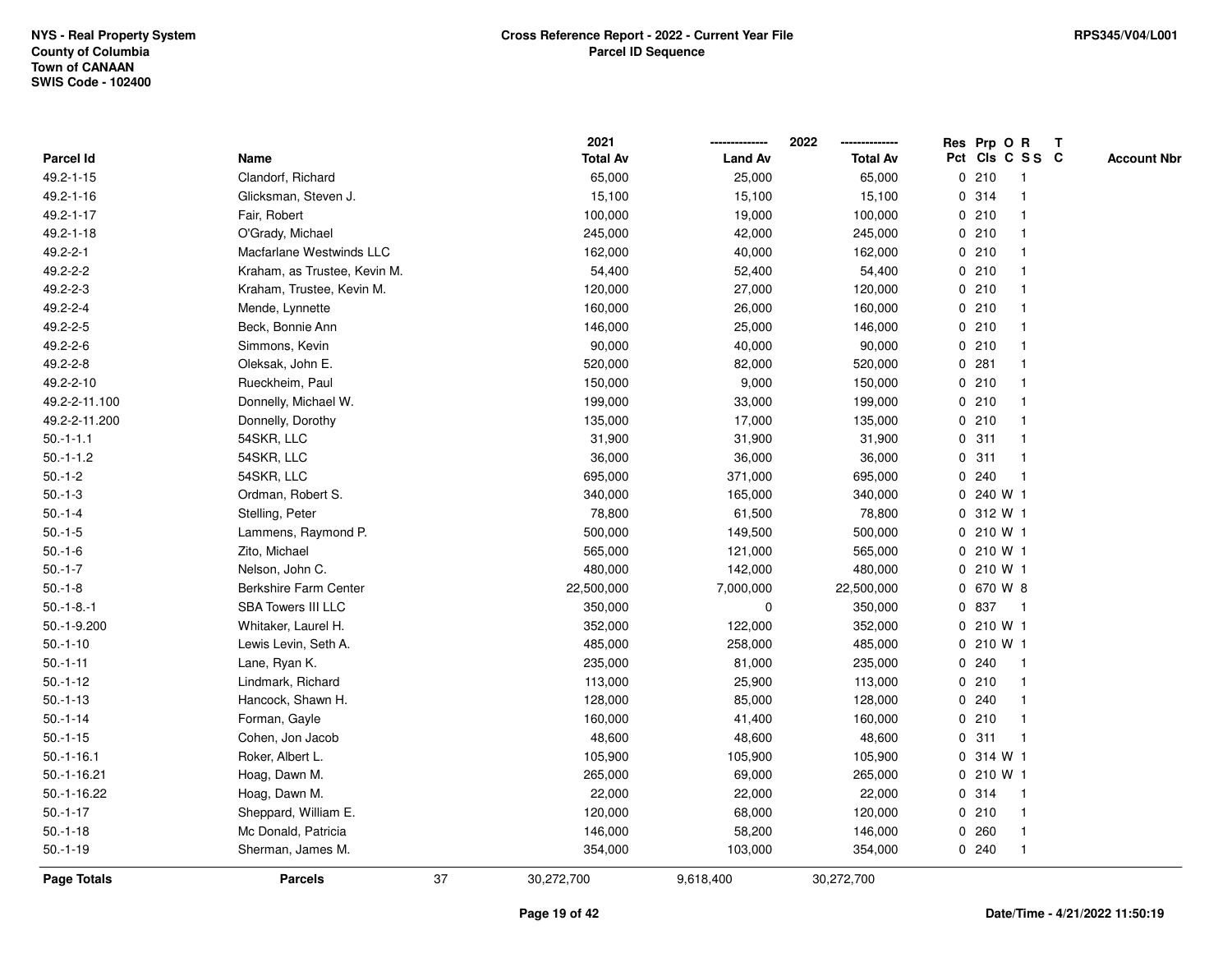|                  |                             |    | 2021            |                | 2022            | Res Prp O R |           |                 | $\mathbf{T}$ |                    |
|------------------|-----------------------------|----|-----------------|----------------|-----------------|-------------|-----------|-----------------|--------------|--------------------|
| <b>Parcel Id</b> | Name                        |    | <b>Total Av</b> | <b>Land Av</b> | <b>Total Av</b> |             |           | Pct Cls C S S C |              | <b>Account Nbr</b> |
| $50.-1-20$       | Hoogs, Nathaniel            |    | 240,000         | 45,000         | 240,000         | 0           | 283       |                 |              |                    |
| $50.-1-21$       | Frank, Jonny J.             |    | 185,000         | 45,000         | 185,000         |             | 0210      |                 |              |                    |
| $50.-1-22$       | Schneider, Gary J.          |    | 169,000         | 70,000         | 169,000         | 0           | 210       | -1              |              |                    |
| $50.-1-23$       | Tremper, Property Assoc.    |    | 244,400         | 243,200        | 244,400         |             | 0 417 W 1 |                 |              |                    |
| $50.-1-23.-1$    | Snyder, Lesley              |    | 186,000         | 92,000         | 186,000         |             | 0 210 A 1 |                 |              |                    |
| $50.-1-23.-2$    | Demeo, Joanne M.            |    | 190,000         | 91,000         | 190,000         |             | 0 210 A 1 |                 |              |                    |
| $50.-1-23.-3$    | Vaugeois, Kimberly A.       |    | 192,000         | 92,000         | 192,000         |             | 0 210 A 1 |                 |              |                    |
| $50.-1-23.-4$    | Solimene, Nancy             |    | 250,000         | 91,000         | 250,000         |             | 0 210 A 1 |                 |              |                    |
| $50.-1-23.-5$    | McWhinnie, Scott            |    | 185,000         | 89,000         | 185,000         |             | 0 210 A 1 |                 |              |                    |
| $50.-1-23.-6$    | Turner, Mary Faith          |    | 385,000         | 201,000        | 385,000         | 0           | 210 B 1   |                 |              |                    |
| $50.-1-23.-7$    | Durgin, Jan                 |    | 205,000         | 134,000        | 205,000         | 0           | 210 B 1   |                 |              |                    |
| $50.-1-23.-8$    | Wallace, Patrick J.         |    | 220,000         | 172,000        | 220,000         |             | 0 210 B 1 |                 |              |                    |
| $50.-1-23.-9$    | Lev Wehner, Beth            |    | 495,000         | 173,000        | 495,000         |             | 0 210 B 1 |                 |              |                    |
| $50.-1-23.-10$   | Flierl, Shirley A.          |    | 225,000         | 179,000        | 225,000         |             | 0 210 B 1 |                 |              |                    |
| $50.-1-23.-11$   | Durgin, Diane               |    | 184,000         | 83,000         | 184,000         |             | 0 210 A 1 |                 |              |                    |
| $50.-1-23.-12$   | Garvey, Martha H. Jr.       |    | 250,000         | 182,000        | 250,000         | 0           | 210 B 1   |                 |              |                    |
| $50.-1-23.-13$   | Reznik, Thomas E.           |    | 305,000         | 193,000        | 305,000         | 0           | 210 B 1   |                 |              |                    |
| $50.-1-24$       | Rooney, Cynthia             |    | 126,000         | 40,000         | 126,000         | 0           | 210       | $\mathbf 1$     |              |                    |
| $50.-1-25$       | Connolly, Susan M.          |    | 215,000         | 41,000         | 215,000         |             | 0210      | $\mathbf 1$     |              |                    |
| 50.-1-29.111     | Horty, Kevin                |    | 355,000         | 79,000         | 340,000         |             | 0210      |                 |              |                    |
| 50.-1-29.112     | Weller, David W.            |    | 68,850          | 68,850         | 68,850          |             | 0 330     |                 |              |                    |
| 50.-1-29.120     | Weller, David               |    | 385,000         | 225,000        | 385,000         | 0           | 484       |                 |              |                    |
| 50.-1-29.200     | Tinger, Alan F.             |    | 60,000          | 60,000         | 60,000          | 0           | 330       |                 |              |                    |
| 50.-1-29.200-1   | Lamar Outdoor Advertising   |    | 30,000          | 0              | 30,000          |             | 0 474     |                 |              |                    |
| $50.-1-30$       | Butler, Jamie               |    | 205,000         | 55,000         | 205,000         |             | 0210      |                 |              |                    |
| $50.-1-31$       | Nolette, Joseph W.          |    | 270,000         | 40,000         | 270,000         |             | 0210      |                 |              |                    |
| $50.-1-32$       | Sandstedt, Kenneth          |    | 80,000          | 65,800         | 65,800          |             | 0 330     |                 |              |                    |
| $50.-1-33$       | Colarusso, Kathleen09272018 |    | 325,000         | 257,000        | 325,000         |             | 0 210 W 1 |                 |              |                    |
| $50.-1-34$       | Borrell, Peter A.           |    | 230,000         | 40,000         | 230,000         |             | 0210      |                 |              |                    |
| $50.-1-35$       | Mckay, Donna                |    | 354,000         | 59,000         | 354,000         |             | 0210      |                 |              |                    |
| $50.-1-36.2$     | Schott, Stephanie           |    | 850,000         | 178,000        | 800,000         |             | 0.240     |                 |              |                    |
| 50.-1-36.12      | Dwyer, Wendy J.             |    | 52,000          | 52,000         | 52,000          |             | 0.322     |                 |              |                    |
| 50.-1-36.111     | Casebere, James E.          |    | 848,000         | 183,000        | 848,000         |             | 0.240     |                 |              |                    |
| 50.-1-36.112     | Lamura, Victor J.           |    | 332,000         | 103,000        | 332,000         |             | 0.240     |                 |              |                    |
| $50.-1-38.1$     | Kennedy, Bernard            |    | 161,200         | 154,600        | 161,200         |             | 0.312     |                 |              |                    |
| $50.-1-38.2$     | Sharp, Leland Jr. J.        |    | 324,000         | 47,000         | 324,000         |             | 0210      | -1              |              |                    |
| $50.-1-39$       | Gross, Dwayne               |    | 338,000         | 65,000         | 338,000         |             | 0210      | $\mathbf{1}$    |              |                    |
| Page Totals      | <b>Parcels</b>              | 37 | 9,719,450       | 3,988,450      | 9,640,250       |             |           |                 |              |                    |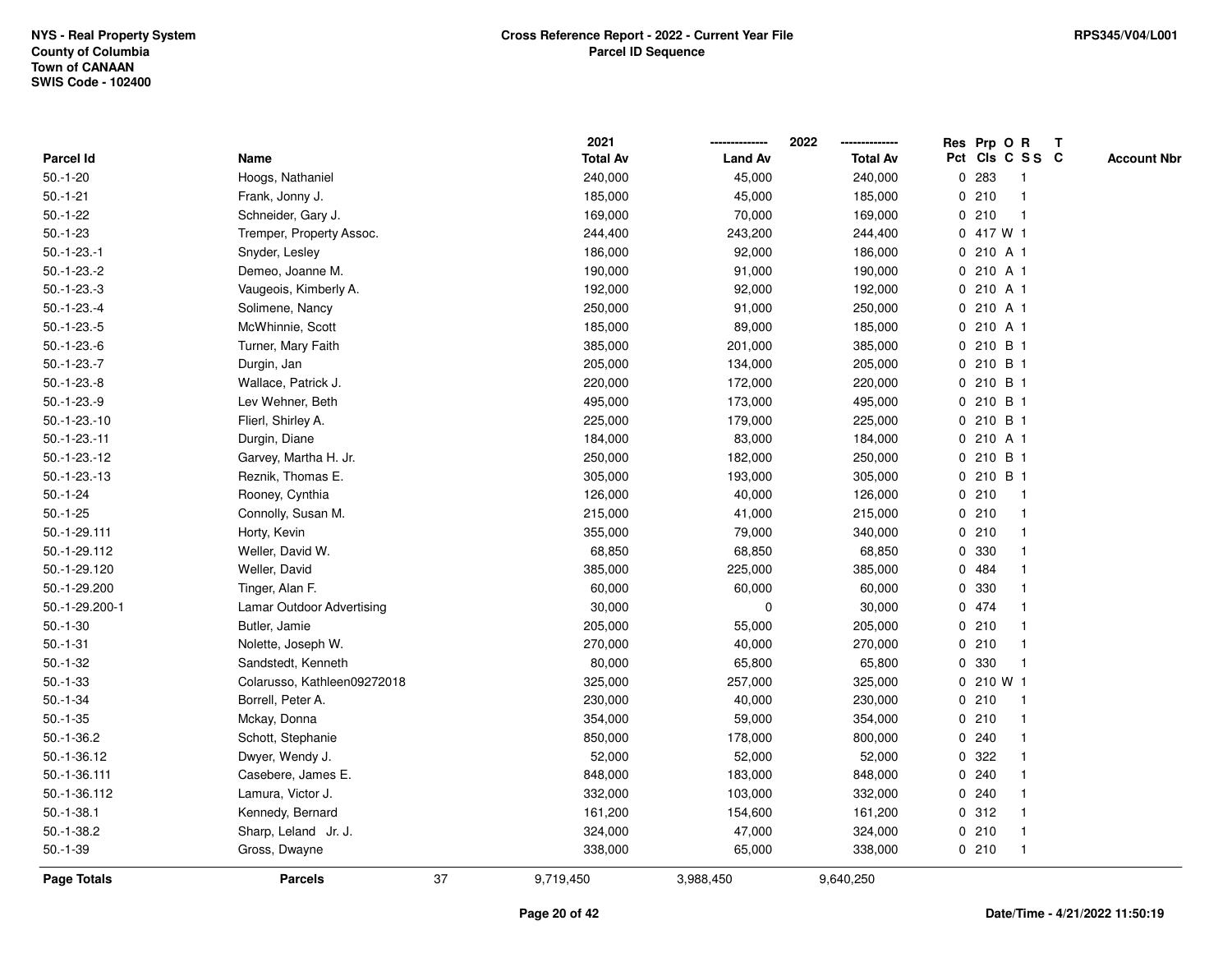|               |                                     | 2021            |                | 2022            |   |         | Res Prp O R     | $\mathbf{T}$ |                    |
|---------------|-------------------------------------|-----------------|----------------|-----------------|---|---------|-----------------|--------------|--------------------|
| Parcel Id     | Name                                | <b>Total Av</b> | <b>Land Av</b> | <b>Total Av</b> |   |         | Pct Cls C S S C |              | <b>Account Nbr</b> |
| $50.-1-40$    | Furlano, Nelson E.                  | 240,000         | 45,000         | 240,000         |   | 0210    |                 |              |                    |
| $50.-1-41$    | Brisebois, Keith                    | 270,000         | 31,000         | 270,000         |   | 0210    |                 |              |                    |
| $50.-1-42$    | Luckess Enterprises LP              | 166,800         | 163,000        | 166,800         |   | 0.312   | -1              |              |                    |
| $50.-1-44$    | Kelly, William                      | 258,000         | 45,000         | 258,000         | 0 | 210     | -1              |              |                    |
| $50.-1-45$    | Sandstedt (Trust), Kenneth          | 410,900         | 122,500        | 410,900         |   | 0 433   | -1              |              |                    |
| 50.-1-46.100  | Calcagno, Development LLC, Paul Jr. | 65,600          | 65,600         | 65,600          |   | 0 330   | -1              |              |                    |
| 50.-1-46.200  | Sandstedt, Kenneth R.               | 350,000         | 112,500        | 350,000         |   | 0486    |                 |              |                    |
| 50.-1-47.100  | Goldin, Susan                       | 346,000         | 91,000         | 346,000         |   | 95 240  |                 |              |                    |
| $50.-1-48$    | Fontaine, Ralph F.                  | 280,000         | 86,000         | 280,000         |   | 97 240  |                 |              |                    |
| $50.-1-49$    | Munch - Rev. Trust., William F.     | 214,000         | 64,000         | 214,000         |   | 0210    |                 |              |                    |
| $50.-1-50$    | Ford, Christine Carolyn             | 33,700          | 33,700         | 33,700          | 0 | 311     | -1              |              |                    |
| $50.-1-51.-1$ | Lamar Outdoor Advertising           | 20,000          | $\pmb{0}$      | 20,000          |   | 0 474   |                 |              |                    |
| $50.-1-54$    | Bemiss Properties, LLC              | 358,900         | 139,400        | 358,900         |   | 0 447   |                 |              |                    |
| $50.-1-55$    | Verenazi, Gregory W.                | 130,000         | 19,000         | 130,000         |   | 0210    |                 |              |                    |
| $50.-1-56$    | Falkner, Elijah                     | 175,000         | 44,000         | 175,000         |   | 0210    |                 |              |                    |
| $50.-1-57$    | Beck, Pamela                        | 120,000         | 25,000         | 120,000         |   | 0210    |                 |              |                    |
| $50.-1-58$    | LaMura, Jane                        | 100,600         | 100,600        | 100,600         | 0 | 322     |                 |              |                    |
| $50.-2-1$     | Kresler, Tisha                      | 380,000         | 70,000         | 380,000         |   | 0210    | -1              |              |                    |
| $50.-2-2$     | Rufo, George F. SR                  | 49,500          | 49,500         | 49,500          |   | 0.314   | -1              |              |                    |
| $50.-2-3$     | Hoelter, Kurt H.                    | 448,000         | 81,000         | 448,000         |   | $0$ 220 |                 |              |                    |
| $50.-2-4$     | Schlegel, Michael                   | 925,000         | 112,000        | 925,000         |   | 0210    |                 |              |                    |
| $50.-2-5$     | Gelber, Ronald S.                   | 375,000         | 72,000         | 375,000         |   | 0210    |                 |              |                    |
| $50.-2-6$     | Langer, Kurt                        | 610,000         | 68,000         | 610,000         |   | 0210    |                 |              |                    |
| $50.-2-7$     | Taylor, Mark E.                     | 490,000         | 66,000         | 490,000         | 0 | 210     | $\mathbf{1}$    |              |                    |
| $50.-2-8$     | Clewley, Terry R.                   | 375,000         | 53,000         | 375,000         |   | 0210    | -1              |              |                    |
| $50.-2-9$     | Werner, Allison                     | 530,000         | 70,000         | 530,000         |   | 0210    | $\mathbf 1$     |              |                    |
| $50.-2-10$    | Cooper, Roberta                     | 585,000         | 71,000         | 585,000         |   | 0210    |                 |              |                    |
| $50.-2-11$    | Lieber, Jonathan I.                 | 600,000         | 76,000         | 600,000         |   | 0210    |                 |              |                    |
| $50.-2-12$    | Langer, Kurt                        | 37,400          | 37,400         | 37,400          |   | 0.311   |                 |              |                    |
| $50.-2-13$    | Zackheim, Adrian                    | 620,000         | 64,000         | 620,000         |   | 0210    | -1              |              |                    |
| $50.-2-14$    | Alicea, John                        | 180,000         | 40,000         | 180,000         |   | 0210    | -1              |              |                    |
| $50.-2-15$    | Boisvert, John A.                   | 390,000         | 62,000         | 390,000         |   | 0210    | $\mathbf 1$     |              |                    |
| $50.-2-16$    | Mattoon, John                       | 445,000         | 59,000         | 445,000         |   | 0210    |                 |              |                    |
| $50.-2-18$    | Gittzus, James R.                   | 560,000         | 71,000         | 560,000         |   | 0210    |                 |              |                    |
| $50.-2-19$    | Hirvonen, Olavi Ensio               | 765,000         | 218,000        | 765,000         |   | 0.240   |                 |              |                    |
| $50.-2-20$    | Rieder, Eric                        | 585,000         | 70,000         | 585,000         |   | 0210    | -1              |              |                    |
| $50.-2-21$    | Stahlbush, Joseph                   | 260,000         | 62,800         | 260,000         |   | 0210    | -1              |              |                    |
| Page Totals   | 37<br><b>Parcels</b>                | 12,749,400      | 2,660,000      | 12,749,400      |   |         |                 |              |                    |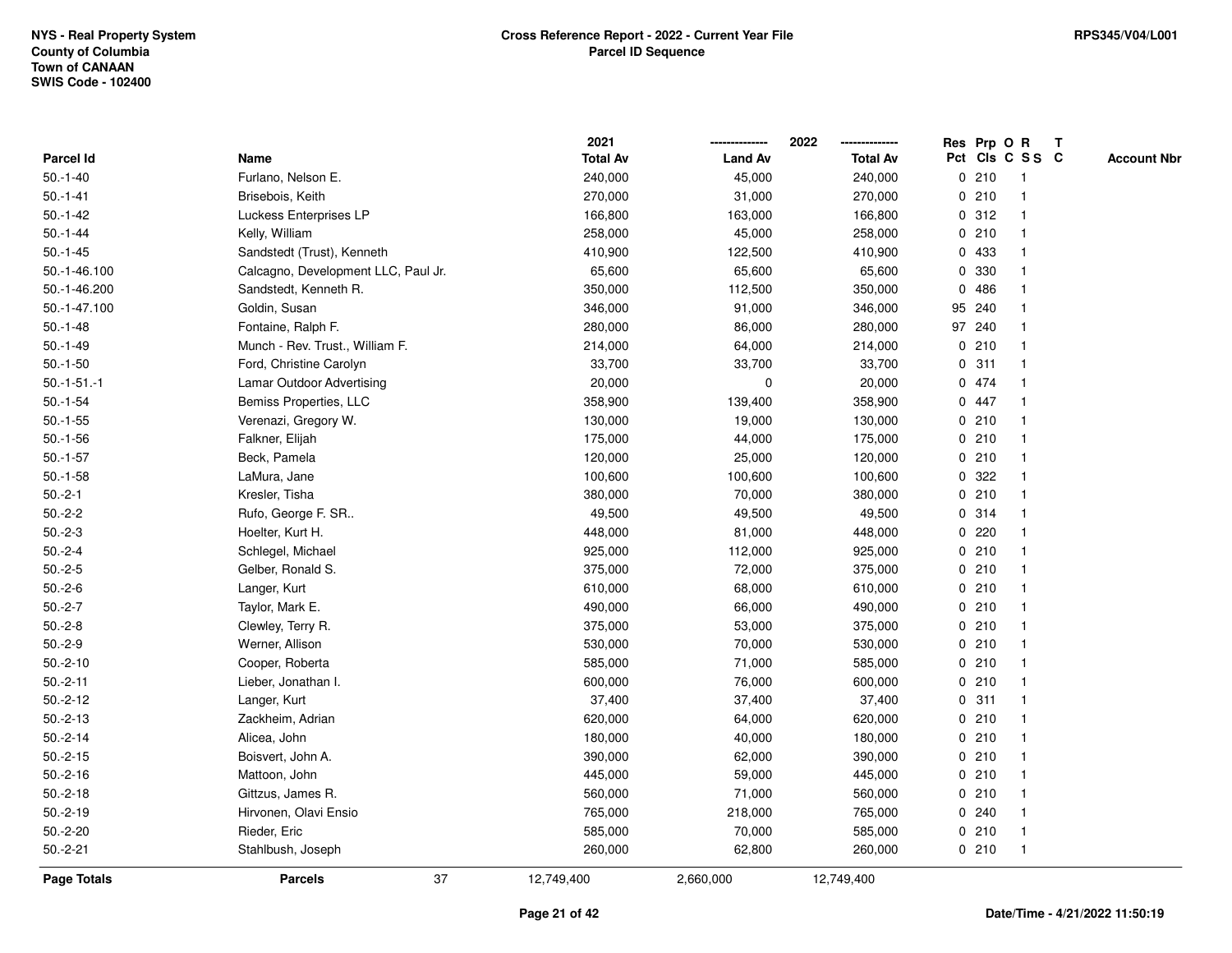|                     |                           |    | 2021            |                | 2022            |   | Res Prp O R     |                | T |                    |
|---------------------|---------------------------|----|-----------------|----------------|-----------------|---|-----------------|----------------|---|--------------------|
| Parcel Id           | Name                      |    | <b>Total Av</b> | <b>Land Av</b> | <b>Total Av</b> |   | Pct Cls C S S C |                |   | <b>Account Nbr</b> |
| $50.-2-22$          | Chapados, Maxime          |    | 575,000         | 86,000         | 575,000         |   | 0210            | $\overline{1}$ |   |                    |
| $50.-2-23$          | Horowitz, Ronald          |    | 575,000         | 77,000         | 575,000         |   | 0210            | -1             |   |                    |
| $50.-2-24$          | Cherry Tree Family LLC    |    | 480,000         | 58,000         | 525,000         |   | 0210            | 1              |   |                    |
| $50.-2-25$          | Deres, Paul E.            |    | 560,000         | 59,000         | 560,000         |   | 0210            |                |   |                    |
| $50.-2-26$          | Talan, Steven R.          |    | 260,000         | 63,000         | 260,000         |   | 0210            |                |   |                    |
| $50.-2-27$          | Yurish, John L.           |    | 475,000         | 89,000         | 485,000         |   | 0210            | -1             |   |                    |
| $50.-2-28$          | Jacobs, James B.          |    | 430,000         | 59,000         | 430,000         |   | 0210            |                |   |                    |
| $50.-2-29$          | Pollack, Brett            |    | 365,000         | 63,000         | 799,000         |   | 0210            | $\overline{1}$ |   |                    |
| $50.-2-30$          | Connolly, Stephen W.      |    | 96,700          | 96,700         | 96,700          |   | 0.322           |                |   |                    |
| $50.-2-31$          | Wexler, Adam S.           |    | 495,000         | 65,000         | 495,000         |   | 0210            |                |   |                    |
| $50.-2-32$          | Birch, David              |    | 575,000         | 72,000         | 575,000         |   | 0210            |                |   |                    |
| $50.-2-33$          | Jacobson, Michael         |    | 570,000         | 124,000        | 570,000         |   | 0210            |                |   |                    |
| $50.-2-34$          | KeyBank, N.A.             |    | 980,000         | 72,000         | 980,000         |   | 0210            | -1             |   |                    |
| $50.-2-35$          | Gelber, Edward C.         |    | 535,000         | 59,000         | 535,000         | 0 | 210             | -1             |   |                    |
| $50.-2-36$          | Estrin, Trustee, Jonathan |    | 395,000         | 68,000         | 395,000         |   | 0210            | $\overline{1}$ |   |                    |
| $50.-2-37$          | Richmond Hill Assoc Inc   |    | 109,400         | 66,200         | 109,400         |   | 0.312           | 1              |   |                    |
| $50.-2-38$          | Lindahl, Maureen E.       |    | 380,000         | 59,000         | 380,000         |   | 0210            |                |   |                    |
| $50.-2-39$          | Brafman, Shira            |    | 375,000         | 69,000         | 375,000         |   | 0210            |                |   |                    |
| $50.-2-40.1$        | Gitter, Fern              |    | 475,000         | 88,000         | 475,000         |   | 0.240           |                |   |                    |
| $50.-2-40.2$        | Eckstein, Joseph E.       |    | 39,800          | 39,800         | 39,800          |   | 0.314           |                |   |                    |
| $50.-2-41$          | Furlong, Scott R.         |    | 540,000         | 74,000         | 540,000         |   | 0210            | $\mathbf{1}$   |   |                    |
| $50.-2-42$          | Eckstein, Joseph          |    | 29,700          | 29,700         | 29,700          |   | 0.314           | $\mathbf 1$    |   |                    |
| $50.-2-52$          | Eckstein, Joseph          |    | 675,000         | 118,000        | 675,000         |   | 0.240           | -1             |   |                    |
| $50.-2-53$          | Langer, Kurt              |    | 47,900          | 47,900         | 47,900          |   | 0.314           | -1             |   |                    |
| $50.1 - 1 - 1$      | Heubner, Robert A.        |    | 167,000         | 63,000         | 167,000         |   | $0, 210$ W 1    |                |   |                    |
| $50.1 - 1 - 2$      | Malm., Dian R.            |    | 150,000         | 13,000         | 150,000         |   | 0 210 W 1       |                |   |                    |
| $50.1 - 1 - 3$      | Ellis Ciccone, Lynn L.    |    | 116,000         | 46,000         | 116,000         |   | 0 210 W 1       |                |   |                    |
| $50.1 - 1 - 4$      | Shore, William            |    | 345,000         | 223,000        | 345,000         | 0 | 281 W 1         |                |   |                    |
| $50.1 - 1 - 5$      | Goudey, Douglas M.        |    | 215,000         | 132,000        | 215,000         |   | 0 210 W 1       |                |   |                    |
| $50.1 - 1 - 6$      | Warn, Craig B.            |    | 485,000         | 229,000        | 485,000         |   | 0 210 W 1       |                |   |                    |
| $50.1 - 1 - 7$      | Shalat, Ann               |    | 160,000         | 45,000         | 160,000         |   | 0 210 A 1       |                |   |                    |
| $50.1 - 1 - 8.100$  | Shalat, Ann               |    | 195,000         | 56,000         | 195,000         |   | 0210A1          |                |   |                    |
| 50.1-1-8.200        | Delgrosso, Gerard         |    | 235,000         | 40,000         | 235,000         |   | 0 210 A 1       |                |   |                    |
| $50.1 - 1 - 9$      | Henneberry, Michael P.    |    | 375,000         | 132,000        | 375,000         | 0 | 210 B 1         |                |   |                    |
| $50.1 - 1 - 10 - 1$ | Nelson, Helen C.          |    | 61,400          | 61,400         | 61,400          | 0 | 311 B 1         |                |   |                    |
| $50.1 - 1 - 12$     | Hutchinson, Robert        |    | 265,000         | 123,000        | 265,000         |   | 0 210 B 1       |                |   |                    |
| $50.1 - 1 - 13$     | Pendleton, Ronald W.      |    | 184,000         | 63,000         | 184,000         |   | 0 210 A 1       |                |   |                    |
| <b>Page Totals</b>  | <b>Parcels</b>            | 37 | 12,991,900      | 2,928,700      | 13,480,900      |   |                 |                |   |                    |
|                     |                           |    |                 |                |                 |   |                 |                |   |                    |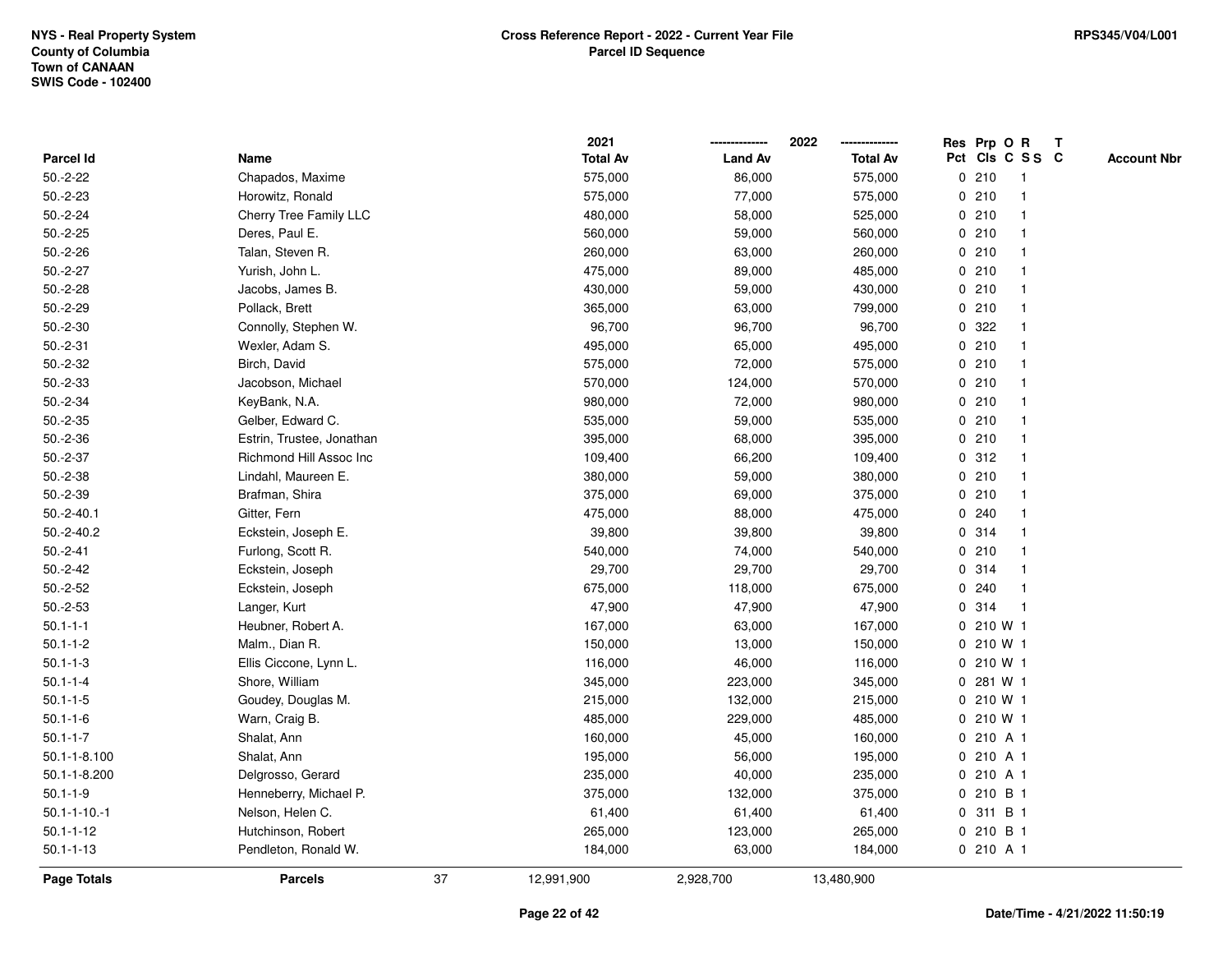|                     |                               |    | 2021            |                | 2022            | Res Prp O R     |                | $\mathbf{T}$ |                    |
|---------------------|-------------------------------|----|-----------------|----------------|-----------------|-----------------|----------------|--------------|--------------------|
| Parcel Id           | Name                          |    | <b>Total Av</b> | <b>Land Av</b> | <b>Total Av</b> | Pct Cls C S S C |                |              | <b>Account Nbr</b> |
| $50.1 - 1 - 14$     | Kern, Nancy J.                |    | 10,500          | 10,500         | 10,500          | 0 311 A 1       |                |              |                    |
| $50.1 - 1 - 15$     | Sheppard, William E.          |    | 215,000         | 46,000         | 215,000         | 0 210 A 1       |                |              |                    |
| $50.1 - 1 - 16$     | Schimansky, John A.           |    | 260,000         | 50,000         | 260,000         | 0 210 A 1       |                |              |                    |
| $50.1 - 1 - 17$     | Bart, Jonathan J.             |    | 320,000         | 165,000        | 320,000         | 0 210 W 1       |                |              |                    |
| $50.1 - 1 - 18$     | Rose, Florence                |    | 275,000         | 42,000         | 275,000         | 0 210 W 1       |                |              |                    |
| $50.1 - 1 - 19$     | Kerner, Gail P.               |    | 325,000         | 210,800        | 325,000         | 0 210 W 1       |                |              |                    |
| $50.1 - 1 - 20$     | Gold, Robert L.               |    | 650,000         | 213,000        | 650,000         | $0, 210$ W 1    |                |              |                    |
| $50.1 - 1 - 21$     | Milou, Armando                |    | 275,000         | 40,000         | 275,000         | 0210            | -1             |              |                    |
| $50.1 - 1 - 22$     | Cockcroft, George             |    | 23,300          | 23,300         | 23,300          | 0 311 W 1       |                |              |                    |
| $50.1 - 1 - 23$     | Sands of Tyde LLC             |    | 240,000         | 115,000        | 240,000         | 0 210 W 1       |                |              |                    |
| $50.1 - 1 - 24$     | Gold, Robert L.               |    | 270,000         | 88,000         | 270,000         | 0 210 W 1       |                |              |                    |
| $50.1 - 1 - 26$     | LaValle, Clayton W.           |    | 220,000         | 54,000         | 220,000         | 0 210 W 1       |                |              |                    |
| 50.1-1-27.100       | Newman, Susan                 |    | 12,400          | 12,400         | 12,400          | 0.311           | $\overline{1}$ |              |                    |
| 50.1-1-27.200       | Newman, Susan                 |    | 242,000         | 121,000        | 242,000         | 0 210 W 1       |                |              |                    |
| $50.1 - 1 - 28$     | Kolonics, Stephen             |    | 355,000         | 111,000        | 355,000         | 0 210 W 1       |                |              |                    |
| $50.1 - 1 - 29$     | McGrath, Barbara A.           |    | 350,000         | 139,600        | 350,000         | 0 210 W 1       |                |              |                    |
| $50.1 - 1 - 30$     | Moon, David                   |    | 200,000         | 187,000        | 200,000         | 0 210 W 1       |                |              |                    |
| $50.1 - 1 - 31$     | Hickok, Gregory C.            |    | 260,000         | 115,000        | 260,000         | 0 210 W 1       |                |              |                    |
| $50.1 - 1 - 32$     | Bott, Charles E.              |    | 284,000         | 128,000        | 284,000         | 0 210 W 1       |                |              |                    |
| $50.1 - 1 - 33$     | Mccullagh, Brian F.           |    | 370,000         | 191,000        | 370,000         | 0 210 W 1       |                |              |                    |
| $50.1 - 1 - 34$     | Vasquez, Kevin                |    | 170,000         | 170,000        | 220,000         | 0 210 W 1       |                |              |                    |
| $50.1 - 1 - 35$     | Longobardi, Francis J III     |    | 254,000         | 191,000        | 254,000         | 0 210 W 1       |                |              |                    |
| $50.1 - 1 - 36$     | Mcnamee, James M.             |    | 285,000         | 185,000        | 285,000         | 0 210 W 1       |                |              |                    |
| $50.1 - 1 - 37$     | Callahan, Daniel E.           |    | 340,000         | 106,000        | 340,000         | 0 210 W 1       |                |              |                    |
| $50.1 - 1 - 37 - 1$ | Callahan Maurice Inc          |    | 45,000          | 0              | 45,000          | 0 474           | $\overline{1}$ |              |                    |
| $50.1 - 1 - 38$     | Hartigan, W Leaman<br>Et K.   |    | 255,000         | 116,000        | 255,000         | 0 210 W 1       |                |              |                    |
| $50.1 - 1 - 39$     | Dwyer, Robert E.              |    | 651,000         | 264,000        | 651,000         | 0 210 W 1       |                |              |                    |
| $50.1 - 1 - 40$     | Dwyer, Robert E.              |    | 240,000         | 124,000        | 240,000         | 0 210 W 1       |                |              |                    |
| $50.1 - 1 - 41$     | Partners, Ltd., Lake Florence |    | 305,000         | 112,000        | 305,000         | 0 210 W 1       |                |              |                    |
| $50.1 - 1 - 42$     | Silverstein Crellen, Wendy    |    | 170,000         | 70,000         | 170,000         | 0 210 W 1       |                |              |                    |
| $50.1 - 1 - 43$     | 22 Beechwood Rd, LLC          |    | 387,000         | 186,000        | 387,000         | 0 210 W 1       |                |              |                    |
| $50.1 - 1 - 44$     | Mickle, Pamela Marie          |    | 165,000         | 88,000         | 165,000         | 0 210 W 1       |                |              |                    |
| $50.1 - 1 - 45$     | Rainaldi, Jane O'Hara         |    | 165,000         | 81,000         | 165,000         | 0 210 W 1       |                |              |                    |
| $50.1 - 1 - 46$     | Knight, Jeffrey A.            |    | 470,000         | 239,000        | 470,000         | 0 210 W 1       |                |              |                    |
| $50.1 - 1 - 47$     | Knight, Jeffrey Allen         |    | 14,500          | 14,500         | 14,500          | 0.311           | -1             |              |                    |
| $50.1 - 1 - 48$     | Torres, Steven                |    | 320,000         | 25,000         | 320,000         | 0210            | $\mathbf{1}$   |              |                    |
| $50.1 - 1 - 49$     | Lindahl, Maureen E.           |    | 222,000         | 143,000        | 222,000         | 0 210 W 1       |                |              |                    |
| Page Totals         | <b>Parcels</b>                | 37 | 9,615,700       | 4,177,100      | 9,665,700       |                 |                |              |                    |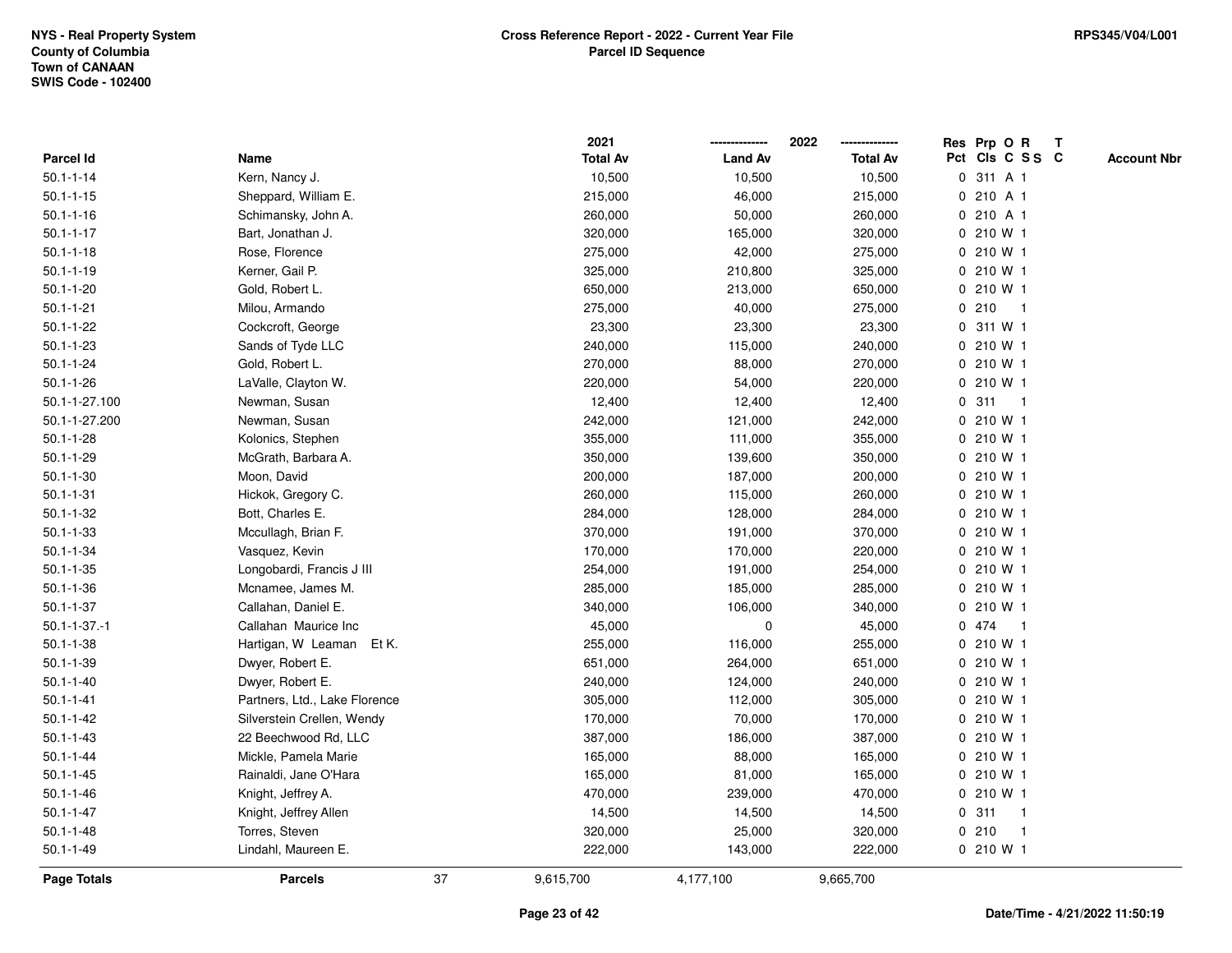|                 |                             |    | 2021            |                | 2022            |              | Res Prp O R     |              | $\mathbf{T}$ |                    |
|-----------------|-----------------------------|----|-----------------|----------------|-----------------|--------------|-----------------|--------------|--------------|--------------------|
| Parcel Id       | Name                        |    | <b>Total Av</b> | <b>Land Av</b> | <b>Total Av</b> |              | Pct Cls C S S C |              |              | <b>Account Nbr</b> |
| $50.1 - 1 - 50$ | Legere, Winfred E.          |    | 384,000         | 268,000        | 384,000         |              | 0 210 W 1       |              |              |                    |
| $50.1 - 1 - 51$ | Alberts, Alfred H.          |    | 320,000         | 212,000        | 320,000         |              | 0 210 W 1       |              |              |                    |
| $50.1 - 1 - 52$ | Beebe Hill LLC              |    | 204,000         | 103,000        | 204,000         |              | 0 210 W 1       |              |              |                    |
| $50.1 - 1 - 53$ | Legere, Elizabeth C.        |    | 440,000         | 99,000         | 440,000         | $\mathbf{0}$ | 280 W 1         |              |              |                    |
| $50.1 - 1 - 54$ | Scherl, Michael             |    | 500,000         | 239,000        | 500,000         |              | 0 210 W 1       |              |              |                    |
| $50.1 - 1 - 55$ | Dwyer, Robert               |    | 219,400         | 219,400        | 219,400         |              | 0 322 W 1       |              |              |                    |
| 50.1-1-56.100   | Lanier, lan                 |    | 15,500          | 15,500         | 15,500          |              | 0.311 W1        |              |              |                    |
| 50.1-1-56.200   | Zinsser, Anthony            |    | 272,000         | 187,200        | 272,000         |              | 0 210 W 1       |              |              |                    |
| $50.1 - 1 - 57$ | Berninger, Steven G.        |    | 155,000         | 43,000         | 155,000         |              | 0 210 A 1       |              |              |                    |
| $50.1 - 1 - 58$ | Winchester, Robert C.       |    | 215,000         | 39,000         | 215,000         |              | 0 210 A 1       |              |              |                    |
| $50.1 - 1 - 59$ | Shove, Robert M.            |    | 200,000         | 30,000         | 200,000         |              | 0 210 A 1       |              |              |                    |
| $50.1 - 1 - 60$ | Currie, Julie               |    | 182,000         | 34,000         | 182,000         |              | 0 210 A 1       |              |              |                    |
| $50.1 - 1 - 61$ | Sandstedt, Kenneth, Trustee |    | 170,000         | 49,000         | 170,000         |              | 0 210 A 1       |              |              |                    |
| $50.1 - 1 - 62$ | Skemer, Margaret            |    | 235,000         | 52,000         | 235,000         |              | 0210A1          |              |              |                    |
| $50.1 - 1 - 63$ | Queechy Shores Beach Club   |    | 270,000         | 255,900        | 270,000         |              | 0 312 W 1       |              |              |                    |
| $50.1 - 1 - 64$ | Queechy Shores Beach Club   |    | 10,500          | 10,500         | 10,500          |              | 0 311 A 1       |              |              |                    |
| $50.1 - 1 - 65$ | Church Cemetery             |    | 49,000          | 49,000         | 49,000          | $\mathbf 0$  | 695             | 8            |              |                    |
| $50.1 - 1 - 66$ | Wolosky, Gabe               |    | 180,000         | 40,000         | 180,000         |              | 0210            | -1           |              |                    |
| $50.1 - 1 - 67$ | Platten, Thomas             |    | 178,000         | 28,000         | 178,000         |              | 0210            |              |              |                    |
| 50.1-1-68.121   | Kolonics, Louis             |    | 298,000         | 48,000         | 298,000         |              | 0210            |              |              |                    |
| 50.1-1-68.122   | Kolonics, Stephen           |    | 26,200          | 26,200         | 26,200          |              | 0 314           |              |              |                    |
| 50.1-1-68.211   | Cockcroft, Ann              |    | 532,300         | 84,600         | 532,300         |              | 0.281           |              |              |                    |
| 50.1-1-68.212   | Langford, Joseph            |    | 360,000         | 94,000         | 360,000         |              | 0210            |              |              |                    |
| 50.1-1-68.220   | Furstenberg, Frank Jr.      |    | 380,000         | 77,000         | 380,000         | $\mathbf 0$  | 210             | $\mathbf{1}$ |              |                    |
| 50.1-1-69.100   | Scherl, Michael             |    | 245,000         | 225,000        | 245,000         |              | 0 210 W 1       |              |              |                    |
| 50.1-1-69.200   | Scherl, Michael P.          |    | 63,500          | 63,500         | 63,500          |              | 0 311 W 1       |              |              |                    |
| $50.1 - 1 - 70$ | Frank, Jonny F.             |    | 596,000         | 194,000        | 596,000         |              | 0 281 W 1       |              |              |                    |
| 50.1-1-71.100   | Wolff, Steven J.            |    | 175,000         | 41,000         | 175,000         |              | 0 210 A 1       |              |              |                    |
| 50.1-1-71.200   | Skerkis, Craig              |    | 162,000         | 34,000         | 162,000         |              | 0 210 A 1       |              |              |                    |
| $50.1 - 1 - 72$ | Gaudette, James             |    | 248,000         | 52,000         | 248,000         | 0            | 210 B 1         |              |              |                    |
| $50.1 - 1 - 73$ | Keller, Grace M.            |    | 128,000         | 41,700         | 128,000         | $\mathbf{0}$ | 210 A 1         |              |              |                    |
| $50.1 - 1 - 74$ | DeMarco, Charlotte          |    | 155,000         | 62,000         | 155,000         |              | 0 210 A 1       |              |              |                    |
| $50.1 - 1 - 76$ | McDougall, Charlotte        |    | 152,000         | 51,000         | 152,000         |              | 0210A1          |              |              |                    |
| $50.1 - 1 - 77$ | Muller, Ryan                |    | 225,000         | 42,000         | 250,000         |              | 0 210 A 1       |              |              |                    |
| $50.1 - 1 - 79$ | Poillucci, Henry Jr.        |    | 385,000         | 30,000         | 385,000         |              | 0 210 A 1       |              |              |                    |
| $50.1 - 1 - 80$ | Mount, Damien A.            |    | 320,000         | 77,000         | 320,000         |              | 0 210 A 1       |              |              |                    |
| $50.1 - 1 - 82$ | Deschamps, Charles V. Jr.   |    | 270,000         | 69,000         | 270,000         |              | 0 210 A 1       |              |              |                    |
| Page Totals     | <b>Parcels</b>              | 37 | 8,920,400       | 3,285,500      | 8,945,400       |              |                 |              |              |                    |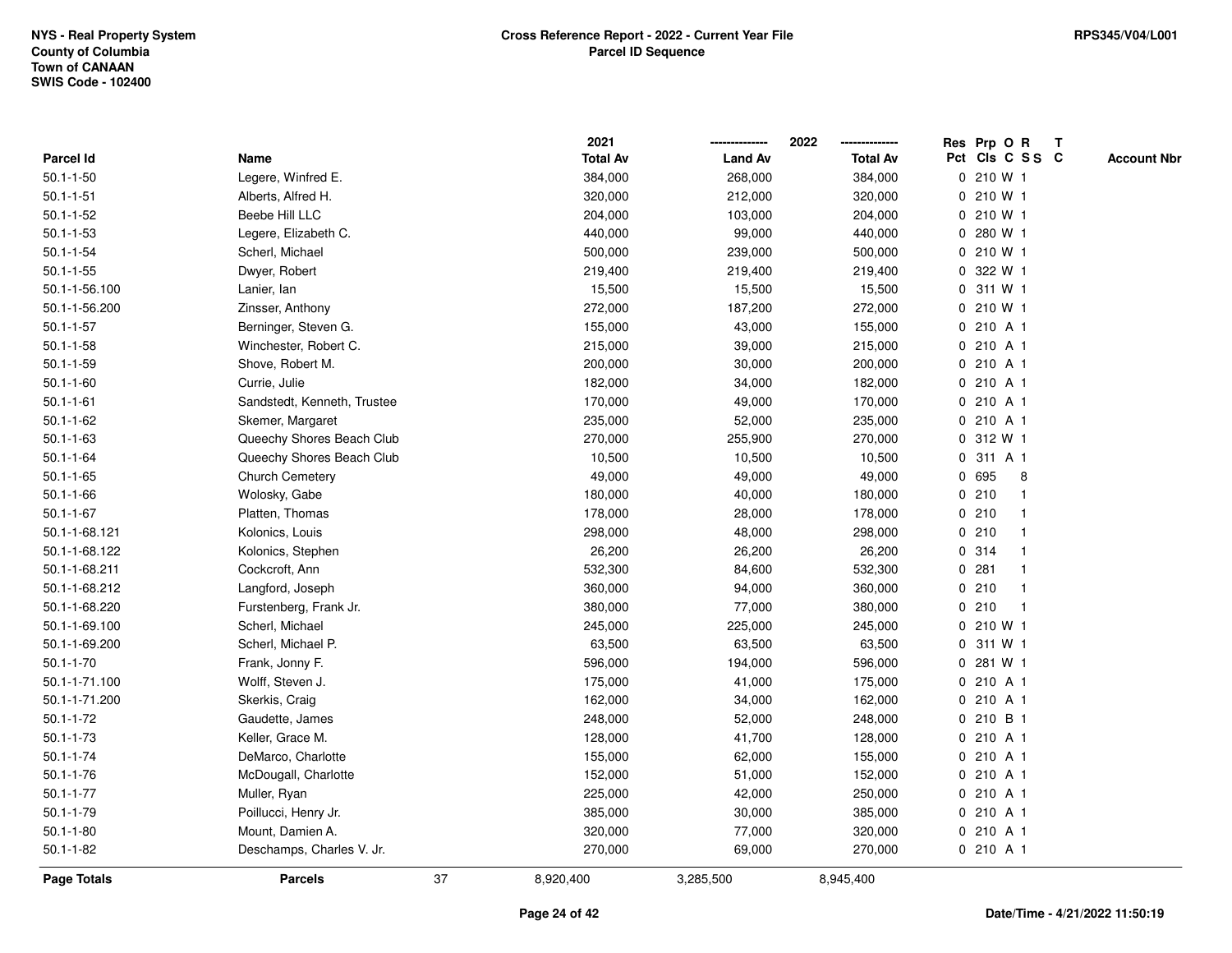|                  |                           |    | 2021            |                | 2022            | Res Prp O R                                   | $\mathbf{T}$       |
|------------------|---------------------------|----|-----------------|----------------|-----------------|-----------------------------------------------|--------------------|
| <b>Parcel Id</b> | Name                      |    | <b>Total Av</b> | <b>Land Av</b> | <b>Total Av</b> | Pct Cls C S S C                               | <b>Account Nbr</b> |
| $50.1 - 1 - 84$  | Patzwahl, David L.        |    | 220,000         | 43,000         | 220,000         | 0 210 A 1                                     |                    |
| $50.1 - 1 - 85$  | Klaiber, LLC              |    | 13,600          | 13,600         | 13,600          | 0 311 A 1                                     |                    |
| $50.1 - 1 - 87$  | Steinberg, Mark A.        |    | 165,000         | 40,000         | 165,000         | 0 210 A 1                                     |                    |
| $50.1 - 1 - 90$  | Hutchinson, Grace Michele |    | 8,300           | 8,300          | 8,300           | 311 A 1<br>0                                  |                    |
| $50.1 - 1 - 91$  | Hutchinson, Grace Michele |    | 14,500          | 14,500         | 14,500          | 311 A 1<br>0                                  |                    |
| $50.1 - 1 - 92$  | Palmentiero, Edward       |    | 364,000         | 34,000         | 364,000         | 0 210 A 1                                     |                    |
| $50.1 - 1 - 93$  | Poillucci, Henry J. Jr.   |    | 12,300          | 12,300         | 12,300          | 0 311 A 1                                     |                    |
| $50.1 - 1 - 94$  | Queechy Shores Beach Club |    | 8,800           | 8,800          | 8,800           | 0 311 A 1                                     |                    |
| $50.1 - 1 - 96$  | Dignum, Paul J.           |    | 175,000         | 49,000         | 175,000         | 0 210 A 1                                     |                    |
| $50.1 - 1 - 98$  | Kolonics, Stephen         |    | 35,500          | 35,500         | 35,500          | 314<br>$\mathbf 0$<br>$\mathbf{1}$            |                    |
| $50.1 - 2 - 1$   | Rahman, Jahangir          |    | 580,000         | 49,000         | 580,000         | 0210<br>$\mathbf{1}$                          |                    |
| $50.1 - 2 - 2$   | Leal, John                |    | 225,000         | 41,000         | 225,000         | 0210<br>$\mathbf 1$                           |                    |
| $50.1 - 2 - 3.3$ | Lossow, Brian             |    | 195,000         | 45,000         | 350,000         | 0210<br>$\mathbf 1$                           |                    |
| $50.1 - 2 - 3.4$ | Patzwahl, David           |    | 116,000         | 50,000         | 116,000         | 0210<br>-1                                    |                    |
| 50.1-2-3.100     | Goldberg, Charles A.      |    | 478,700         | 208,200        | 478,700         | 0 281 W 1                                     |                    |
| 50.1-2-5.100     | Patzwahl, Barbara         |    | 280,000         | 82,000         | 280,000         | 0 210 W 1                                     |                    |
| 50.1-2-5.200     | Patzwahl, David           |    | 367,000         | 68,000         | 367,000         | 0 210 W 1                                     |                    |
| $50.1 - 2 - 6$   | Rees, Douglas             |    | 14,700          | 14,700         | 14,700          | 311 W 1<br>0                                  |                    |
| $50.1 - 2 - 8$   | Knight, Jeffrey           |    | 400,000         | 190,000        | 400,000         | 0 210 W 1                                     |                    |
| $50.1 - 2 - 9$   | <b>MEHVenture LLC</b>     |    | 375,000         | 200,000        | 375,000         | 0 421 W 1                                     |                    |
| $50.1 - 2 - 10$  | Knight, Jeffrey A.        |    | 224,000         | 35,000         | 224,000         | 0 220 W 1                                     |                    |
| $50.1 - 2 - 11$  | Shane, David              |    | 53,100          | 53,100         | 53,100          | 0 311 W 1                                     |                    |
| $50.1 - 2 - 12$  | Rees, Douglas             |    | 95,000          | 55,000         | 95,000          | 0210<br>$\mathbf{1}$                          |                    |
| $50.1 - 2 - 13$  | Massaro, Josephe          |    | 87,000          | 40,000         | 87,000          | 0210<br>$\mathbf{1}$                          |                    |
| $50.1 - 2 - 14$  | Massaro, Josephe          |    | 9,000           | 9,000          | 9,000           | 0.311<br>-1                                   |                    |
| $50.1 - 2 - 15$  | Massaro, Josephe          |    | 15,100          | 15,100         | 15,100          | 0.311<br>-1                                   |                    |
| $50.1 - 2 - 17$  | Kropinski, Steve          |    | 180,000         | 60,000         | 180,000         | 0210                                          |                    |
| $50.1 - 2 - 18$  | Darcy, Peter G.           |    | 150,000         | 71,200         | 150,000         | 0210                                          |                    |
| $50.1 - 2 - 19$  | Davis, Gail L.            |    | 238,000         | 60,000         | 238,000         | 220<br>$\mathbf 0$<br>$\overline{\mathbf{1}}$ |                    |
| $50.1 - 2 - 20$  | Crew, Jason               |    | 350,000         | 66,000         | 350,000         | 0 210 W 1                                     |                    |
| $50.1 - 2 - 21$  | Rahman, Jahangir          |    | 8,800           | 8,000          | 8,800           | 312 W 1<br>$\mathbf{0}$                       |                    |
| $50.3 - 1 - 1$   | Long, Edward L. Jr.       |    | 276,000         | 225,000        | 276,000         | 0 240 W 1                                     |                    |
| $50.3 - 1 - 3$   | Miller, Frederick         |    | 160,000         | 106,000        | 160,000         | 0 210 W 1                                     |                    |
| $50.3 - 1 - 4$   | Long, Edward Leroy Jr.    |    | 95,000          | 57,000         | 95,000          | 0210<br>-1                                    |                    |
| $50.3 - 1 - 5$   | Long, Edward Leroy Jr.    |    | 115,000         | 52,000         | 115,000         | 0210<br>-1                                    |                    |
| $50.3 - 1 - 7$   | Long, Edward Leroy Jr.    |    | 185,000         | 82,000         | 185,000         | 0210<br>$\mathbf{1}$                          |                    |
| $50.3 - 1 - 9$   | Meppen, Dorothy E.        |    | 246,000         | 42,000         | 246,000         | 0210<br>$\mathbf{1}$                          |                    |
| Page Totals      | <b>Parcels</b>            | 37 | 6,535,400       | 2,243,300      | 6,690,400       |                                               |                    |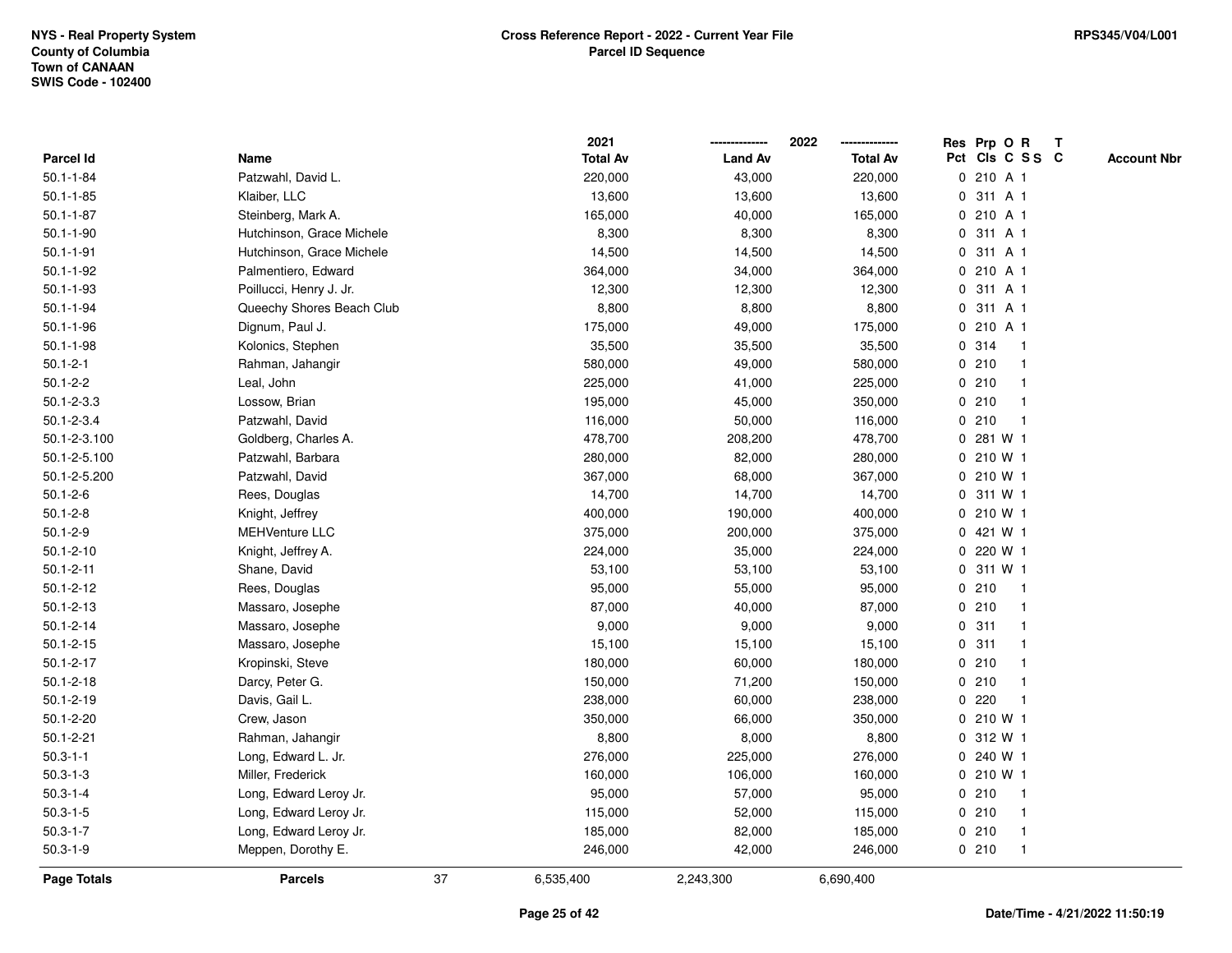|                  |                               |    | 2021            |                | 2022            |   | Res Prp O R |                 | Т |                    |
|------------------|-------------------------------|----|-----------------|----------------|-----------------|---|-------------|-----------------|---|--------------------|
| <b>Parcel Id</b> | Name                          |    | <b>Total Av</b> | <b>Land Av</b> | <b>Total Av</b> |   |             | Pct Cls C S S C |   | <b>Account Nbr</b> |
| $50.3 - 1 - 11$  | Khan, Tuaha                   |    | 70,000          | 35,000         | 70,000          |   | 0210        | $\mathbf{1}$    |   |                    |
| $50.3 - 1 - 12$  | Dwyer, Wendy                  |    | 165,000         | 78,000         | 165,000         |   | 0210        | $\mathbf{1}$    |   |                    |
| $50.3 - 1 - 13$  | Chatham Rescue Squad          |    | 167,000         | 26,800         | 167,000         |   | 0210        | 8               |   |                    |
| $50.3 - 1 - 14$  | Cohen, Nina                   |    | 346,000         | 100,800        | 346,000         |   | 0.240       | -1              |   |                    |
| $50.3 - 1 - 15$  | Sandstedt (Trust), Kenneth R. |    | 250,000         | 48,000         | 250,000         |   | 0210        |                 |   |                    |
| $50.3 - 1 - 16$  | 13361 St Route 22 Land Trust  |    | 650,000         | 251,300        | 650,000         |   | 0 457       |                 |   |                    |
| $50.3 - 1 - 17$  | Keefner, Elizabeth            |    | 152,000         | 43,000         | 152,000         |   | 0210        | $\mathbf 1$     |   |                    |
| $50.3 - 1 - 18$  | Murphy, James                 |    | 260,000         | 30,000         | 270,000         |   | 0210        | $\mathbf{1}$    |   |                    |
| $50.3 - 1 - 19$  | Ferster, Andrea C.            |    | 156,000         | 44,000         | 156,000         |   | 0210        | $\mathbf{1}$    |   |                    |
| $50.3 - 1 - 20$  | Cressy, Judith R.             |    | 285,000         | 76,000         | 285,000         |   | 0210        | $\mathbf 1$     |   |                    |
| $50.3 - 1 - 21$  | Nolette, Joseph               |    | 100,000         | 13,000         | 100,000         |   | 0210        |                 |   |                    |
| $50.3 - 1 - 22$  | Galabov, Lachezar             |    | 20,800          | 17,500         | 20,800          |   | 0.312       |                 |   |                    |
| $50.3 - 1 - 23$  | Favorito, Joseph              |    | 192,000         | 40,000         | 192,000         |   | 0210        |                 |   |                    |
| $50.3 - 1 - 25$  | Hanington, Matthew            |    | 284,000         | 46,000         | 284,000         |   | 0.240       | $\mathbf{1}$    |   |                    |
| $58 - 1 - 1$     | Plast Inc. Plast              |    | 2,876,400       | 682,000        | 2,876,400       | 0 | 581         | 8               |   |                    |
| $58.-1-2.2$      | Vogel, Glenn A.               |    | 226,000         | 59,400         | 226,000         |   | 0210        | $\mathbf{1}$    |   |                    |
| $58.-1-2.12$     | Niles, Gerald A.              |    | 375,000         | 75,000         | 375,000         |   | 0210        | $\mathbf 1$     |   |                    |
| 58.-1-2.112      | Delong, George C. Jr.         |    | 360,000         | 81,000         | 360,000         |   | 0.240       |                 |   |                    |
| $58.-1-5$        | Horike, Regan                 |    | 210,000         | 47,200         | 210,000         |   | 0210        |                 |   |                    |
| $58.-1-6$        | Engel, Charles D.             |    | 162,000         | 41,400         | 162,000         |   | 0210        |                 |   |                    |
| $58.-1-7$        | Van Voorhies, Ronald M.       |    | 340,000         | 107,200        | 340,000         |   | 0.240       | $\mathbf{1}$    |   |                    |
| $58.-1-8.1$      | Puchner, Peter J.             |    | 37,220          | 37,220         | 37,220          | 0 | 323         | $\mathbf{1}$    |   |                    |
| $58.-1-8.2$      | Puchner, Peter J.             |    | 26,350          | 26,350         | 26,350          | 0 | 323         | $\mathbf{1}$    |   |                    |
| $58.-1-9$        | Lindberg, Chad A.             |    | 17,500          | 17,500         | 17,500          |   | 0.314       | $\mathbf{1}$    |   |                    |
| $58.-1-11$       | Stelling, Peter               |    | 29,300          | 29,300         | 29,300          |   | 0 323       |                 |   |                    |
| $58.-1-12$       | Stelling, Peter               |    | 14,500          | 14,500         | 14,500          |   | 0 323       |                 |   |                    |
| $58.-1-13$       | Wallace, Mary Beth            |    | 92,800          | 92,800         | 92,800          |   | 0 323       |                 |   |                    |
| $58.-1-14$       | Simon, Noah T.                |    | 400,000         | 49,500         | 400,000         |   | 0210        | $\mathbf{1}$    |   |                    |
| 58.-1-15.111     | Davis, Ronald E.              |    | 910,000         | 362,500        | 910,000         | 0 | 240         | $\mathbf{1}$    |   |                    |
| 58.-1-15.111-1   | Crown Castle Usa Inc          |    | 402,100         | 0              | 402,100         | 0 | 837         | 6               |   |                    |
| 58.-1-15.200     | Macfarlane, William R.        |    | 32,500          | 32,500         | 32,500          |   | 0.314       | $\mathbf{1}$    |   |                    |
| 58.-1-16.100     | Keeley, Robert J.             |    | 175,000         | 43,600         | 175,000         |   | 0210        |                 |   |                    |
| 58.-1-16.200     | Puchner, Peter J.             |    | 496,000         | 190,800        | 496,000         |   | 0.240       |                 |   |                    |
| $58.-1-17$       | Boorady, Catherine A.         |    | 275,000         | 51,000         | 275,000         |   | 0210        |                 |   |                    |
| $58.-1-18$       | Cerame, Leonard Michael       |    | 630,000         | 100,000        | 630,000         |   | 0210        | $\mathbf{1}$    |   |                    |
| 58.-1-19.100     | Pearce, David L.              |    | 480,000         | 206,000        | 480,000         |   | 67 240      | $\mathbf{1}$    |   |                    |
| $58.-1-20$       | Holloway, Caswell IV.         |    | 535,000         | 63,000         | 535,000         |   | 0210        | $\mathbf{1}$    |   |                    |
| Page Totals      | <b>Parcels</b>                | 37 | 12,200,470      | 3,259,170      | 12,210,470      |   |             |                 |   |                    |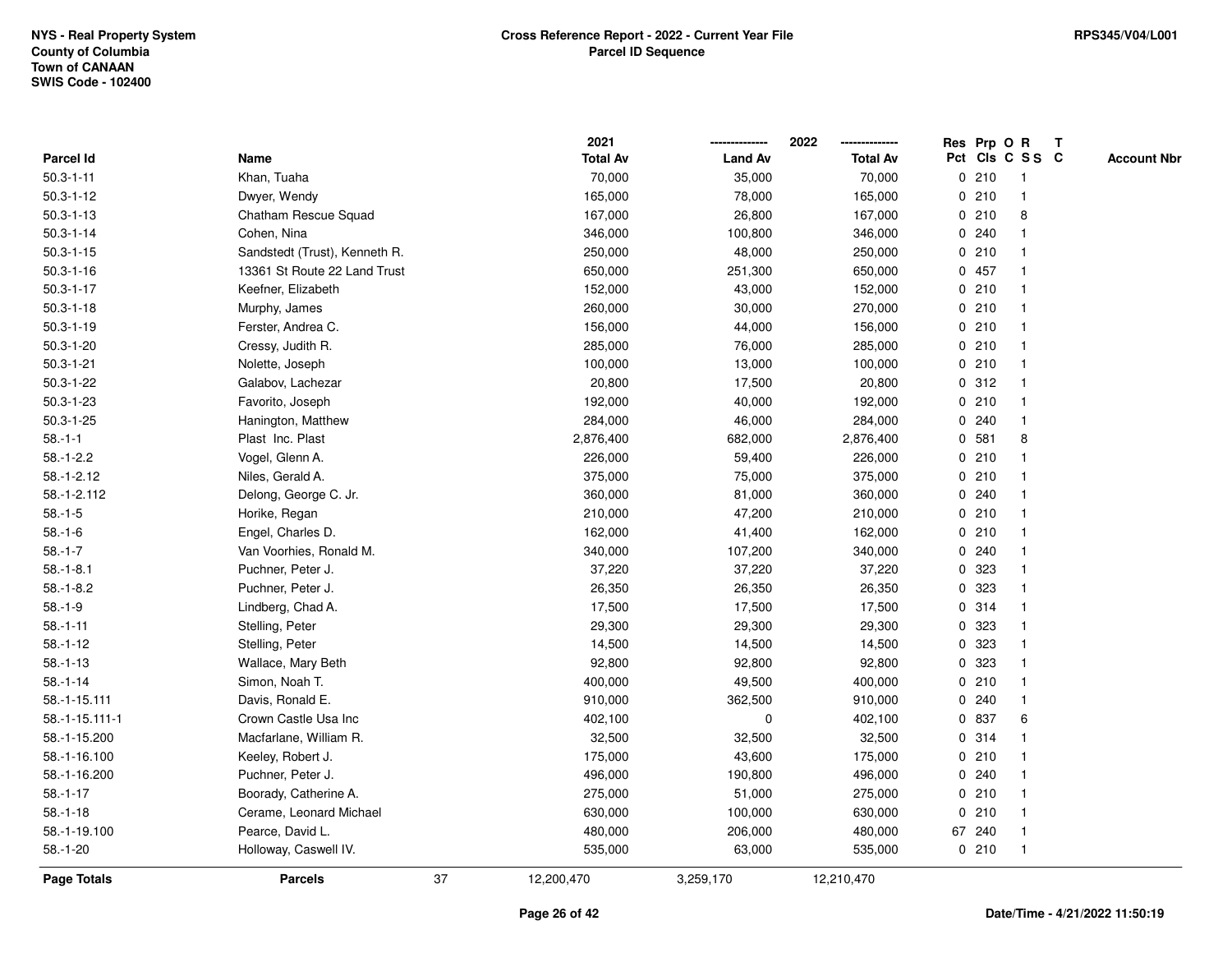|                    |                                              | 2021            |                | 2022            |             |        | Res Prp O R     | $\mathbf{T}$ |                    |
|--------------------|----------------------------------------------|-----------------|----------------|-----------------|-------------|--------|-----------------|--------------|--------------------|
| Parcel Id          | Name                                         | <b>Total Av</b> | <b>Land Av</b> | <b>Total Av</b> |             |        | Pct Cls C S S C |              | <b>Account Nbr</b> |
| $58. - 1 - 21.1$   | Fisch, Catherine                             | 225,000         | 107,200        | 225,000         |             | 0.240  |                 |              |                    |
| $58.-1-21.2$       | Holloway, Caswell IV.                        | 40,300          | 40,300         | 40,300          |             | 0.311  |                 |              |                    |
| $58.-1-22$         | Donhauser, Caroline R.                       | 62,100          | 62,100         | 62,100          | $\mathbf 0$ | 322    |                 |              |                    |
| $58.-1-23$         | Donhauser, Caroline R.                       | 9,000           | 9,000          | 9,000           | $\mathbf 0$ | 311    | $\mathbf{1}$    |              |                    |
| 58.-1-24.100       | Steward, David                               | 211,800         | 211,800        | 211,800         | 0           | 322    |                 |              |                    |
| 58.-1-24.200       | Steward, David                               | 620,000         | 170,000        | 620,000         |             | 0.241  | -1              |              |                    |
| 58.-1-25.112       | Dickman, Deborah                             | 485,000         | 113,000        | 485,000         |             | 90 240 |                 |              |                    |
| 58.-1-25.120       | Stratton, William                            | 176,000         | 68,000         | 176,000         |             | 0210   |                 |              |                    |
| 58.-1-25.200       | Conkling, Barbara C.                         | 385,000         | 72,000         | 385,000         |             | 0210   |                 |              |                    |
| 58.-1-27.2         | NY Rolling Hills LLC                         | 321,900         | 321,900        | 321,900         | $\mathbf 0$ | 323    |                 |              |                    |
| 58.-1-27.11        | NY Rolling Hills LLC                         | 945,000         | 170,000        | 945,000         |             | 0.240  | -1              |              |                    |
| 58.-1-27.12        | NY Rolling Hills LLC                         | 630,000         | 217,000        | 630,000         |             | 0.240  |                 |              |                    |
| $58.-1-28$         | Martino, Amy C.                              | 285,000         | 52,000         | 285,000         |             | 0210   |                 |              |                    |
| $58.-1-29$         | Huber, James Nelson                          | 185,000         | 100,000        | 185,000         |             | 0.240  |                 |              |                    |
| 58.-1-30.100       | Hubner, James Nelson                         | 55,000          | 55,000         | 55,000          | 0           | 322    |                 |              |                    |
| 58.-1-30.200       | Greenberg, Joshua M.                         | 375,000         | 68,000         | 375,000         |             | 0210   |                 |              |                    |
| $58.-1-31$         | Puchner, Qual. Pers. Res. Trus, Elizabeth F. | 155,100         | 155,100        | 155,100         | 0           | 322    |                 |              |                    |
| $58.-1-33$         | Johnson, Barbara B.                          | 425,000         | 190,000        | 425,000         | 0           | 240    | -1              |              |                    |
| $58.-1-34.2$       | Braun, Karen                                 | 365,000         | 72,500         | 365,000         |             | 0.281  | $\mathbf 1$     |              |                    |
| 58.-1-34.110       | Coon Joint Revocable Trust                   | 291,400         | 291,400        | 291,400         |             | 0 322  |                 |              |                    |
| 58.-1-34.120       | Johnson, Barbara B.                          | 161,000         | 161,000        | 161,000         |             | 0.322  |                 |              |                    |
| $58.-1-35$         | Allen, James A.                              | 323,000         | 81,000         | 323,000         |             | 0.240  |                 |              |                    |
| $58.-1-36$         | Marks, Erika                                 | 41,200          | 41,200         | 41,200          |             | 0 323  |                 |              |                    |
| $58.-1-37$         | Berler, Matthew                              | 224,000         | 102,000        | 224,000         |             | 0.240  | $\mathbf{1}$    |              |                    |
| $58.-1-38.1$       | Columbia Land Conservancy, Inc.              | 775,200         | 624,400        | 775,200         | 0           | 240    | 8               |              |                    |
| 58.-1-39.110       | Gersten, Joyce                               | 555,000         | 74,000         | 555,000         |             | 0210   |                 |              |                    |
| 58.-1-39.120       | Van Brunt, Scott                             | 267,000         | 45,000         | 267,000         |             | 0210   |                 |              |                    |
| 58.-1-39.200       | Cerny, John W.                               | 268,000         | 58,000         | 268,000         |             | 0210   |                 |              |                    |
| $58.-1-40$         | Greenberg-Lee LLC                            | 1,755,100       | 1,700,900      | 1,755,100       |             | 0.312  |                 |              |                    |
| $58.-1-41$         | Toll, Kathryn W.                             | 15,800          | 15,800         | 15,800          |             | 0.311  |                 |              |                    |
| $58.-1-42.2$       | Steward, David                               | 100,300         | 100,300        | 100,300         | 0           | 322    |                 |              |                    |
| 58.-1-42.12        | Sanford-Chung, Bret                          | 345,000         | 88,000         | 345,000         |             | 0.240  | $\mathbf 1$     |              |                    |
| 58.-1-42.111       | Steinberg, Barry H.                          | 1,025,000       | 243,000        | 1,025,000       |             | 0.240  |                 |              |                    |
| 58.-1-42.112       | Columbia Land Conservancy                    | 658,100         | 401,500        | 658,100         |             | 0.240  | 8               |              |                    |
| 58.-1-43.110       | Kesch, Craig S.                              | 650,000         | 185,000        | 650,000         |             | 0.240  |                 |              |                    |
| 58.-1-43.120       | Morano, Ralph P.                             | 300,000         | 142,000        | 300,000         |             | 0.240  | -1              |              |                    |
| 58.-1-43.211       | Hoover, George IV                            | 207,000         | 58,000         | 207,000         |             | 0210   | $\mathbf 1$     |              |                    |
| <b>Page Totals</b> | 37<br><b>Parcels</b>                         | 13,918,300      | 6,667,400      | 13,918,300      |             |        |                 |              |                    |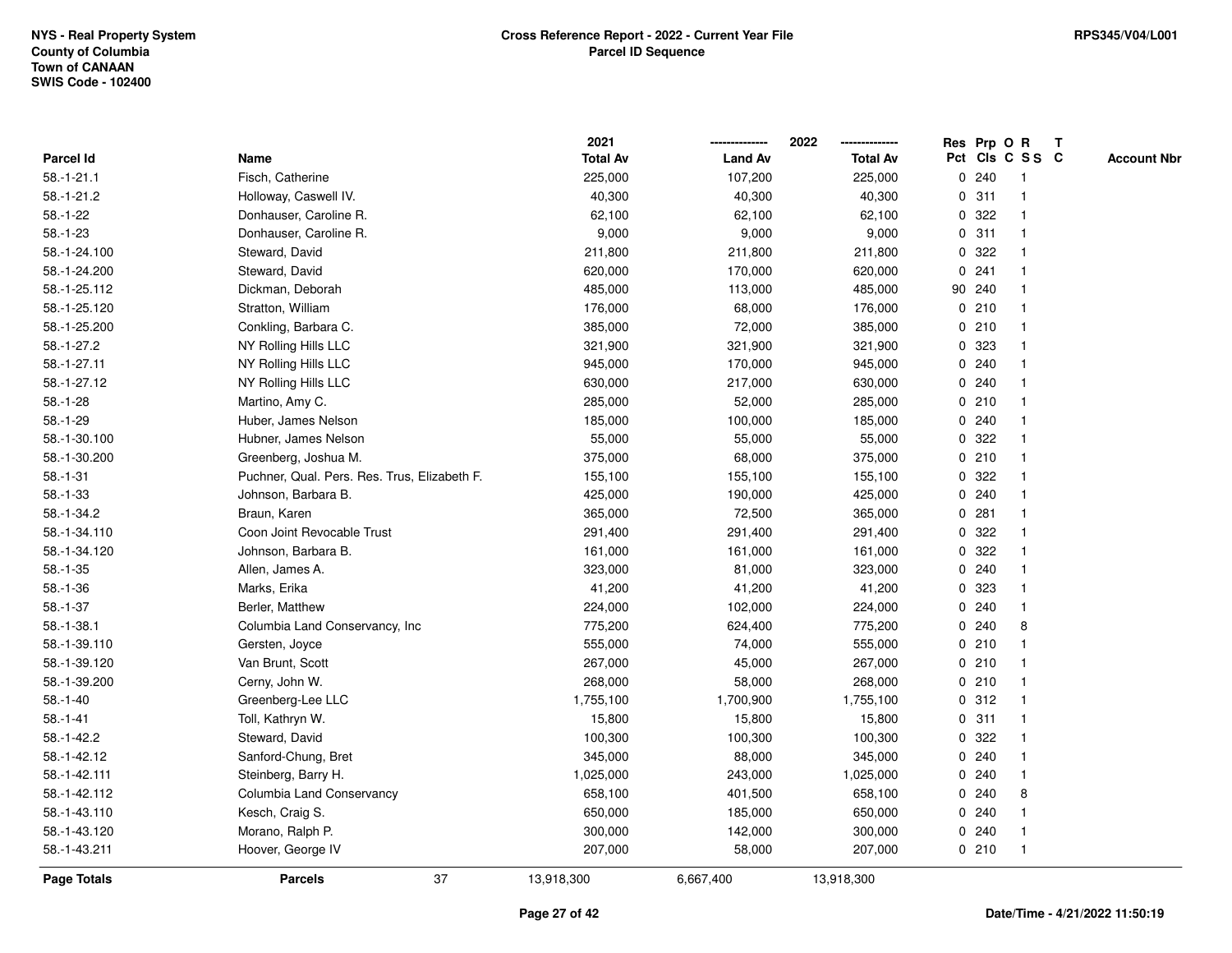|                  |                                |    | 2021            |                | 2022<br>-------------- |   |        | Res Prp O R     | $\mathbf{T}$ |                    |
|------------------|--------------------------------|----|-----------------|----------------|------------------------|---|--------|-----------------|--------------|--------------------|
| <b>Parcel Id</b> | Name                           |    | <b>Total Av</b> | <b>Land Av</b> | <b>Total Av</b>        |   |        | Pct Cls C S S C |              | <b>Account Nbr</b> |
| 58.-1-43.212     | Lerman, Joshua                 |    | 325,000         | 59,000         | 325,000                |   | 0210   |                 |              |                    |
| 58.-1-43.220     | Gottesman, Lawrence P.         |    | 425,000         | 68,000         | 425,000                |   | 0210   |                 |              |                    |
| $58.-1-45$       | Life, Theodore R. Jr.          |    | 247,000         | 61,000         | 247,000                |   | 0210   |                 |              |                    |
| 58.-1-46.100     | Dickman, Deborah Lynn          |    | 25,200          | 25,200         | 25,200                 |   | 0.311  | $\mathbf 1$     |              |                    |
| 58.-1-46.200     | Knobbit Inc The                |    | 28,700          | 28,700         | 28,700                 |   | 0.314  |                 |              |                    |
| $58.-1-47$       | Knobit Corp The                |    | 22,300          | 22,300         | 22,300                 |   | 0.311  |                 |              |                    |
| $58.-1-48$       | Fichter, Carol                 |    | 247,000         | 50,000         | 247,000                |   | 0210   |                 |              |                    |
| $58.-1-49$       | Dickman, Deborah Lynn          |    | 33,900          | 33,900         | 33,900                 |   | 0.311  |                 |              |                    |
| $58.-1-50$       | Cavanaugh, Erica S.            |    | 215,000         | 66,000         | 215,000                |   | 0210   |                 |              |                    |
| $58.-1-51$       | Peters, Michael                |    | 309,000         | 58,000         | 309,000                |   | 0210   |                 |              |                    |
| $58.-1-52.1$     | Bardhan, Indrajit              |    | 449,000         | 63,000         | 449,000                |   | 0210   | $\mathbf{1}$    |              |                    |
| 58.-1-52.2       | Segall, Robert                 |    | 474,000         | 58,000         | 474,000                |   | 0210   |                 |              |                    |
| $58.-1-53$       | Eigenbrodt, Tab                |    | 373,000         | 188,000        | 373,000                |   | 0210   |                 |              |                    |
| $58.-1-54$       | Schwab, Brian                  |    | 560,000         | 220,000        | 560,000                |   | 0.240  |                 |              |                    |
| $58.-1-55$       | Vignone, Christopher E.        |    | 485,000         | 164,000        | 485,000                |   | 0.240  |                 |              |                    |
| $58.-1-56$       | 562 New Concord Road LLC       |    | 380,000         | 96,000         | 380,000                |   | 0.240  |                 |              |                    |
| $58.-1-57$       | Simon, Noah T.                 |    | 8,100           | 8,100          | 8,100                  | 0 | 323    |                 |              |                    |
| $59.-1-1.100$    | Delaney, John F.               |    | 483,000         | 250,300        | 483,000                |   | 0.240  |                 |              |                    |
| 59.-1-1.200      | Belknap, Michael               |    | 44,500          | 44,500         | 44,500                 |   | 0.314  |                 |              |                    |
| $59.-1-2$        | Stelling, Peter E.             |    | 293,000         | 107,000        | 293,000                |   | 0.240  |                 |              |                    |
| $59.-1-3.2$      | Botti, David C.                |    | 375,000         | 58,000         | 375,000                |   | 0210   |                 |              |                    |
| 59.-1-3.100      | Botti, David C.                |    | 42,900          | 42,900         | 42,900                 |   | 0.314  |                 |              |                    |
| $59. - 1 - 4.1$  | Belknap, Michael               |    | 725,000         | 329,000        | 725,000                |   | 0.240  |                 |              |                    |
| $59.-1-4.2$      | Northeastern Cave Conserv. Inc |    | 159,100         | 159,100        | 159,100                |   | 0 960  | 8               |              |                    |
| $59. - 1 - 5$    | Horn, Martin F.                |    | 284,000         | 44,500         | 284,000                |   | 0210   |                 |              |                    |
| 59.-1-6.111      | Arkin LLC                      |    | 335,000         | 164,000        | 335,000                |   | 0.240  |                 |              |                    |
| 59.-1-6.112      | Urban, Peter A.                |    | 206,000         | 113,000        | 206,000                |   | 0.240  |                 |              |                    |
| 59.-1-6.120      | Mac Lean, Harlan B.            |    | 105,000         | 80,500         | 105,000                |   | 0.312  |                 |              |                    |
| 59.-1-6.200      | Rael, Rebecca                  |    | 265,000         | 65,000         | 265,000                |   | 0210   |                 |              |                    |
| $59.-1-7.3$      | Wisswaesser, Paul              |    |                 | 183,000        | 420,000                |   | 0.240  |                 |              |                    |
| 59.-1-7.110      | Elsberg, David L.              |    | 108,900         | 108,900        | 108,900                |   | 0.322  |                 |              |                    |
| 59.-1-7.120      | Elsberg, David L.              |    | 596,000         | 83,000         | 596,000                |   | 0.240  |                 |              |                    |
| 59.-1-7.211      | Wisswaesser, Paul              |    | 106,600         | 106,600        | 106,600                |   | 0.322  |                 |              |                    |
| 59.-1-7.212      | Kamensky, Daniel B.            |    | 750,000         | 126,000        | 750,000                |   | 0.240  |                 |              |                    |
| 59.-1-7.220      | Agnew, Margret R.              |    | 280,000         | 66,500         | 280,000                |   | 0210   |                 |              |                    |
| $59.-1-8$        | Agnew, Margaret R.             |    | 51,700          | 51,700         | 51,700                 |   | 0.314  | $\overline{1}$  |              |                    |
| $59. - 1 - 9$    | Mele, Don A.                   |    | 405,000         | 99,000         | 405,000                |   | 93 240 | $\overline{1}$  |              |                    |
| Page Totals      | <b>Parcels</b>                 | 34 | 9,784,600       | 3,326,900      | 10,204,600             |   |        |                 |              |                    |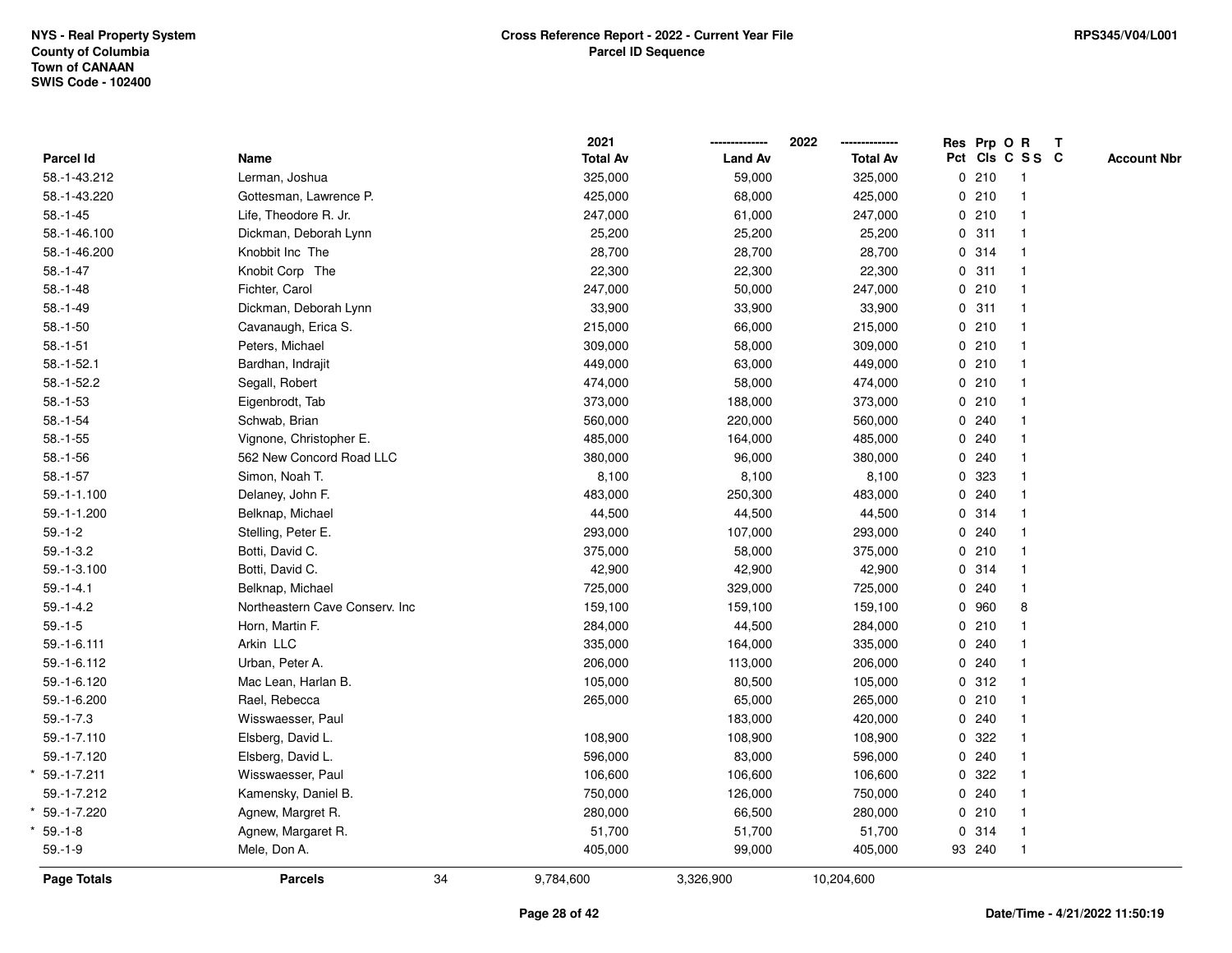|                    |                                     | 2021            |                | 2022            |              |         | Res Prp O R     | T |                    |
|--------------------|-------------------------------------|-----------------|----------------|-----------------|--------------|---------|-----------------|---|--------------------|
| Parcel Id          | Name                                | <b>Total Av</b> | <b>Land Av</b> | <b>Total Av</b> |              |         | Pct Cls C S S C |   | <b>Account Nbr</b> |
| 59.-1-10.200       | Resnick, Michael S.                 | 735,000         | 481,500        | 735,000         | $\mathbf 0$  | 240     | -1              |   |                    |
| $59. - 1 - 11$     | Gullen, John S.                     | 188,000         | 51,000         | 188,000         | 0            | 210     | $\mathbf{1}$    |   |                    |
| $59. - 1 - 12$     | The Canaan Historical S             | 162,000         | 13,500         | 162,000         |              | 0 534   | 8               |   |                    |
| $59. - 1 - 13$     | Billingham, Christopher             | 225,000         | 40,000         | 225,000         |              | 0210    | 1               |   |                    |
| $59. - 1 - 15$     | <b>Canaan Conservation Club</b>     | 213,800         | 152,500        | 213,800         |              | 0 630   | 8               |   |                    |
| $59.-1-16$         | Kilmer, Marjorie V.                 | 150,000         | 32,000         | 150,000         |              | 0210    |                 |   |                    |
| $59.-1-17$         | Williams, Walter C. Jr.             | 90,000          | 21,700         | 90,000          |              | 0210    |                 |   |                    |
| $59.-1-18$         | Slovak, Devin Scott                 | 124,000         | 42,100         | 124,000         | 0            | 210     | 1               |   |                    |
| $59.-1-19$         | Williams, Bonnie R.                 | 112,000         | 32,400         | 112,000         | $\mathbf{0}$ | 210     | $\overline{1}$  |   |                    |
| $59.-1-20$         | Williams, Walter C. Jr.             | 35,800          | 19,600         | 35,800          |              | 0.312   | -1              |   |                    |
| 59.-1-21.111       | Wallace, William D.                 | 101,300         | 101,300        | 101,300         |              | 0.322   |                 |   |                    |
| 59.-1-21.112       | Wallace, William                    | 450,000         | 49,600         | 450,000         |              | 0210    |                 |   |                    |
| 59.-1-21.120       | Danziger, Clifford                  | 210,000         | 46,000         | 210,000         |              | 0210    |                 |   |                    |
| 59.-1-21.200       | Mowry, Rolline Ransford             | 94,600          | 40,000         | 94,600          |              | 0270    |                 |   |                    |
| $59. - 1 - 22$     | Meier, William A.                   | 155,000         | 58,000         | 155,000         | $\mathbf 0$  | 210     | 1               |   |                    |
| $59.-1-24$         | Smith, Keenan P.                    | 185,000         | 45,000         | 185,000         | 0            | 210     | $\mathbf{1}$    |   |                    |
| $59. - 1 - 25$     | Fabiano Irrevocable Trust, Margaret | 380,000         | 182,000        | 380,000         |              | 0.280   | $\mathbf 1$     |   |                    |
| 59.-1-26.110       | Mitchell, Jeffery M.                | 360,000         | 46,000         | 360,000         |              | 0210    |                 |   |                    |
| 59.-1-26.122       | Van Tassel, Sherrie                 | 560,000         | 243,700        | 560,000         |              | 0.241   |                 |   |                    |
| 59.-1-26.200       | Handlowich, Joanne                  | 227,000         | 50,000         | 227,000         |              | 0210    |                 |   |                    |
| $59. - 1 - 27$     | Dorato, James                       | 160,000         | 11,000         | 160,000         |              | 0210    |                 |   |                    |
| $59. - 1 - 28$     | Rota, John                          | 110,000         | 25,700         | 110,000         | $\mathbf 0$  | 210     |                 |   |                    |
| 59.-1-29.120       | Gillespie, Randy J.                 | 225,000         | 42,000         | 225,000         |              | 0210    | -1              |   |                    |
| 59.-1-29.211       | Jaeger, Fred                        | 385,000         | 117,000        | 385,000         |              | $0$ 240 | 1               |   |                    |
| 59.-1-29.212       | Decker, Melissa J.                  | 210,000         | 61,000         | 210,000         |              | 0210    |                 |   |                    |
| 59.-1-29.220       | Cosentino, Faith                    | 37,500          | 37,500         | 37,500          |              | 0 323   |                 |   |                    |
| $59.-1-30$         | Bemiss, James                       | 168,000         | 50,700         | 168,000         |              | 0210    |                 |   |                    |
| 59.-1-31.100       | SJH Equestrian LLC                  | 490,000         | 219,000        | 490,000         | 0            | 240     |                 |   |                    |
| 59.-1-31.200       | White, Scott                        | 285,000         | 46,000         | 285,000         | 0            | 210     |                 |   |                    |
| $59.-1-32$         | Buckley, Nathaniel                  | 340,000         | 92,000         | 340,000         | 0            | 240     | $\mathbf 1$     |   |                    |
| $59. - 1 - 34$     | Lewis, William J.                   | 174,000         | 45,000         | 174,000         |              | 0210    | $\mathbf 1$     |   |                    |
| $59. - 1 - 35$     | Spelman, Susan C.                   | 350,000         | 62,000         | 350,000         |              | 0210    |                 |   |                    |
| $59.-1-36$         | Dymling, Madeleine                  | 124,000         | 25,000         | 124,000         |              | 0210    |                 |   |                    |
| $59.-1-37$         | Sowers, Gregory                     | 260,000         | 52,000         | 260,000         |              | 0210    |                 |   |                    |
| $59. - 1 - 38$     | Hulsman, Ralf H.                    | 215,000         | 24,000         | 215,000         |              | 0210    |                 |   |                    |
| $59.-1-39$         | Montelinone, Richard J.             | 365,000         | 86,000         | 365,000         | $\mathbf 0$  | 240     | $\overline{1}$  |   |                    |
| $59.-1-40$         | Weiss Katz, Susan                   | 310,000         | 43,000         | 310,000         |              | 0210    | $\mathbf{1}$    |   |                    |
| <b>Page Totals</b> | 37<br><b>Parcels</b>                | 8,967,000       | 2,786,800      | 8,967,000       |              |         |                 |   |                    |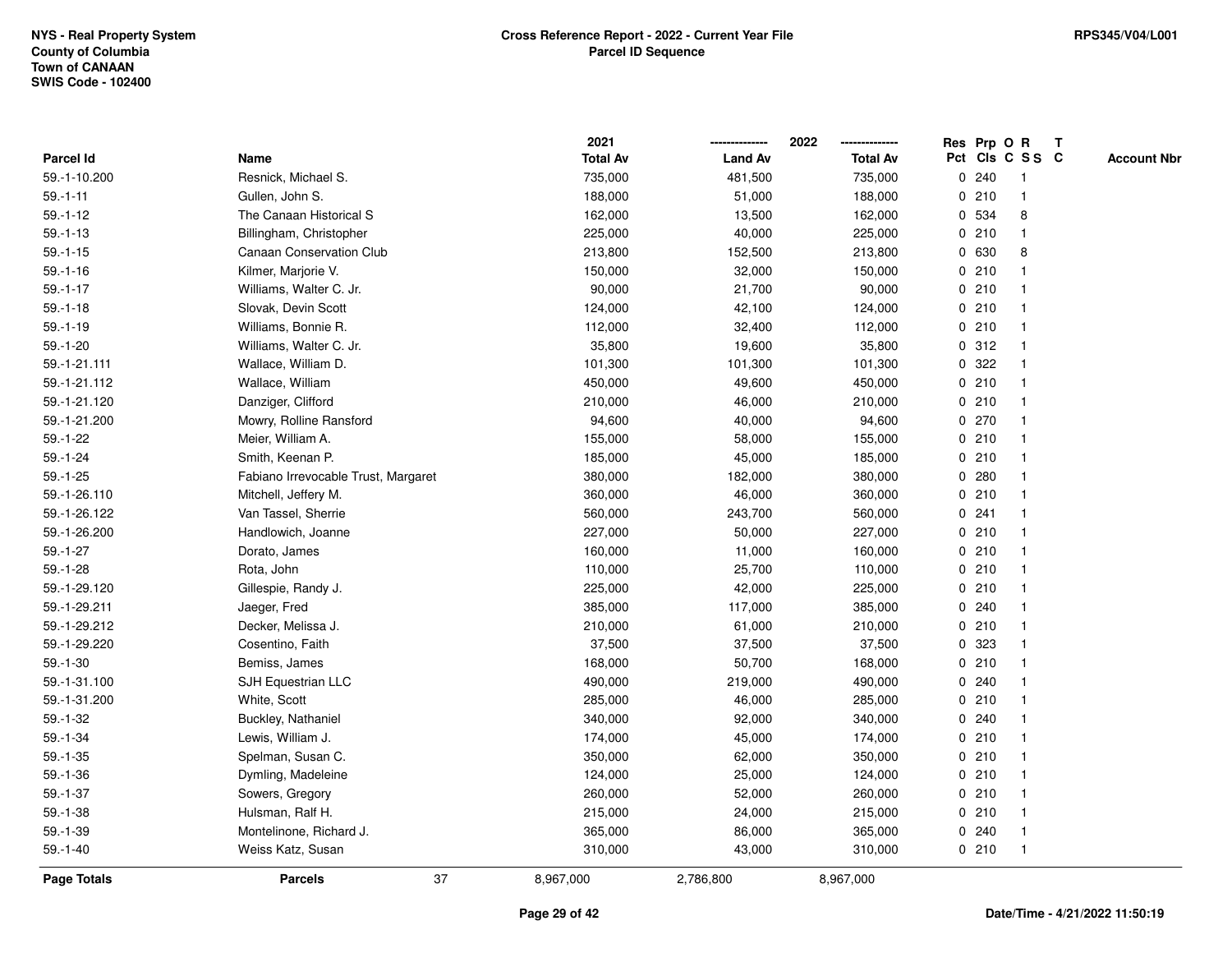|                  |                                      |    | 2021            |                | 2022            |             |        | Res Prp O R     | $\mathbf{T}$ |                    |
|------------------|--------------------------------------|----|-----------------|----------------|-----------------|-------------|--------|-----------------|--------------|--------------------|
| Parcel Id        | Name                                 |    | <b>Total Av</b> | <b>Land Av</b> | <b>Total Av</b> |             |        | Pct Cls C S S C |              | <b>Account Nbr</b> |
| $59. - 1 - 41.1$ | SJH Equestrian LLC                   |    | 23,500          | 23,500         | 23,500          | 0           | 322    |                 |              |                    |
| $59.-1-41.2$     | Gubitz, William                      |    | 224,000         | 41,000         | 224,000         |             | 0210   |                 |              |                    |
| 59.-1-42.110     | Kammerer, Marcia                     |    | 134,000         | 45,000         | 134,000         |             | 0210   | -1              |              |                    |
| 59.-1-42.120     | Finney, Arthur G.                    |    | 271,900         | 271,900        | 271,900         | $\mathbf 0$ | 322    |                 |              |                    |
| 59.-1-42.200     | Finney, Arthur Gary                  |    | 166,000         | 49,000         | 166,000         |             | 0210   | -1              |              |                    |
| $59. - 1 - 43$   | Aiello, Dominic                      |    | 415,000         | 118,000        | 415,000         |             | 0.240  | -1              |              |                    |
| $59. - 1 - 44$   | Magill, William                      |    | 140,000         | 57,000         | 140,000         |             | 0210   |                 |              |                    |
| $59. - 1 - 45$   | McGrath, Patricia                    |    | 52,500          | 38,100         | 52,500          |             | 0270   |                 |              |                    |
| 59.-1-48.100     | Blass, Gregory R.                    |    | 102,500         | 102,500        | 102,500         |             | 0.322  |                 |              |                    |
| 59.-1-48.200     | Dunton, Bill B.                      |    | 99,000          | 40,000         | 99,000          |             | 0210   |                 |              |                    |
| $59. - 1 - 49$   | Cavanaugh, Erica S.                  |    | 39,900          | 39,900         | 39,900          |             | 0.314  | -1              |              |                    |
| $59.-1-50$       | Macfarlane, William R.               |    | 250,000         | 99,000         | 250,000         |             | 88 240 | -1              |              |                    |
| $59.-1-51$       | Narofsky, Stuart                     |    | 300,000         | 134,500        | 300,000         |             | 0.240  |                 |              |                    |
| $59. - 1 - 52$   | Davis, Timothy J.                    |    | 55,400          | 40,000         | 55,400          |             | 0270   |                 |              |                    |
| $59.-1-53$       | <b>Weinberg Conster Property LLC</b> |    | 494,000         | 59,000         | 494,000         |             | 0210   |                 |              |                    |
| $59.-1-54$       | Vinck, Albert                        |    | 378,000         | 225,000        | 378,000         |             | 0.240  |                 |              |                    |
| $59.-1-55$       | Van Beusichem, Agnes                 |    | 320,000         | 135,000        | 320,000         | 0           | 240    |                 |              |                    |
| $59.-1-57$       | Morgan, Katharine A.                 |    | 235,000         | 65,000         | 235,000         | 0           | 240    | -1              |              |                    |
| $59.-1-58$       | Herrick, David J.                    |    | 420,000         | 77,000         | 420,000         |             | 0210   | -1              |              |                    |
| $59.-1-59.1$     | Resnick, Michael S.                  |    | 295,000         | 241,000        | 295,000         |             | 0.240  |                 |              |                    |
| 59.-1-59.2       | Meier, Alan L.                       |    | 232,000         | 232,000        | 232,000         |             | 0.322  |                 |              |                    |
| 59.-1-60.111     | Hanson, James                        |    | 72,400          | 72,400         | 72,400          |             | 0.322  |                 |              |                    |
| 59.-1-60.112     | Hanson, Natalie                      |    | 57,000          | 37,800         | 57,000          |             | 0270   |                 |              |                    |
| 59.-1-60.120     | Hanson, Natalie M.                   |    | 35,500          | 35,500         | 35,500          | 0           | 330    | $\mathbf{1}$    |              |                    |
| 59.-1-60.200     | Streeter, Timothy                    |    | 275,000         | 96,000         | 275,000         | 0           | 240    |                 |              |                    |
| $59. - 1 - 61$   | Meppen, Dorothy E.                   |    | 87,400          | 45,600         | 87,400          |             | 0270   | -1              |              |                    |
| $59.-1-62$       | Meppen, Mark                         |    | 320,000         | 150,800        | 320,000         |             | 0.240  |                 |              |                    |
| $59. - 1 - 63$   | Hoffman, Frederick T.                |    | 213,600         | 180,900        | 213,600         |             | 0270   |                 |              |                    |
| $59.-1-63.1$     | Crown Atlantic LLC                   |    | 400,000         | $\pmb{0}$      | 400,000         |             | 0 837  |                 |              |                    |
| 59.-1-64.2       | Provenzano, Peter R.                 |    | 148,000         | 47,000         | 148,000         |             | 0210   |                 |              |                    |
| 59.-1-64.12      | Hoffman, Fredrick T.                 |    | 88,700          | 88,700         | 88,700          | 0           | 322    |                 |              |                    |
| 59.-1-64.111     | Boyles-Meppen, Sharon                |    | 77,300          | 77,300         | 77,300          | 0           | 322    | -1              |              |                    |
| 59.-1-64.112     | Hoffman, Fredrick T.                 |    | 50,500          | 50,500         | 50,500          |             | 0.322  |                 |              |                    |
| 59.-1-65.100     | Clark, Brian Roy                     |    | 196,000         | 83,000         | 196,000         |             | 0.240  |                 |              |                    |
| 59.-1-65.200     | Heintz, James A.                     |    | 275,000         | 37,000         | 275,000         |             | 0210   |                 |              |                    |
| $59.-1-67$       | Reynolds, Bruce                      |    | 199,000         | 37,000         | 199,000         |             | 0210   | -1              |              |                    |
| $59.-1-68$       | Hatch, Lewis A. Jr.                  |    | 193,000         | 58,000         | 193,000         |             | 0210   | -1              |              |                    |
| Page Totals      | <b>Parcels</b>                       | 37 | 7,336,100       | 3,230,900      | 7,336,100       |             |        |                 |              |                    |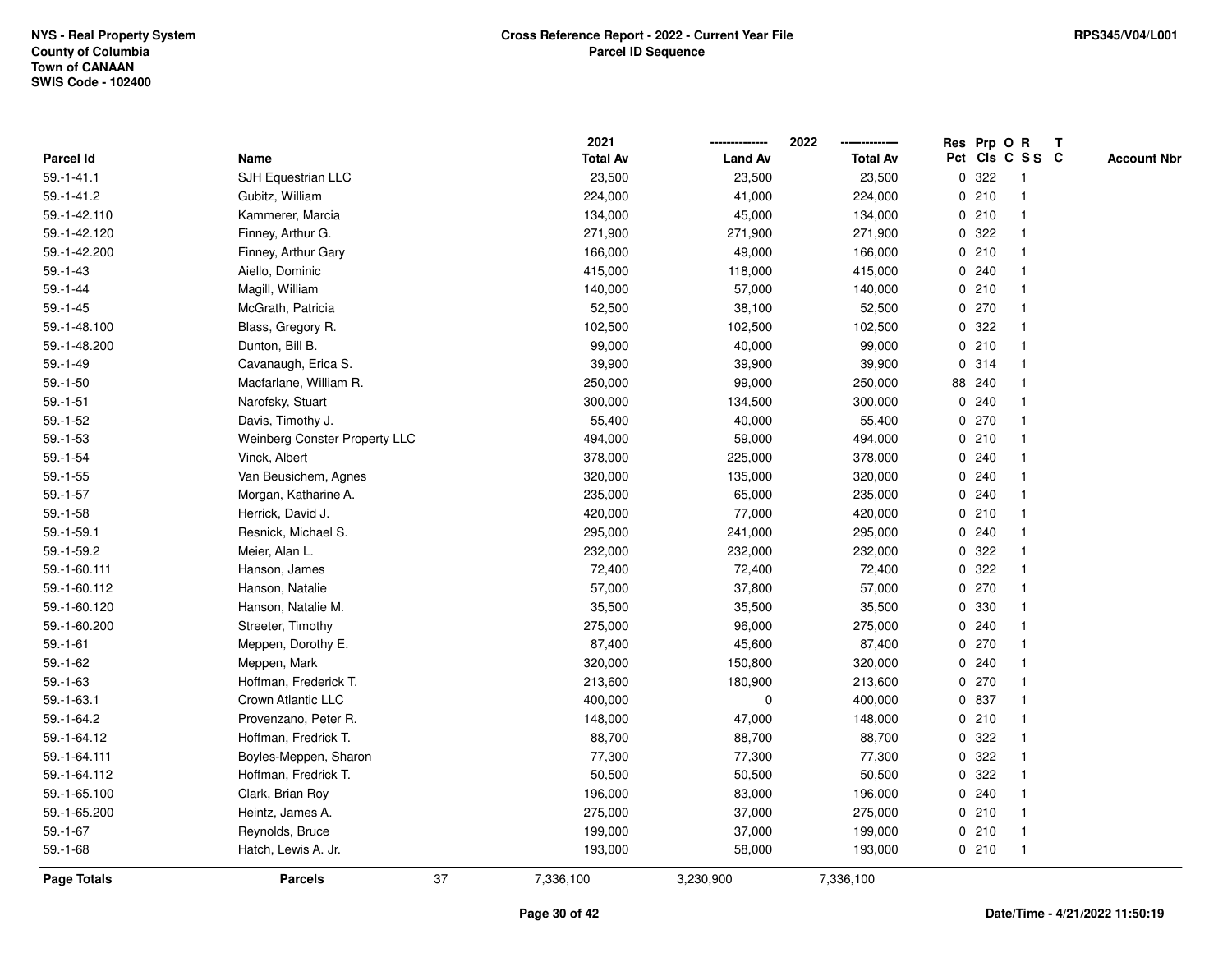|                    |                           |    | 2021            |                | 2022            |              |       | Res Prp O R     | T |                    |
|--------------------|---------------------------|----|-----------------|----------------|-----------------|--------------|-------|-----------------|---|--------------------|
| Parcel Id          | Name                      |    | <b>Total Av</b> | <b>Land Av</b> | <b>Total Av</b> |              |       | Pct Cls C S S C |   | <b>Account Nbr</b> |
| $59.-1-70$         | Hoffman, Fredrick T.      |    | 25,200          | 25,200         | 25,200          |              | 0.314 | -1              |   |                    |
| $59. - 1 - 72$     | <b>TM-APG LLC</b>         |    | 145,000         | 59,000         | 145,000         | 0            | 283   | $\mathbf 1$     |   |                    |
| $59. - 1 - 73$     | Schwartz, Brian E.        |    | 165,000         | 12,000         | 165,000         |              | 0210  | $\mathbf 1$     |   |                    |
| $59.-1-74$         | Gullen, John S.           |    | 36,000          | 36,000         | 36,000          |              | 0.311 |                 |   |                    |
| $59.-1-75$         | Darrow, Charles           |    | 27,700          | 27,700         | 27,700          |              | 0.311 |                 |   |                    |
| $59.-1-76$         | Meltz, Emil Jr.           |    | 118,300         | 118,300        | 118,300         |              | 0.322 |                 |   |                    |
| $59.-1-77$         | Hoffman, Frederick T.     |    | 52,500          | 52,500         | 52,500          |              | 0 330 |                 |   |                    |
| $59.-1-77.-1$      | Lamar Outdoor Advertising |    | 20,000          | $\mathbf 0$    | 20,000          |              | 0 474 | $\mathbf{1}$    |   |                    |
| $59.-1-78$         | Shen, Chong Bok           |    | 274,000         | 61,000         | 274,000         |              | 0210  | -1              |   |                    |
| 59.-1-79.111       | Raidman, Marvin           |    | 382,000         | 67,000         | 382,000         |              | 0210  | $\mathbf 1$     |   |                    |
| 59.-1-79.112       | Siegel, Iris              |    | 230,000         | 58,000         | 230,000         |              | 0210  |                 |   |                    |
| 59.-1-79.120       | Aronson, Jay              |    | 185,000         | 46,100         | 185,000         |              | 0210  |                 |   |                    |
| 59.-1-79.200       | Raidman, Marvin           |    | 29,600          | 29,600         | 29,600          |              | 0.311 |                 |   |                    |
| $59.-1-80$         | McCagg, Donald            |    | 192,000         | 58,000         | 192,000         |              | 0210  | $\mathbf 1$     |   |                    |
| $59.-1-82$         | Williams, Walter C. Jr.   |    | 208,000         | 39,300         | 208,000         | $\mathbf 0$  | 210   |                 |   |                    |
| $59. - 1 - 83$     | Meppen, Sharon            |    | 6,700           | 6,700          | 6,700           |              | 0.314 | $\overline{1}$  |   |                    |
| $59.-1-84.1$       | Gordon, Jennifer F.       |    | 115,200         | 115,200        | 115,200         |              | 0.322 |                 |   |                    |
| 59.-1-84.2         | Berman, Aaron             |    | 270,000         | 49,000         | 270,000         |              | 0210  |                 |   |                    |
| $59.-1-85$         | Gordon, Kimberly G.       |    | 100,000         | 45,000         | 100,000         |              | 0210  |                 |   |                    |
| $59. - 1 - 86$     | Schafer, Kristin          |    | 434,800         | 73,700         | 434,800         |              | 0210  |                 |   |                    |
| $59.-1-87$         | Coons, Eric               |    | 295,000         | 94,700         | 295,000         |              | 0.240 |                 |   |                    |
| 59.-1-88.2         | Thompson, Peter           |    | 292,100         | 85,900         | 292,100         | 0            | 240   |                 |   |                    |
| 59.-1-88.12        | Bynack, William           |    | 196,000         | 36,000         | 196,000         |              | 0210  | -1              |   |                    |
| 59.-1-88.110       | Hoffman, Floyd D.         |    | 255,000         | 67,000         | 255,000         | $\mathbf{0}$ | 210   | 1               |   |                    |
| $59.-1-89$         | Boyles-Meppen, Sharon     |    | 21,000          | 21,000         | 21,000          |              | 0 330 |                 |   |                    |
| $60.-1-1$          | Birch, David              |    | 45,000          | 45,000         | 45,000          |              | 0 330 |                 |   |                    |
| $60.-1-2$          | Schroder, Timothy L.      |    | 235,000         | 81,000         | 235,000         |              | 0.240 |                 |   |                    |
| $60.-1-4$          | Sotek, Jeffrey R.         |    | 210,000         | 45,000         | 210,000         |              | 0210  |                 |   |                    |
| $60.-1-5$          | Kowalski, John M.         |    | 355,000         | 75,000         | 355,000         | 0            | 220   |                 |   |                    |
| $60.-1-6$          | Mac Lean, Muriel          |    | 315,000         | 180,000        | 315,000         | $\mathbf 0$  | 240   |                 |   |                    |
| $60.-1-7.111$      | Hoelter, Kurt             |    | 5,300           | 5,300          | 5,300           | 0            | 311   | -1              |   |                    |
| 60.-1-7.112        | Heintzen, Guian           |    | 600,000         | 68,300         | 600,000         |              | 0210  | $\mathbf 1$     |   |                    |
| 60.-1-7.120        | Cramer, Martin R.         |    | 345,000         | 134,500        | 345,000         |              | 0.240 |                 |   |                    |
| 60.-1-7.200        | Jakobowicz, Eric W.       |    | 360,000         | 63,000         | 360,000         |              | 0210  |                 |   |                    |
| $60.-1-8.111$      | Brody, Annie              |    | 210,000         | 59,000         | 210,000         |              | 0210  |                 |   |                    |
| 60.-1-8.112        | Reap, Thomas              |    | 725,000         | 59,000         | 725,000         |              | 0210  | -1              |   |                    |
| 60.-1-8.120        | Corenthal, Richard S.     |    | 384,000         | 59,400         | 384,000         |              | 0210  | $\overline{1}$  |   |                    |
| <b>Page Totals</b> | <b>Parcels</b>            | 37 | 7,865,400       | 2,158,400      | 7,865,400       |              |       |                 |   |                    |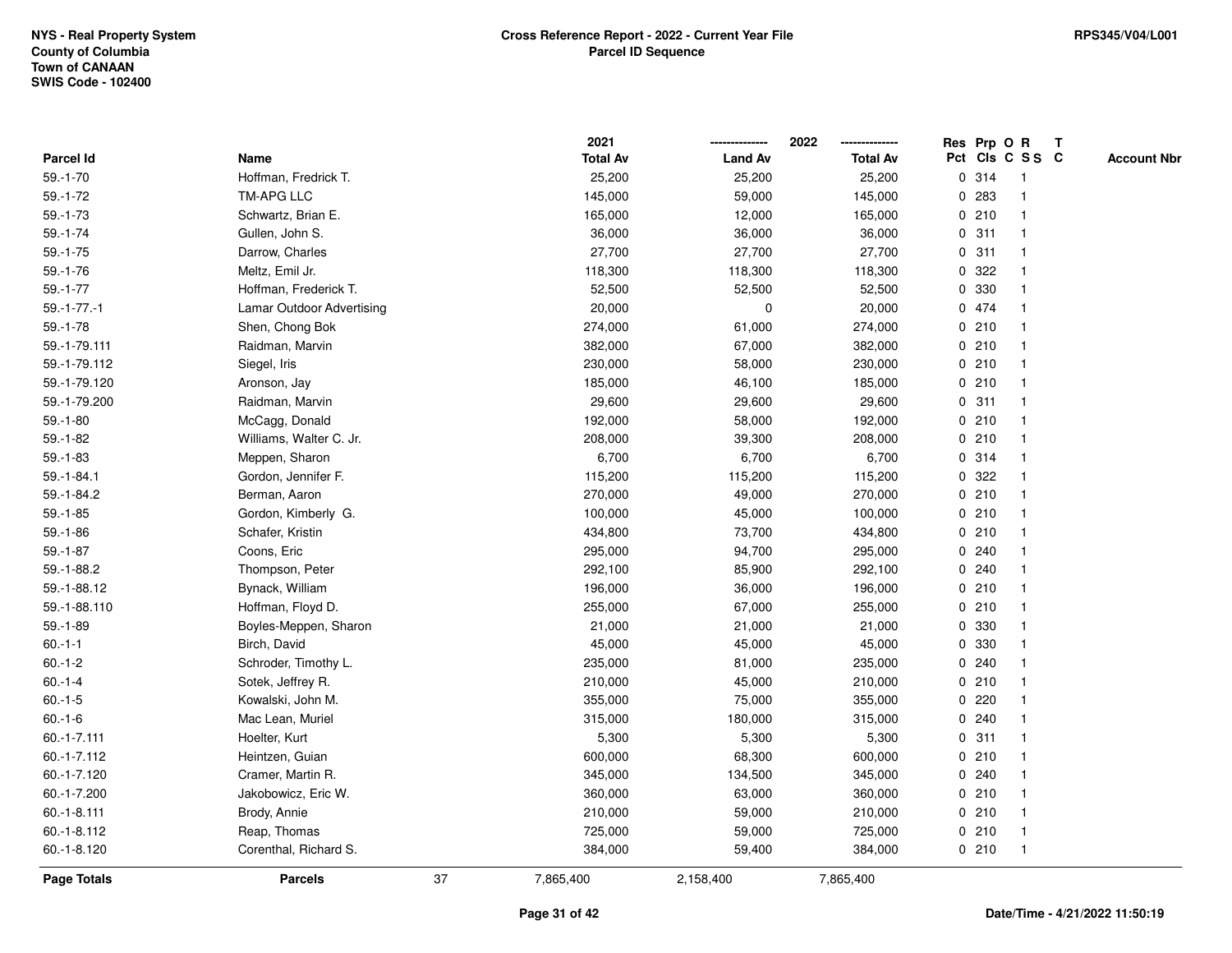|                 |                                          | 2021            |                | 2022            |   |         | Res Prp O R     | Т |                    |
|-----------------|------------------------------------------|-----------------|----------------|-----------------|---|---------|-----------------|---|--------------------|
| Parcel Id       | Name                                     | <b>Total Av</b> | <b>Land Av</b> | <b>Total Av</b> |   |         | Pct Cls C S S C |   | <b>Account Nbr</b> |
| $60.-1-8.200$   | Rosenthal Family Trust, Jeffrey, Trustee | 620,000         | 63,000         | 620,000         | 0 | 210     | $\mathbf{1}$    |   |                    |
| $60.-1-10$      | Howard, Narrel                           | 41,800          | 41,800         | 41,800          | 0 | 314     | $\mathbf{1}$    |   |                    |
| 60.-1-11.111    | Vasquez, David                           | 157,000         | 67,000         | 157,000         |   | 0210    | $\mathbf{1}$    |   |                    |
| 60.-1-11.112    | Gellert, Philip                          | 37,300          | 37,300         | 37,300          |   | 0 330   | -1              |   |                    |
| 60.-1-11.120    | Hilts, Timothy                           | 283,000         | 65,000         | 283,000         |   | 0210    |                 |   |                    |
| 60.-1-11.211    | Phelps, Frederick H.                     | 198,000         | 49,000         | 198,000         |   | 0210    |                 |   |                    |
| 60.-1-11.212    | Phelps, Frederick H.                     | 28,400          | 28,400         | 28,400          |   | 0.314   | $\mathbf{1}$    |   |                    |
| 60.-1-11.220    | Phelps, Frederick H.                     | 22,000          | 22,000         | 22,000          | 0 | 311     | $\mathbf{1}$    |   |                    |
| $60.-1-12$      | Sowalski, Raymond                        | 146,000         | 40,000         | 146,000         | 0 | 210     | $\mathbf{1}$    |   |                    |
| $60.-1-13$      | Pires, Alberto                           | 255,000         | 45,000         | 255,000         |   | $0$ 215 | $\mathbf{1}$    |   |                    |
| $60.-1-14.1$    | Weller, David W.                         | 225,000         | 68,000         | 225,000         |   | 0210    | $\mathbf{1}$    |   |                    |
| $60.-1-14.2$    | Pierce-Byrne, Paul J.                    | 124,000         | 45,900         | 180,000         |   | 0210    |                 |   |                    |
| $60.-1-15$      | Groat, Cameron P.                        | 182,000         | 38,000         | 182,000         |   | 0210    |                 |   |                    |
| 60.-1-16.100    | Dunton, Daniel J.                        | 339,200         | 223,800        | 339,200         |   | 0.241   | 1               |   |                    |
| 60.-1-16.200    | Le Blanc, John                           | 228,000         | 58,000         | 228,000         |   | 0210    | $\mathbf{1}$    |   |                    |
| $60.-1-17$      | Martin, Alexis B.                        | 89,000          | 12,500         | 89,000          | 0 | 210     | $\overline{1}$  |   |                    |
| $60.-1-18$      | Jahn Mary E, Trust #1 2013               | 172,000         | 18,000         | 172,000         |   | 0210    | $\mathbf{1}$    |   |                    |
| $60 - 1 - 19.4$ | Reiss, Richard                           | 397,000         | 46,400         | 397,000         |   | 0210    | $\mathbf{1}$    |   |                    |
| $60.-1-19.5$    | Harty, Jonathan                          | 200,000         | 165,000        | 240,000         |   | $0$ 113 | $\mathbf 1$     |   |                    |
| $60.-1-19.6$    | Harty, Jonathan                          | 105,000         | 105,000        | 105,000         |   | $0$ 113 |                 |   |                    |
| $60.-1-19.7$    | Silverstein, Marshall                    | 625,000         | 90,000         | 625,000         |   | 0210    | $\mathbf{1}$    |   |                    |
| $60.-1-19.8$    | Harty, Jonathan                          | 35,500          | 35,500         | 35,500          | 0 | 311     | $\mathbf 1$     |   |                    |
| 60.-1-19.9      | Harty, Jonathan                          | 67,200          | 67,200         | 67,200          | 0 | 322     | -1              |   |                    |
| 60.-1-19.22     | Vankov, Andrei                           | 225,000         | 59,300         | 225,000         |   | 0210    | $\mathbf{1}$    |   |                    |
| $60.-1-20$      | Golin, John David                        | 115,000         | 32,500         | 115,000         |   | 0210    | $\mathbf{1}$    |   |                    |
| $60.-1-21$      | Dunton, Daniel                           | 322,000         | 58,000         | 342,000         |   | 0210    | 1               |   |                    |
| $60.-1-22.1$    | Amlaw, Francis J.                        | 192,000         | 59,800         | 192,000         |   | 0210    |                 |   |                    |
| $60.-1-22.2$    | Lockenwitz, Teddy L.                     | 26,500          | 26,500         | 26,500          |   | 0 330   |                 |   |                    |
| $60.-1-23$      | Lockenwitz, Teddy                        | 208,000         | 41,000         | 208,000         |   | 0210    | $\mathbf{1}$    |   |                    |
| $60.-1-24$      | Lamb, Richard M.                         | 430,000         | 133,000        | 430,000         | 0 | 240     | $\mathbf 1$     |   |                    |
| $60.-1-25$      | Ames, Kristen                            | 425,000         | 65,000         | 425,000         | 0 | 210     | $\mathbf{1}$    |   |                    |
| 60.-1-26.111    | Westerlin, Thomas Nelson III             | 595,000         | 110,000        | 595,000         |   | 0.240   | $\mathbf{1}$    |   |                    |
| 60.-1-26.112    | Rubin, Joshua                            | 340,000         | 65,200         | 340,000         |   | 0210    | $\mathbf{1}$    |   |                    |
| 60.-1-26.211    | Loader, Mark                             | 122,500         | 122,500        | 122,500         |   | 0.322   |                 |   |                    |
| 60.-1-26.212    | Miller, Susan D.                         | 448,000         | 161,400        | 448,000         |   | 0.240   | 1               |   |                    |
| 60.-1-26.220    | Arp-Sandel, Jeffery                      | 320,000         | 58,000         | 320,000         |   | 0210    | $\mathbf{1}$    |   |                    |
| $60.-1-27$      | Stengle, John A.                         | 34,900          | 34,900         | 34,900          |   | 0.322   | $\mathbf{1}$    |   |                    |
| Page Totals     | 37<br><b>Parcels</b>                     | 8,381,300       | 2,458,900      | 8,497,300       |   |         |                 |   |                    |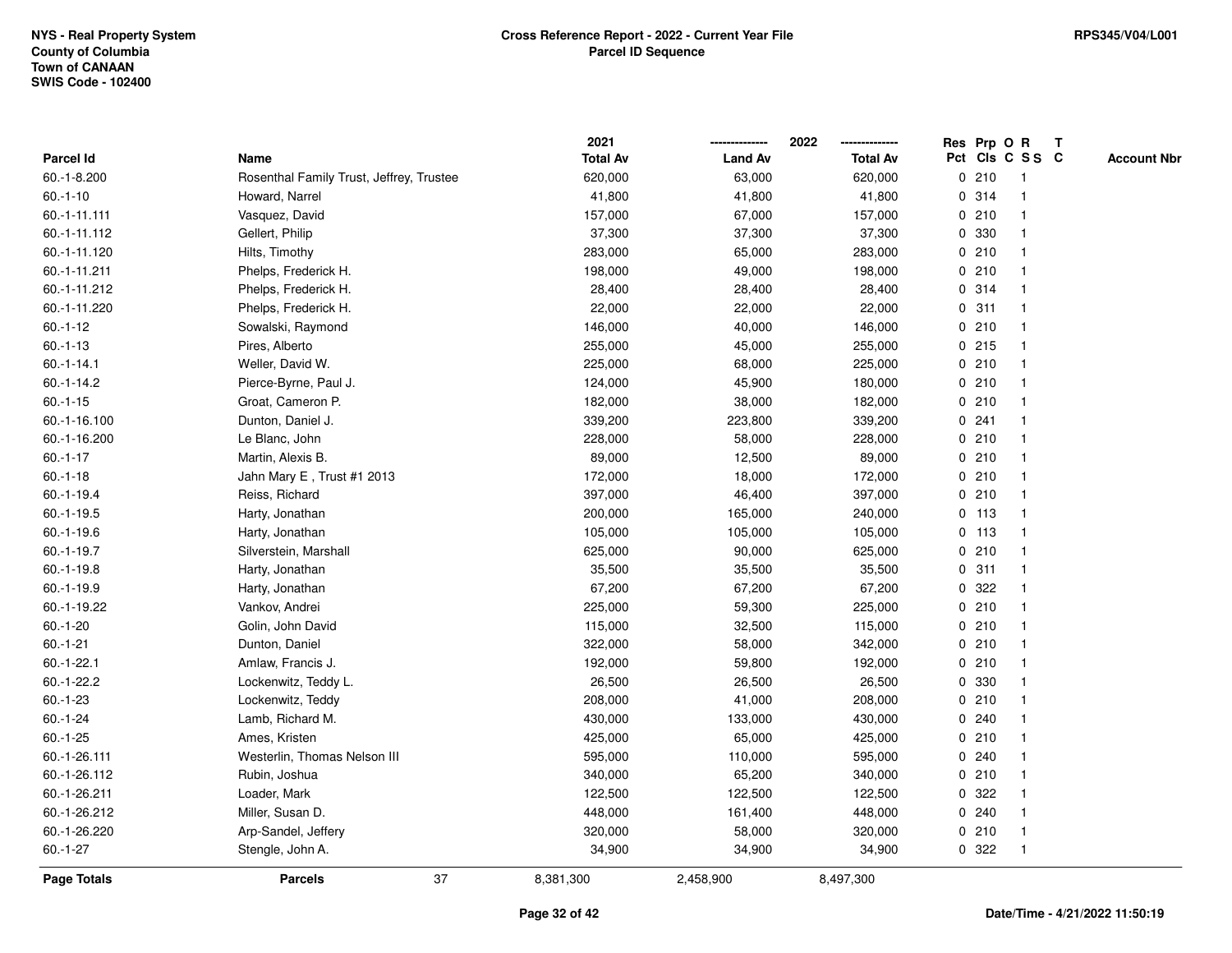|                    |                               |    | 2021            |                | 2022            |              |       | Res Prp O R     | T |                    |
|--------------------|-------------------------------|----|-----------------|----------------|-----------------|--------------|-------|-----------------|---|--------------------|
| <b>Parcel Id</b>   | Name                          |    | <b>Total Av</b> | <b>Land Av</b> | <b>Total Av</b> |              |       | Pct Cls C S S C |   | <b>Account Nbr</b> |
| 60.-1-28.100       | Wenzel, Donna                 |    | 246,000         | 67,000         | 246,000         |              | 0210  | -1              |   |                    |
| 60.-1-28.200       | Evans, Thomas B.              |    | 317,000         | 56,200         | 317,000         | 0            | 210   | -1              |   |                    |
| $60.-1-29.1$       | Spingarn, Evan                |    | 53,000          | 53,000         | 53,000          |              | 0.314 | $\mathbf{1}$    |   |                    |
| $60.-1-29.2$       | Zinberg, Gail                 |    | 280,000         | 58,000         | 280,000         |              | 0210  |                 |   |                    |
| 60.-1-30.111       | Powers, Mathew D.             |    | 635,000         | 169,500        | 635,000         |              | 0.240 |                 |   |                    |
| 60.-1-30.112       | Canaan Constellation LLC      |    | 235,000         | 51,400         | 235,000         |              | 0210  |                 |   |                    |
| 60.-1-30.120       | Mcginnis, Michael             |    | 195,000         | 48,600         | 195,000         |              | 0210  |                 |   |                    |
| 60.-1-30.211       | Kronen, Hildy Pincus          |    | 305,000         | 56,600         | 305,000         |              | 0210  | $\mathbf{1}$    |   |                    |
| 60.-1-30.221       | Pontius, Brian                |    | 121,600         | 119,100        | 121,600         |              | 0.312 |                 |   |                    |
| 60.-1-30.222       | Palchanis, Thomas             |    | 285,000         | 58,000         | 285,000         |              | 0210  | 1               |   |                    |
| $60.-1-31$         | Miller, Cary B.               |    | 340,000         | 180,000        | 340,000         |              | 0.240 |                 |   |                    |
| $60.-1-32$         | Meacock, Terrence William     |    | 210,000         | 67,000         | 210,000         |              | 0210  |                 |   |                    |
| $60.-1-33$         | Meacock, Terrence             |    | 180,000         | 34,000         | 180,000         |              | 0210  |                 |   |                    |
| 60.-1-34.100       | Strauss, Dennis               |    | 322,000         | 190,000        | 322,000         |              | 0.240 |                 |   |                    |
| 60.-1-34.200       | Namislo, Suzanne              |    | 143,000         | 25,000         | 143,000         | $\mathbf 0$  | 210   |                 |   |                    |
| $60.-1-35$         | Hare, Brewster                |    | 59,700          | 55,000         | 59,700          | 0            | 331   | 1               |   |                    |
| 60.-1-36.111       | The Fieldhouse at Canaan, LLC |    | 425,000         | 136,300        | 425,000         |              | 0 546 | $\mathbf{1}$    |   |                    |
| 60.-1-36.111-1     | Lamar Outdoor Advertising     |    | 40,000          | 0              | 40,000          |              | 0 474 |                 |   |                    |
| 60.-1-36.112       | Best, Cecile                  |    | 235,000         | 68,700         | 235,000         |              | 0.240 |                 |   |                    |
| 60.-1-36.120       | Gillespie, Randy              |    | 11,000          | 11,000         | 11,000          | 0            | 330   |                 |   |                    |
| 60.-1-36.200       | Gillespie, Randy              |    | 185,000         | 75,000         | 185,000         |              | 0 433 |                 |   |                    |
| $60.-1-37$         | Harty, Dena                   |    | 194,000         | 41,000         | 194,000         |              | 0210  |                 |   |                    |
| $60.-1-38$         | Patterson, Caitlin C.         |    | 265,000         | 50,000         | 265,000         |              | 0210  | -1              |   |                    |
| $60.-1-39$         | Ward, Philip M.               |    | 115,000         | 33,000         | 115,000         | $\mathbf{0}$ | 210   | $\mathbf{1}$    |   |                    |
| $60.-1-40$         | Town of Canaan                |    | 66,000          | 66,000         | 66,000          |              | 0 695 | 8               |   |                    |
| $60.-1-41$         | Belding Farm Irrevocable      |    | 395,800         | 160,500        | 395,800         |              | 0.281 |                 |   |                    |
| $60.-1-42$         | Weller, David W.              |    | 240,000         | 40,000         | 240,000         |              | 0210  |                 |   |                    |
| $60.-1-43$         | Schane-Lydon, Mark R.         |    | 390,000         | 126,000        | 390,000         | 0            | 220   |                 |   |                    |
| $60 - 1 - 44$      | Broyard, Henri                |    | 155,000         | 40,000         | 155,000         |              | 0210  |                 |   |                    |
| $60.-1-46$         | Prendergast, David            |    | 165,000         | 85,000         | 165,000         | $\mathbf 0$  | 210   |                 |   |                    |
| $60.-1-47$         | Pontius, Brian                |    | 151,000         | 150,000        | 151,000         | 0            | 240   | 1               |   |                    |
| 60.-1-49.100       | Hoog-Crellin, Madeleine       |    | 280,000         | 81,000         | 280,000         |              | 0.240 |                 |   |                    |
| 60.-1-49.200       | Mosley, Catherine D.          |    | 570,000         | 162,000        | 570,000         |              | 0.240 |                 |   |                    |
| $60.-1-50.1$       | Byrne, John F.                |    | 290,000         | 130,000        | 290,000         |              | 0.240 |                 |   |                    |
| $60.-1-51.2$       | Guerette, Donald              |    | 246,000         | 126,500        | 246,000         |              | 0.240 |                 |   |                    |
| $60.-1-52.1$       | Mathieu, Daniel               |    | 500,000         | 220,400        | 500,000         | $\mathbf{0}$ | 240   |                 |   |                    |
| $60 - 1 - 52.2$    | Maidstone II, LLC             |    | 2,300,000       | 223,100        | 2,300,000       |              | 0.240 | $\mathbf{1}$    |   |                    |
| <b>Page Totals</b> | <b>Parcels</b>                | 37 | 11,146,100      | 3,313,900      | 11,146,100      |              |       |                 |   |                    |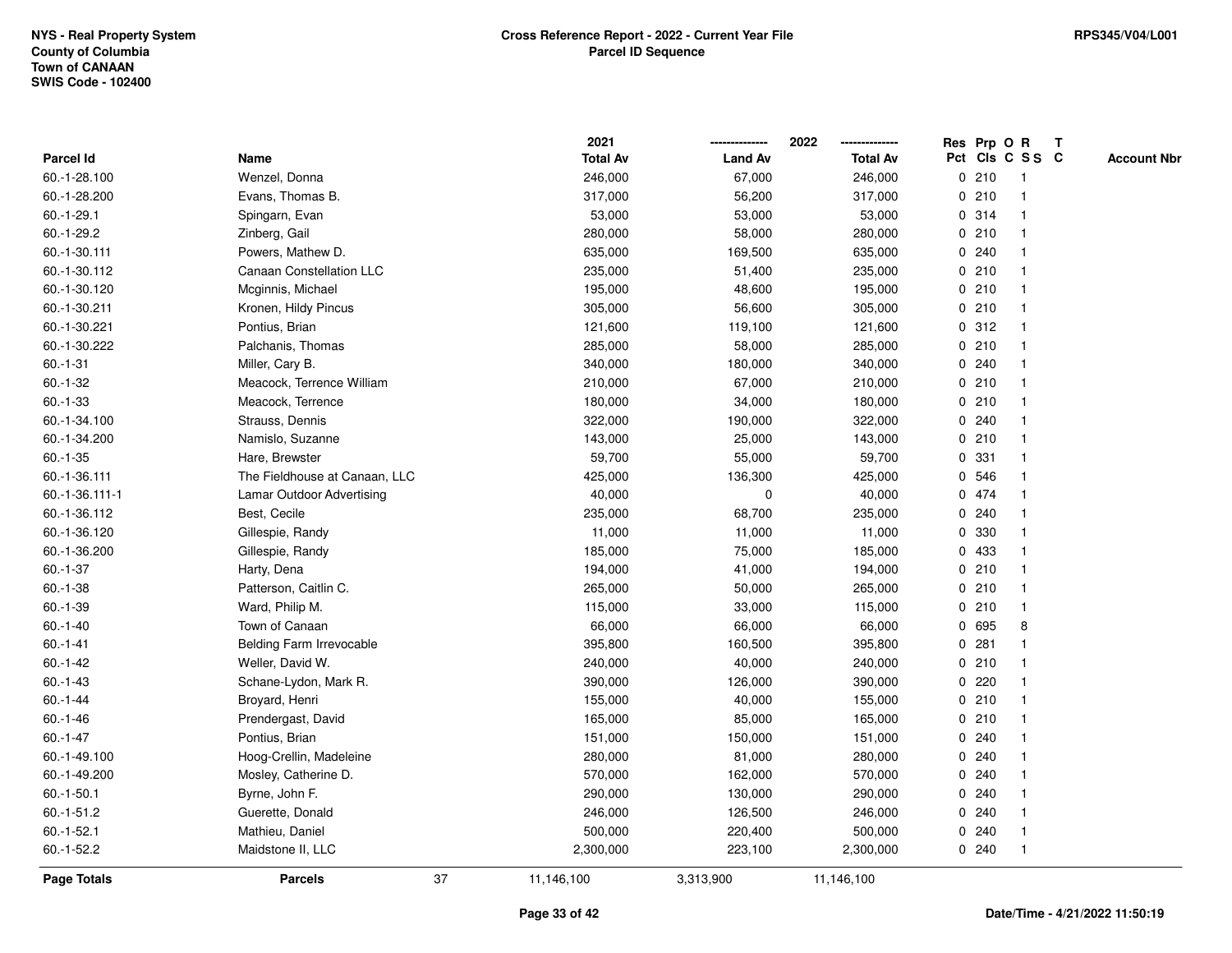|                    |                           |    | 2021            |                | 2022            |             |        | Res Prp O R             | $\mathbf{T}$ |                    |
|--------------------|---------------------------|----|-----------------|----------------|-----------------|-------------|--------|-------------------------|--------------|--------------------|
| Parcel Id          | Name                      |    | <b>Total Av</b> | <b>Land Av</b> | <b>Total Av</b> |             |        | Pct Cls C S S C         |              | <b>Account Nbr</b> |
| $60.-1-53$         | Waldinger, Barbara        |    | 360,000         | 89,500         | 360,000         |             | 0.240  |                         |              |                    |
| $60.-1-54$         | <b>HH Farm LLC</b>        |    | 17,500          | 17,500         | 17,500          | 0           | 311    |                         |              |                    |
| $60.-1-55.1$       | 2011 Hornik Family Trust  |    | 25,800          | 25,800         | 25,800          |             | 0.314  | -1                      |              |                    |
| $60.-1-55.2$       | 2011 Hornik Family Trust  |    | 26,500          | 26,500         | 26,500          | 0           | 311    | -1                      |              |                    |
| $60.-1-56$         | 2011 Hornik Family Trust  |    | 1,225,000       | 255,000        | 1,225,000       | 0           | 240    | -1                      |              |                    |
| $60.-1-59$         | Byrne, John F.            |    | 55,300          | 55,300         | 55,300          |             | 0.314  | -1                      |              |                    |
| $60.-1-60$         | Pontius, Brian            |    | 55,400          | 55,400         | 55,400          |             | 0.322  |                         |              |                    |
| $60.-1-62$         | Rutledge, Norman          |    | 125,000         | 63,200         | 125,000         |             | 0.312  |                         |              |                    |
| $60.-1-63$         | Mellor, William R.        |    | 35,500          | 35,500         | 35,500          |             | 0.311  | -1                      |              |                    |
| 60.-1-65.100       | Lathrop, Donald N.        |    | 550,000         | 252,000        | 550,000         |             | 65 240 |                         |              |                    |
| 60.-1-65.200       | Turone, Giacomo           |    | 300,000         | 80,000         | 300,000         |             | 0210   | -1                      |              |                    |
| $60.-1-66$         | Lathrop, Donald N.        |    | 11,700          | 11,700         | 11,700          |             | 0.314  | -1                      |              |                    |
| $60.-1-68$         | Drennon, Margaret Bingham |    | 218,400         | 26,500         | 224,000         |             | 0210   |                         |              |                    |
| $60. -1 - 71$      | Allen, Peter              |    | 9,700           | 9,700          | 9,700           |             | 0.311  |                         |              |                    |
| 60.-1-72.100       | Beckwith, Richard         |    | 320,000         | 83,000         | 320,000         |             | 0710   |                         |              |                    |
| 60.-1-72.200       | Beckwith, Richard         |    | 170,000         | 41,000         | 170,000         |             | 0210   | -1                      |              |                    |
| $60.-1-73$         | Burdick, Michael          |    | 90,000          | 21,100         | 90,000          |             | 0210   | $\overline{\mathbf{1}}$ |              |                    |
| 60.-1-74.100       | Latini, Jamie Lyn         |    | 130,100         | 130,100        | 130,100         | 0           | 322    | -1                      |              |                    |
| 60.-1-74.200       | Thierling, David          |    | 200,000         | 84,000         | 200,000         |             | 97 240 | $\mathbf{1}$            |              |                    |
| 60.-1-75.120       | Procida, Richard T.       |    | 290,000         | 72,000         | 290,000         |             | 0210   |                         |              |                    |
| $60.-1-76$         | Starks, Charles Hunt      |    | 450,000         | 336,000        | 450,000         |             | 0.240  |                         |              |                    |
| $60.-1-77$         | Dean Hill LLC             |    | 207,700         | 207,700        | 207,700         | 0           | 322    |                         |              |                    |
| $60.-1-79$         | Rouslin, Lawrence Eric    |    | 18,200          | 18,200         | 18,200          |             | 0.311  |                         |              |                    |
| $60.-1-80$         | Moglen, Trustee, Helene   |    | 240,000         | 148,000        | 240,000         | $\mathbf 0$ | 240    | $\mathbf{1}$            |              |                    |
| $60.-1-83$         | Manders, Christopher R.   |    | 172,000         | 57,000         | 172,000         | 0           | 210    | -1                      |              |                    |
| $60.-1-84$         | Dougherty, James A.       |    | 365,000         | 76,000         | 365,000         |             | 0210   | $\mathbf 1$             |              |                    |
| $60.-1-85$         | Emery, Steven A.          |    | 275,000         | 61,000         | 275,000         |             | 0210   |                         |              |                    |
| $60.-1-86$         | Maidstone II LLC          |    | 210,000         | 64,300         | 210,000         |             | 0.312  |                         |              |                    |
| $60.-1-88$         | Chaharyn, Kyle            |    | 480,000         | 75,000         | 480,000         |             | 0.240  |                         |              |                    |
| $60.-1-89$         | Emerson, Scott L.         |    | 300,000         | 86,000         | 300,000         | 0           | 240    |                         |              |                    |
| $60.-1-90$         | Deschamps, Christopher    |    | 230,000         | 72,000         | 230,000         | 0           | 210    | -1                      |              |                    |
| $60.-1-91$         | Powers, Matthew           |    | 35,500          | 35,500         | 35,500          |             | 0.314  | $\mathbf 1$             |              |                    |
| $60.-1-92$         | 84 Oak Ridge Lane LLC     |    | 339,000         | 55,000         | 339,000         |             | 0210   |                         |              |                    |
| $60.-1-93$         | Piotrowski, Michael J.    |    | 315,000         | 43,000         | 315,000         |             | 0210   |                         |              |                    |
| $60.-1-94$         | Fontaine, Ralph F.        |    | 280,000         | 85,000         | 280,000         |             | 0480   |                         |              |                    |
| 60.-1-95.2         | Constantine, Alice        |    | 240,000         | 46,000         | 240,000         |             | 0210   | -1                      |              |                    |
| 60.-1-95.11        | Pontius, Brian            |    | 50,000          | 50,000         | 50,000          |             | 0 322  | -1                      |              |                    |
| <b>Page Totals</b> | <b>Parcels</b>            | 37 | 8,423,300       | 2,950,500      | 8,428,900       |             |        |                         |              |                    |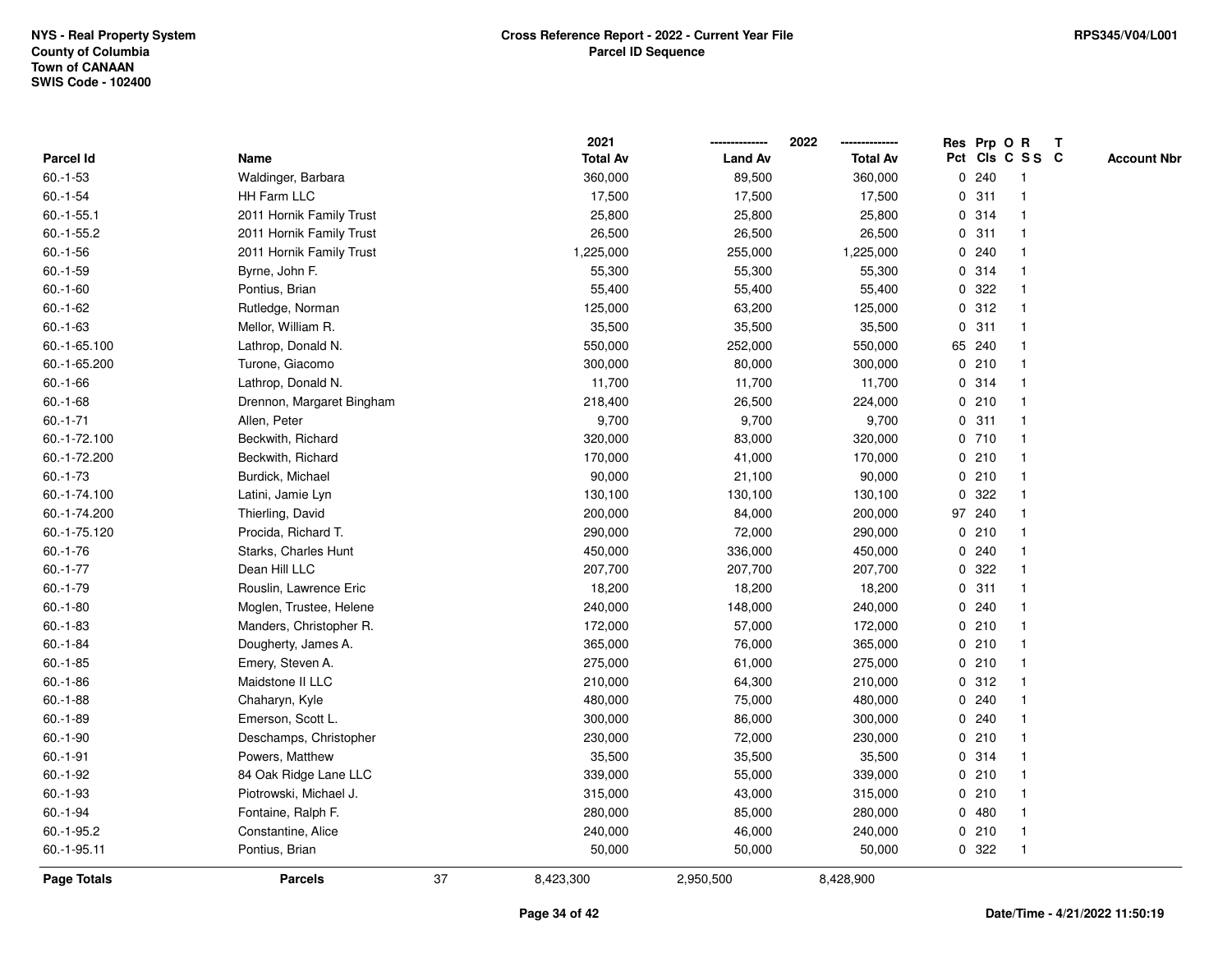|                |                         |    | 2021            |                | 2022            | Res Prp O R |                 | $\mathbf{T}$ |                    |
|----------------|-------------------------|----|-----------------|----------------|-----------------|-------------|-----------------|--------------|--------------------|
| Parcel Id      | Name                    |    | <b>Total Av</b> | <b>Land Av</b> | <b>Total Av</b> |             | Pct Cls C S S C |              | <b>Account Nbr</b> |
| 60.-1-95.12    | Howard, Narrel          |    | 32,400          | 32,400         | 32,400          | 0 314       | $\overline{1}$  |              |                    |
| $60.-1-96$     | Marcus, Eric D.         |    | 17,600          | 17,600         | 17,600          | 0 314       | $\mathbf{1}$    |              |                    |
| $60.-1-97$     | <b>Baptist Church</b>   |    | 214,400         | 22,500         | 214,400         | 0620        | 8               |              |                    |
| $68.-1-1$      | Mcwilliams, Barry F.    |    | 2,700           | 2,700          | 2,700           | 0.311       | $\mathbf{1}$    |              |                    |
| $68.-1-2$      | Kafka, Lorentz M.       |    | 116,500         | 116,500        | 117,500         | 0.312       | $\mathbf{1}$    |              |                    |
| $68.-1-2.-1$   | Kafka, Lorentz          |    | 16,800          | 1,000          | 16,800          | 0.312       | $\mathbf{1}$    |              |                    |
| $68.-1-3.11$   | Steward, David          |    | 119,700         | 119,700        | 119,700         | 0.322       | $\mathbf{1}$    |              |                    |
| 68.-1-3.12     | Naidich, Thomas         |    | 464,000         | 195,000        | 464,000         | 0.240       | $\mathbf{1}$    |              |                    |
| 68.-1-3.200    | Thompson, William       |    | 800,000         | 344,000        | 800,000         | 0.240       | $\mathbf{1}$    |              |                    |
| 68.-1-4.111    | Michael, Suzanne        |    | 225,000         | 81,000         | 275,000         | 0210        | $\mathbf{1}$    |              |                    |
| 68.-1-4.112    | Giroux, Marie-Claude    |    | 197,300         | 197,300        | 197,300         | 0.322       | $\mathbf{1}$    |              |                    |
| 68.-1-4.120    | Hall, Selena M.         |    | 192,000         | 56,000         | 192,000         | 0210        |                 |              |                    |
| 68.-1-4.200    | Fischer, Donald A.      |    | 250,000         | 59,000         | 250,000         | 0210        |                 |              |                    |
| $68.-1-5$      | Mayerson, Donald        |    | 565,000         | 256,000        | 565,000         | 0.240       | $\mathbf{1}$    |              |                    |
| $68.-1-6.2$    | Polson, John            |    | 880,000         | 122,900        | 950,000         | 0.280       | $\mathbf{1}$    |              |                    |
| $68.-1-6.11$   | Mackie, Robert G.       |    | 111,000         | 111,000        | 111,000         | 0.322       | $\mathbf{1}$    |              |                    |
| 68.-1-6.12     | Mackie, Robert G.       |    | 80,000          | 64,000         | 80,000          | 0210        | $\mathbf{1}$    |              |                    |
| $68.-1-7.2$    | Davis, Ronald E.        |    | 760,000         | 126,000        | 760,000         | 0.240       | $\mathbf{1}$    |              |                    |
| 68.-1-7.22     | Kuechler, Manfred       |    | 195,000         | 45,300         | 195,000         | 0210        | $\mathbf{1}$    |              |                    |
| 68.-1-7.111    | Maiello, John           |    | 173,000         | 45,000         | 173,000         | 0210        |                 |              |                    |
| 68.-1-7.112    | Tolpin, Bernard         |    | 43,200          | 43,200         | 43,200          | 0.311       | $\mathbf{1}$    |              |                    |
| 68.-1-7.121    | Wasserman, Marvin D.    |    | 950,000         | 460,000        | 950,000         | 0.240       | $\mathbf{1}$    |              |                    |
| 68.-1-7.122    | Lifsec, Brian           |    | 740,000         | 228,000        | 740,000         | 0.240       | $\mathbf{1}$    |              |                    |
| 68.-1-7.210    | Maiello, John P.        |    | 40,000          | 40,000         | 40,000          | 0 323       | $\mathbf{1}$    |              |                    |
| 68.-1-8.100    | Kadison, Julia          |    | 300,000         | 67,000         | 305,000         | 0210        | $\mathbf{1}$    |              |                    |
| 68.-1-9.111    | Schwab, Brian           |    | 35,500          | 35,500         | 35,500          | 0.311       |                 |              |                    |
| 68.-1-9.112    | Hollander, Geoffrey     |    | 44,300          | 44,300         | 44,300          | 0.314       |                 |              |                    |
| 68.-1-9.120    | Hollander, Geoffrey     |    | 545,000         | 90,000         | 545,000         | 0210        | $\mathbf{1}$    |              |                    |
| 68.-1-9.200    | Unger, Lawrence J.      |    | 325,000         | 62,000         | 325,000         | 0210        | $\overline{1}$  |              |                    |
| 68.-1-10.11    | Mulligan, Gordon J.     |    | 270,000         | 255,000        | 270,000         | 40 240      | $\mathbf{1}$    |              |                    |
| 68.-1-10.12    | Mulligan, Gordon        |    | 300,000         | 80,500         | 300,000         | 0210        | $\mathbf{1}$    |              |                    |
| 68.-1-10.211   | Jacobs, Eric            |    | 418,000         | 110,000        | 418,000         | 0210        | $\mathbf{1}$    |              |                    |
| 68.-1-10.212   | Seimon, Anton           |    | 324,000         | 74,000         | 324,000         | 0210        | $\mathbf{1}$    |              |                    |
| 68.-1-10.220   | Finkel, Jay             |    | 685,000         | 170,000        | 685,000         | 0.240       | $\mathbf{1}$    |              |                    |
| $68.-1-11$     | Higgins, Richard J. Jr. |    | 200,000         | 12,500         | 200,000         | 0210        | $\mathbf{1}$    |              |                    |
| $68.-1-12$     | Mulligan, Gordon        |    | 72,400          | 41,800         | 72,400          | 0270        | $\mathbf{1}$    |              |                    |
| $68. - 1 - 13$ | Tolpin, Bernard B.      |    | 255,000         | 50,000         | 255,000         | 0210        | $\overline{1}$  |              |                    |
| Page Totals    | <b>Parcels</b>          | 36 | 10,943,000      | 3,877,700      | 11,069,000      |             |                 |              |                    |
|                |                         |    |                 |                |                 |             |                 |              |                    |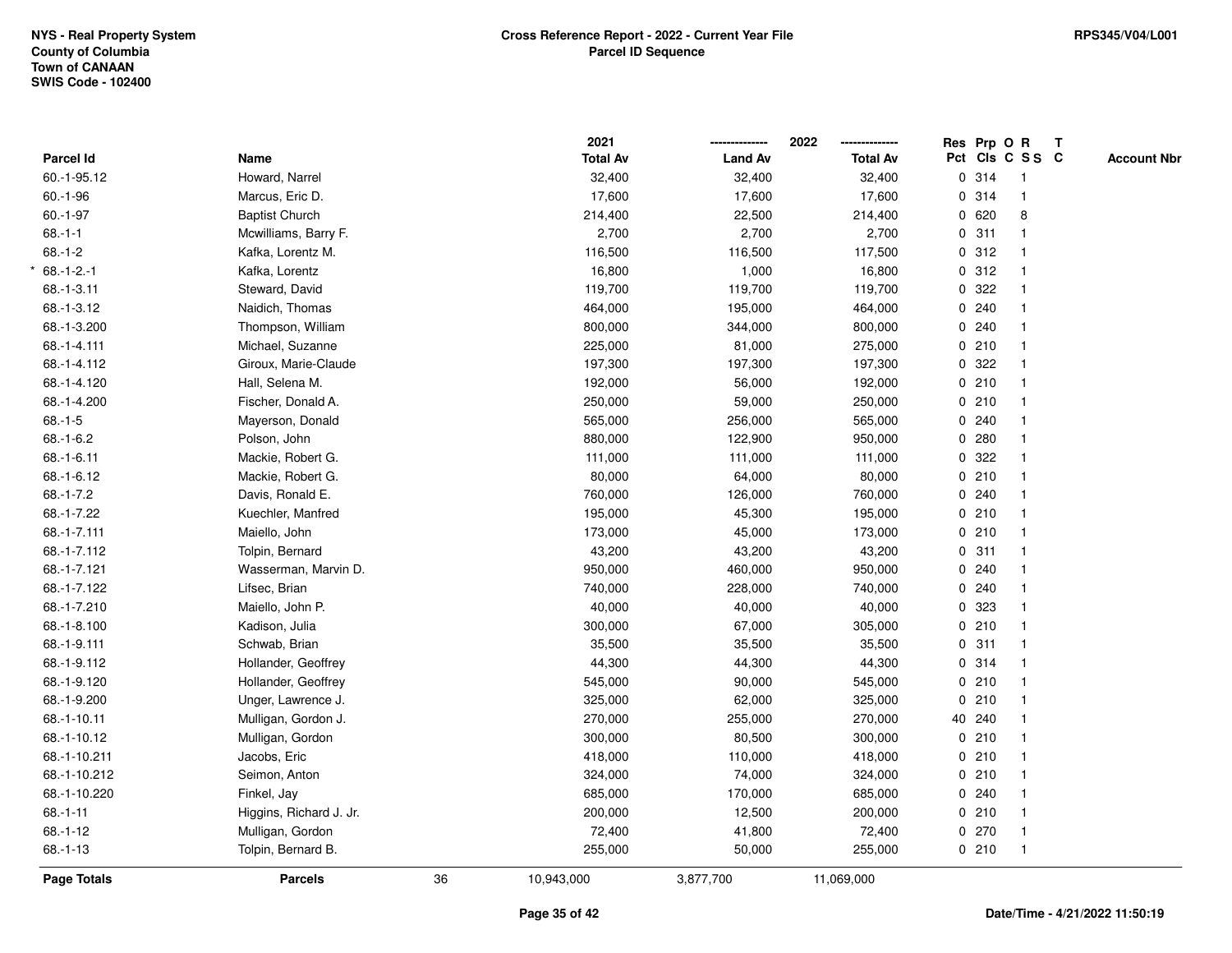|               |                                |    | 2021            |                | 2022            |   | Res Prp O R |                 | Т |                    |
|---------------|--------------------------------|----|-----------------|----------------|-----------------|---|-------------|-----------------|---|--------------------|
| Parcel Id     | Name                           |    | <b>Total Av</b> | <b>Land Av</b> | <b>Total Av</b> |   |             | Pct Cls C S S C |   | <b>Account Nbr</b> |
| $68.-1-14$    | Roth, Gertrude B.              |    | 375,000         | 93,000         | 375,000         | 0 | 240         | $\mathbf{1}$    |   |                    |
| $68 - 1 - 15$ | Parrish, Martha V.             |    | 504,000         | 140,000        | 504,000         | 0 | 240         | 1               |   |                    |
| $68.-1-16$    | Gliner, Shalva                 |    | 524,000         | 125,300        | 524,000         |   | 0.240       | $\mathbf 1$     |   |                    |
| $68.-1-17$    | Austin, Vivian                 |    | 13,600          | 13,600         | 13,600          |   | 0.311       |                 |   |                    |
| 68.-1-19.110  | Doran, Arthur J. III.          |    | 38,900          | 38,900         | 38,900          |   | 0.311       |                 |   |                    |
| 68.-1-19.120  | Gliner, Shalva                 |    | 29,000          | 29,000         | 29,000          |   | 0.311       |                 |   |                    |
| 68.-1-19.210  | Gliner, Shalva                 |    | 27,000          | 27,000         | 27,000          |   | 0.314       | $\mathbf 1$     |   |                    |
| 68.-1-19.220  | Webb, Marilyn S.               |    | 300,000         | 49,000         | 300,000         |   | 0210        | $\mathbf{1}$    |   |                    |
| $68.-1-20$    | Schoene, Laura A.              |    | 257,000         | 25,000         | 257,000         |   | 0210        | 1               |   |                    |
| $68.-1-21$    | Red Rock Historical Socie      |    | 99,900          | 65,000         | 99,900          |   | 0 534       | 8               |   |                    |
| $68.-1-22$    | Camuto, Andrea                 |    | 57,000          | 39,600         | 39,600          |   | 0.311       | -1              |   |                    |
| 68.-1-23      | Botwick, Damaris L.            |    | 272,000         | 79,000         | 272,000         |   | 0210        |                 |   |                    |
| 68.-1-24.111  | Shapiro, William               |    | 42,400          | 42,400         | 42,400          |   | 0.311       |                 |   |                    |
| 68.-1-24.112  | Camuto, Andrea                 |    | 225,000         | 67,000         | 225,000         |   | 0210        | 1               |   |                    |
| 68.-1-24.120  | Laing, Wade H.                 |    | 245,000         | 84,000         | 245,000         |   | 0.240       | $\mathbf 1$     |   |                    |
| 68.-1-24.200  | Cooper, David                  |    | 586,000         | 162,000        | 586,000         |   | 0.240       | $\mathbf{1}$    |   |                    |
| $68.-1-25$    | Fletcher, Adrienne L.          |    | 73,700          | 58,000         | 73,700          |   | 0.312       | $\mathbf{1}$    |   |                    |
| 68.-1-26      | <b>Red Rock Historical</b>     |    | 159,500         | 72,000         | 159,500         |   | 0 534       | 8               |   |                    |
| $68.-1-27$    | <b>Red Rock Volunteer Fire</b> |    | 620,200         | 84,600         | 620,200         |   | 0 662       | 8               |   |                    |
| 68.-1-28      | <b>Red Rock Cemetery</b>       |    | 25,000          | 25,000         | 25,000          |   | 0 695       | 8               |   |                    |
| $68.-1-30$    | Quigley, Timothy               |    | 210,000         | 44,000         | 210,000         |   | 0210        |                 |   |                    |
| $68.-1-31$    | RCME Partners, LLC             |    | 35,800          | 35,800         | 35,800          |   | 0 323       |                 |   |                    |
| 68.-1-34      | Young, Michael                 |    | 46,000          | 45,000         | 46,000          |   | 0210        | $\mathbf{1}$    |   |                    |
| $68.-1-35$    | The, Adrienne Gans             |    | 249,000         | 62,000         | 249,000         |   | 0210        | $\mathbf 1$     |   |                    |
| 68.-1-36      | Young, Michael                 |    | 330,000         | 74,000         | 330,000         |   | 0210        | $\mathbf 1$     |   |                    |
| $68.-1-37$    | Weiss, David F.                |    | 228,000         | 228,000        | 228,000         |   | 0.322       |                 |   |                    |
| $68.-1-40$    | Williams, Saundra              |    | 245,000         | 110,000        | 245,000         |   | 0.240       |                 |   |                    |
| 68.-1-42      | Franklin, John H.              |    | 365,000         | 130,000        | 365,000         |   | 81 240      | $\mathbf 1$     |   |                    |
| 68.-1-43      | Dall, Amy                      |    | 12,600          | 12,600         | 12,600          | 0 | 311         | 1               |   |                    |
| 68.-1-44.1    | Gellar, Marilyn                |    | 396,000         | 60,000         | 396,000         | 0 | 210         | 1               |   |                    |
| 68.-1-46      | Price, Jean                    |    | 95,000          | 22,500         | 95,000          | 0 | 484         | $\mathbf 1$     |   |                    |
| $68.-1-47$    | Price, Jean                    |    | 1,000           | 1,000          | 1,000           |   | 0.311       | 1               |   |                    |
| $68.-1-48$    | Stratton, Susan J.             |    | 128,000         | 31,000         | 128,000         |   | 0210        | 1               |   |                    |
| $68.-1-49$    | Capala, Jennifer               |    | 237,000         | 14,000         | 237,000         |   | 0210        |                 |   |                    |
| $68.-1-50$    | Legas, Barbara Ann             |    | 255,000         | 154,000        | 255,000         |   | 63 240      | $\mathbf 1$     |   |                    |
| $68.-1-51$    | Helliwell, John                |    | 120,000         | 40,000         | 120,000         |   | 0210        | $\mathbf{1}$    |   |                    |
| 68.-1-52      | Nightingale, Virginia          |    | 10,000          | 10,000         | 10,000          |   | 0.311       | $\mathbf{1}$    |   |                    |
| Page Totals   | <b>Parcels</b>                 | 37 | 7,437,600       | 2,393,300      | 7,420,200       |   |             |                 |   |                    |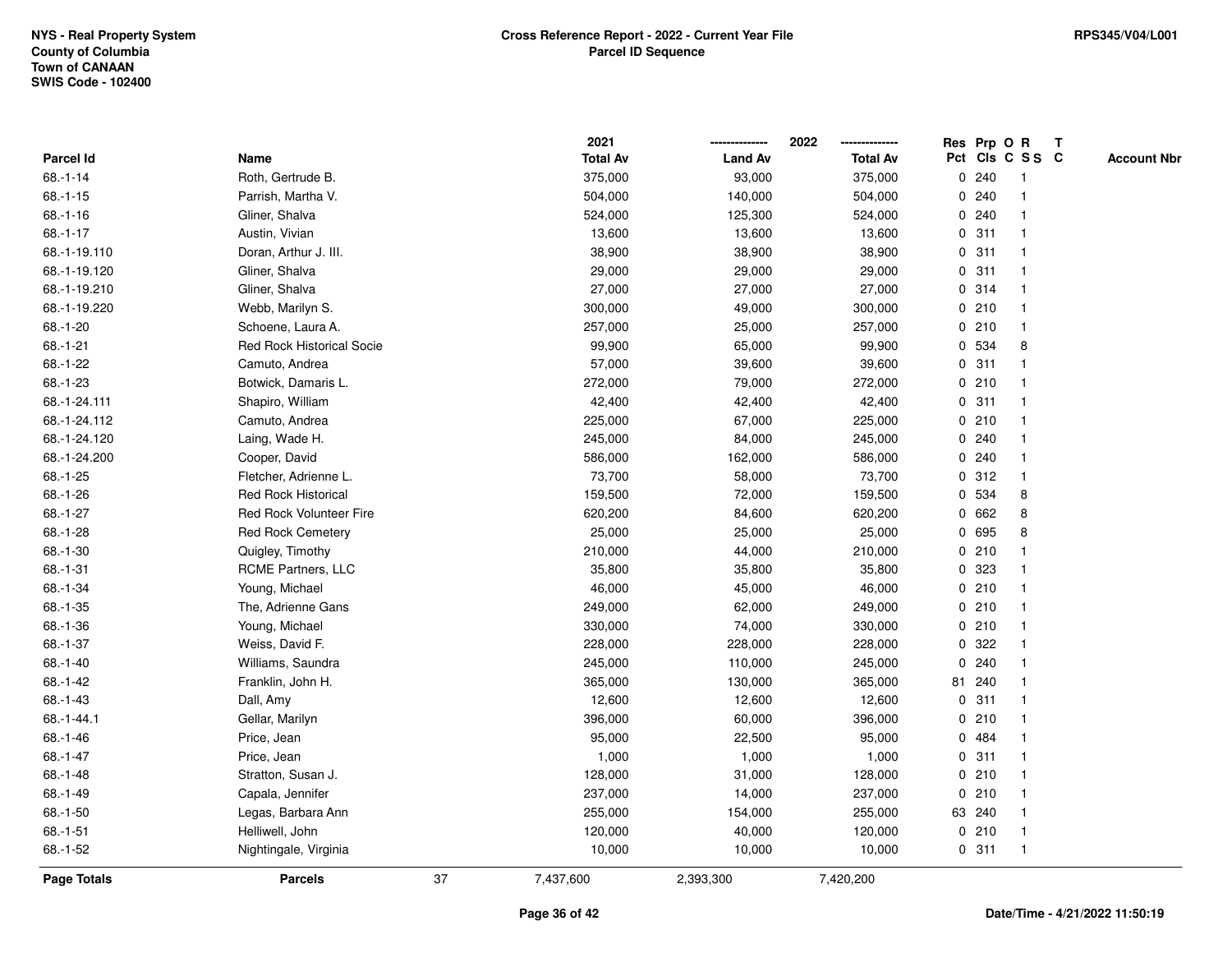|               |                            |    | 2021            |                | 2022            |             |        | Res Prp O R             | T |                    |
|---------------|----------------------------|----|-----------------|----------------|-----------------|-------------|--------|-------------------------|---|--------------------|
| Parcel Id     | Name                       |    | <b>Total Av</b> | <b>Land Av</b> | <b>Total Av</b> |             |        | Pct Cls C S S C         |   | <b>Account Nbr</b> |
| 68.-1-53      | Nightingale, Stephen       |    | 240,000         | 32,000         | 240,000         | 0           | 210    | $\mathbf{1}$            |   |                    |
| $68.-1-54$    | Griffin, Joyce             |    | 2,300           | 2,300          | 2,300           | 0           | 311    | -1                      |   |                    |
| $68.-1-55$    | Nightinggale, Stephen      |    | 5,300           | 5,300          | 5,300           |             | 0.311  | -1                      |   |                    |
| $68.-1-56$    | Larson, Victoria B.        |    | 155,000         | 32,000         | 155,000         |             | 0210   |                         |   |                    |
| 68.-1-59      | Kazo, Hiroshi              |    | 169,000         | 41,000         | 169,000         |             | 0210   |                         |   |                    |
| 68.-1-62      | Kooij, Maarten             |    | 236,000         | 45,000         | 236,000         |             | 0210   |                         |   |                    |
| 68.-1-63      | Pohorelsky, Viktor V.      |    | 167,000         | 58,000         | 167,000         |             | 0210   |                         |   |                    |
| $68.-1-64$    | Cohen, Irwin A.            |    | 2,300           | 2,300          | 2,300           | 0           | 311    | -1                      |   |                    |
| 68.-1-65      | Price, Jean M.             |    | 214,000         | 41,000         | 214,000         | 0           | 210    | -1                      |   |                    |
| $68.-1-66$    | Kooij, Maarten B.          |    | 205,000         | 67,000         | 205,000         |             | 0210   | -1                      |   |                    |
| 68.-1-68.100  | Kooij, Maarten             |    | 103,300         | 103,300        | 103,300         |             | 0.322  |                         |   |                    |
| 68.-1-68.200  | Pellegrini, Eva A.         |    | 266,200         | 76,300         | 266,200         |             | 0210   |                         |   |                    |
| 68.-1-71.100  | Tuczinski, Marlene O.      |    | 390,000         | 122,000        | 390,000         |             | 0.240  |                         |   |                    |
| 68.-1-71.200  | Catskill Mountain Cottages |    | 214,000         | 44,000         | 214,000         |             | 0210   |                         |   |                    |
| $68.-1-72$    | Moore, Erin                |    | 180,000         | 47,000         | 180,000         | $\mathbf 0$ | 210    |                         |   |                    |
| 68.-1-73      | Lee, Margaret              |    | 80,000          | 19,000         | 80,000          | $\mathbf 0$ | 210    | -1                      |   |                    |
| $68.-1-74$    | Poole, Michael P.          |    | 398,000         | 198,000        | 398,000         |             | 62 240 | $\mathbf{1}$            |   |                    |
| 68.-1-75      | Enerson, Merle A.          |    | 529,000         | 187,000        | 529,000         |             | 0.240  |                         |   |                    |
| $68.-1-76$    | Szczepanski, Stanley       |    | 258,000         | 45,400         | 258,000         |             | 0210   |                         |   |                    |
| $68.-1-80$    | Nieto, Thomas P.           |    | 154,000         | 45,000         | 154,000         |             | 0210   |                         |   |                    |
| $68.-1-81$    | Dickerman, Mark            |    | 300,000         | 69,000         | 300,000         |             | 0210   |                         |   |                    |
| 68.-1-82.111  | Madnick, Michael           |    | 850,000         | 365,000        | 850,000         |             | 0.240  |                         |   |                    |
| 68.-1-82.112  | Garfield, Howard D.        |    | 720,000         | 229,000        | 720,000         | 0           | 210    | -1                      |   |                    |
| 68.-1-82.122  | Woods, Gerard              |    | 88,200          | 88,200         | 88,200          |             | 0.314  | $\overline{\mathbf{1}}$ |   |                    |
| 68.-1-83.111  | Carroll, Jeremiah T. JR.   |    | 285,000         | 38,000         | 285,000         |             | 0210   |                         |   |                    |
| 68.-1-83.112  | Wood, Brian                |    | 255,000         | 61,300         | 255,000         |             | 0210   |                         |   |                    |
| 68.-1-83.200  | Dillon, Anne Elizabeth     |    | 914,000         | 283,000        | 914,000         |             | 0.240  |                         |   |                    |
| $68.-1-84.-1$ | Thal, Susan                |    | 252,000         | 69,000         | 252,000         |             | 0210   |                         |   |                    |
| $68.-1-85$    | Beebe Hill LLC             |    | 213,000         | 46,000         | 213,000         |             | 0210   |                         |   |                    |
| $68.-1-86$    | Newman, Steven             |    | 294,000         | 42,000         | 294,000         | 0           | 210    | -1                      |   |                    |
| 68.-1-88      | Newman, Steven L.          |    | 20,500          | 20,500         | 20,500          | 0           | 311    | -1                      |   |                    |
| 68.-1-89      | Bliss, Diane C.            |    | 445,000         | 154,000        | 445,000         |             | 0.240  | -1                      |   |                    |
| 68.-1-90      | Ivory, Christopher Jr      |    | 212,000         | 43,000         | 212,000         |             | 0210   |                         |   |                    |
| $68.-1-91$    | Okolowich, Teresa M.       |    | 172,000         | 172,000        | 172,000         |             | 0 323  |                         |   |                    |
| 68.-1-92.1    | Mullin, William            |    | 172,000         | 172,000        | 172,000         | 0           | 322    |                         |   |                    |
| 68.-1-92.2    | Hor, Margaret              |    | 5,300           | 5,300          | 5,300           |             | 0.314  | -1                      |   |                    |
| 68.-1-93      | Rabbit Run Holdings, LLC   |    | 510,000         | 107,100        | 510,000         |             | 0.240  | $\mathbf{1}$            |   |                    |
| Page Totals   | <b>Parcels</b>             | 37 | 9,676,400       | 3,177,300      | 9,676,400       |             |        |                         |   |                    |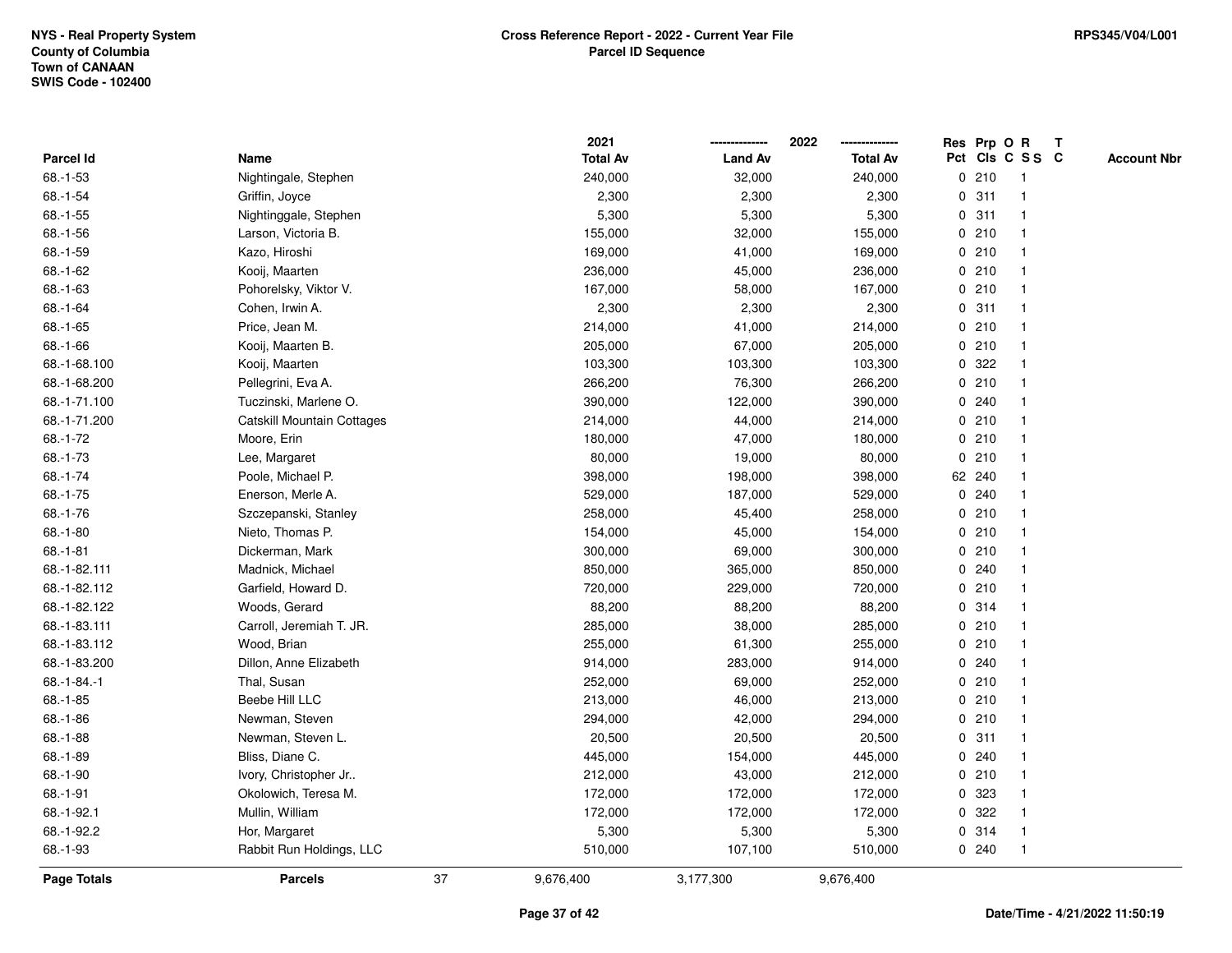|                    |                               |    | 2021            |                | 2022            |              |       | Res Prp O R     | T |                    |
|--------------------|-------------------------------|----|-----------------|----------------|-----------------|--------------|-------|-----------------|---|--------------------|
| Parcel Id          | Name                          |    | <b>Total Av</b> | <b>Land Av</b> | <b>Total Av</b> |              |       | Pct Cls C S S C |   | <b>Account Nbr</b> |
| 68.-1-94           | Nightingale, Stephen          |    | 25,200          | 25,200         | 25,200          | $\mathbf 0$  | 311   | $\mathbf{1}$    |   |                    |
| 68.-1-95           | Nightingale, Stephen          |    | 17,800          | 17,800         | 17,800          | 0            | 311   | $\mathbf{1}$    |   |                    |
| 68.-1-98.1         | Mackie, Robert                |    | 65,000          | 65,000         | 65,000          |              | 0.322 | $\mathbf 1$     |   |                    |
| 68.-1-98.2         | Eric D Westerlund Trust #1    |    | 320,000         | 90,000         | 320,000         |              | 0.240 |                 |   |                    |
| 68.-1-99           | Shaikh, Ayesha                |    | 385,000         | 54,000         | 440,000         |              | 0210  |                 |   |                    |
| $68.-2-2$          | Williams, Saundra             |    | 35,000          | 35,000         | 35,000          |              | 0.314 |                 |   |                    |
| 68.-2-5.100        | Montifiore, Stephen           |    | 1,260,000       | 94,000         | 1,260,000       |              | 0.281 |                 |   |                    |
| 68.-2-5.200        | <b>Montifore Family Trust</b> |    | 36,500          | 36,500         | 36,500          |              | 0.314 | $\mathbf{1}$    |   |                    |
| $68.-2-6$          | Price, Jean                   |    | 10,500          | 10,500         | 10,500          | $\mathbf 0$  | 311   | $\mathbf 1$     |   |                    |
| 68.-2-7.100        | Hersey, Diane                 |    | 435,000         | 101,000        | 435,000         |              | 0.240 | -1              |   |                    |
| 68.-2-7.200        | Gellar, Marilyn               |    | 38,000          | 38,000         | 38,000          |              | 0.311 |                 |   |                    |
| $68.-2-9$          | Kafka, Lorentz M.             |    | 147,500         | 147,500        | 147,500         |              | 0.322 |                 |   |                    |
| $68.-2-10$         | Albrecht, Janet               |    | 350,000         | 58,000         | 350,000         |              | 0210  |                 |   |                    |
| $68.-2-12$         | Doyle, Patrick                |    | 24,700          | 24,700         | 24,700          | 0            | 314   | $\mathbf{1}$    |   |                    |
| $69.-1-2$          | American Legion Post 1236     |    | 25,200          | 25,200         | 25,200          |              | 0 534 | 8               |   |                    |
| 69.-1-3.100        | Blass, Thomas J.              |    | 155,900         | 155,900        | 155,900         | 0            | 323   |                 |   |                    |
| $69.-1-8$          | Norton Property LLC           |    | 165,400         | 165,400        | 165,400         |              | 0.322 | 1               |   |                    |
| $69.-1-10$         | Norton Property LLC           |    | 730,000         | 644,500        | 730,000         |              | 0.240 |                 |   |                    |
| $69. - 1 - 11$     | NYS-DEC                       |    | 1,124,000       | 1,124,000      | 1,124,000       |              | 0 990 | 3               |   |                    |
| 69.-1-13.110       | Van Allen, Joseph             |    | 99,000          | 99,000         | 120,000         |              | 0.312 |                 |   |                    |
| 69.-1-13.121       | <b>MMR 283, LLC</b>           |    | 133,600         | 133,600        | 133,600         | 0            | 311   |                 |   |                    |
| 69.-1-13.122       | Kelly, Sean F.                |    | 900,000         | 245,000        | 900,000         |              | 0210  | -1              |   |                    |
| 69.-1-15.100       | Colton, Michael A.            |    | 34,800          | 34,800         | 34,800          | $\mathbf{0}$ | 322   | -1              |   |                    |
| 69.-1-15.200       | Moerschel, Joel               |    | 12,400          | 12,400         | 12,400          |              | 0.311 |                 |   |                    |
| $69. - 1 - 16$     | Cilluffo, Frank               |    | 12,400          | 12,400         | 12,400          |              | 0.311 |                 |   |                    |
| $69 - 1 - 18$      | Hatch, Lewis A.               |    | 255,000         | 155,000        | 160,000         |              | 0.312 |                 |   |                    |
| 69.-1-19.110       | Kraham, Richard A. Jr.        |    | 470,000         | 170,000        | 470,000         |              | 0210  |                 |   |                    |
| 69.-1-19.120       | Rozenshtein, David            |    | 208,100         | 208,100        | 208,100         | 0            | 322   |                 |   |                    |
| 69.-1-19.200       | Coleman, Linda R.             |    | 176,000         | 176,000        | 176,000         | 0            | 322   |                 |   |                    |
| 69.-1-20           | Cooke, William M.             |    | 600,000         | 175,000        | 600,000         |              | 0210  | $\overline{1}$  |   |                    |
| $69.-1-21$         | Peskoe, Michael               |    | 455,000         | 155,000        | 455,000         |              | 0210  |                 |   |                    |
| 69.-1-22           | Gershon, Richard N.           |    | 635,000         | 180,000        | 635,000         |              | 0210  |                 |   |                    |
| 69.-1-23           | Creavin, Susan                |    | 600,000         | 175,000        | 600,000         |              | 0210  |                 |   |                    |
| 69.-1-24           | Hartman, Mark                 |    | 600,000         | 160,000        | 600,000         |              | 0210  | -1              |   |                    |
| $69.-1-25$         | Roberge, Eric                 |    | 730,000         | 152,000        | 730,000         |              | 0210  | $\mathbf{1}$    |   |                    |
| $69.-1-26$         | Miano, Steven                 |    | 624,000         | 163,000        | 624,000         |              | 0210  | $\mathbf{1}$    |   |                    |
| 69.-1-27.1         | Giraffa, Lillian              |    | 73,700          | 73,700         | 73,700          |              | 0.311 | $\mathbf{1}$    |   |                    |
| <b>Page Totals</b> | <b>Parcels</b>                | 37 | 11,969,700      | 5,392,200      | 11,950,700      |              |       |                 |   |                    |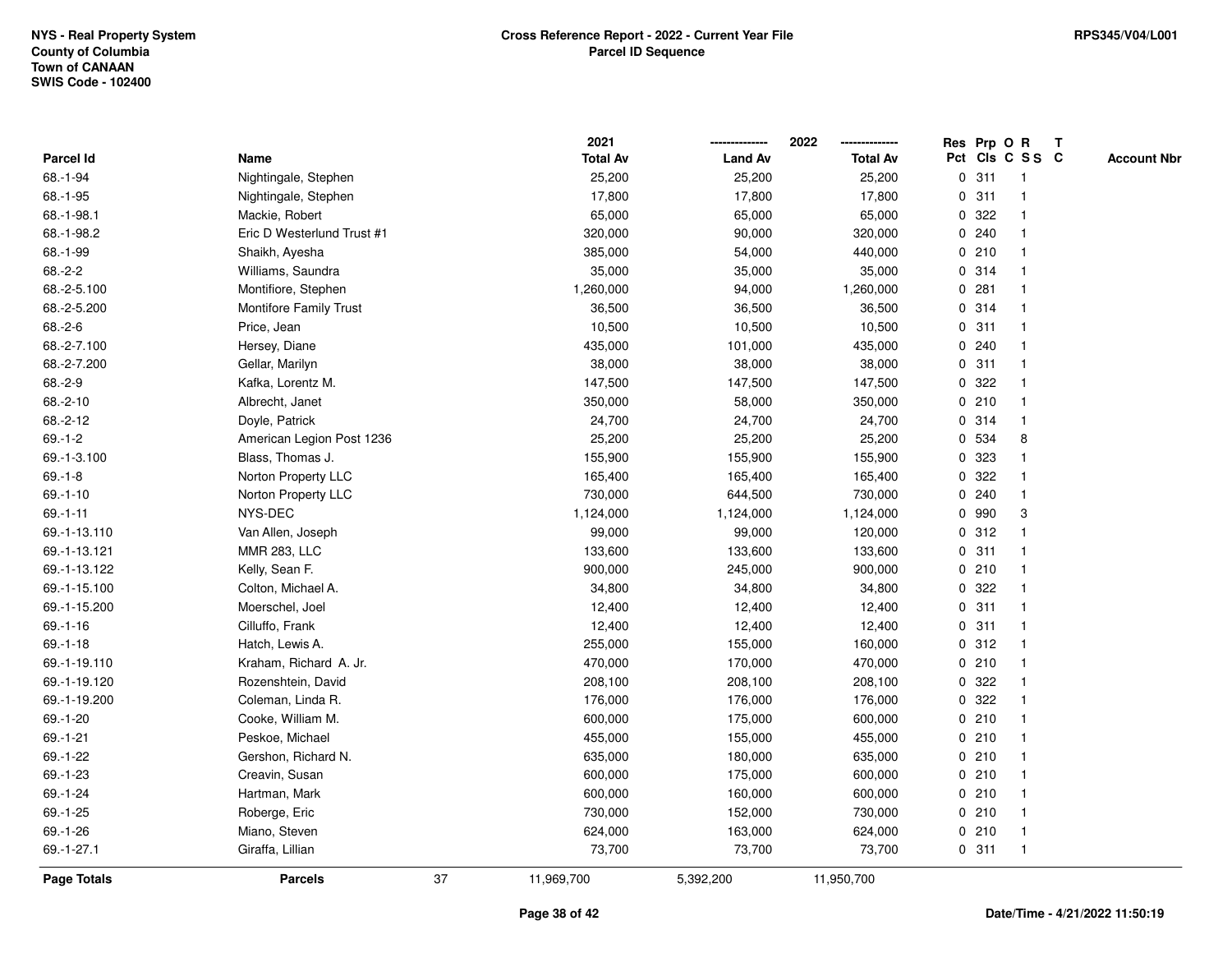|                    |                                             | 2021            |                | 2022            |   |       | Res Prp O R     | Т |                    |
|--------------------|---------------------------------------------|-----------------|----------------|-----------------|---|-------|-----------------|---|--------------------|
| Parcel Id          | Name                                        | <b>Total Av</b> | <b>Land Av</b> | <b>Total Av</b> |   |       | Pct Cls C S S C |   | <b>Account Nbr</b> |
| 69.-1-27.2         | Giraffa, Lillian                            | 490,000         | 130,000        | 490,000         |   | 0210  | $\mathbf{1}$    |   |                    |
| $69. - 1 - 28$     | Bailey, Thomas                              | 940,000         | 240,000        | 940,000         |   | 0210  | $\mathbf{1}$    |   |                    |
| $69.-1-29$         | Travis, David C.                            | 835,000         | 300,000        | 835,000         |   | 0210  | $\mathbf{1}$    |   |                    |
| $69.-1-30$         | Kruegel, Lauren                             | 27,100          | 27,100         | 27,100          |   | 0.314 | -1              |   |                    |
| 69.-1-31           | Rozenshtein, David                          | 818,000         | 260,000        | 818,000         |   | 0210  |                 |   |                    |
| 69.-1-32           | lerodiaconou, Stavros                       | 875,000         | 152,000        | 875,000         |   | 0210  | $\mathbf 1$     |   |                    |
| 69.-1-33           | Kelly, North LLC, Sean                      | 561,900         | 218,000        | 561,900         |   | 0.312 | $\mathbf{1}$    |   |                    |
| 69.-1-34           | Mongelli, Nicola                            | 84,000          | 84,000         | 84,000          | 0 | 311   | $\mathbf{1}$    |   |                    |
| 69.-1-36           | Kadish, Gerald                              | 485,000         | 150,000        | 485,000         |   | 0210  | $\mathbf{1}$    |   |                    |
| 69.-1-37           | Atkins, Carl D.                             | 625,000         | 148,000        | 625,000         |   | 0210  | $\mathbf{1}$    |   |                    |
| 69.-1-38           | Rozenshtein, David                          | 106,900         | 106,900        | 106,900         |   | 0.311 | $\mathbf 1$     |   |                    |
| 69.-1-39           | Icso, Andre                                 | 550,000         | 133,000        | 550,000         |   | 0210  | 1               |   |                    |
| $69.-1-40$         | Brochin, James                              | 116,800         | 116,800        | 116,800         |   | 0.311 |                 |   |                    |
| $69 - 1 - 41$      | Brochin, James                              | 825,000         | 165,000        | 825,000         |   | 0210  | $\mathbf 1$     |   |                    |
| $69 - 1 - 42$      | <b>MMR 283, LLC</b>                         | 1,200,000       | 172,000        | 1,800,000       |   | 0210  | $\mathbf{1}$    |   |                    |
| 69.-1-43           | Woods, Gerard                               | 215,400         | 215,400        | 215,400         | 0 | 311   | $\mathbf{1}$    |   |                    |
| 69.-1-44           | Alper, Maxim                                | 710,000         | 118,000        | 710,000         |   | 0210  | $\mathbf{1}$    |   |                    |
| $69. - 1 - 45$     | Maud Dib Investment Fund I, L               | 113,200         | 113,200        | 113,200         |   | 0.311 | $\mathbf{1}$    |   |                    |
| $69. - 1 - 46$     | Carter, Mark                                | 178,000         | 178,000        | 178,000         |   | 0.322 |                 |   |                    |
| $70.-1-1$          | Loves Travel Stops &, Country Stores, INC # | 235,100         | 235,100        | 235,100         |   | 0 330 |                 |   |                    |
| $70.-1-2.12$       | Sebring, Jane                               | 35,600          | 35,600         | 35,600          |   | 0.311 | $\mathbf{1}$    |   |                    |
| 70.-1-2.21         | Jo, Ivette                                  | 275,000         | 202,000        | 275,000         |   | 0240  | $\mathbf 1$     |   |                    |
| $70.-1-2.22$       | Susan Ellen Waisbren Family Tr              | 490,000         | 58,000         | 490,000         |   | 0210  | $\mathbf{1}$    |   |                    |
| 70.-1-2.111        | Sebring, Richard S.                         | 165,000         | 48,000         | 165,000         |   | 0.260 | $\mathbf{1}$    |   |                    |
| 70.-1-2.112        | Sebring, Richard S.                         | 35,600          | 35,600         | 35,600          |   | 0.311 | $\mathbf 1$     |   |                    |
| $70.-1-3$          | Grien, Robert C.                            | 72,200          | 72,200         | 72,200          |   | 0.322 | -1              |   |                    |
| 70.-1-4.100        | <b>TJB Land Corp</b>                        | 1,350,000       | 355,500        | 1,350,000       |   | 0 447 |                 |   |                    |
| 70.-1-4.200        | Clarke, Ronald B.                           | 22,000          | 22,000         | 22,000          |   | 0.311 | $\mathbf 1$     |   |                    |
| $70.-1-5$          | Clarke, Ronald B.                           | 145,000         | 40,900         | 145,000         |   | 0210  | $\mathbf{1}$    |   |                    |
| $70.-1-6.1$        | Eco/transportation, Servic                  | 855,000         | 291,500        | 855,000         | 0 | 433   | 1               |   |                    |
| $70.-1-6.2$        | Covanta B-3, LLC                            | 2,280,000       | 175,000        | 2,280,000       |   | 0 449 | $\mathbf{1}$    |   |                    |
| $70.-1-7$          | Loves Travel Stops &, Country Stores #611   | 6,700,000       | 850,000        | 6,700,000       |   | 0 432 | $\mathbf{1}$    |   |                    |
| $70.-1-8$          | Canaan Travel Holdings LLC                  | 72,800          | 72,800         | 72,800          |   | 0 438 | -1              |   |                    |
| $70.-1-9.1$        | Canaan Travel Holdings LLC                  | 413,500         | 150,000        | 413,500         |   | 0421  |                 |   |                    |
| 70.-1-9.200        | Canaan Travel Holdings LLC                  | 1,330,000       | 200,000        | 1,330,000       |   | 0486  | $\mathbf 1$     |   |                    |
| $70.-1-10$         | <b>HJB Holdings LLC</b>                     | 880,000         | 250,000        | 880,000         |   | 0442  | $\mathbf{1}$    |   |                    |
| $70.-1-11.1$       | Nolan, William                              | 256,600         | 256,600        | 256,600         |   | 0 330 | $\mathbf{1}$    |   |                    |
| <b>Page Totals</b> | 37<br><b>Parcels</b>                        | 25,369,700      | 6,378,200      | 25,969,700      |   |       |                 |   |                    |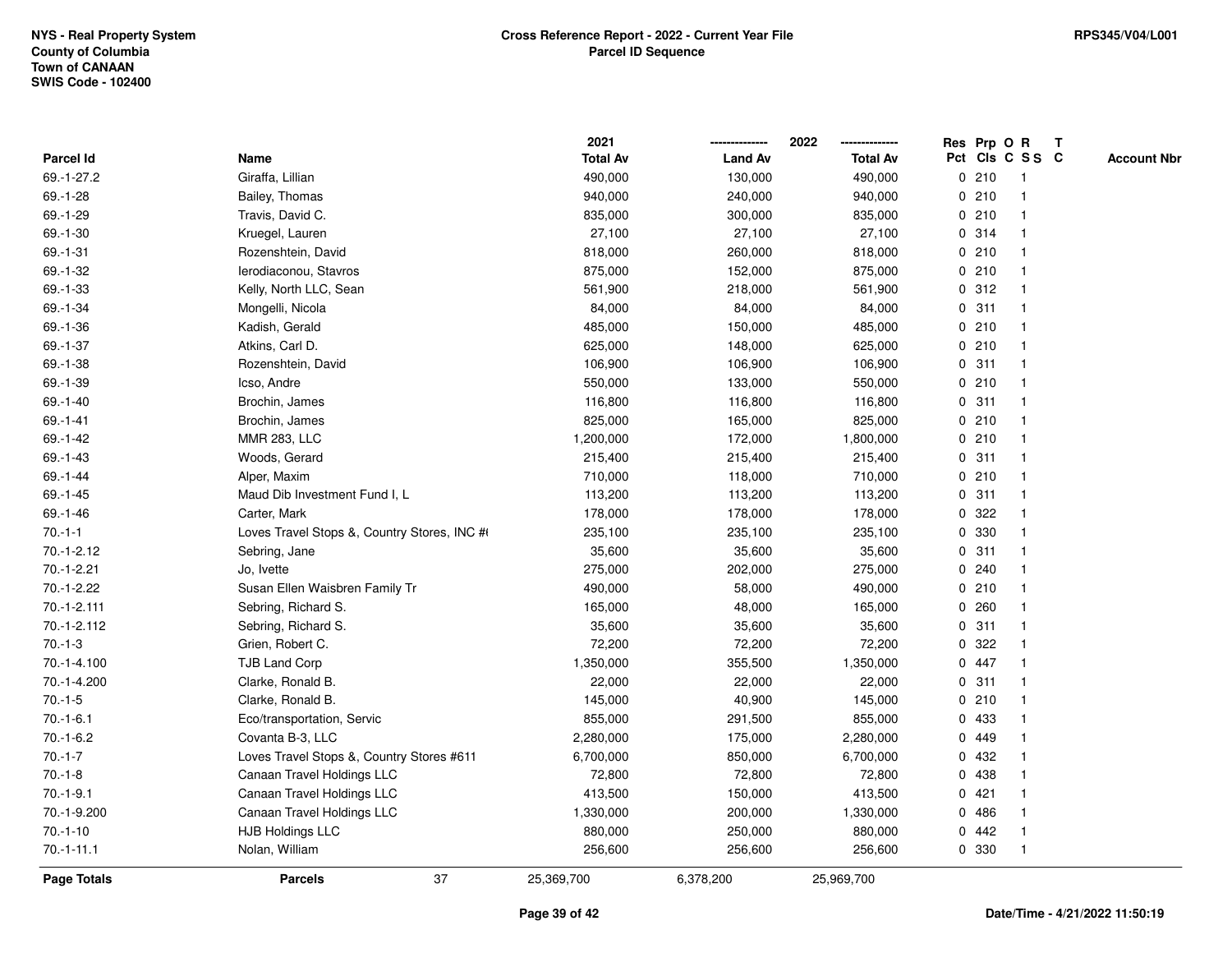|                  |                                  | 2021            |                | 2022<br>-------------- | Res Prp O R |                 | $\mathbf{T}$ |                    |
|------------------|----------------------------------|-----------------|----------------|------------------------|-------------|-----------------|--------------|--------------------|
| <b>Parcel Id</b> | Name                             | <b>Total Av</b> | <b>Land Av</b> | <b>Total Av</b>        |             | Pct Cls C S S C |              | <b>Account Nbr</b> |
| 70.-1-11.21      | Farm East LLC                    | 200,000         | 79,000         | 200,000                | 0.240       | $\overline{1}$  |              |                    |
| 70.-1-11.22      | Farm East LLC                    | 68,001          | 68,000         | 68,001                 | 0 331       | $\mathbf{1}$    |              |                    |
| $70.-1-12$       | Grien, Robert C.                 | 1,425,000       | 314,500        | 1,425,000              | 0.240       | $\mathbf{1}$    |              |                    |
| $70.-1-13$       | Kazmi, Mahmood                   | 425,000         | 65,400         | 425,000                | 0.280       | $\mathbf{1}$    |              |                    |
| $70.-1-14$       | Meyer, William I.                | 395,000         | 186,000        | 395,000                | 0.240       | 1               |              |                    |
| $70.-1-15$       | Crapanzano, Domenico             | 76,000          | 76,000         | 76,000                 | 0.322       | $\mathbf{1}$    |              |                    |
| $70.-1-16.1$     | EB <sub>5</sub>                  | 36,200          | 36,200         | 36,200                 | 0 330       | $\mathbf{1}$    |              |                    |
| $70.-1-16.2$     | Connolly, Faith                  | 185,000         | 82,000         | 185,000                | 0.240       | $\mathbf{1}$    |              |                    |
| $70.-1-17.3$     | Libardi, Peter                   |                 | 172,000        | 474,000                | 0.240       | $\mathbf{1}$    |              |                    |
| * 70.-1-17.200   | Libardi, Peter                   | 355,000         | 51,000         | 355,000                | 0210        | $\mathbf{1}$    |              |                    |
| $* 70.-1-18$     | Libardi, Lydia S.                | 298,000         | 145,000        | 298,000                | 66 240      | $\mathbf 1$     |              |                    |
| $70.-1-18.3$     | Libardi, Lydia S.                |                 | 50,000         | 215,000                | 0210        | 1               |              |                    |
| 70.-1-20.110     | Bartlett, Peter                  | 50,000          | 50,000         | 50,000                 | 0 150       | 1               |              |                    |
| 70.-1-20.120     | Bartlett, Pamela                 | 185,000         | 29,000         | 185,000                | 0210        | $\mathbf{1}$    |              |                    |
| 70.-1-20.200     | Bartlett, Peter                  | 200,000         | 29,000         | 200,000                | 0.220       | $\mathbf{1}$    |              |                    |
| $70.-1-21$       | Fuhlbrigge, Kurt C.              | 85,000          | 21,000         | 85,000                 | 0210        | $\mathbf{1}$    |              |                    |
| $70.-1-22$       | B-3 Properties Inc.              | 100,000         | 100,000        | 100,000                | 0.322       | $\mathbf{1}$    |              |                    |
| $70.-1-23$       | Hippocrates Health Inst of Flo   | 201,700         | 201,700        | 201,700                | 0 322       | $\mathbf{1}$    |              |                    |
| $70.-1-24$       | Tetrad Canaan Real Estate LLC    | 900,000         | 256,800        | 900,000                | 0415        | $\mathbf 1$     |              |                    |
| $70.-1-28$       | Sullivan, Lynn                   | 100,000         | 45,000         | 100,000                | 0.230       | $\mathbf{1}$    |              |                    |
| $70.-1-29$       | Russell, Joyce                   | 145,000         | 41,000         | 145,000                | 0210        | $\mathbf{1}$    |              |                    |
| $70.-1-30$       | Herman, John W.                  | 200,000         | 57,800         | 200,000                | 0411        | $\mathbf{1}$    |              |                    |
| $70.-1-31$       | <b>Worldcom Network Services</b> | 108,900         | 108,900        | 108,900                | 0 831       | 6               |              |                    |
| 70.-1-32.100     | Loring, Marion                   | 25,000          | 25,000         | 25,000                 | 0 330       | $\mathbf{1}$    |              |                    |
| 70.-1-32.200     | Loring, Marion                   | 185,000         | 86,100         | 185,000                | 0 484       | $\mathbf{1}$    |              |                    |
| $70.-1-33$       | Old Spencer Farm LLC             | 136,800         | 136,800        | 136,800                | 0 330       |                 |              |                    |
| 70.-1-34.22      | Protzman, Paul F.                | 245,000         | 53,800         | 245,000                | 0210        | 1               |              |                    |
| 70.-1-34.112     | Chichester Trust, The            | 194,500         | 187,000        | 194,500                | 0.312       | $\mathbf{1}$    |              |                    |
| 70.-1-34.120     | Chichester, Patricia             | 61,200          | 61,200         | 61,200                 | 0.322       | $\mathbf{1}$    |              |                    |
| 70.-1-34.211     | Chichester, Catherine C.         | 260,000         | 143,500        | 260,000                | 0.240       | $\mathbf{1}$    |              |                    |
| 70.-1-34.212     | Chichester, Ezekiel              | 265,000         | 58,600         | 265,000                | 0210        | $\mathbf{1}$    |              |                    |
| $70.-1-35$       | Viola, Paula                     | 198,000         | 125,500        | 198,000                | 0.240       | $\mathbf{1}$    |              |                    |
| 70.-1-37.11      | Old Spencer Farm LLC             | 198,300         | 198,300        | 198,300                | 0.322       | $\mathbf{1}$    |              |                    |
| 70.-1-37.12      | Sansevero, Debora                | 415,000         | 55,700         | 415,000                | 0210        | $\mathbf{1}$    |              |                    |
| 70.-1-37.200     | Old Spencer Farm LLC             | 18,500          | 18,500         | 18,500                 | 0.311       | $\mathbf{1}$    |              |                    |
| 70.-1-38.111     | Kie, William B.                  | 88,700          | 88,700         | 88,700                 | 0 330       | $\mathbf{1}$    |              |                    |
| 70.-1-38.112     | Brearton, James J.               | 21,000          | 20,999         | 21,000                 | 0.312       | $\mathbf{1}$    |              |                    |
| Page Totals      | 35<br><b>Parcels</b>             | 7,397,801       | 3,328,999      | 8,086,801              |             |                 |              |                    |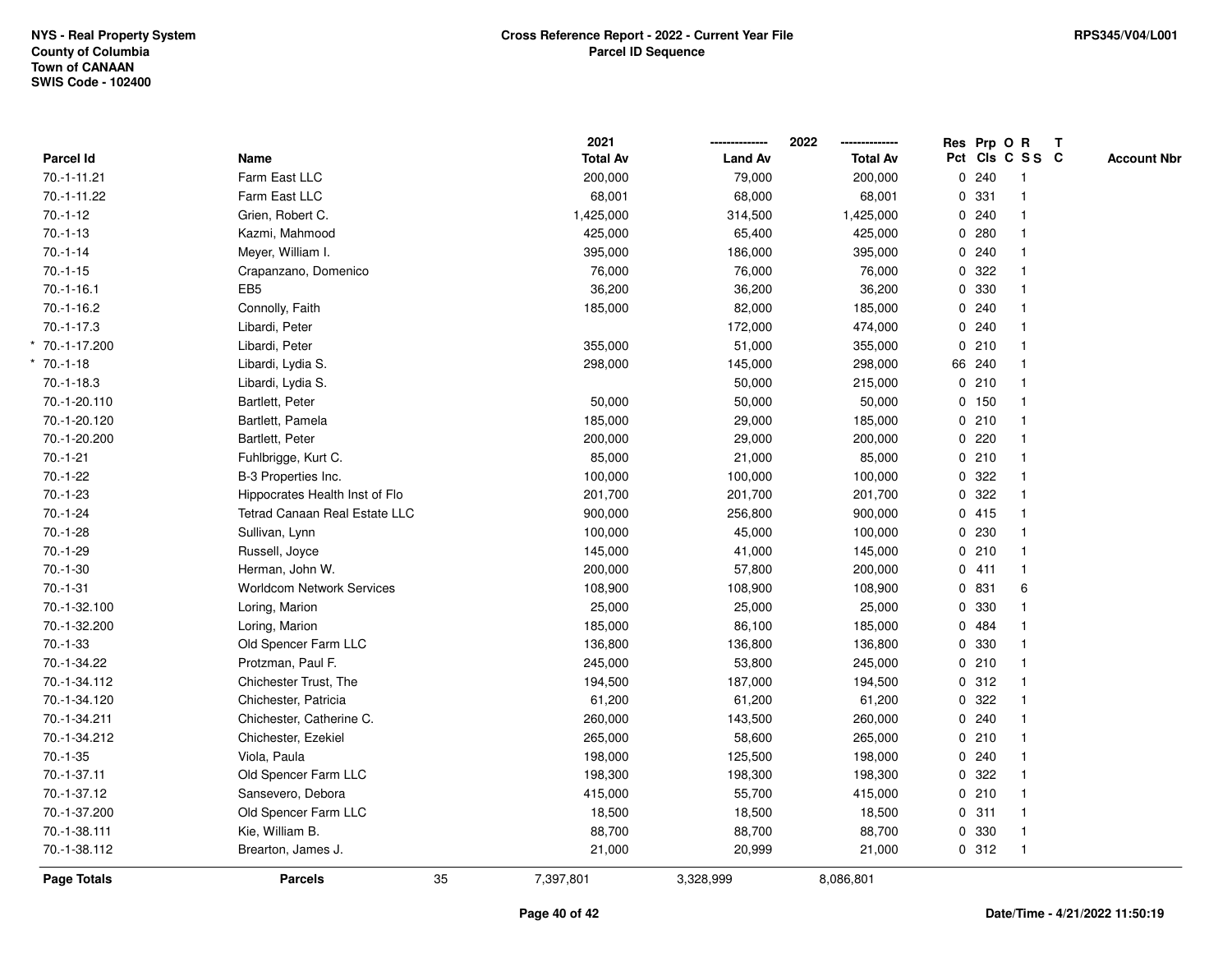|                        |                                           | 2021            |                | 2022            |              |       | Res Prp O R     | T |                    |
|------------------------|-------------------------------------------|-----------------|----------------|-----------------|--------------|-------|-----------------|---|--------------------|
| Parcel Id              | Name                                      | <b>Total Av</b> | <b>Land Av</b> | <b>Total Av</b> |              |       | Pct Cls C S S C |   | <b>Account Nbr</b> |
| 70.-1-38.112-1         | Lamar Outdoor Advertising                 | 20,000          | 0              | 20,000          |              | 0 474 | -1              |   |                    |
| 70.-1-38.120           | Schierloh, Robert                         | 315,000         | 36,000         | 315,000         | $\mathbf{0}$ | 215   | -1              |   |                    |
| 70.-1-38.200           | Florez, Steven                            | 289,000         | 41,000         | 289,000         |              | 0.215 | $\overline{1}$  |   |                    |
| $70.-1-39$             | Starks, Charles                           | 40,300          | 40,300         | 40,300          |              | 0.322 |                 |   |                    |
| $70.-1-40$             | Mohammed Shoaib Corp.                     | 285,000         | 93,600         | 285,000         |              | 0 432 |                 |   |                    |
| $70.-1-41$             | Covanta B-3, LLC                          | 415,000         | 415,000        | 415,000         | $\mathbf{0}$ | 330   |                 |   |                    |
| $70.-1-43$             | Culligan, William                         | 45,700          | 45,700         | 45,700          |              | 0.322 |                 |   |                    |
| $70.-1-44$             | Clarke, Rachel S.                         | 41,500          | 30,500         | 41,500          | 0            | 331   | $\mathbf{1}$    |   |                    |
| $70.-1-45$             | Loves Travel Stops &, Country Stores, INC | 135,000         | 135,000        | 135,000         | $\mathbf{0}$ | 330   | -1              |   |                    |
| $333.-1-1$             | <b>NYS ENCON</b>                          | 0               | $\mathbf 0$    | 0               | $\mathbf{0}$ | 993   | 3               |   |                    |
| $333.-1-2$             | <b>NYS ENCON</b>                          | $\Omega$        | 0              | 0               | $\mathbf 0$  | 993   | 3               |   |                    |
| $333.-1-3$             | <b>NYS Encon</b>                          | $\Omega$        | $\mathbf 0$    | $\Omega$        | $\mathbf{0}$ | 993   | 3               |   |                    |
| $555.-24-1.-1$         | <b>NYSEG</b>                              | 1,096,963       | 0              | 1,012,314       | $\mathbf{0}$ | 861   | 5               |   |                    |
| $555.-24-1.-2$         | <b>NYSEG</b>                              | 130,065         | 0              | 120,028         |              | 0861  | 5               |   |                    |
| $555.-24-2.-1$         | <b>Charter Communications</b>             | $\Omega$        | 0              | $\Omega$        | 0            | 867   | 5               |   |                    |
| 555.-24-2.-2           | <b>Charter Communications</b>             | $\Omega$        | $\mathbf{0}$   | 0               | $\mathbf{0}$ | 867   | 5               |   |                    |
| $555.-24-3.-1$         | Taconic Telephone Co.                     | 791,974         | $\mathbf 0$    | 859,686         | $\mathbf 0$  | 866   | 5               |   |                    |
| $555.-24-3.-2$         | Taconic Telephone Co                      | 55,964          | 0              | 60,749          | $\mathbf{0}$ | 866   | 5               |   |                    |
| $555.-24-6.-1$         | Savvis Communications                     | $\Omega$        | $\mathbf 0$    | 0               |              | 0 831 | 5               |   |                    |
| $555.-24-8.-1$         | Time Warner of Albany                     | 102,509         | $\mathbf 0$    | 101,610         | $\mathbf{0}$ | 867   | 5               |   |                    |
| 555.-24-8.-2           | Time Warner of Albany                     | 11,390          | 0              | 11,290          |              | 0 867 | 5               |   |                    |
| 555.-24-10.-1          | Level 3 Communications                    | 1,463,046       | 0              | 1,280,162       | $\mathbf{0}$ | 831   | 5               |   |                    |
| 555.-24-10.-2          | Level 3 Communications                    | 627,020         | 0              | 548,641         |              | 0 831 | 5               |   |                    |
| 555.-24-13.-1          | Telcove Inc.                              | 26,053          | $\mathbf 0$    | 21,124          | $\mathbf{0}$ | 831   | 5               |   |                    |
| $555.-24-15.-1$        | <b>Intellifiber Networks</b>              | 372,264         | $\mathbf 0$    | 311,287         |              | 0 831 | 5               |   |                    |
| 555.-24-15.-2          | <b>Intellifiber Networks</b>              | 41,363          | $\mathbf 0$    | 34,587          |              | 0 831 | 5               |   |                    |
| 555.-24-17             | <b>BCE Nexxia Corporation</b>             | 59,383          | 0              | 51,416          |              | 0 831 | 5               |   |                    |
| 555.-24-18.-1          | <b>Wiltel Communications</b>              | 63,888          | $\mathbf 0$    | 53,397          |              | 0 831 | 5               |   |                    |
| 555.-24-18.-2          | <b>Wiltel Communications</b>              | 7,099           | $\mathbf 0$    | 5,933           | 0            | 831   | 5               |   |                    |
| 555.-24-19             | Century Link Communications LL            | 23,672          | $\mathbf 0$    | 19,458          | $\mathbf 0$  | 836   | 5               |   |                    |
| 624.-0000-628.350-1881 | <b>MCI Communications</b>                 | 61,882          | 0              | 55,553          | $\mathbf{0}$ | 831   | 6               |   |                    |
| 624.-0000-628.350-1882 | <b>MCI Communications</b>                 | 22,714          | 0              | 20,391          |              | 0 831 | 6               |   |                    |
| 624.-0000-644.550-1881 | Taconic Telephone Co.                     | 780,674         | $\mathbf 0$    | 775,753         |              | 0 836 | 6               |   |                    |
| 624.-0000-644.550-1882 | Taconic Telephone Co.                     | 286,549         | $\mathbf 0$    | 284,743         |              | 0 836 | 6               |   |                    |
| 624.-0000-738.100-1881 | Global Crossings North America            | 80,590          | 0              | 70,073          |              | 0 831 | 6               |   |                    |
| 624.-0000-738.100-1882 | Global Crossings North America            | 29,581          | 0              | 25,721          | $\mathbf{0}$ | 831   | 6               |   |                    |
| 624.-0000-745.-1881    | Century Link                              | 309,383         | $\mathbf 0$    | 297,285         |              | 0 831 | 6               |   |                    |
| <b>Page Totals</b>     | 37<br><b>Parcels</b>                      | 8,030,526       | 837,100        | 7,607,701       |              |       |                 |   |                    |